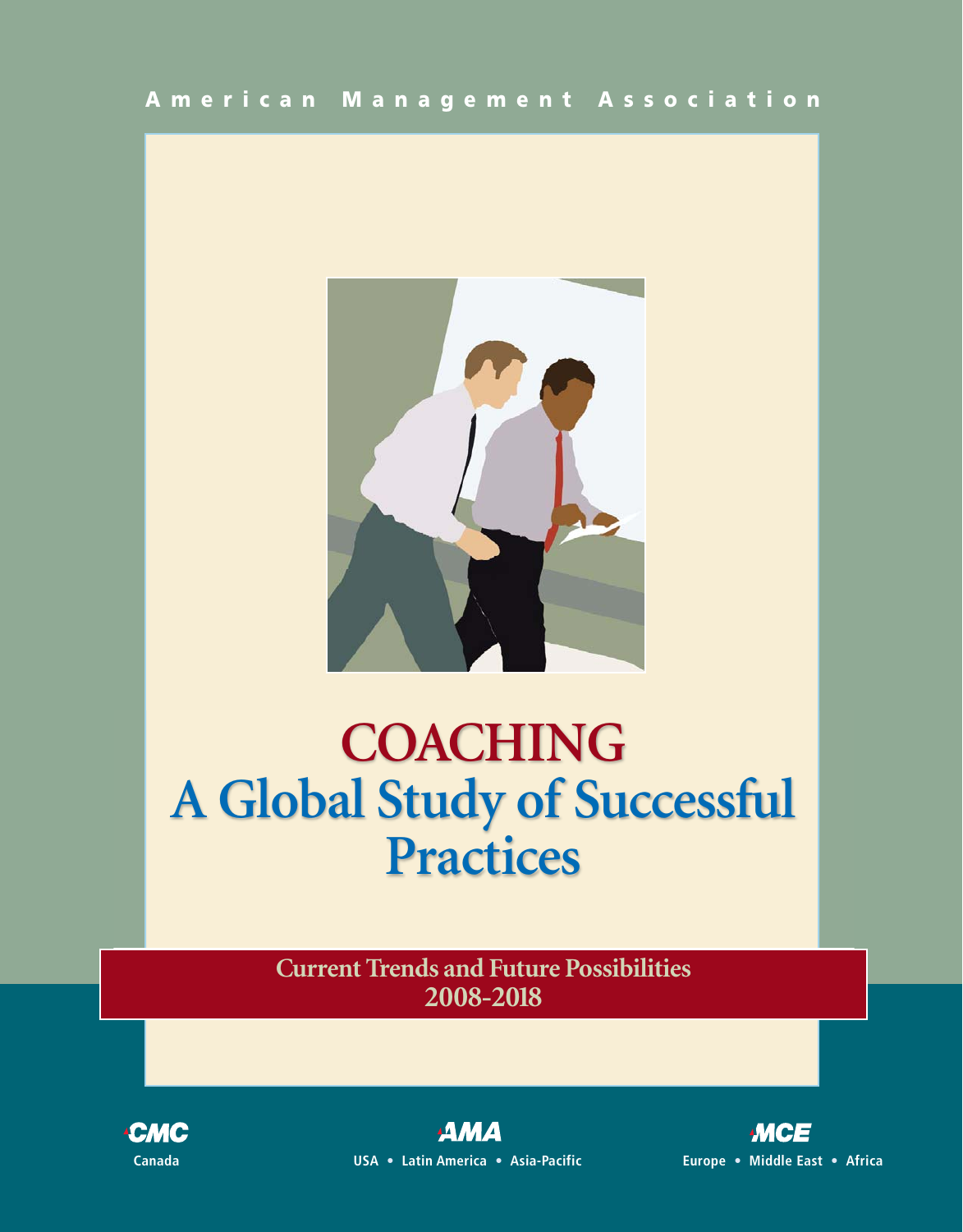## **American Management Association**



## **WALTHING A GIODAL STUDY OF SUCCESSFUL Practices COACHING A Global Study of Successful Practices**

**Current Trends and Future Possibilities 2008-2018**

Copyright 2008, American Management Association For more information about American Management Association, visit www.amanet.org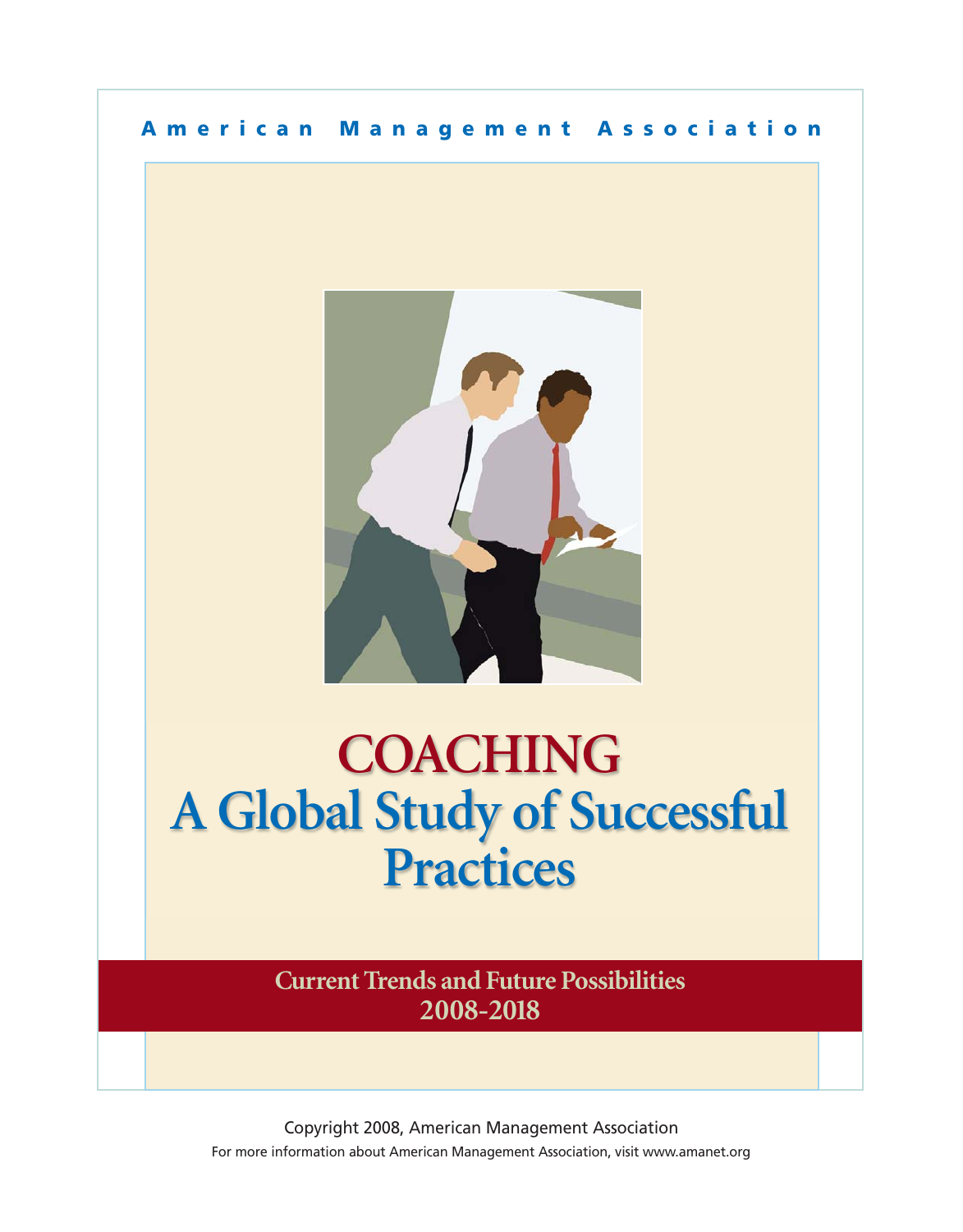PAGE

# **Table of Contents**

| Improving Retention Rates and Recruitment Outcomes 13                |  |
|----------------------------------------------------------------------|--|
|                                                                      |  |
|                                                                      |  |
|                                                                      |  |
|                                                                      |  |
| Mismatches Between Coach/Employee 15                                 |  |
|                                                                      |  |
|                                                                      |  |
|                                                                      |  |
|                                                                      |  |
|                                                                      |  |
|                                                                      |  |
|                                                                      |  |
|                                                                      |  |
| Know When an External Versus an Internal Coach Is Most Effective  25 |  |
| Consider External Training Methods for Internal Coaches  27          |  |
|                                                                      |  |
|                                                                      |  |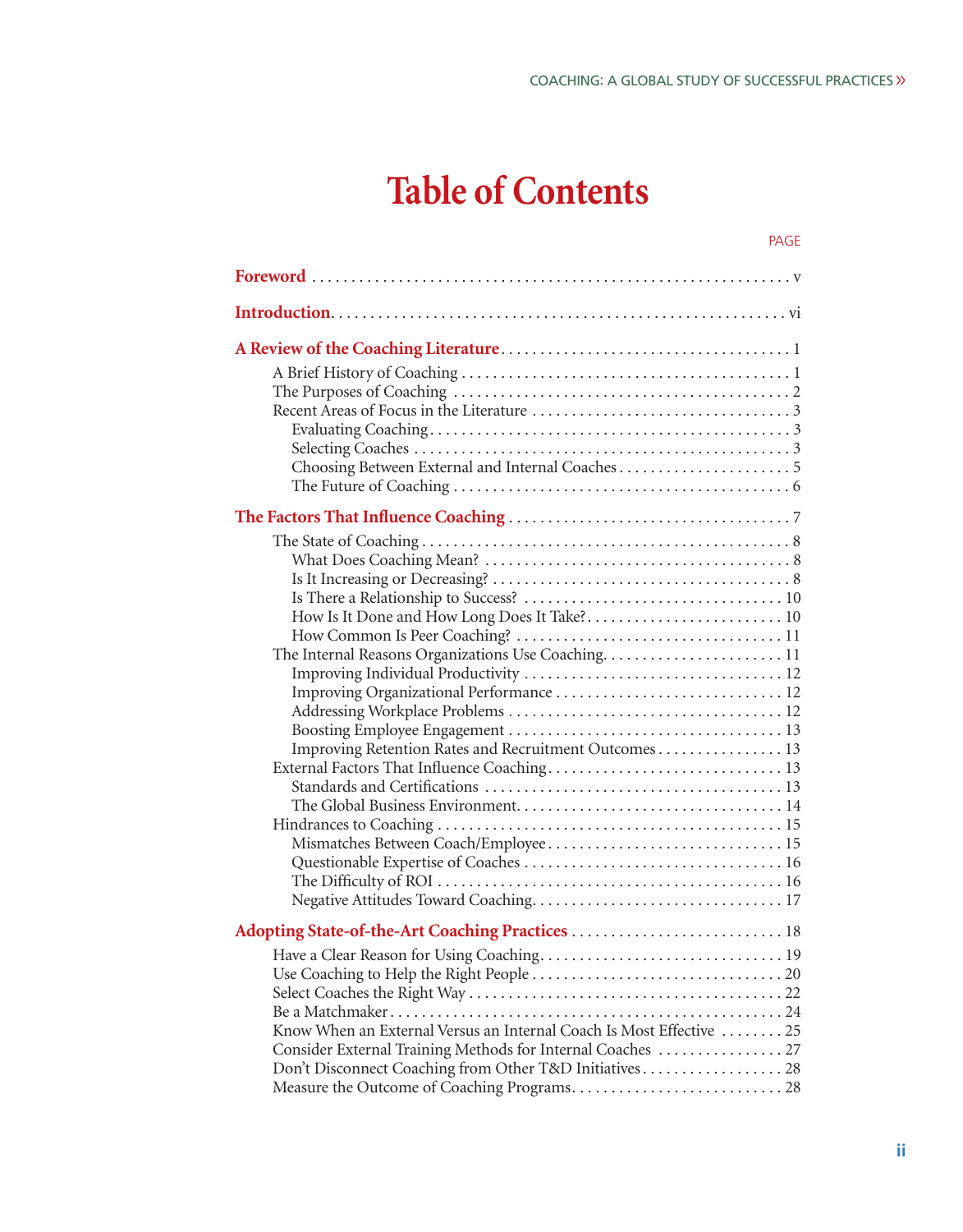| How Do Firms Use Internally and Externally Based Coaches? 34                |
|-----------------------------------------------------------------------------|
|                                                                             |
| How Is Coaching Delivered and Who's Receiving It? 35                        |
| Are Coaching Metrics Always Associated with Coaching Success? 36            |
| Strategy Forecast: The State of Coaching in the Year 2018 38                |
| The Need for Coaches Will Continue to Grow 39                               |
| Executive Coaching Will Mature as an Industry 39                            |
| Professional Coaches Will Market to More Midlevel Solutions 39              |
| Peer and Internal Coaching Will Become More Established and Well Managed 40 |
| Matchmaking Will Become Essential to Successful Coaching  40                |
|                                                                             |
| External Coaching Development Sources Will Be Established 41                |
| Organizations Will Become Savvier Consumers of Coaching  41                 |
|                                                                             |
|                                                                             |
|                                                                             |
|                                                                             |
|                                                                             |
|                                                                             |
|                                                                             |
|                                                                             |
|                                                                             |
|                                                                             |
|                                                                             |
|                                                                             |
|                                                                             |
|                                                                             |
|                                                                             |
|                                                                             |
|                                                                             |
|                                                                             |
|                                                                             |
|                                                                             |
|                                                                             |
|                                                                             |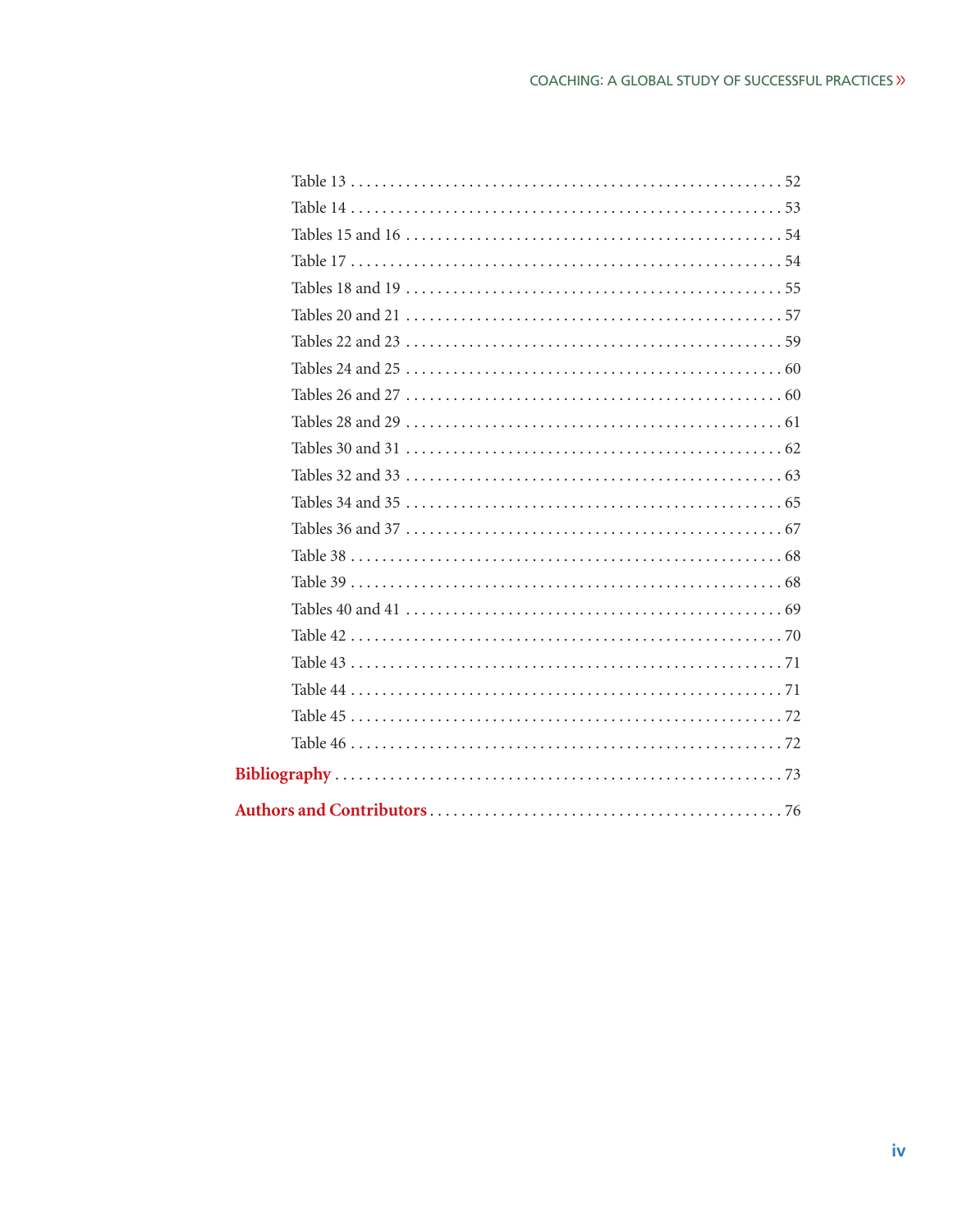## **Foreword**

Everyone is familiar with coaching. Over the centuries, the value of coaching has been established in sports in the skills and attitude of athletes. In the twentieth century, it became a practice in companies—specifically, a responsibility of managers to address the work performance of staff. Increasingly, however, companies are utilizing it to address the career and job needs of their senior executives, and they reach outside for coaches. Because coaching is now recognized as an integral element in leadership development, there is increasing interest in its best practices.

American Management Association commissioned a global examination of the state of the art of coaching by the Institute for Corporate Productivity not only to review the ever-increasing use of the discipline today but also to see in what direction it will take in the future. Over 1,000 executives and managers were questioned about their use of coaching to determine its popularity, its association with higher performance, the correlation between executive performance via coaching and corporate performance, the methodology used to choose coaches, the international outlook for coaching, and even the role of peer coaching.

This study confirms that external and internal coaches have a role in executive leadership development that improves organizations' productivity and profitability. This study also confirmed that the more frequently respondents used a formal process to measure results, the more likely they were to be successful in their coaching programs.

AMA hopes to play a role in the development of the discipline with the result that it makes a greater contribution to the success of executives and their companies. This study provides a roadmap to that end.

> Edward T. Reilly President and Chief Executive Officer American Management Association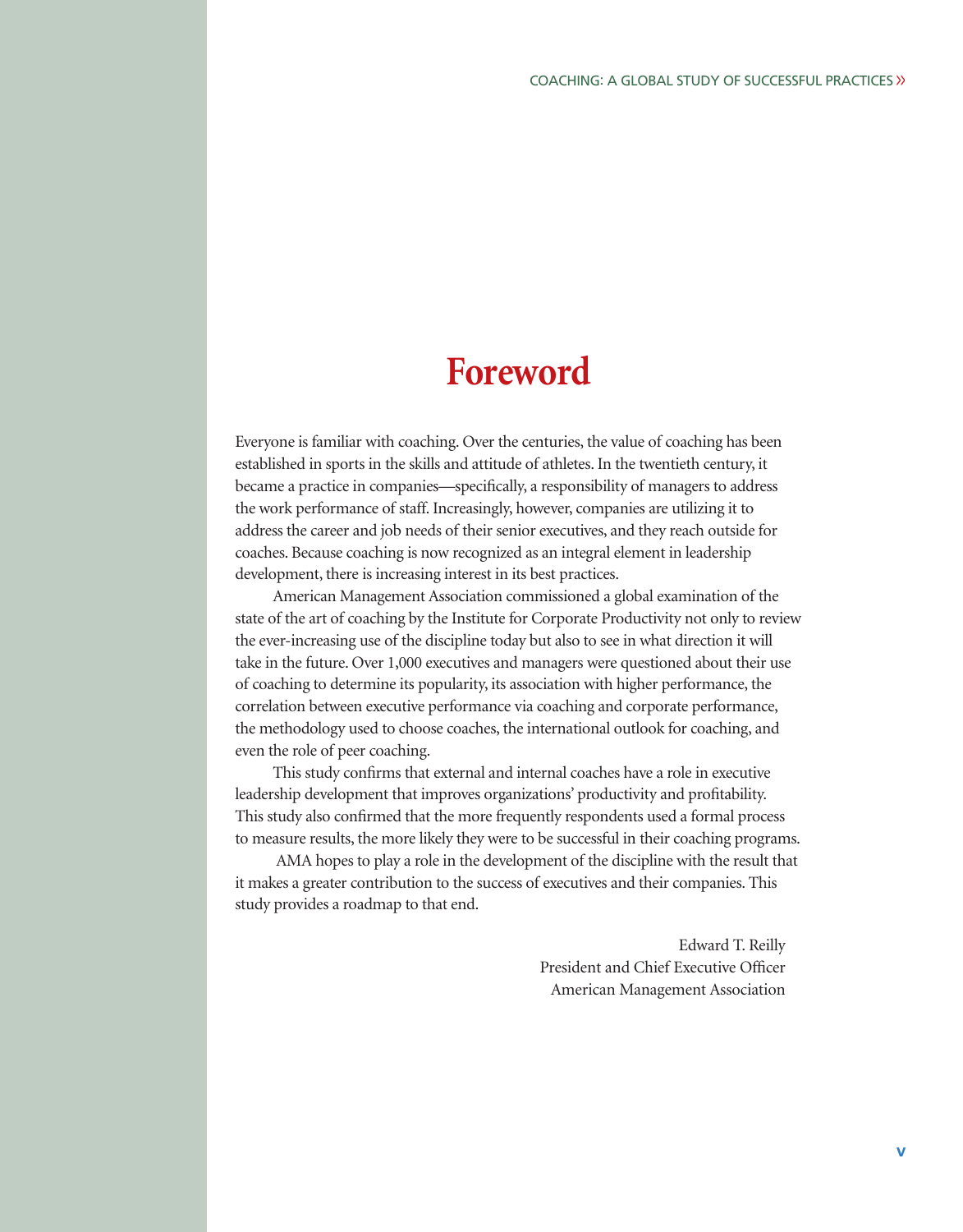## **Introduction**

Many organizations are chronically concerned that they don't have the right talent to succeed, and this is especially true in the area of leadership. They view leadership as among the top issues affecting their organizations both today and in the future, yet they're often dissatisfied with everything from succession planning systems to leadership development programs.

Amid these concerns, coaching has come onto the scene more prominently in recent years. Executive coaching is often viewed with a combination of hope and skepticism. On the one hand, assigning individual employees a coach seems like an excellent way to provide custom-delivered development opportunities to both current and aspiring leaders. On the other hand, coaching is often viewed as a kind of "cottage industry" where credentials are questionable, services are expensive, and success is hard to measure.

To gain a better understanding of both the promise and perils of coaching, American Management Association (AMA) commissioned the Institute for Corporate Productivity to conduct a global survey of coaching practices in today's organizations. In essence, two survey samples were analyzed: a larger sample made up primarily of North American organizations and a somewhat smaller one made up primarily of organizations located in Europe and the Middle East.

The AMA/Institute for Corporate Productivity team defined coaching in a relatively conventional way as "a short- to medium-term relationship between a manager or senior leader and a consultant (internal or external) with the purpose of improving work performance" (Douglas & McCauley, 1999). We also asked several questions about peer coaching, in which each participant acts as both coach and coachee to a partner. Below are some of the key findings from the study:

**Finding One:** *Coaching is used by only about half of today's companies.* In the North American sample, 52% report having such programs in place, and, in the international sample, the proportion is 55%.

**Finding Two:** *Coaching continues to gain in popularity.* Among respondents who say their organizations don't yet have coaching programs, a sizable proportion (37% in the North American sample and 56% in the international sample) say such programs will be implemented in the future.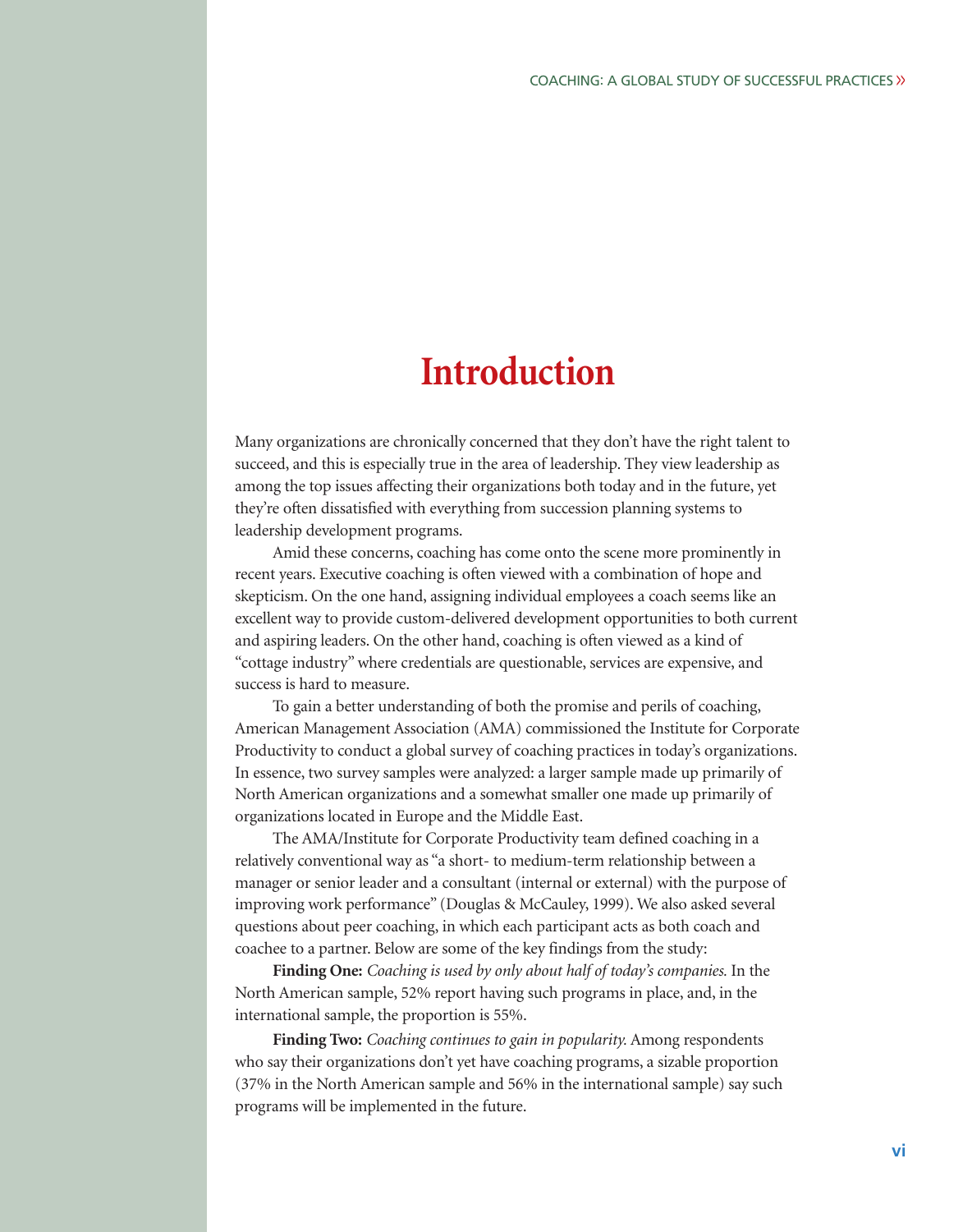**Finding Three:** *Coaching is associated with higher performance.* Correlations do not necessarily imply causation, but respondents from organizations that use coaching more than in the past are also more likely to report two kinds of advantages:

- 1. They're more likely to report that their organizations have higher levels of success in the area of coaching.
- 2. They're more likely to say that their organizations are performing well in the market, as determined by self-reports in the combined areas of revenue growth, market share, profitability, and customer satisfaction.

**Finding Four:** *Coaching is primarily aimed at boosting individual performance.* The desire to improve individual "performance/productivity" is the most widely cited purpose of coaching.

**Finding Five:** *Clarity of purpose counts.* The more a company has a clear reason for using a coach, the more likely that its coaching process will be viewed as successful.

**Finding Six:** *Evaluating coaching's performance may help boost success rates.* The more frequently respondents reported using a measurement method, the more likely they were to report success in their coaching programs.

**Finding Seven:** *It pays to interview.* Having an interview with the prospective coach has the strongest relationship with reporting a successful coaching program.

**Finding Eight:** *It pays to match the right coach with the right client.* Matching people according to expertise and personality seems to be the best strategies.

**Finding Nine:** *External training seems to work best.* Externally based methods of providing training on coaching are most strongly correlated with overall coaching success, though they are less often used.

**Finding Ten:** *Coaching's international future looks bright.* Compared with the North American sample, organizations in the international group have not had coaching programs in place for as long, but more in this group plan to implement coaching programs in the future.

**Finding Eleven:** *Peer coaching needs to become more effective.* Although a little over half of responding organizations use peer coaching, only about a third of respondents who use it consider it to be very effective or extremely effective.

This study contains many other insights, of course, as well as information about the most effective coaching practices that companies are using. It also analyzes current trends and projects them into the future in order to forecast what the state of coaching may look like in another decade.

Generally speaking, our team believes that coaching will continue to expand and mature as an important leadership development practice. We expect that coaching will become one of the keys to developing and retaining scarce talent in the future, and we think companies that learn to leverage it well will have a significant competitive advantage in the global marketplace.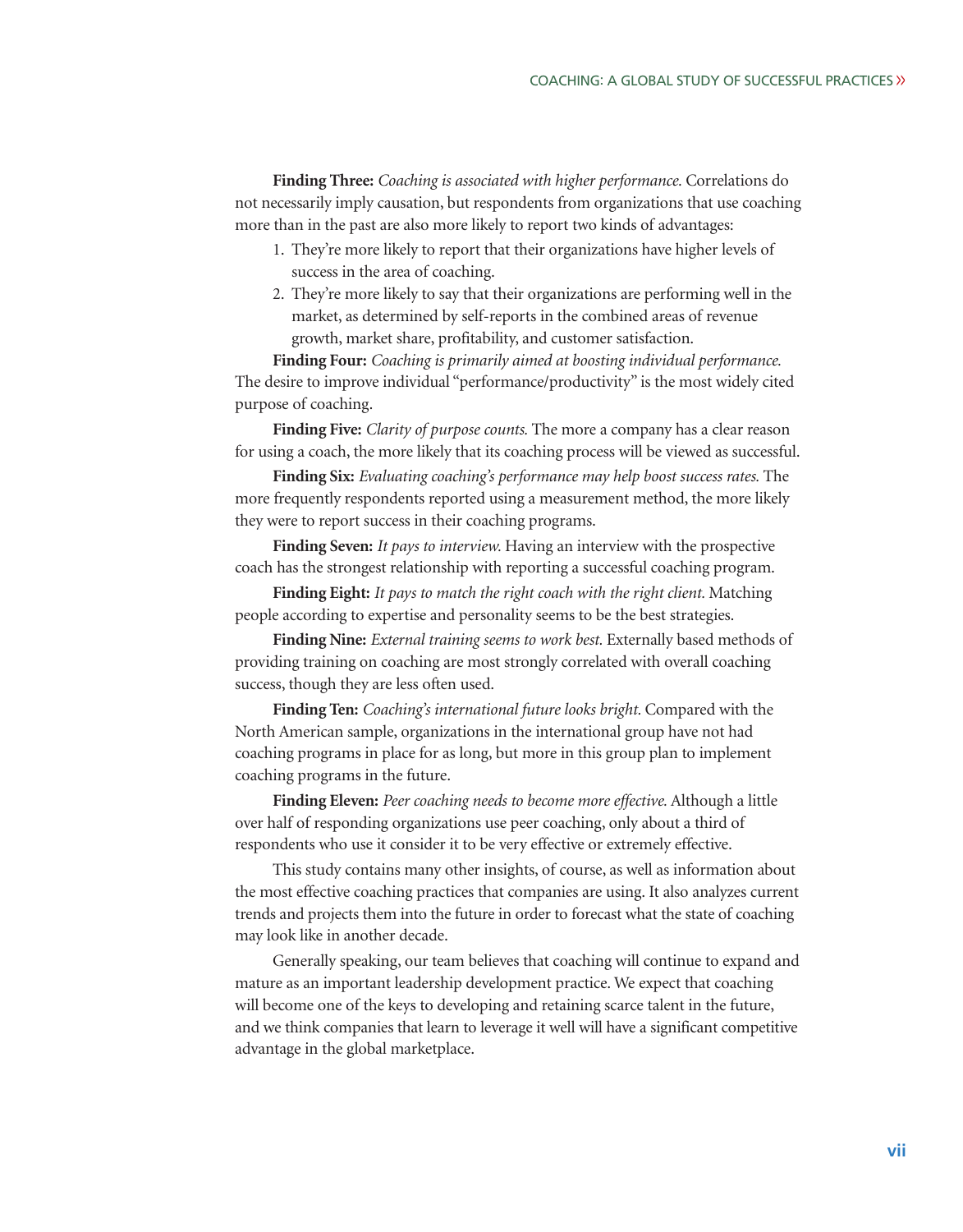## **A Review of the Coaching Literature**

## **A Brief History of Coaching**

*Coaching has its roots in the area of sports, of course, and, as such, dates back at least as far as ancient Greece where well-paid coaches trained many of the athletes competing in the original Olympic games (Carpenter, 2004).*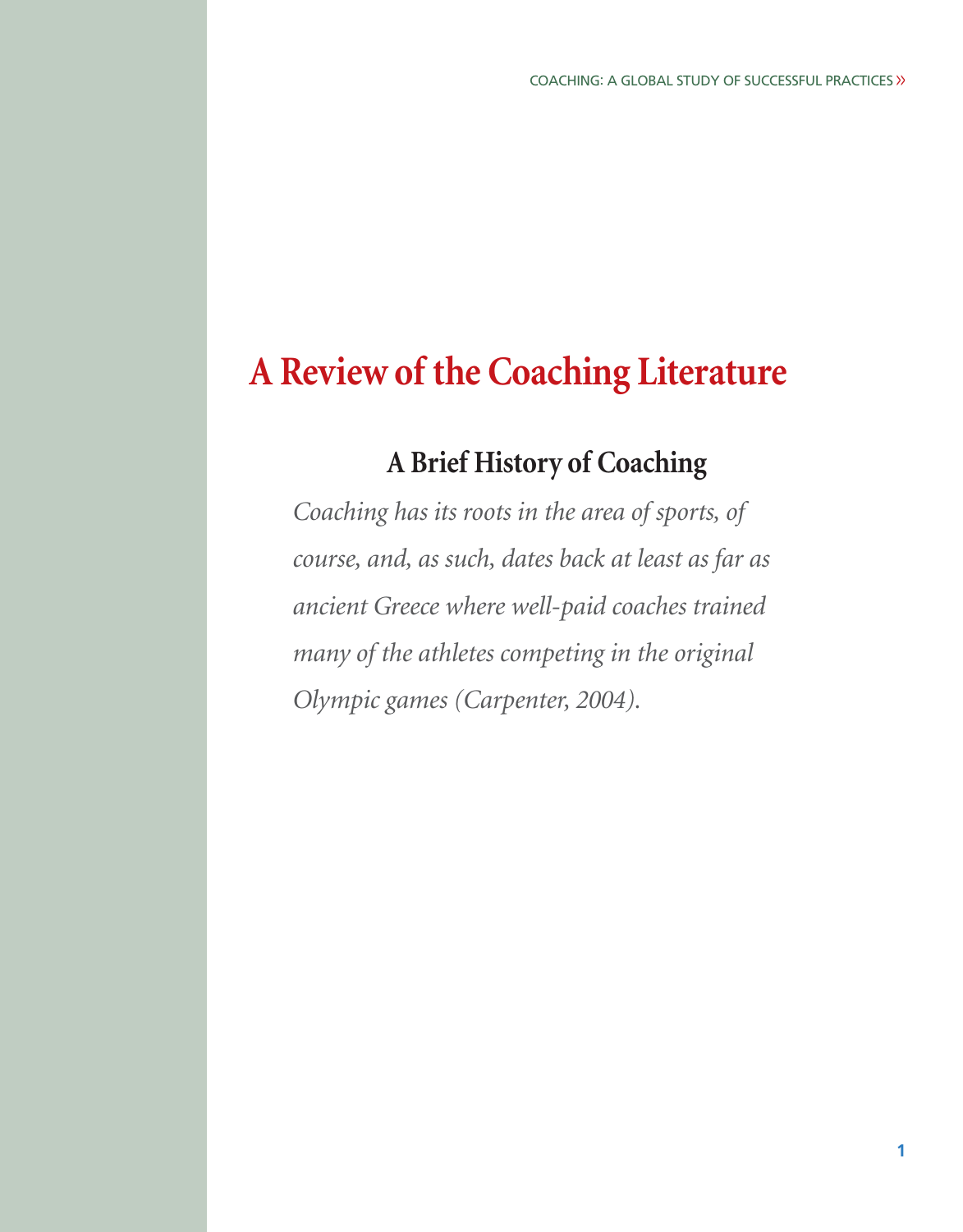As it applies to the workplace, however, coaching is a much more recent development. There has been individualized training in the form of apprenticeships for hundreds of years, but the earliest form of such coaching as we know it today was called "developmental counseling" (Flory, 1965). Kampa-Kokesch and Anderson (2001) report that from 1940 to 1979, coaching tended to be performed by organization consultants.

During this initial period, coaches were primarily psychologists and organization development (OD) professionals who were focused on OD issues. There was often an informal aspect to it. For example, an executive coach who remembers this period recalls a CEO stopping her in a hallway and asking if she could stop by and chat for an hour or two.

From 1980 to 1994, the field of coaching experienced rapid growth, quickly expanding into many new areas of service (life coaching, outplacement, career coaching, etc.). According to Hudson (1999), the field was accelerated by complexities associated with increased downsizing, mergers, acquisitions, and outplacement. The leader's role evolved to deal with rising levels of ambiguity and pressures to perform in an increasingly global context. Top managers were asked to be both strategic decision makers and masters of the "soft" skills required to effectively manage people (Sherman & Freas, 2004).

From 1995 to the present, the amount of executive and workforce coaching has continued to grow. There has been an increase in the number of publications devoted to coaching, in organizations that offer training to coaches, in the establishment of coaching organizations, and in the focus placed on coaching research by academia. Today, the number of coaches is estimated at 30,000 (International Coach Federation [ICF], 2007). However, because the field is wide open to anyone who wants to enter, it is difficult to know the exact number of people performing coaching services.

Today's coaches come from myriad backgrounds and professions, including business, law, teaching, human resources, and sports (Harris, 1999; Kilburg, 2000), and they don't necessarily join coaching organizations.

## **The Purposes of Coaching**

According to the literature, leadership development is often viewed as the purpose of most coaching assignments (Underhill et al., 2007). Organizations also employ coaches to help with leader transitions (such as promotions, lateral moves, or international assignments), to retain high potentials, to improve performance that is off track, and to help individuals assess where their career is now and where it may go next.

Some coaching focuses on honing specific business skills. For example, one company helps leaders learn to be more productive by giving them coaching on improving their organizational skills. Coaching is tied to training programs in some companies. For example, a manager attends training for some specified number of hours and then gets individual coaching to reinforce and apply things learned in the workshop.

There is also "life coaching," which helps clients set and achieve goals in aspects of their lives other than just business. Life coaching is usually funded by the individual.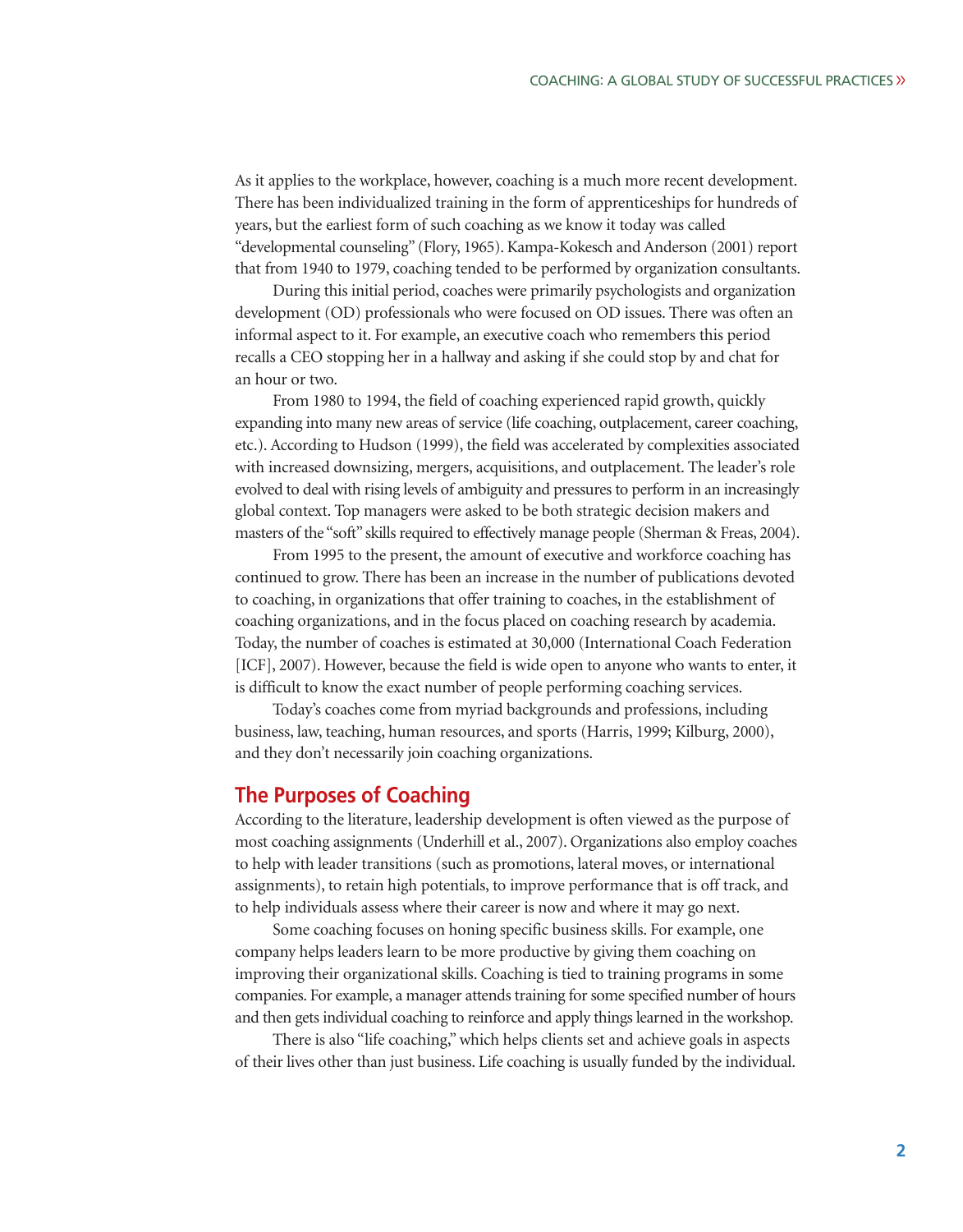## **Recent Areas of Focus in the Literature**

There are several major areas of focus in the recent literature on coaching. First, experts have become interested in best practices in the field of coaching. Because the area is so open and relatively unregulated, organizations want to know which practices result in the best organizational outcomes.

In a related matter, employers and other interested parties wish to know how best to evaluate and calculate the return on investment (ROI) of coaching programs. They also wish to know how best to select coaches. This matter includes whether to select coaches from outside or inside the organization.

#### *Evaluating Coaching*

One study suggests that only a minority of organizations assess the impact of their coaching interventions (McDermott et al., 2007), and another finds that a scant 9% of survey respondents said they formally assess coaching's return on investment (Sherpa, 2007).

There doesn't appear to be a universal methodology for evaluating coaching benefits (Leedham, 2005). Of the existing coaching evaluation methods, some are based purely on the perception of the recipient, which can be an unreliable gauge. Yet, the most prevalent method used to evaluate coaching is soliciting the coachee's reaction to the service through a self-report. Sometimes a second level of evaluation is added through ratings completed by others during and after coaching.

What are usually missing, however, are measures of behavioral changes brought on by coaching. These can be determined by obtaining ratings by team or peers over a one- to three-month period of time. An even higher level of evaluation can be attained by measuring the impact of coaching on the organization or business. Data such as sales increases, retention, satisfaction, promotion, and so forth, are generally required to do this and must be done over a much longer time frame such as one to two years (MacKie, 2007).

A number of other evaluation methodologies are discussed in the literature. Many experts agree that, in order to evaluate coaching well, business people need to increase their skills in evaluating coaching, but there are some who question whether trying to determine ROI is really necessary, given the difficulties in measuring it (Underhill et al., 2007).

#### *Selecting Coaches*

Some experts believe that selecting coaches is difficult because there's a lack of standardization or credentialing in the coaching industry. This complicates the determination of coaching qualifications. Others argue that coaching has not met the criteria for a profession (Brooks & Wright, 2007) because it lacks barriers to entry, formal university-level qualifications, regulatory bodies, an enforceable body of ethics, and state-sanctioned licensing. There isn't even a shared common body of knowledge.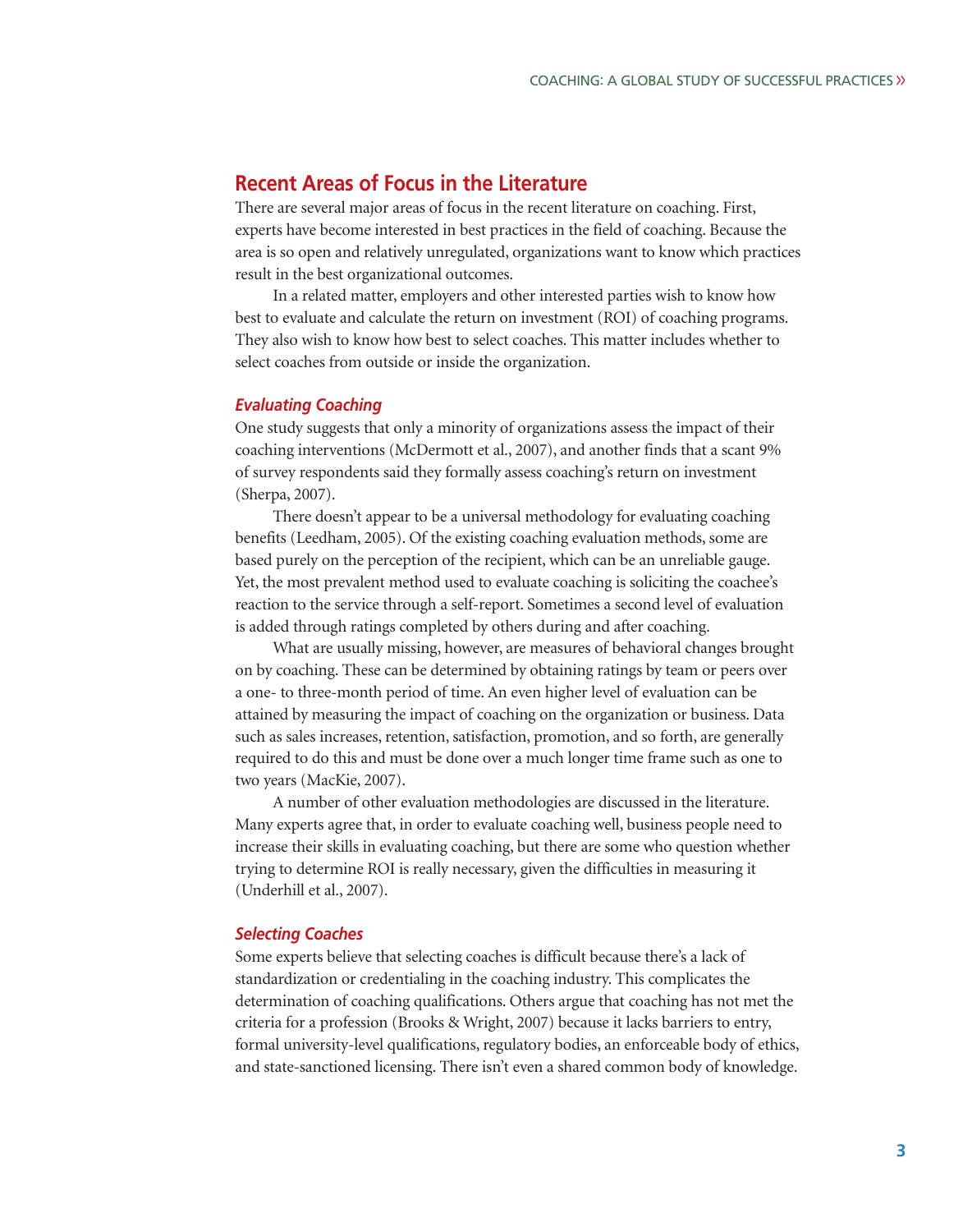Some professional standards do seem to be emerging, though in a somewhat haphazard fashion. The American Psychological Association (APA), which is the professional organization representing psychologists, offers postgraduate training in executive coaching (Dingfelder, 2006). The APA has stressed to current psychologists that entering the coaching field requires that they understand business and psycho logical know-how (Foxhall, 2002). In one set of guidelines, the APA (2007) notes that consulting psychologists in the area of coaching "learn how to provide competent, assessment-anchored coaching and other individual-level interventions" (p. 986).

The International Coach Federation—which is one of the largest global coaching organizations serving all coaches (life, career, executive, etc.)—has developed a code of ethics and competencies for coaches, and it certifies training programs. However, this organization takes the stand that the field is best served when it "reinforce[s] professional coaching as a distinct and self-regulating profession" (ICF, 2008).

The World Association of Business Coaches (WABC)—whose mission is to "develop, advance, and promote the emerging profession of business coaching worldwide"—offers help to prospective clients by providing information on selection and the business coaching field in general. Membership in WABC requires five references from coaching clients.

Generally speaking, more and more credentialing is available to coaches, but certification requirements vary widely. What's more, in research done by Underhill et al. (2007), certification was not viewed as an important factor for choosing a coach. In the Underhill research, leaders selected business experience and ability to establish rapport as their top criteria in coach selection. Advanced degree and certification were seen as minimally important, while cost came in last place. In interviews, leaders also identified "soft" traits in coaches, such as having a sincere desire and commitment to help, having adaptability and the right chemistry, being a good listener, becoming a trusted advisor, and having the ability to challenge.

So, it appears that successful coaches are a highly diverse lot, making the perfect background hard to describe or regulate. The most likely background of a coach includes an advanced education degree in a people-related field such as industrial, organizational, or clinical psychology; human resources; or leadership development. But there is not one particular advanced degree for coaching. Some coaches have a master's degree or Ph.D. in business, sociology, or other field (Underhill et al., 2007).

Leedham (2005) discusses the perceived importance of selection criteria in the order of perceived importance to the purchaser. Six main themes or factors are said to influence the selection of external coaches:

- **1.** Evidence of having done similar coaching work previously;
- **2.** Personal capability and relevant organizational experience;
- **3.** The flexibility of the coach (in terms of techniques and willingness to work with others);
- **4.** A focus on delivering or improving business results;
- **5.** Cost effectiveness;
- **6.** Qualifications (including membership of professional bodies).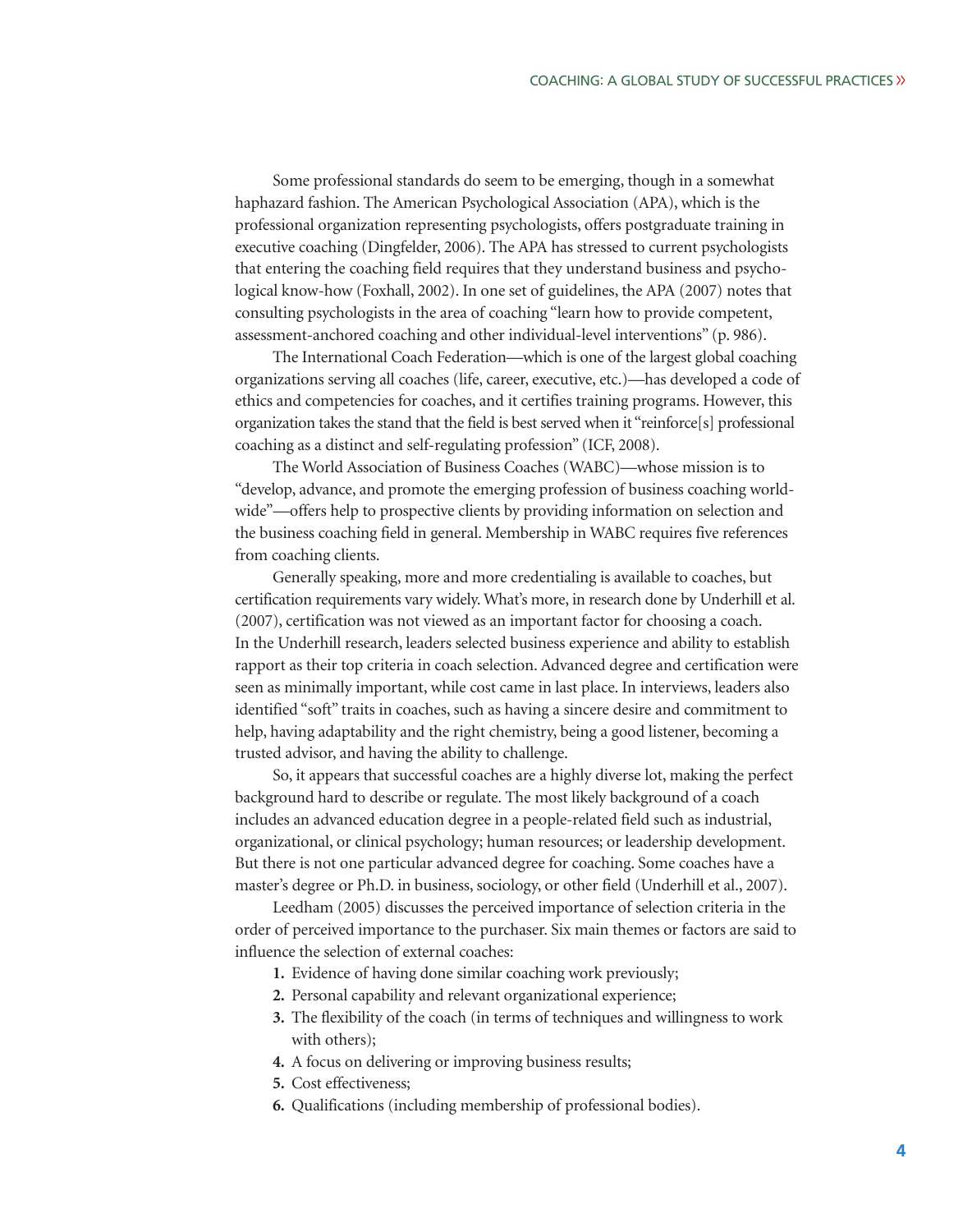*The number of organizations using internal coaches is expected to grow as organizations learn how to select and utilize such coaches.* 

In practice, according to Banning (1997) and Smith (1993), a company's human resources department, a supervisor, or a friend are among the most common ways of finding a coach. Banning (1997) lists three important criteria in selecting a coach: trustworthiness, compatible chemistry, and solid reputation.

#### *Choosing Between External and Internal Coaches*

Until recently, executive coaches were virtually always external to the organization (Tyler, 2000). As coaching has matured and leadership development has been more widely embraced, the number of managers receiving coaching has increased. According to one recent survey, 16% of organizations rely on internal coaches (Institute of Executive Development [IED], 2006). Significant price constraints and an awareness of capability have raised the profile of internal coaches.

Internal coaching is defined as "a one-on-one developmental intervention supported by the organization and provided by a colleague of those coached who is trusted to shape and deliver a program yielding individual professional growth" (Frisch, 2001). Team builders, organization effectiveness consultants (internal), and trainers may engage in activities similar to those of internal coaches. However, because they work with groups and define goals organizationally, those professionals do not fit the definition of an internal coach.

Internal coaches have established themselves and proven their value in providing coaching services in a variety of organizations in the past, including Teletech, IBM, Intel, Scudder Kemper, Layne Christensen, Lehman Brothers, TIAA/CREF, State Street Bank, and US Tobacco (Frisch, 2001).

The number of organizations using internal coaches is expected to grow as organizations learn how to select and utilize such coaches. For example, 57% of respondents in a recent survey indicated that they see the use of internal coaches increasing, and another 40% plan to continue their current usage. However, most of coaching provided to C-level executives still tends to come from external coaches (Underhill et al., 2007).

So, how do companies choose between internal and external coaches? Of course, internal coaches often provide lower cost of services, exhibit more consistency in methods, and understand the organizational culture. They tend to offer more flexibility and see leaders in action. However, they may also be perceived as less credible.

In one study, for example, 59% of leaders indicated a preference for an external coach, while only 12% preferred an internal coach (29% had no preference) (Underhill et al., 2007). Leaders may consider internal coaches to be less confidential. External coaches, on the other hand, can bring greater objectivity, fresher perspectives,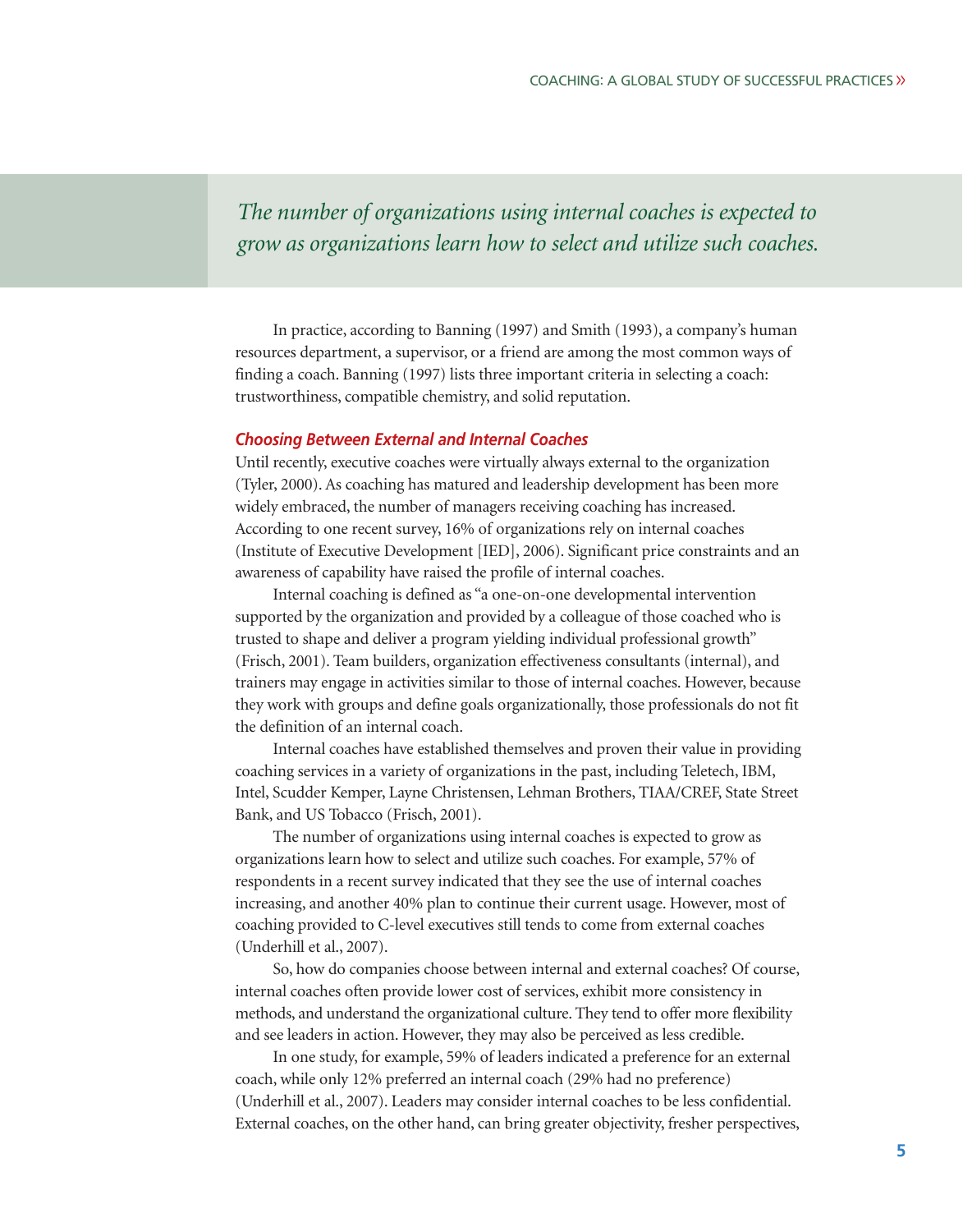higher levels of confidentiality, and experience in many different organizations, industries, and business environments. External coaches may also have more specialized skills or expertise in specific fields of practice (Underhill et al., 2007).

## *The Future of Coaching*

There are conflicting views as to whether the market for coaching will continue to increase. Maher and Pomerantz (2003) suggest that coaching has entered the maturity phase in the U.S. They believe that the market is almost saturated, price competition is increasing, and buyers of the service are becoming more discerning. In their review of the history of coaching, Grant and Cavanaugh (2004) agree that the coaching industry has reached a key point in its maturation. A Novations Group (2007) survey found that more employers were decreasing their reliance on coaching rather than extending their reliance on coaching.

Others believe the field will continue to grow. A recent *Sherpa Global Coaching Survey*, co-sponsored by the Penn State Executive and Texas Christian University, shows an expanding interest in coaching (Sherpa Coaching LLC, 2007). Experts such as Marshall Goldsmith expect formal executive coaching to become "aggressively" embedded in business environments of the future (IED, 2006). It may be that alternative models such as internal coaching will lead to the expansion that Goldsmith and others foresee.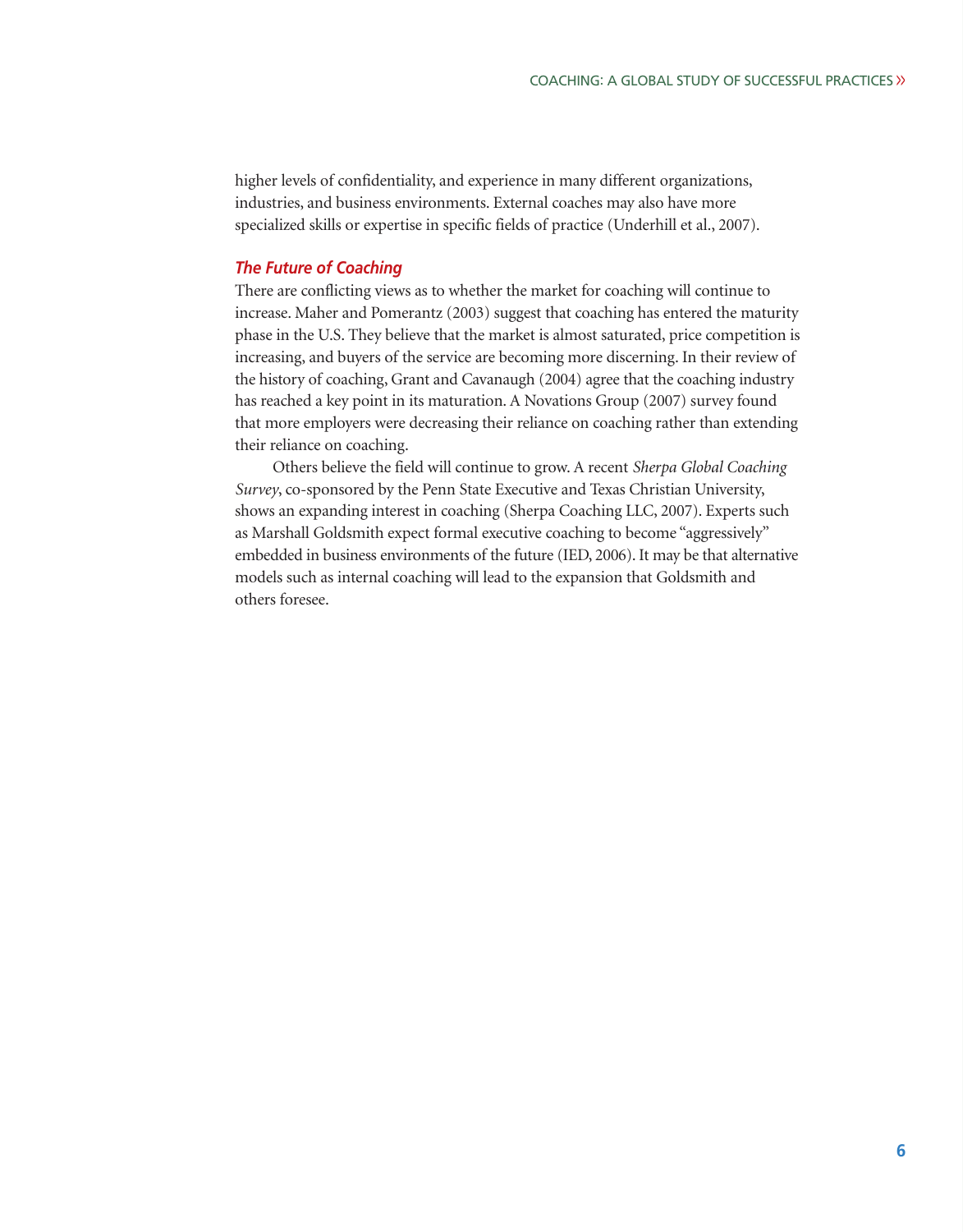# **The Factors That Influence Coaching**

*There are a variety of factors, both internal and external to the organization, that influence coaching.*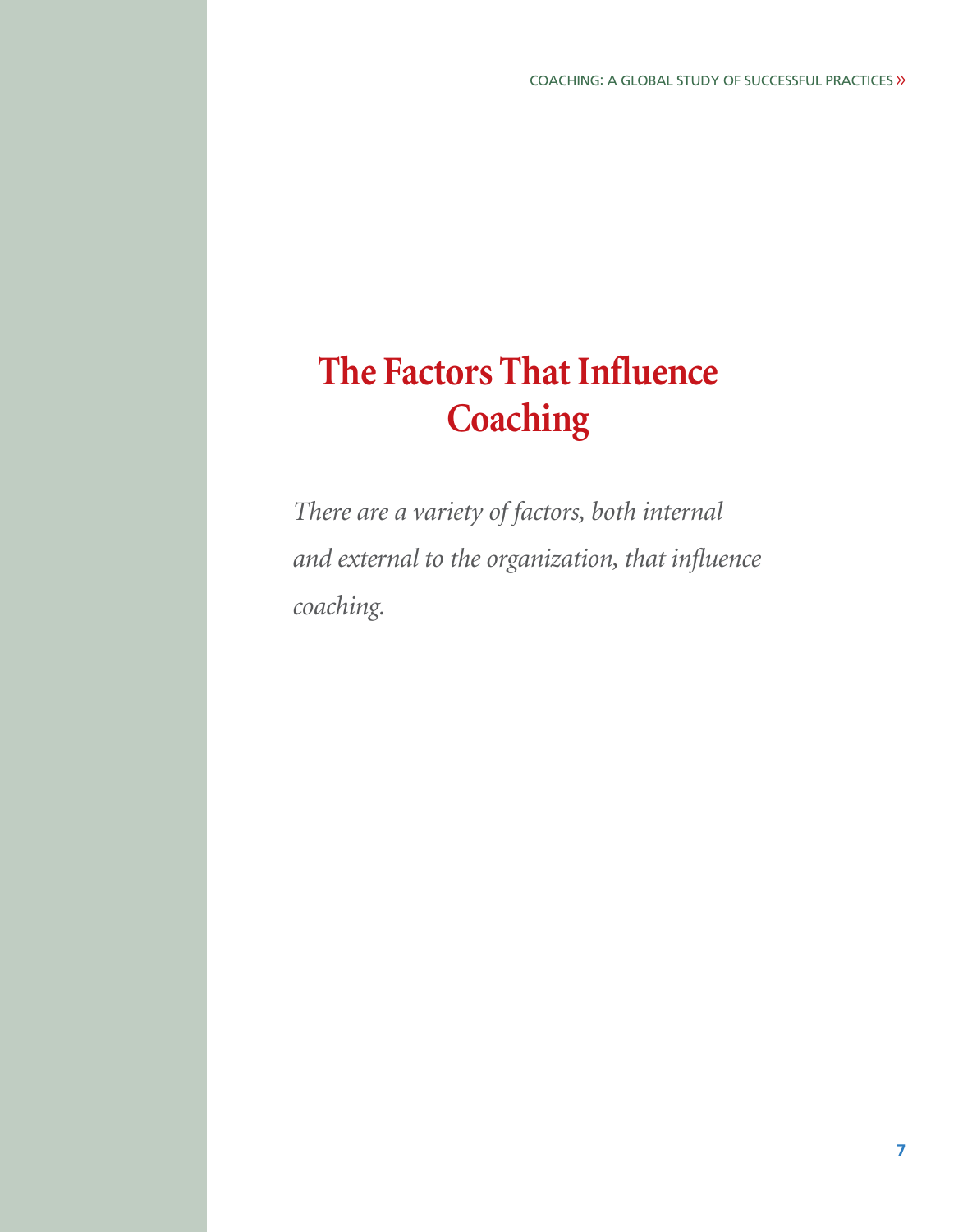The *AMA/Institute for Corporate Productivity Coaching Survey 2008* and a review of the literature provide a look at these factors in terms that facilitate coaching and which tend to hold it back. It should be noted that the data in this section refer to the large survey sample made up primarily of North American respondents. Data on the international sample are discussed in the "Coaching from an International Perspective" section.

## **The State of Coaching**

#### *What Does Coaching Mean?*

As noted in the literature review section of this report, the concept and purposes of coaching have been evolving for several decades. In order to discuss the current state of coaching and what drives it, however, we must first define it. For the purposes of

## **MAJOR FINDING**

**Coaching continues to gain in popularity. Among respondents who say their organizations don't yet have coaching programs, over a third such programs will be implemented in the future. And 57% of those with coaching programs say they use it more than they did in the past.**

developing a survey, the AMA/Institute for Corporate Productivity team defined coaching in a relatively conventional way as "a short- to medium-term relationship between a manager or senior leader and a consultant (internal or external) with the purpose of improving work performance" (Douglas & McCauley, 1999). This definition excludes coaching that is designed to improve quality of life outside of the work arena. It also excludes peer coaching, although the survey did ask two questions that specifically dealt with such coaching, as will be seen later in this section.

Another distinction that is important for understanding the results of this study is the difference between coaching and mentoring. In recent years, there has been no shortage of debate over the differences, real or imagined, between coaching and mentoring. Mentoring generally refers to the relationship between a senior, more experienced employee who helps a younger, less experienced employee navigate his or her way to success in the organization (Kram, 1985). Very often, mentor and protégé work in the same organization. Mentoring tends to be informal—centering on career development, social support, and role modeling—and is most intense at the early stages of one's career (Donaldson et al., 2000). Coaching, however, is typically for a shorter and more prescribed time period. It is contracted formally and is more likely to occur mid career (Feldman & Lankau, 2005).

### *Is It Increasing or Decreasing?*

Just over half (52%) of the respondents to the *AMA/Institute for Corporate Productivity Coaching Survey 2008* reported that they currently have coaching programs in place in their organizations. What's more, of the 48% that don't offer coaching at this time, 37% plan to implement a coaching program in the future.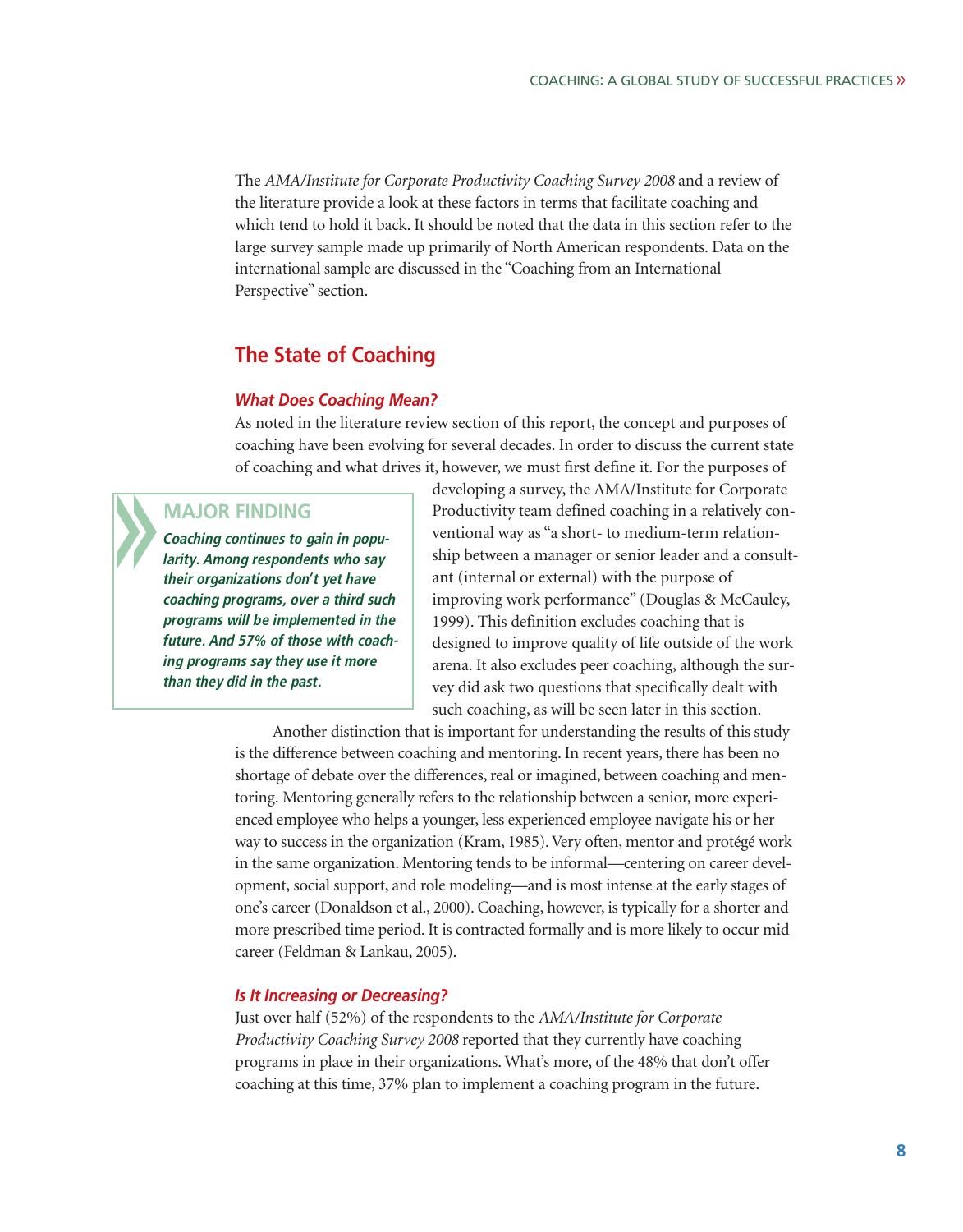## **How long have your coaching programs existed?** ■ Less than 1 year ■ 1-3 years ■ 3-5 years ■ More than 5 years 33% 13% 34% 20%

#### Figure One

Of those that currently offer coaching, 87% have coaching programs that have been operating more than one year, and 33% have programs that have existed for over five years. These numbers suggest that the coaching field is still growing.

It's quite possible, however, that the coaching industry is maturing. After all, the large majority of organizations with coaching programs have had them for over a year, suggesting that they have made coaching a permanent part of their organization's activity and budget.

Other evidence comes from *The 2008 Sherpa Executive Coaching Survey*. That report indicates growth in the number of coaches who say they are five-year veterans in the field, while the number of new entrants to the coaching field is slowing.

Nonetheless, the *AMA/Institute for Corporate Productivity Coaching Survey 2008* indicates that coaching is used more than in the past. Fully 57% of organizations with coaching say they use it more than in the past, while just 11% say they use it less.



## **Which of the following statements best describes your organization's use of coaching?**

Figure Two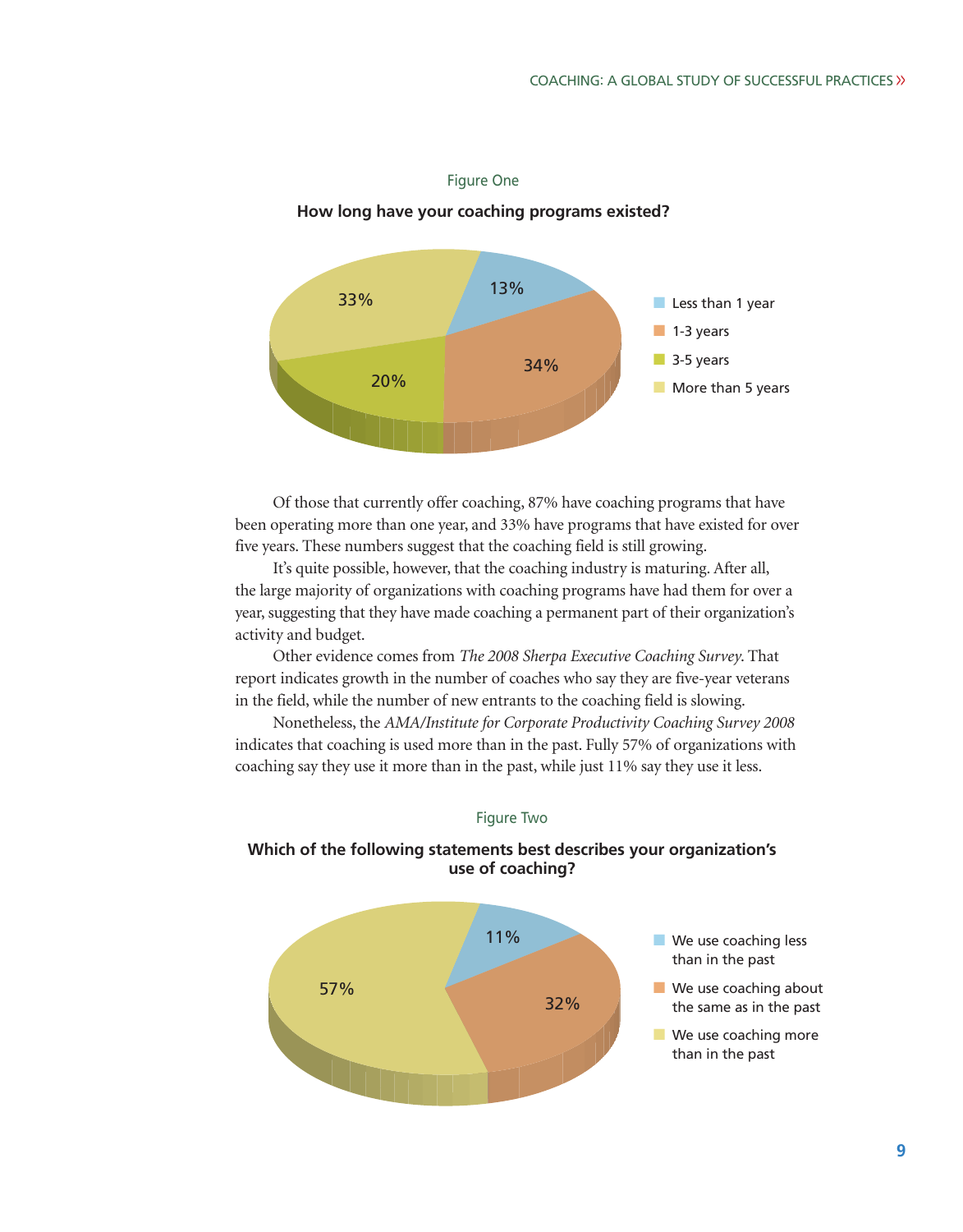### *Is There a Relationship to Success?*

Correlations do not necessarily imply causation, but an analysis of the *AMA/Institute for Corporate Productivity Coaching Survey 2008* does indicate that respondents from organizations that use coaching more than in the past are also more likely to report two kinds of advantages:

- **1.** They're more likely to report that their organizations have higher levels of success in the area of coaching.
- **2.** They're more likely to say that their organizations are performing well in the market, as determined by self-reports in the combined areas of revenue growth, market share, profitability, and customer satisfaction.

There also seems to be a relationship between the extent to which individuals receive coaching and their abilities in terms of leadership. That is, the survey found that those who have received coaching were more likely than other respondents to say that their subordinates trust their leadership abilities, and they're more likely to say that they set specific goals for performance at work.

#### *How Is It Done and How Long Does It Take?*

The majority (58%) of respondents to the AMA/Institute for Corporate Productivity survey say that coaching sessions in their organizations are carried out face-to-face, but a large portion (37%) say that such sessions are conducted via a combination of methods, such as face-to-face, over the phone, and via Web-based technologies.

There's considerably less agreement, however, on the average duration of the typical coaching arrangement. While nearly a quarter of respondents say coaching arrangements in their organizations last no more than three months, 30% say such arrangements can last six months to a year, and nearly a fifth say they last over a year.



# **What is the average duration of a typical**

Figure Three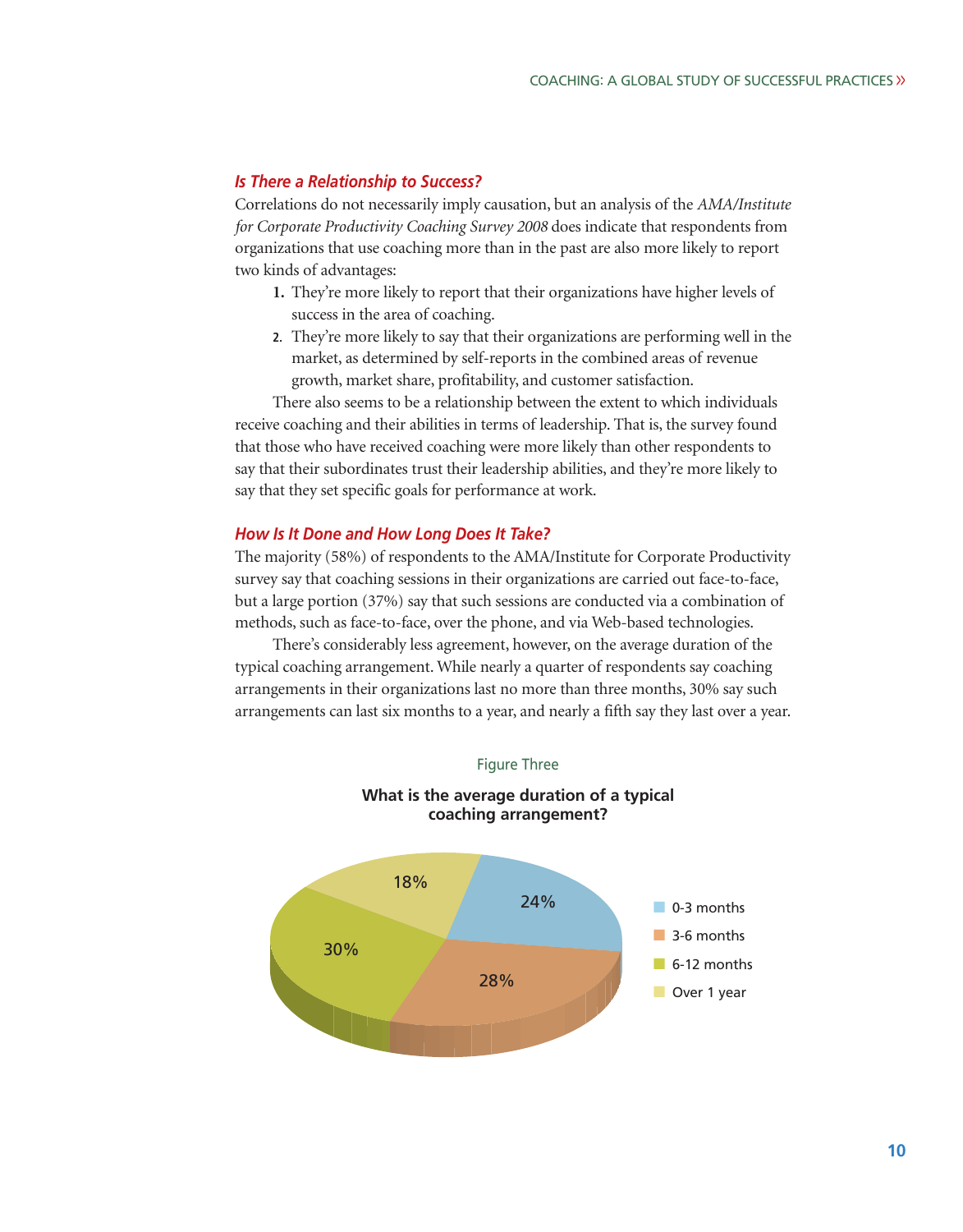It's interesting to note that the longer an arrangement lasts, the more highly associated it is with coaching success. On the other hand, given the potential costs of coaching arrangements, there's no evidence that a longer duration is associated with a higher return on investment.

#### *How Common Is Peer Coaching?*

The *AMA/Institute for Corporate Productivity Coaching Survey 2008* also asked respondents about their usage of peer coaching. As the survey noted, "Peer-to-peer coaching was developed as an economical way to offer coaching to midlevel and high-potential leaders. The essence of peer coaching is that each participant acts as both coach and coachee to a partner within the organization to improve growth and development."

The survey found that about half of responding organizations use peer coaching. However, only about a third of respondents (32%) considered peer coaching to be very effective or extremely effective. This suggests that most organizations have yet to determine how to reap maximum benefit from their peer-coaching programs.

## **The Internal Reasons Organizations Use Coaching**

The literature often states that leadership development is seen as the primary purpose of coaching. To test this, the AMA/Institute for Corporate Productivity survey asked respondents about the purpose of their coaching programs.



Figure Four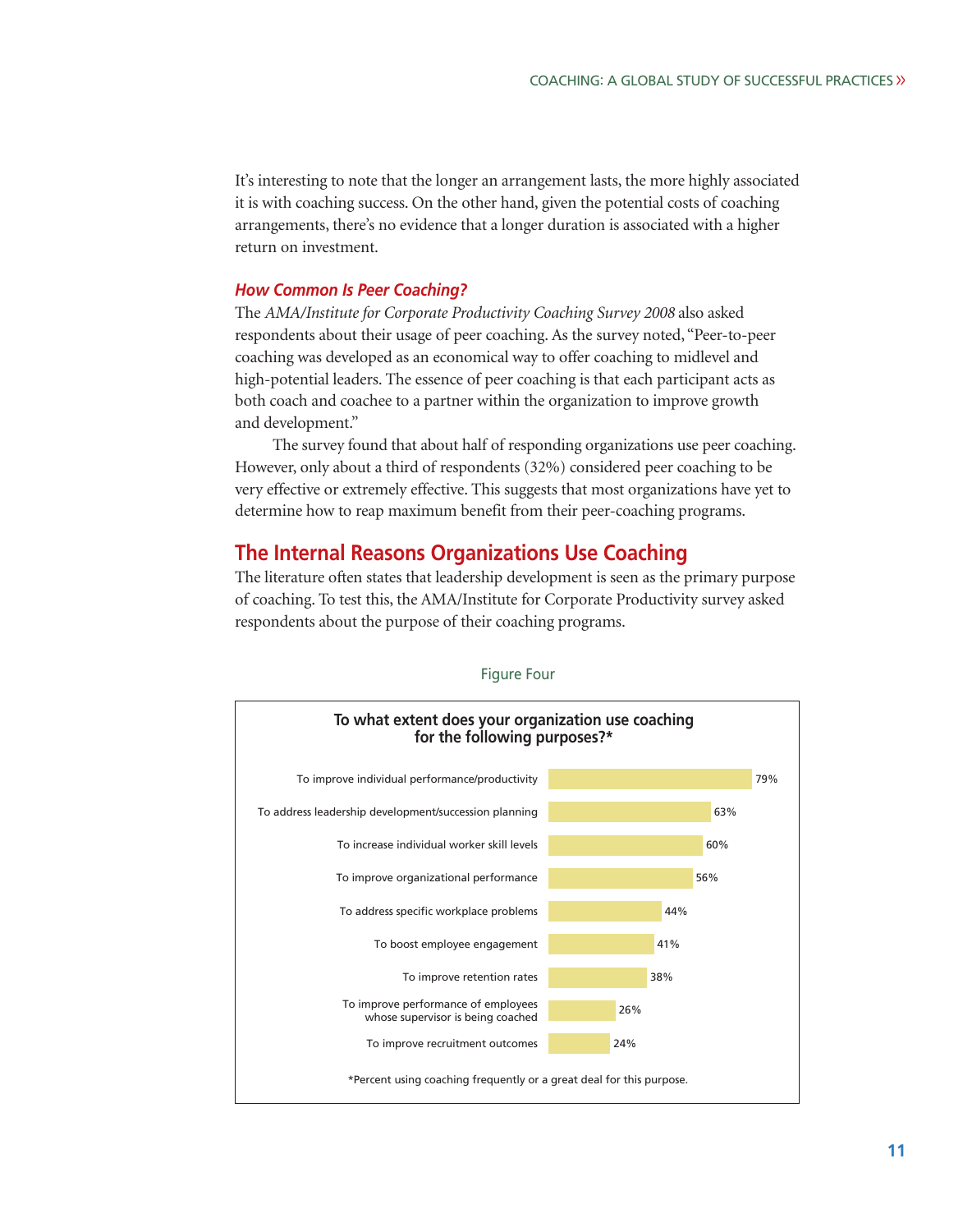### *Improving Individual Productivity*

The survey found that, although leadership development is among the top two reasons for using coaching, the desire to improve individual "performance/productivity" is actually the most widely cited purpose. There is, of course, clearly some overlap among these purposes. After all, organizations develop leaders not for leadership's sake but for the purpose of improving both individual and organizational performance. Individual performance, productivity, and development, however, seem to be the higher priorities.

Other literature supports the coaching/performance link. For example, management strategist and author Florence M. Stone (2007) notes that heightened productiv-

## **MAJOR FINDING**

**The desire to improve individual "performance/productivity" is the most widely cited purpose behind coaching.**

ity is one of several benefits attained through coaching interventions. Employers will value cost reductions and greater profits associated with coached employees who respond productively to appropriate praise, clarified work objectives, and strategies on how to exhibit special talents. Stone says coaching can also remove the element of surprise from performance reviews for coached employees who have already

been apprised of their strengths and weaknesses. And manager/coaches with good people skills will likely get credit for allaying workplace friction that often slows organizational productivity.

Six out of ten participants in the AMA/Institute for Corporate Productivity survey also chose "increasing individual worker skill level" as the reason their organizations used the services of executive coaches either frequently or a great deal. These results offer support to some previous studies. Joo (2005), for example, states that the most fundamental purposes of coaching are directed at skills and behaviors that must occur at the individual level: behavioral change, self-awareness, and learning.

#### *Improving Organizational Performance*

About 56% of respondents reported using coaching either frequently or a great deal of the time in order to improve organizational performance. Why does organizational performance take a backseat to individual performance?

There are two primary reasons. First, coaching tends to be aimed at individuals rather than groups, separating it from many other types of training and development. Second, Feldman and Lankau (2005) argue that improvements in organizational performance only take place once a large number of employees have received coaching. Before organizational performance reflects positive changes due to coaching, a coaching culture—in which coaching is widely utilized and strongly supported by top management—must exist.

#### *Addressing Workplace Problems*

About 44% percent of respondents cited "addressing specific workplace problems" as the reason why their companies frequently use coaching. Although this is a substantial group of responses, this number has probably declined in recent years.

The *2008 Sherpa Executive Coaching Survey* reports that, in coaching's early days,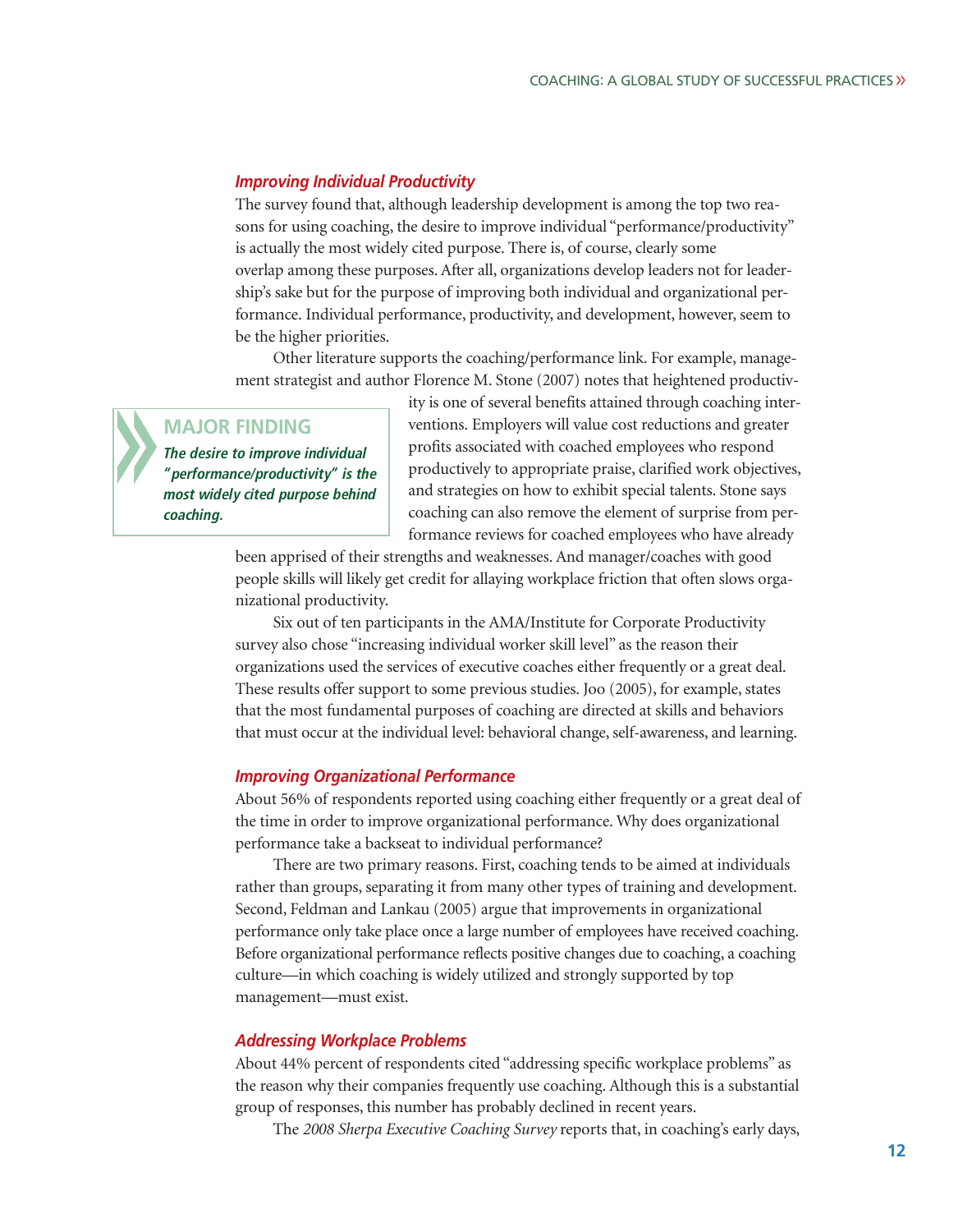coaching was used primarily as a tool to deal with an executive who wasn't meeting expectations. As a result, the thinking was that "there must be something wrong or you wouldn't need a coach." While the results of this survey confirm that coaching is still a problem-solving mechanism, other purposes have usurped its previous prominence.

#### *Boosting Employee Engagement*

The past decade has also seen an explosion of research into the area of positive psychology: "the scientific study of what makes people function at their best and experience fulfillment and well-being" (Hall, 2005). Positive psychology emphasizes what is working, what one does well, and how to do it better, instead of discussions of weakness and limitations. Employees who receive coaching are often successful senior leaders who are facing career challenges as a result of organizational or industry changes. Many experts agree that a plan to capitalize on executives' strengths—what got them to positions of prominence in the first place—is more useful than to focus on shortfalls (Buckingham & Clifton, 2001).

So, it is not so surprising that "boosting employee engagement" is cited by about 41% of respondents as the purpose for which their organizations use coaching. Clearly, the stigma of coaching as a consequence for poor performance is changing, as evidenced by the fact that almost as many respondents view coaching as an engagement tool as they do a way to address workplace problems.

### *Improving Retention Rates and Recruitment Outcomes*

Thirty-eight percent of respondents reported that their organizations use coaching frequently or a great deal as a way to improve retention rates, while 24% say coaching is used in their companies to improve the outcome of the recruitment process. As employees increasingly value training and development as portable and highly valuable job perks, the promise of executive coaching becomes more significant. Companies are betting on the premise that the opportunity to work with an experienced coach will convince desired recruits to accept a job offer and star performers to stay on.

## **External Factors That Influence Coaching**

### *Standards and Certifications*

As noted in the literature review, some experts believe that one of the biggest stumbling blocks in embracing coaching is the uncertainty surrounding the credentials of coaches. The *AMA/Institute for Corporate Productivity Coaching Survey 2008* clearly shows that coaching certifications and accreditation are not the top criteria that organizations use when selecting coaches.

It's easy to see why organizations do not yet want to rely too much on such credentials. After all, there is no universally recognized accreditation entity that can validate the hundreds of programs now accommodating aspiring coaches (Sherpa Coaching LLC, 2007). The *2008 Sherpa Executive Coaching Survey* notes that coaching still "lacks a standardized body of knowledge that serves to guide the practice of coaching" (Sherpa Coaching LLC, 2008).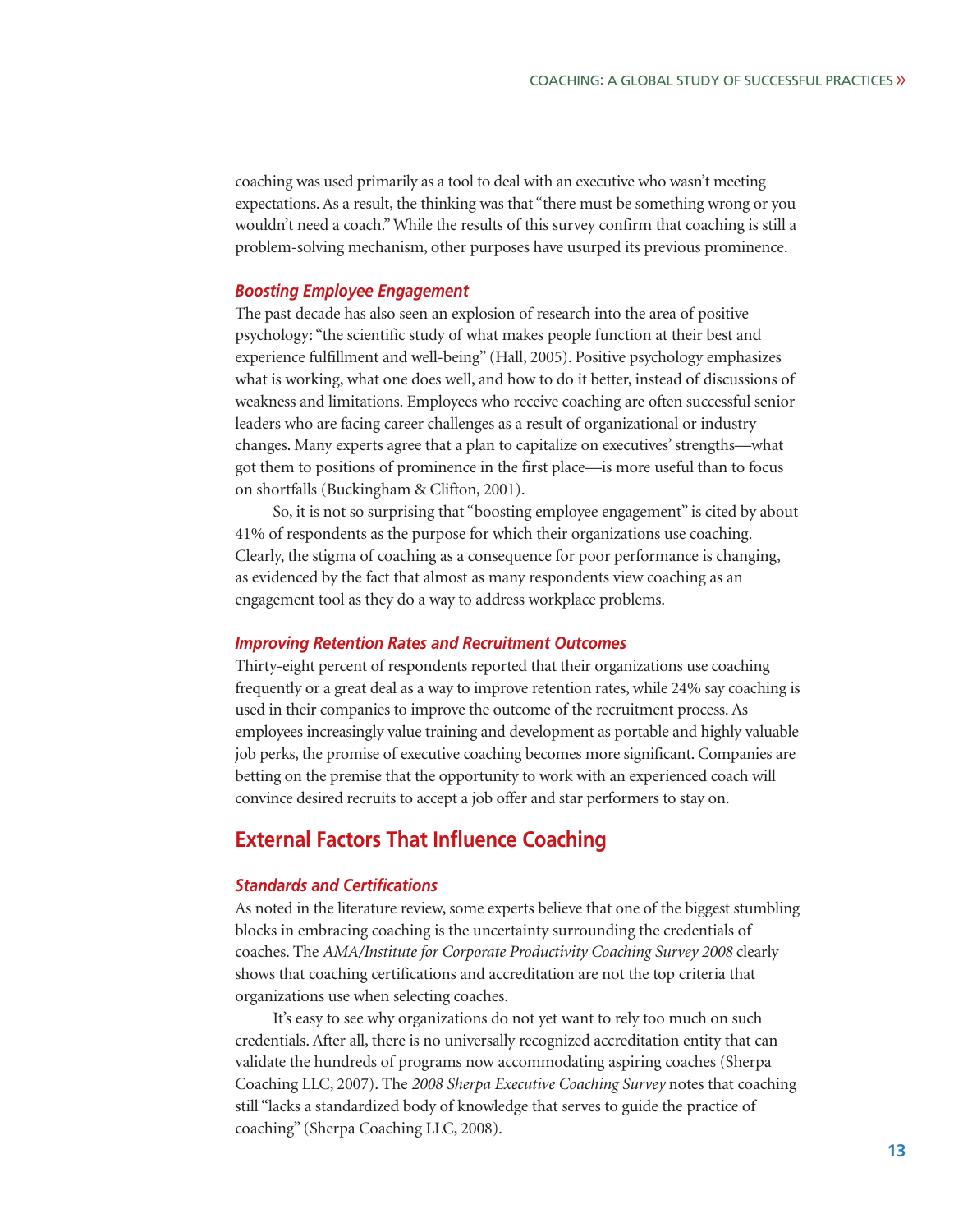Yet, coaching programs are going through a period of proliferation that could improve the professionalism of coaching over the long run. The number of executive coaching programs—or executive education programs—at Harvard, Northwestern, Stanford, and Columbia rose 37% in just seven years, reaching 286 programs in 2005, up from 211 programs in 1998, according to one recent report. This trend could bring some "structure" to a profession that currently lacks definitive certification standards, said executive coach Brenda Corbett. Such programs are attracting retired and laid-off executives seeking income-generating second careers as well as seasoned coaches who want to broaden their knowledge and skills (Eckberg, 2006).

Some experts believe that the International Coaching Federation (ICF) might become the standard-bearer for accrediting global coaches. The ICF offers an independent master's certificate accreditation program that requires 2,500 hours of coaching (Nayar, 2006). But, although ICF is the oldest trade association offering accreditation in coaching, The *2008 Sherpa Executive Coaching Survey* notes that executive coaches' support for it fell over the past two years, from 62% to 45%, while support for university-based executive education programs continues to grow. Other providers of coaching support include the Worldwide Association of Business Coaches (WABC), the International Consortium of Coaching in Organizations (ICCO), and the International Association of Coaching (IAC) (Sherpa Coaching LLC, 2008).

It can also be argued, however, that the issue of credentialing is overemphasized. Many clients in the corporate world seem uninterested in credentialing, notes Brian O. Underhill, founder of CoachSource (Underhill & Koriath, 2005; Babcock, 2007).

#### *The Global Business Environment*

Rapid change in the global business environment is accelerating the use of coaching, according to a report in *Harvard Management Update*. Traditional management approaches, analysts say, can't cope with today's faster-paced business processes. Today's executives have to deal with peer relationships and greater workplace diversity, which require a more complex skill set than managing "up and down" does, says executive coach Catherine Fitzgerald.

Some experts think coaching is the most convenient and flexible way for leaders to come up the learning curve quickly enough to handle the competition and speed of global business cycles. Executives' excessive time demands render other training models obsolete (Keller Johnson, 2007).

Jessica Jarvis (2005), a training advisor with the Chartered Institute of Personnel and Development, says fever-pitched global competition is driving radical organizational restructuring that calls for highly specialized staff support, rapid shifts to new skill sets, and "just-in-time" training, all of which suggest the need for effective coaching interventions. Meanwhile, attitudes within the labor force are also changing. Lifelong learning, which is a contemporary cultural phenomenon, resonates well with both coaching and mentoring, as does the heightened interest in personal responsibility for self-development. The media's preoccupation with coaching has further intensified public interest, says Jarvis.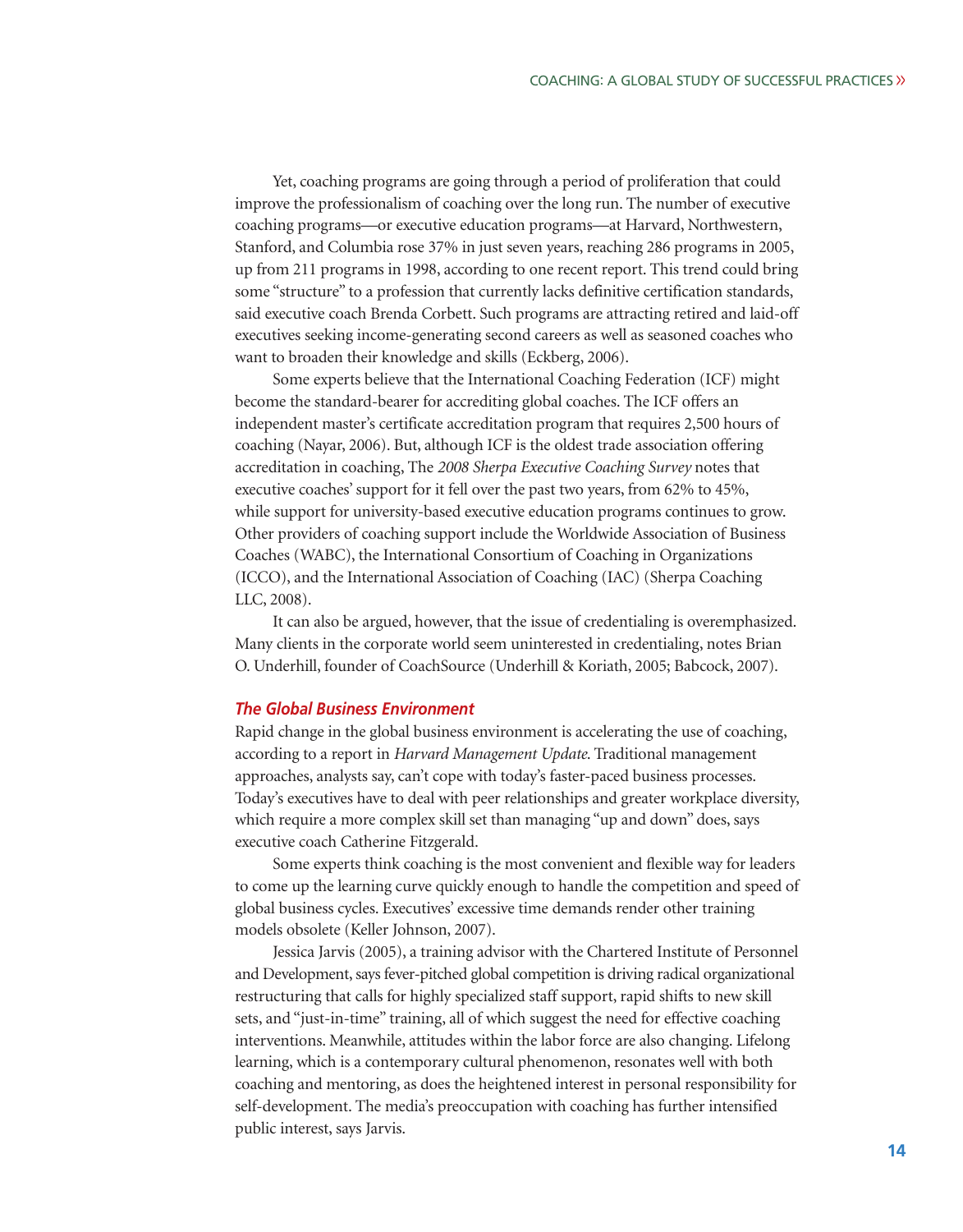## **Hindrances to Coaching**

Despite the potential advantages of coaching, it doesn't always have desired impact. The *AMA/Institute for Corporate Productivity Coaching Survey 2008* asked participants if they had ever terminated the contract of an external coach prior to the end of the contract's term or if they had specifically made a determination not to use a particular coach for future assignments. Nearly one-quarter of respondents (24%) indicated they had, indeed, terminated coaching assignments. Figure Five shows the reasons respondents gave for terminating those relationships.



Figure Five

## *Mismatches Between Coach/Employee*

Nearly two-thirds (65%) of respondents to this question said they agreed or strongly agreed that mismatches between the coach and the employee caused them to terminate coaching assignments, making it the top barrier to a successful experience.

But some organizations have found ways to avoid such mismatches. At Hartford

Financial Services Group, Inc., for example, executives can interview and then make the most appropriate selection from a pool of three prescreened coaches. And at the National Clandestine Service (NCS) of the Central Intelligence Agency, a detailed questionnaire, similar to those used by dating services, helps with coach selection (Babcock, 2007).

## **MAJOR FINDING**

**The top reason cited for terminating a coaching assignment was a mismatch between the coach and the employee.**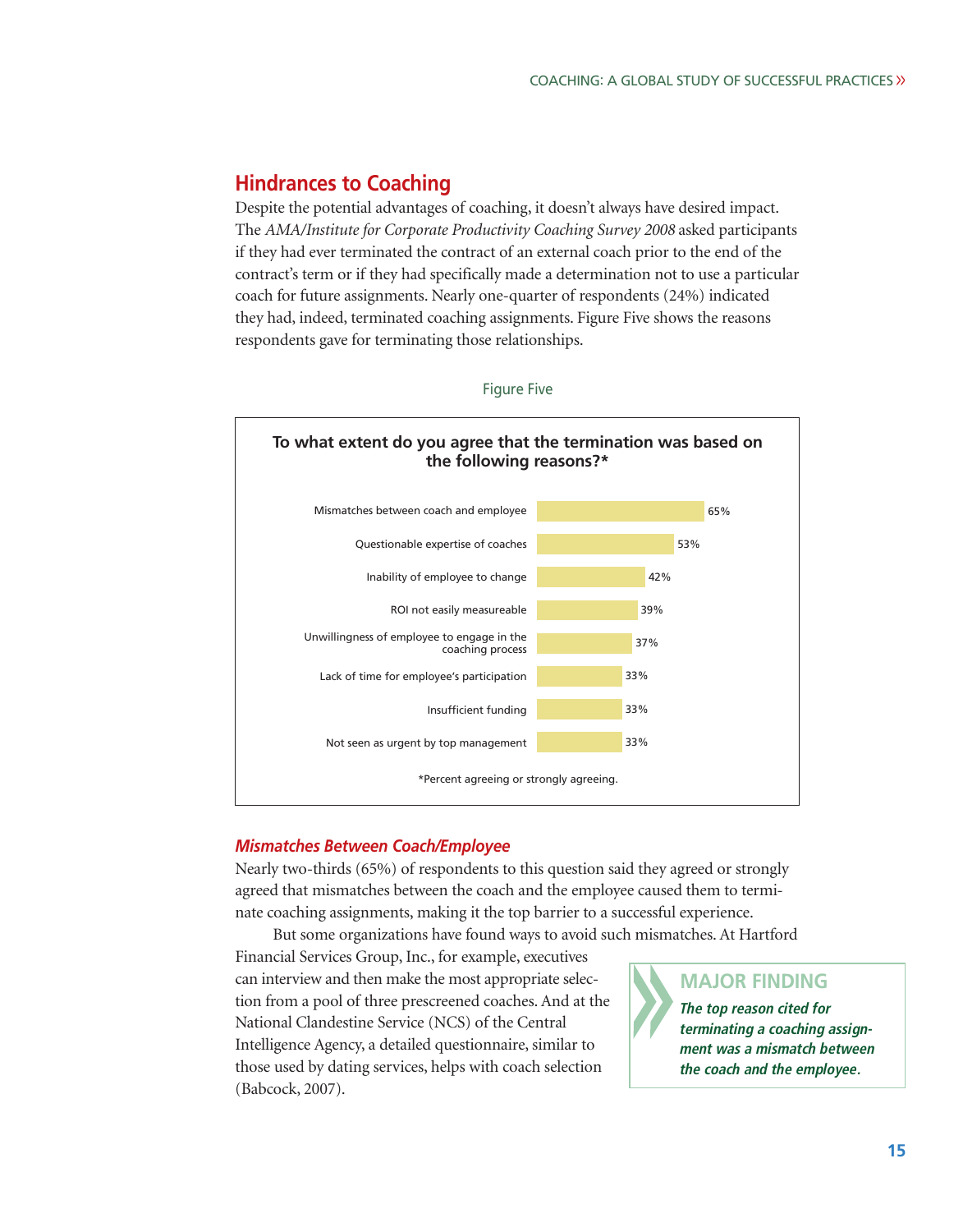### *Questionable Expertise of Coaches*

Another top reason for halting coaching was the questionable expertise of coaches, with 53% of respondents indicating that they agreed or strongly agreed that such doubts were behind their actions.

Perhaps this can be linked back to the lack of standards in the coaching arena, which have been documented above. Some argue that this has slowed the development of solid coaching programs. The coaching field has become swamped with "cowboy operators" who often lack both skills and credentials, according to a study by consultancy Chiumento and *Personnel Today* (Paton, 2007).

#### *The Difficulty of ROI*

About four in 10 respondents to the *AMA/Institute for Corporate Productivity Coaching Survey 2008* agreed or strongly agreed that two other reasons were behind the termination of coaching assignments: the inability of certain employees to change (42%) and the difficulty of measuring return on investment (ROI) (39%). Resistance to change is, of course, relatively common in organizations and is already well-documented in change-management literature. But the subject of the ROI of coaching is less well understood and continues to be a subject of debate in the coaching literature.

It's interesting to note that, out of the various factors causing the termination of coaching arrangements, the strongest negative correlation was associated with the notion that the ROI of coaching is not easily measurable. That is, the more respondents said that coaching was terminated because of difficulty in measuring ROI, the less likely they were to report overall success in coaching at their company. This suggests there might be a significant upside to being able to measure the ROI in organizations.

So far, however, the literature indicates that relatively few organizations have formal procedures in place to measure coaching's success. McCormick (2007) polled 500 readers of *Personnel Today* and reports that 67% of respondents say their organizations don't measure coaching ROI and an additional 20% say they simply don't know if coaching outcomes are measured. Furthermore, not only are formal measurement systems not yet in place, many companies (some of which have used executive coaches for years) aren't even sure what they would measure if they had to. In fact, 44% of respondents in McCormick's study (2007) believe it is impossible to measure the ROI of coaching at all, and, if their organizations must measure it, then anecdotal evidence of its effectiveness is all that's possible.

Sherman and Freas (2004) explain why this thinking is popular. "Unlike most business processes, which tend to reduce information to abstractions, executive coaching engages people in customized ways that acknowledge and honor their individuality. It helps people know themselves better, live more consciously and contribute more richly. The essentially human nature of coaching is what makes it work—and also what makes it nearly impossible to quantify."

That said, some experts believe that organizations are making progress in the area of quantifying the results of coaching. While measuring the "feel good" factor may be the easiest method to administer and tabulate, there is little evidence that this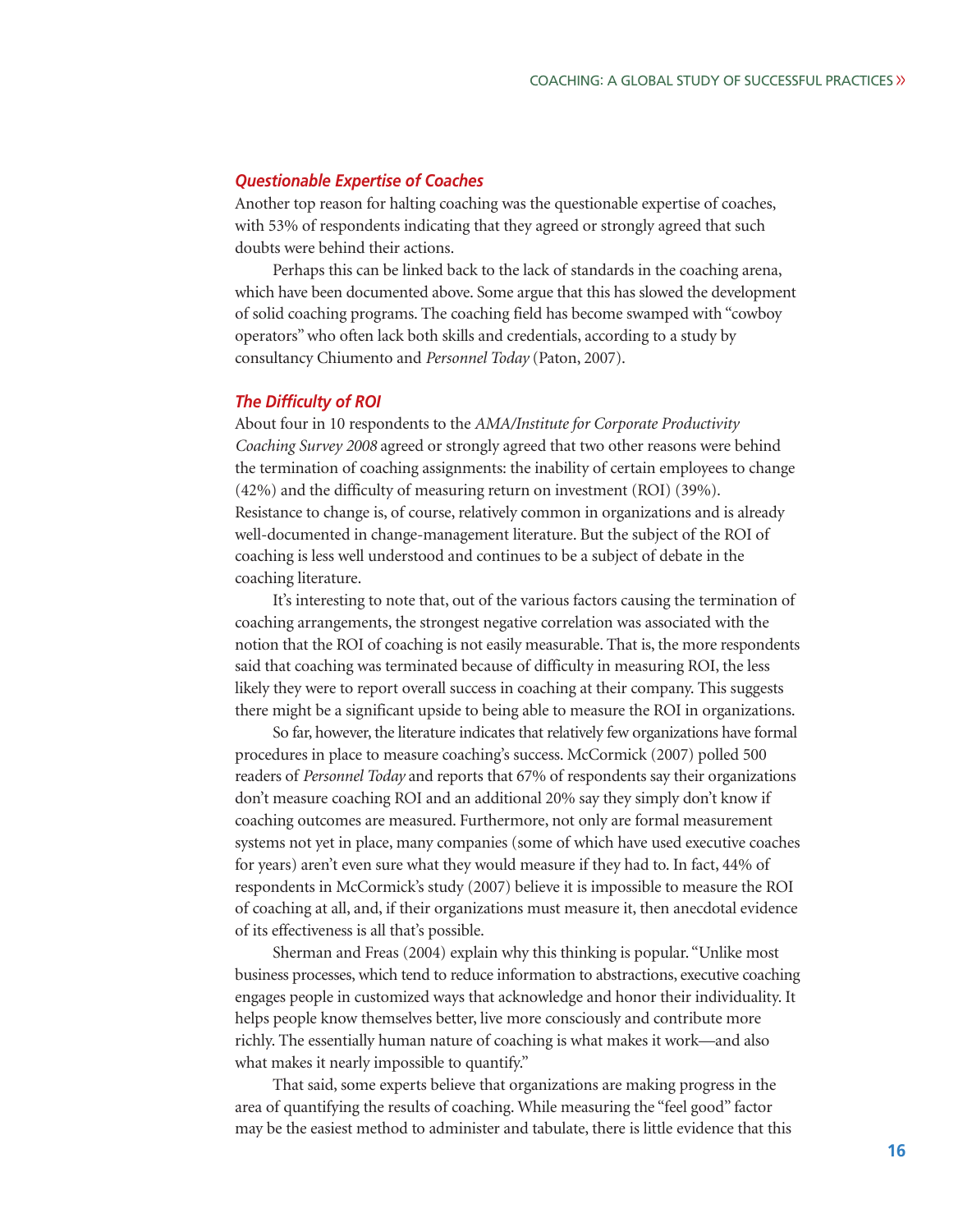leads to changed behavior and improvements in the bottom line (Sparrow, 2006). As a result, more sophisticated measurement techniques are gaining ground. Typically, these methods involve estimating the impact of coaching on at least one business area (such as the total value of resolving an issue). Both the financial and non-monetary benefits must be identified and estimated.

Another way to track the benefits (or lack thereof) associated with coaching is through the use of assessments. Assessments conducted at the beginning of a coaching program help focus the goal-setting process, and readministering the same assessment at a later date can determine the extent to which progress was made.

Three-hundred-and-sixty-degree feedback, for example, has become almost synonymous with coaching programs. Assessments that compare self-perceptions and the perceptions of others can provide invaluable information for the employee who needs a better understanding of how his or her behavior affects others (Nowack, 2007).

Other assessments—such as ones that measure personality, interests, values, and health—can also be used. The critical lesson for coaches is to administer these assessments in a pre- and post-test format. Otherwise, it is impossible to tease out whether it was coaching or some other factor that was responsible for the assessment scores.

### *Negative Attitudes Toward Coaching*

Respondents to the *AMA/Institute for Corporate Productivity Coaching Survey 2008* cited other reasons for terminating coaching arrangements, too, but these were chosen to a lesser extent than the aforementioned reasons. These responses included the unwillingness of the employee to engage in the coaching process, a lack of time for the employee's participation, the fact that coaching was not seen as urgent by top management, and insufficient funding.

The wider literature on coaching also shows that a degree of skepticism concerning coaching remains in today's organizations. Employee misconceptions regarding the purpose and nature of coaching can create challenges for HR, according to Gary Cohen, president of CO2 Partners, a leadership development firm. Lack of understanding about the fruits of coaching, says Cohen, provokes unfounded apprehension among employees that coaching either reflects badly on job performance or, alternatively, is appropriate only for fast-tracking high potentials. Further, many employees erroneously view coaching as a nonbusiness-related therapeutic tool or as a disagreeable process of coercion; others want to hide coaching arrangements in order to cover embarrassment ("How to Overcome," 2007).

Although many HR professionals believe in the *value* of coaching, according to the *2007 Sherpa Global Coaching Survey*, the *credibility* of coaching fares less well. More than one-third of the HR professionals surveyed (34%) considered coaching's credibility to be "mediocre, low or very low," and around half (53%) were willing to say its credibility was "somewhat" high (Sherpa Coaching LLC, 2007). While the *2008 Sherpa Executive Coaching Survey* noted improvement in the credibility of coaching, it still concluded that "coaching's credibility is much lower than its perceived value" (Sherpa Coaching LLC, 2008).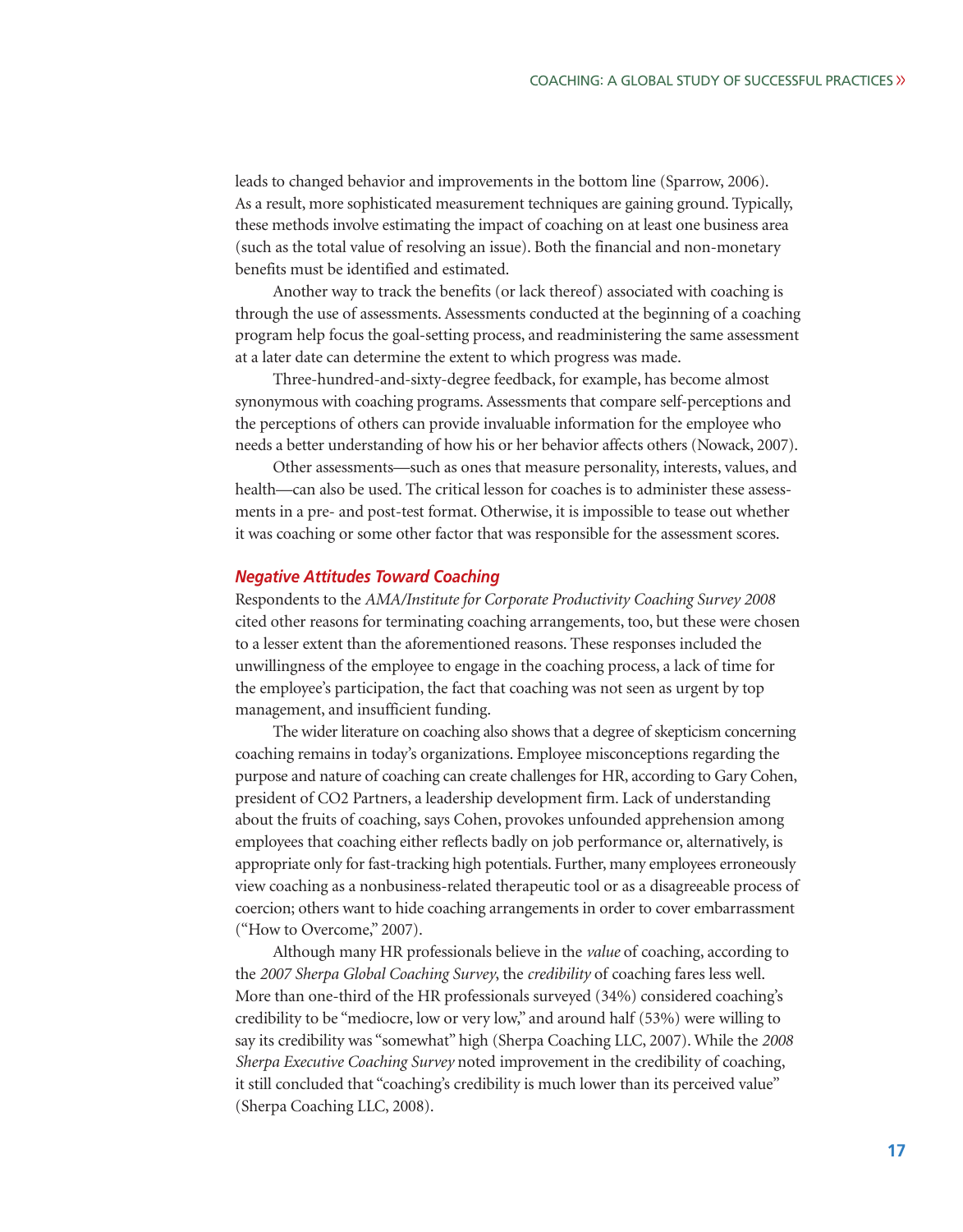# **Adopting State-of-the-Art Coaching Practices**

*What does it mean to be state-of-the-art in the field of coaching? Because it can be difficult to measure the ROI of coaching and because it's a field that continues to change quickly, it's difficult to pin down exactly what best-in-class coaching looks like. Moreover, the success of coaching in any organization will depend on factors that are hard to standardize, such as corporate culture, attitudes toward coaching, and the qualifications of coaches who are hired.*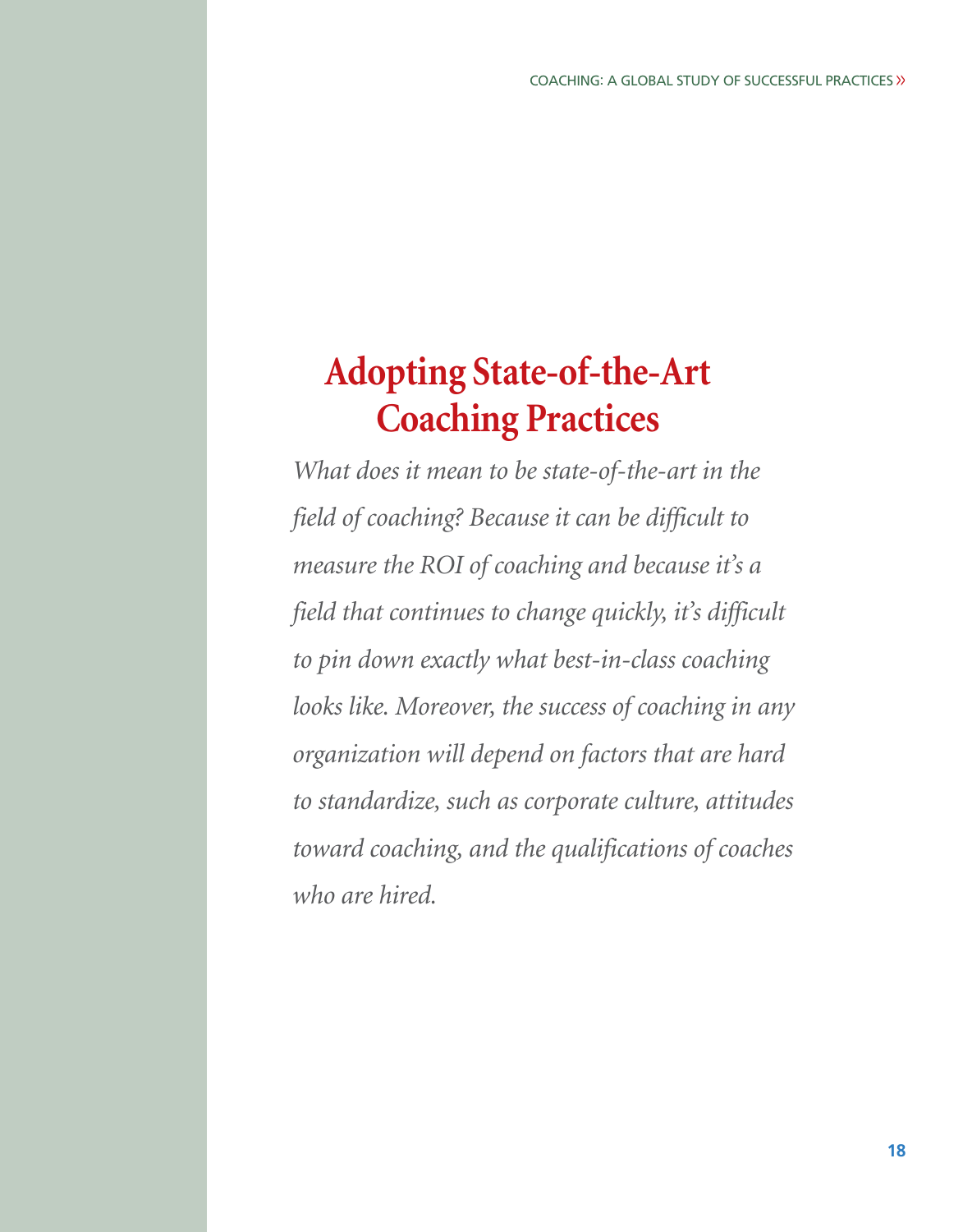Nonetheless, this section will present some of the characteristics of coaching programs that are—based on survey results, interviews, and the broader literature—associated with coaching success. In addition, the AMA/Institute for Corporate Productivity team will highlight how the various coaching strategies relate to a market performance index, comprised of revenue growth, market share, profitability, and customer satisfaction.

Again, it is important to note that the AMA/Institute for Corporate Productivity team used a fairly strict definition of executive coaching: short- to medium-term relationships between managers/senior leaders and a coach (internal or external) that had, as their primary purpose, to improve work performance.

It should also again be noted that the information in this section, and the subsequent analysis, is based on the large survey sample made up primarily of North American respondents. Data in the international sample is focused on in the "Coaching from an International Perspective" chapter of this report.

## **Have a Clear Reason for Using Coaching**

In the preceding section, we discussed the most common purposes behind the adoption of coaching programs (see Figure Four). Another important finding from the study was that each of the various purposes for coaching was significantly correlated to the success of coaching.

| To what extent does your organization use coaching<br>for the following purposes? |                                                    |  |  |
|-----------------------------------------------------------------------------------|----------------------------------------------------|--|--|
| <b>Responses</b>                                                                  | <b>Correlation with</b><br><b>Coaching Success</b> |  |  |
| To improve individual performance/productivity                                    | $.40**$                                            |  |  |
| To address leadership development/succession planning                             | $33**$                                             |  |  |
| To increase individual worker skill levels                                        | $.23**$                                            |  |  |
| To improve organizational performance                                             | $.35**$                                            |  |  |
| To address specific workplace problems                                            | $.20**$                                            |  |  |
| To boost employee engagement                                                      | $.25**$                                            |  |  |
| To improve retention rates                                                        | $.24**$                                            |  |  |
| To improve performance of employees whose supervisor is being coached             | $.18***$                                           |  |  |
| To improve recruitment outcomes                                                   | $.19**$                                            |  |  |

Figure Six

\*\* significant at p<.001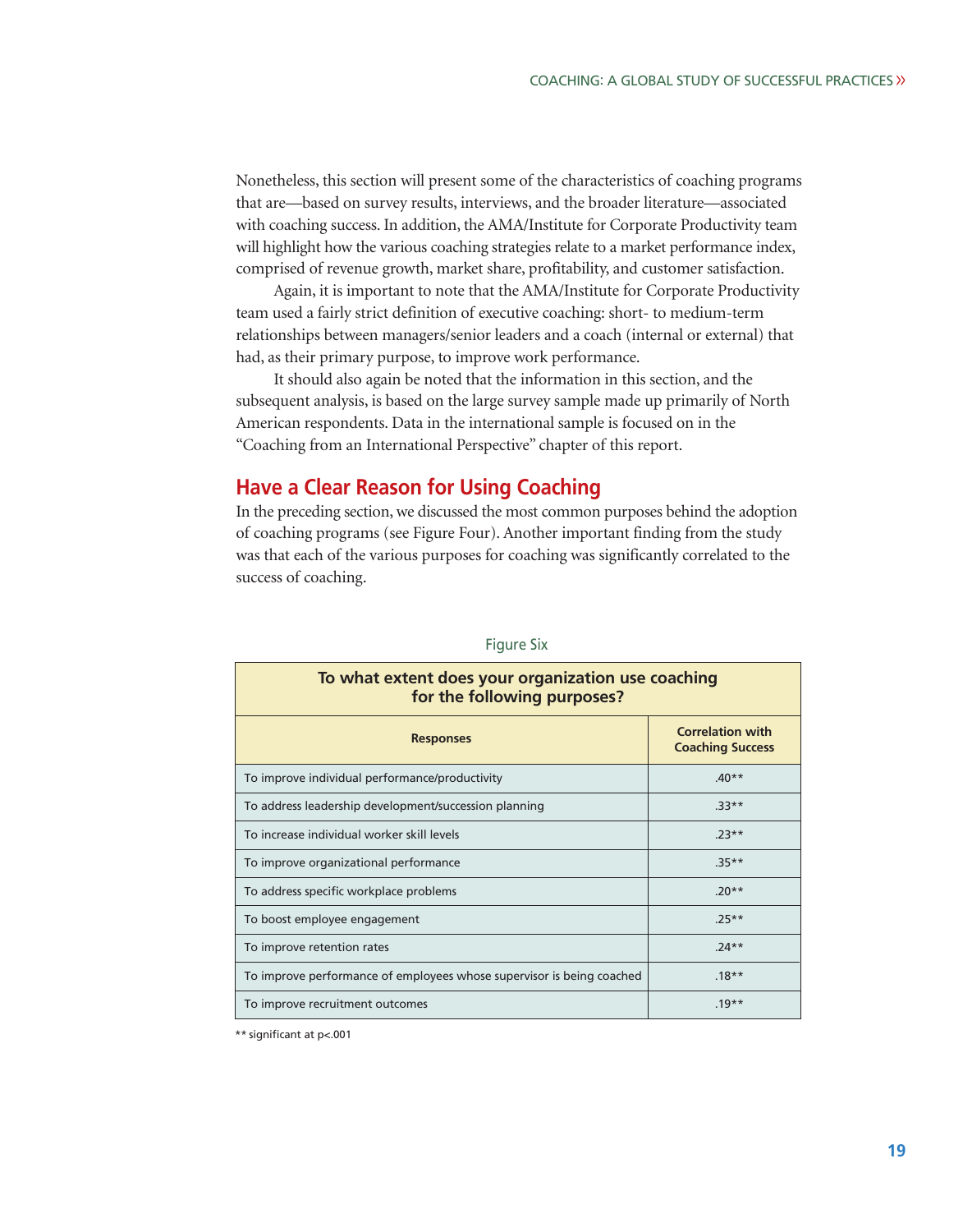In other words, *the more a company has a clear reason for using a coach, the more likely that its coaching process will be viewed as successful*. For example, the strongest correlation was found between improving individual performance and coaching success, meaning that organizations that strongly indicated that they used coaches as a means to improve the productivity of individual employees also tended to report more success with their coaching programs. The fact that

## **MAJOR FINDING**

**The more a company has a clear reason for using a coach, the more likely that its coaching process will be viewed as successful.**

each of the purposes was significantly correlated with coaching success suggests that organizations that simply have a well-defined purpose are more likely to report coaching success than those organizations that aren't sure what their purposes in coaching are.

However, only two of the purposes—to improve leadership development/succession planning and to improve retention rates—were significantly correlated to improvements in market performance (as measured by self-reports in the areas of revenue growth, market share, profitability, and customer satisfaction). According to Collins (2001) in the management best-seller *Good to Great*, improvements in both leadership development and retention rates are essential in getting the "right people on the bus," which is a consistent precursor to improvements in gaining a competitive advantage in the marketplace.

## **Use Coaching to Help the Right People**

According to a review of the coaching literature, there are four main groups of employees who are consistently on the receiving end of executive coaching: high potentials, problem employees, executives, and expatriates. The reasons for seeking coaching probably differ depending on which group is being coached.

| To what extent does your organization use coaching<br>for the following groups? |                                                  |                                                    |                                                      |  |  |
|---------------------------------------------------------------------------------|--------------------------------------------------|----------------------------------------------------|------------------------------------------------------|--|--|
| <b>Responses</b>                                                                | <b>Percent Choosing</b><br>a Lot or a Great Deal | <b>Correlation with</b><br><b>Coaching Success</b> | <b>Correlation with</b><br><b>Market Performance</b> |  |  |
| <b>High Potentials</b>                                                          | 60%                                              | $.34**$                                            | .12                                                  |  |  |
| <b>Executives</b>                                                               | 42%                                              | $.26**$                                            | .09                                                  |  |  |
| Expatriates                                                                     | 7%                                               | .16%                                               | $19**$                                               |  |  |
| Problem Employees                                                               | 37%                                              | .10                                                | .01                                                  |  |  |

#### Figure Seven

\*\* significant at p<.001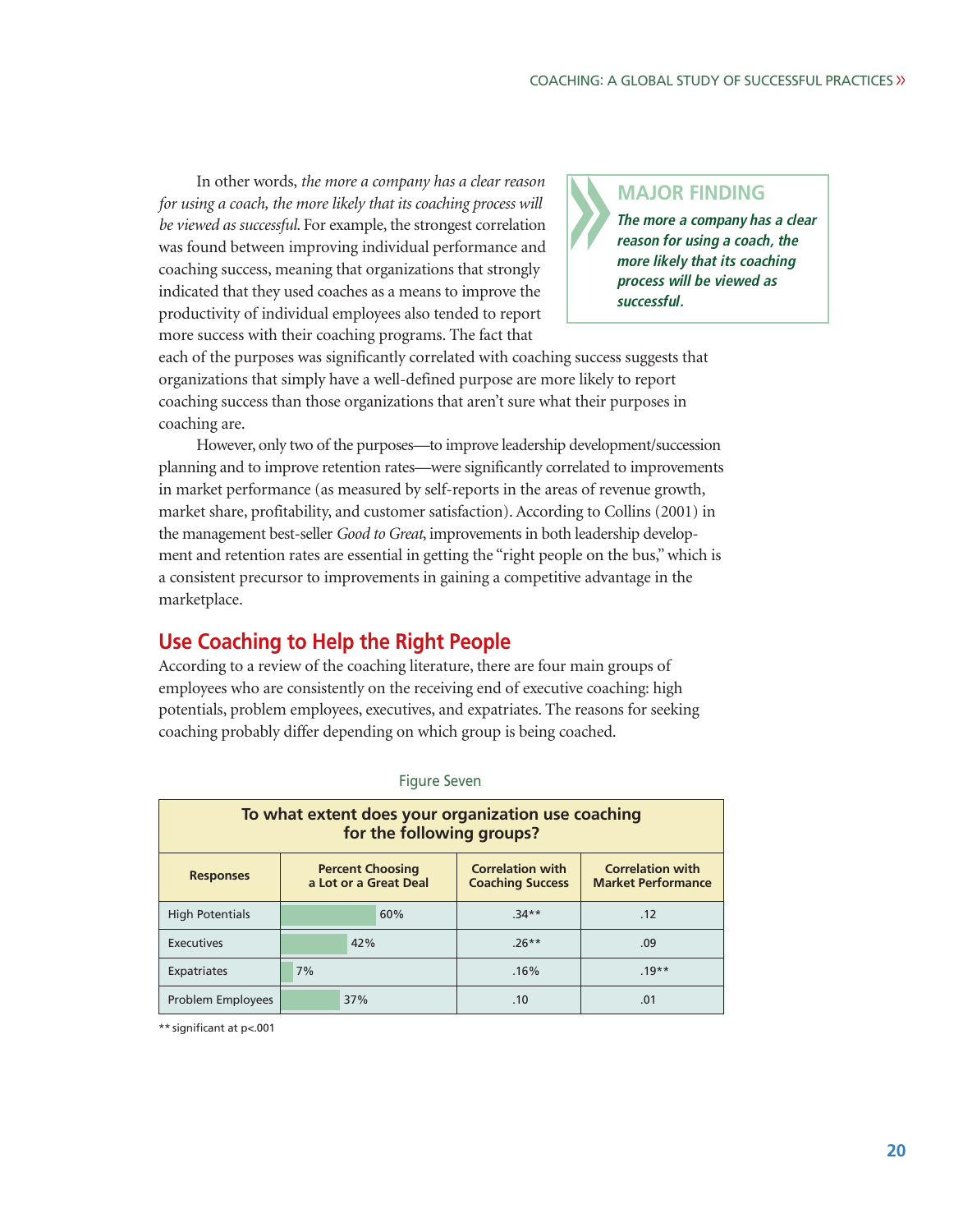An analysis of the *AMA/Institute for Corporate Productivity Coaching Survey 2008* showed that the largest percentage of respondents (60%) report that their organization uses coaching either a lot or a great deal for high potentials. Just over 41% of organizations report using coaching frequently or a great deal for executives.

### **MAJOR FINDING**

**Using coaching for the development of high potentials, executives, and expatriates was found to have significant correlations with coaching success.**

These findings are supported by some other sources. Jarvis (2006), for example, suggests that most coaching is provided to high-performing middle managers and junior managers on the fast track, while executive coaching although the topic of much media attention—in reality occurs less frequently.

Problem employees were cited as the recipients of coaching frequently or a great deal of the time by 37% of

respondents. As mentioned earlier, many of the earliest coaching programs dealt exclusively with under-performing employees as an attempt to save a career. Now, however, it is more likely to be seen as a way to groom talented but untested young managers or to help executives build on existing strengths.

In our survey, the group least frequently reported to be the recipient of executive coaching were expatriates. Only 7% of respondents reported this group received coaching either frequently or a great deal. This number is surprisingly low given that 55% of our sample was either a global or multinational organization.

#### *Correlations*

Using coaching for the development of high potentials, executives, and expatriates was found to have significant correlations with coaching success. In other words, the more coaching is used for each of those groups, the more likely it is for companies to report success with their coaching programs.

## **MAJOR FINDING**

**Directing coaching programs toward expatriates is significantly correlated with market performance.**

However, when problem employees are the primary group receiving coaching, there is no consistent relationship with coaching success. This finding could be because most coaching interventions occur too late after the employee's problems have been identified to produce significant change or because management is only using coaching to appear concerned and helpful, yet it is actually a way to

document low performance and pave the way for dismissal. Maybe problem employees are not perceived as benefiting from coaching to the same extent as high potentials, executives, and expatriates.

Finally, our results show that only when a coaching program is directed toward expatriates is there a significant correlation with market performance  $(r=19)$ . As suggested by a *SHRM 2006 Case Study on Repatriation*, the entire expatriation process is one that is expensive and yet often results in (1) the failure of the expatriate to remain abroad for the contracted length of service or (2) a tendency to quit once he or she has returned to the home country. Correlation is not causation, of course, but one interpretation of these results is that market indicators are sensitive to organizational attempts to improve the expatriation process, which could potentially save the cost of losing talented employees.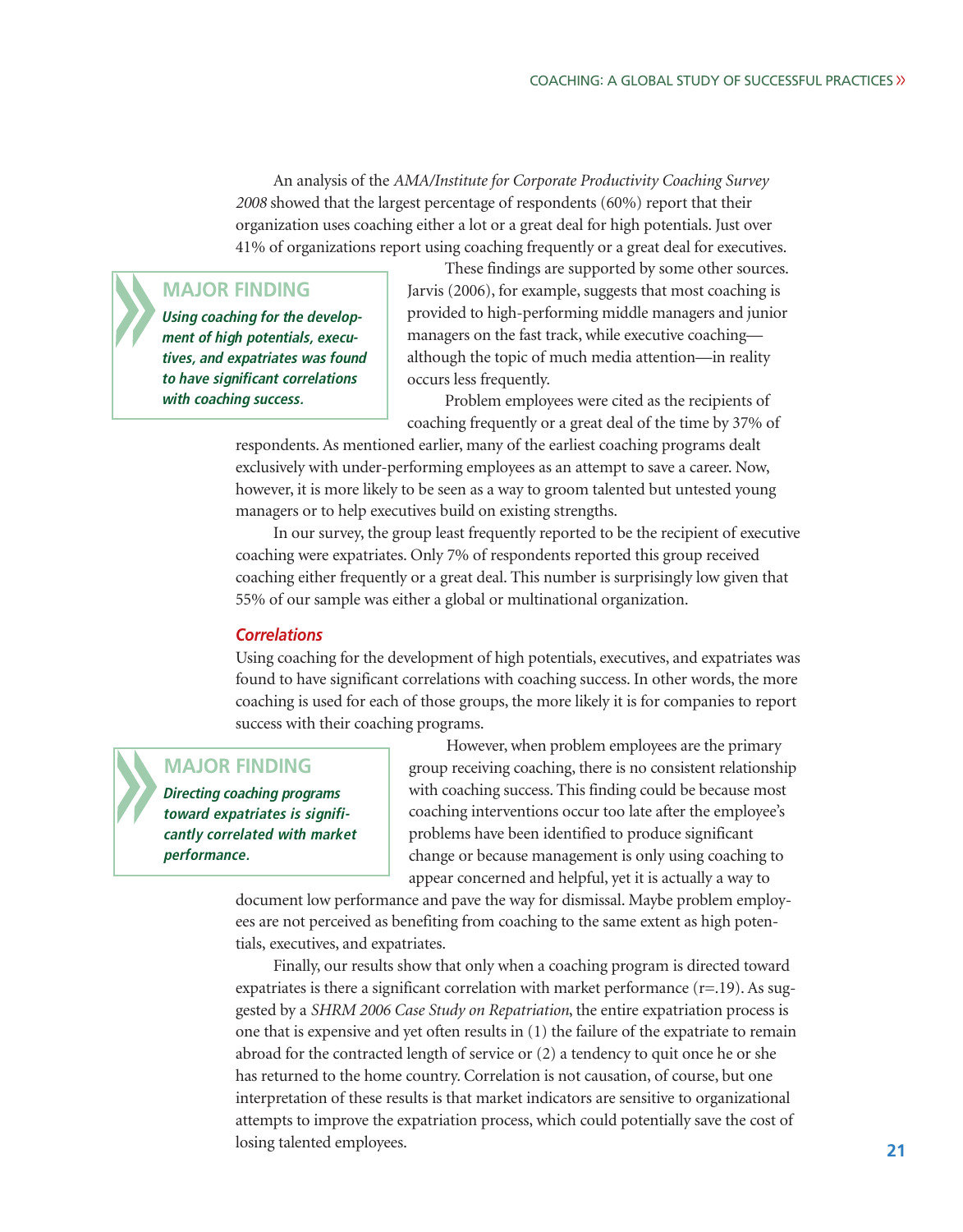## **Select Coaches the Right Way**

There's little doubt that selecting coaches can be a difficult task. As noted in a previous section of this report, no consensus exists regarding what background or specific skills a coach should possess. In fact, today's coaches come from an unusually wide variety of backgrounds. Although the divergence in backgrounds is not necessarily a problem, it does make consumers of coaching services cautious regarding the level and consistency of quality they can expect.

With respect to selection of coaches, the *AMA/Institute for Corporate Productivity Coaching Survey 2008* findings are consistent with what one would expect given the unregulated nature of the coaching industry. The five most common criteria by which coaches are selected are the following: business experience (with 68% saying they use this criteria frequently or a great deal), recommendations from a trusted source (59%), interview with the prospective coach (54%), consulting experience (52%), and validated client results (48%).

For each of these methods, the responsibility lies squarely on the shoulders of the organization looking for a coach to sift through disparate pieces of information. Such companies must try to make sense of all the data in order to choose the best coach for their employees.

| To what extent do you use the following criteria when<br>selecting coaches? |                                                                        |     |                                                    |                                                         |
|-----------------------------------------------------------------------------|------------------------------------------------------------------------|-----|----------------------------------------------------|---------------------------------------------------------|
| <b>Responses</b>                                                            | <b>Percent Choosing</b><br><b>Frequently or a</b><br><b>Great Deal</b> |     | <b>Correlation with</b><br><b>Coaching Success</b> | <b>Correlation</b><br>with Market<br><b>Performance</b> |
| <b>Business experience</b>                                                  |                                                                        | 68% | $.17**$                                            | $.19**$                                                 |
| Recommendations from<br>a trusted source                                    |                                                                        | 59% | $.18**$                                            | .06                                                     |
| Interview with the prospective coach                                        |                                                                        | 54% | $.24**$                                            | .08                                                     |
| Consulting experience                                                       |                                                                        | 52% | $.17**$                                            | $.13***$                                                |
| Validated client results                                                    |                                                                        | 48% | $.21**$                                            | .08                                                     |
| Coaching certifications                                                     | 33%                                                                    |     | $.18**$                                            | .06                                                     |
| Accreditation                                                               | 29%                                                                    |     | $.16***$                                           | .05                                                     |
| University degrees in applicable field                                      | 28%                                                                    |     | $.15***$                                           | .04                                                     |
| Counseling or therapy experience                                            | 24%                                                                    |     | .07                                                | .11                                                     |
| Ph.D.                                                                       | 10%                                                                    |     | .11                                                | $.16***$                                                |

#### Figure Eight

\*\* significant at p<.001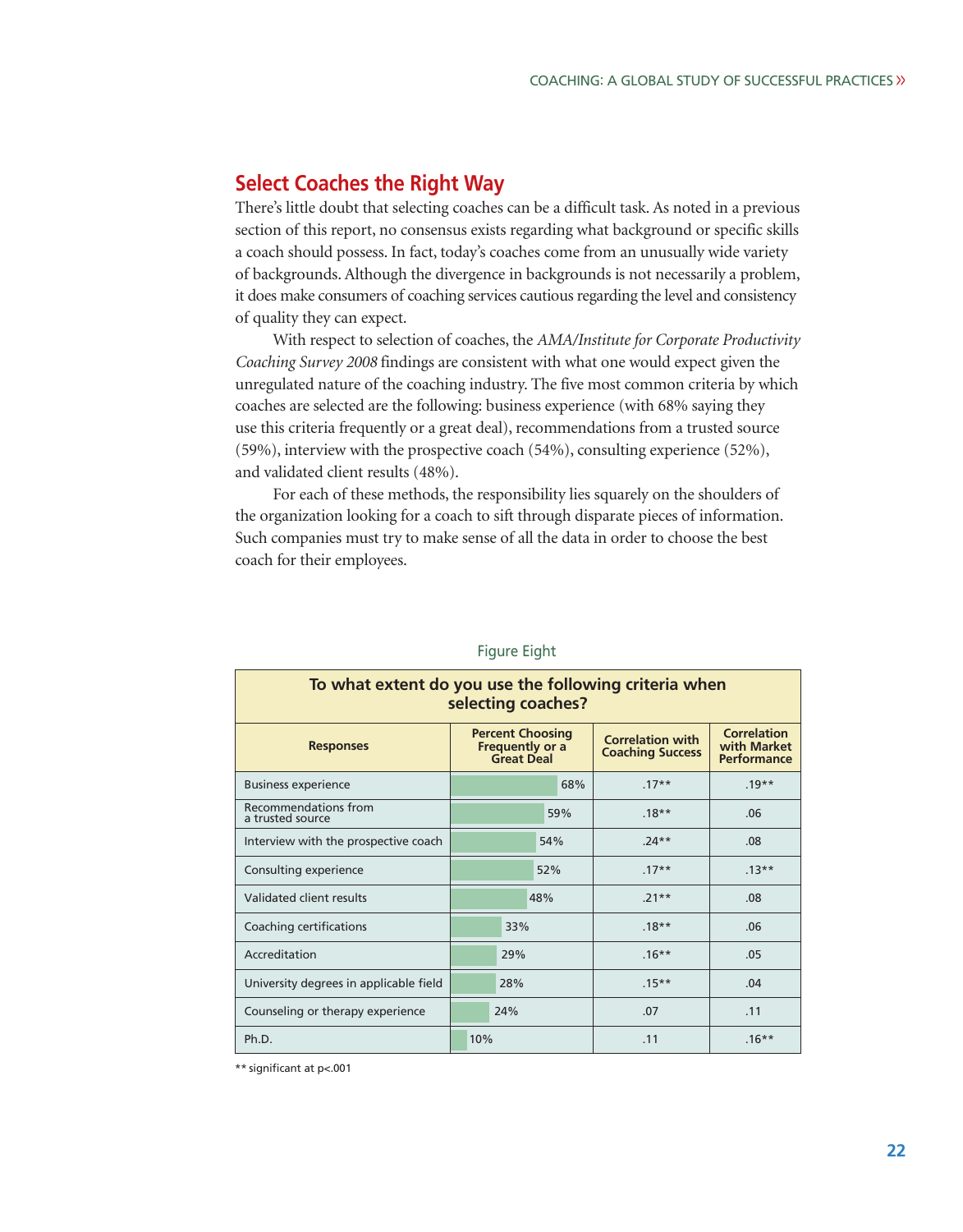Less frequently used criteria for selecting coaches include coaching certifications (33%), accreditation (29%), counseling or therapy experience (24%), having a university degree in an applicable field (28%), and, in a distant last place, having a Ph.D. (10%). Given the lower frequency for these selection criteria, it appears that organizations are not yet convinced that there is consistent value to be found simply via certification, accreditation, or other educational programs.

Will this change in the future? There's no consensus on this question, but Laff (2007) anticipates that certification will become expected, if not required, for new entrants to the coaching field. For example, NASA has determined it will only contract with certified coaches.

For the moment, however, coaching experts argue that until the field maps out authoritative guidelines for coaching certification programs, executives in search of coaches must chart their own course (Sherman & Freas, 2004). And, what the AMA/Institute for Corporate Productivity survey results suggest is that, since these guidelines are currently unavailable, organizations are sticking with selection criteria they are familiar with—namely, years of coaching experience, recommendations from an executive's personal network, or direct interviews with the prospective coach.

#### *Correlations*

To date, only a handful of research studies have analyzed the relationship between selection criteria and the success of the coaching program. This study attempts to shed light on this subject by assessing the significance of the relationship between each of the selection criteria and the extent to which companies report that their coaching programs have been successful.

## **MAJOR FINDING**

**Having an interview with the prospective coach has the strongest relationship with reporting a successful coaching program.**

Our findings suggest that, while numerous criteria are significantly associated with coaching success, having an interview with the prospective coach has the strongest relationship with reporting a successful coaching program. In other words, companies that take the time to conduct interviews with applicants for coaching positions are most likely to report success with their coaching programs. We suspect that when organizations hire coaches, especially several at a time, from large consulting

firms or universities, individual interviews may not occur. As a result, much about the coach's ability to fit with the organization's culture and goals is left to chance. Also, scheduling an interview gives the hiring organization a specific time and place in the selection process to check coaches' references, credentials, and experience (Jarvis, 2004).

Both business and consulting experience are also significantly related to the reported success of coaching programs. This data suggests that when business and/or consulting experience are the basis of selection decisions, companies are more likely to report success with their coaching programs overall. In addition, unlike the other selection criteria, business and consulting experience were both significantly related to market performance.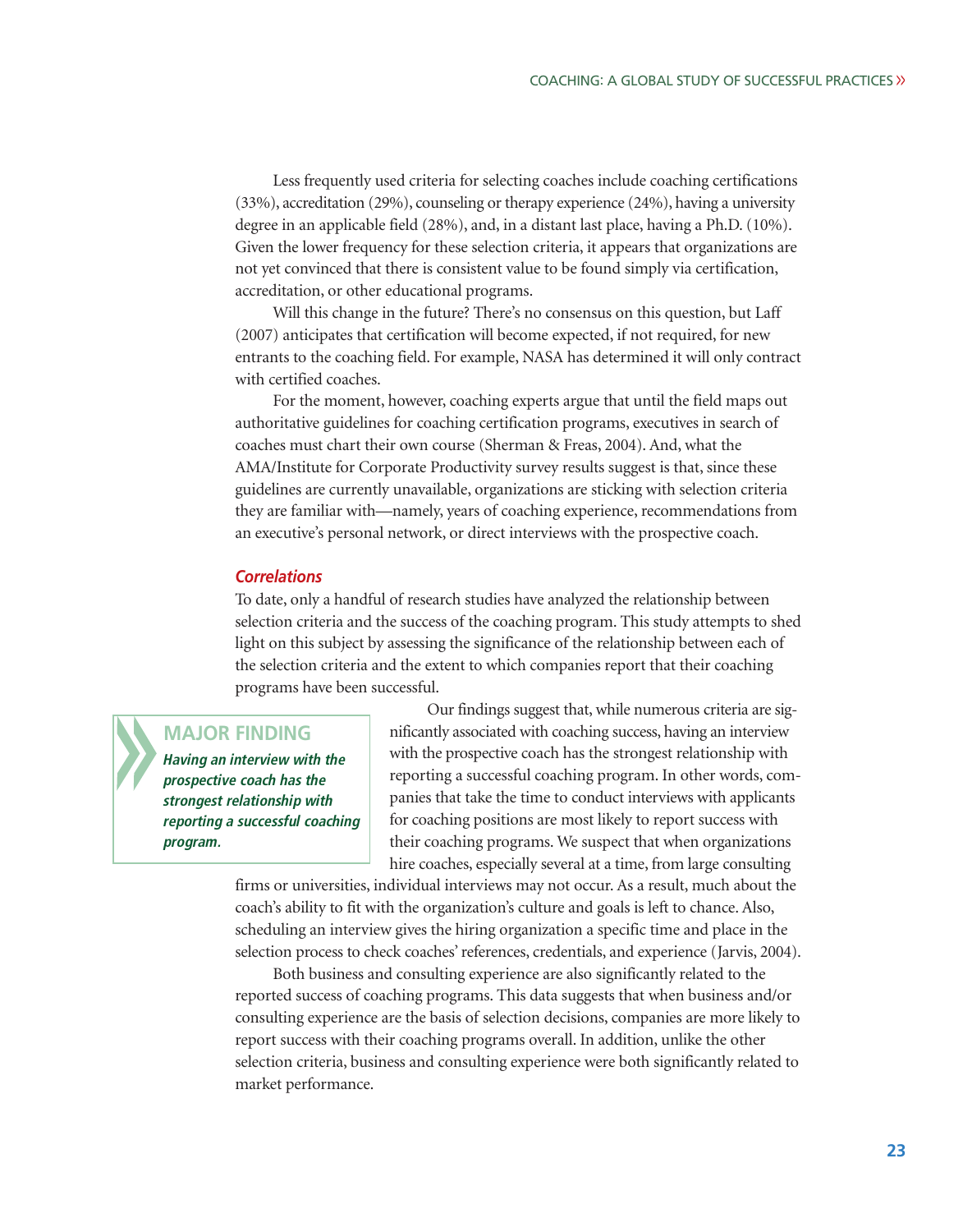One last interesting finding here is that, although Ph.D.s were not viewed as correlated with coaching success, they were correlated with market performance success. One possible reason for this is that Ph.D.s bring a level of expertise to a field that has very low barriers to entry. Holding coaching experience constant, by hiring a Ph.D. in management, the hiring organization is capitalizing on an understanding of academic research and methods that non-Ph.D.s may not possess. This difference may bring about individual and organizational changes in a more substantial way, which is recognized by market indicators.

## **Be a Matchmaker**

In some companies, assigning coaches is a distinct activity that follows the selection process. Alternatively, it may be somewhat of an iterative process, whereby the coach is selected only after several meetings have confirmed that there is a good coaching match in the organization for that particular coach. Either way, coaching experts are adamant that both time and money are wasted when organizations fail to spend time on the front end matching clients with coaches.

| To what extent do you use the following criteria to match coaches<br>with employees? |                                                                                                                                      |          |  |
|--------------------------------------------------------------------------------------|--------------------------------------------------------------------------------------------------------------------------------------|----------|--|
| <b>Responses</b>                                                                     | <b>Percent of Respondents</b><br><b>Correlation with</b><br><b>Choosing Frequently or</b><br><b>Coaching Success</b><br>a Great Deal |          |  |
| Gender                                                                               | 7.6%                                                                                                                                 | $.16***$ |  |
| Approximate age                                                                      | 6.1%                                                                                                                                 | $.18**$  |  |
| Personality                                                                          | 45.5%                                                                                                                                | $72**$   |  |
| Coaches expertise or issue to be solved                                              | 73.7%                                                                                                                                | $.19**$  |  |

#### Figure Nine

\*\* significant at p<.001

Survey participants were asked to what extent their organizations used certain criteria to match coaches with coachees. By far, the most frequent basis for matching

was the area of the coach's expertise. Almost three-quarters of our respondents (74%) said matching decisions were based on finding a coach with the right expertise to address specific issues.

The match between the personalities of coach and coachee is another important factor that respondents identified—45.5% use personality as a matching criterion frequently or a great deal of the time. Other literature about coaching supports this finding.

## **MAJOR FINDING**

**Matching the right coach with the right client is associated with higher success rates. Matching people according to expertise and personality seem to be both the best and most commonly used strategies.**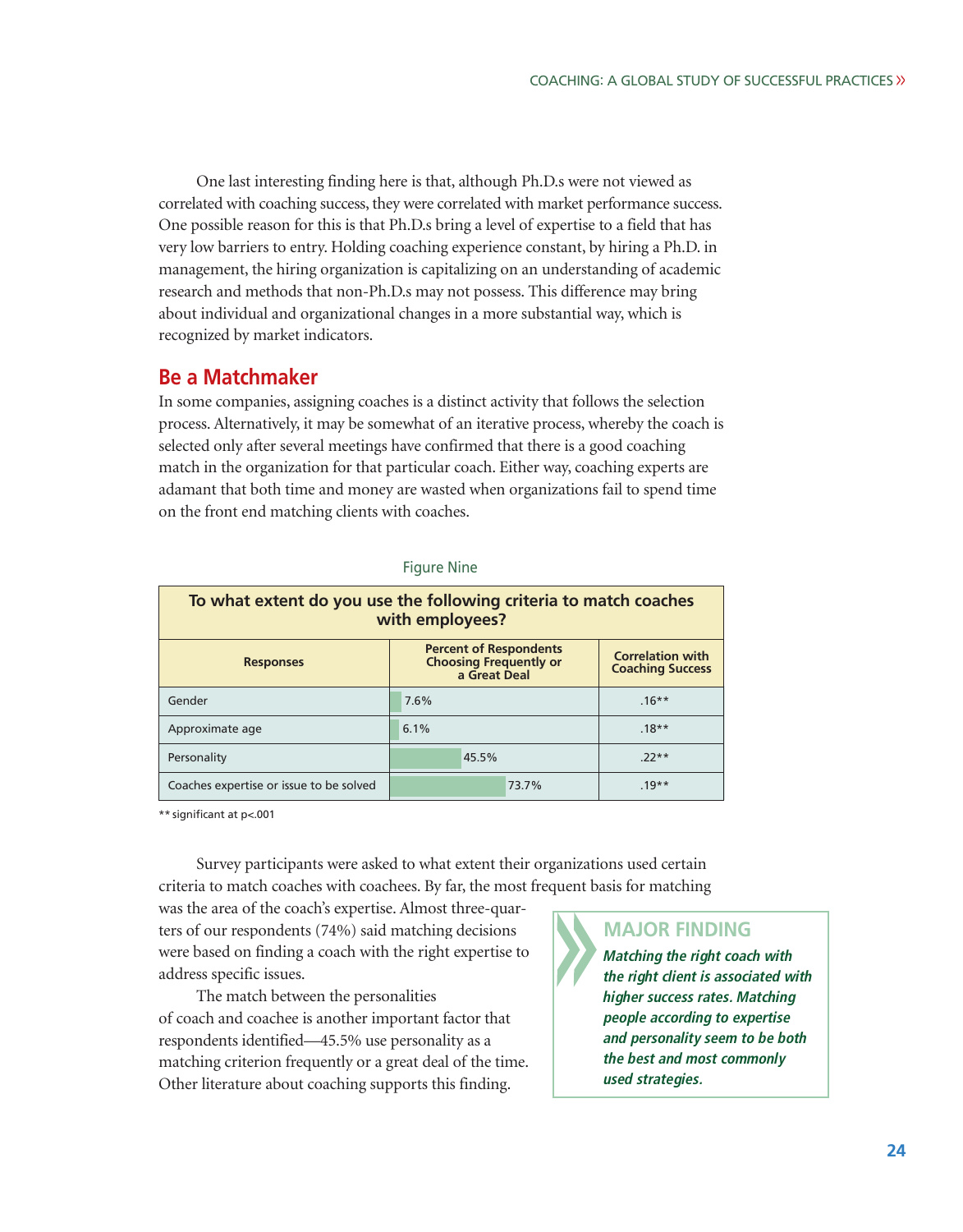AMA/Institute for Corporate Productivity respondents appear to use age and gender only rarely to make matching decisions; both were used less than 8% of the time. Apparently, respondents truly are not concerned about the age or gender of their coaches or are trying to sidestep possible Title VII issues by avoiding these criteria altogether.

#### *Correlations*

The strongest correlations were found between coaching expertise and coaching success and between personality and coaching success. In general, this suggests that companies that match based on the coach's expertise or based on complementary personalities are more likely to report successful coaching programs. Matching based on age and gender was also significantly correlated with coaching success, but to a slightly lesser degree. It is unclear from our data whether the preference was the same or opposite for gender pairings.

## **Know When an External Versus an Internal Coach Is Most Effective**

There are some important differences between internal and external coaches. External coaches are typically less wired-in to the organization's politics and focus less on being a spokesperson for their coachee. And while external coaches certainly aren't expected to display behaviors inconsistent with the hiring organization's values, role-modeling is less a part of their job description than that of an internal coach.

Another important difference between internal and external coaches is that the coaching role may be just a portion of the internal coach's job description. Given the fees charged by external coaches—an estimated \$245 per hour on average—using an internal coach might result in significant cost advantages (SHERPA Executive Coaching Survey, 2008).

However, experts seem to agree that, despite the higher costs, there are times when calling in an external coach is warranted. Battley (2007) suggests that the higher an employee rises in the organization, the more difficult it becomes for him or her to receive "unfiltered" information about performance. Therefore, an outsider might be the best choice to address sensitive performance or personality issues. Additionally, when an employee is frustrated and considering jumping ship, an external coach can view the situation from a more objective perspective and handle sensitive information with a greater assurance of confidentiality. Battley (2007) also points out that an external coach is needed when an organization is growing rapidly and no current employees are available to make the investment of time into coaching.

To gain a better understanding of how organizations use internal and external coaches, respondents to the *AMA/Institute for Corporate Productivity Coaching Survey 2008* were asked which employees in their organizations receive coaching from an external coach and an internal coach.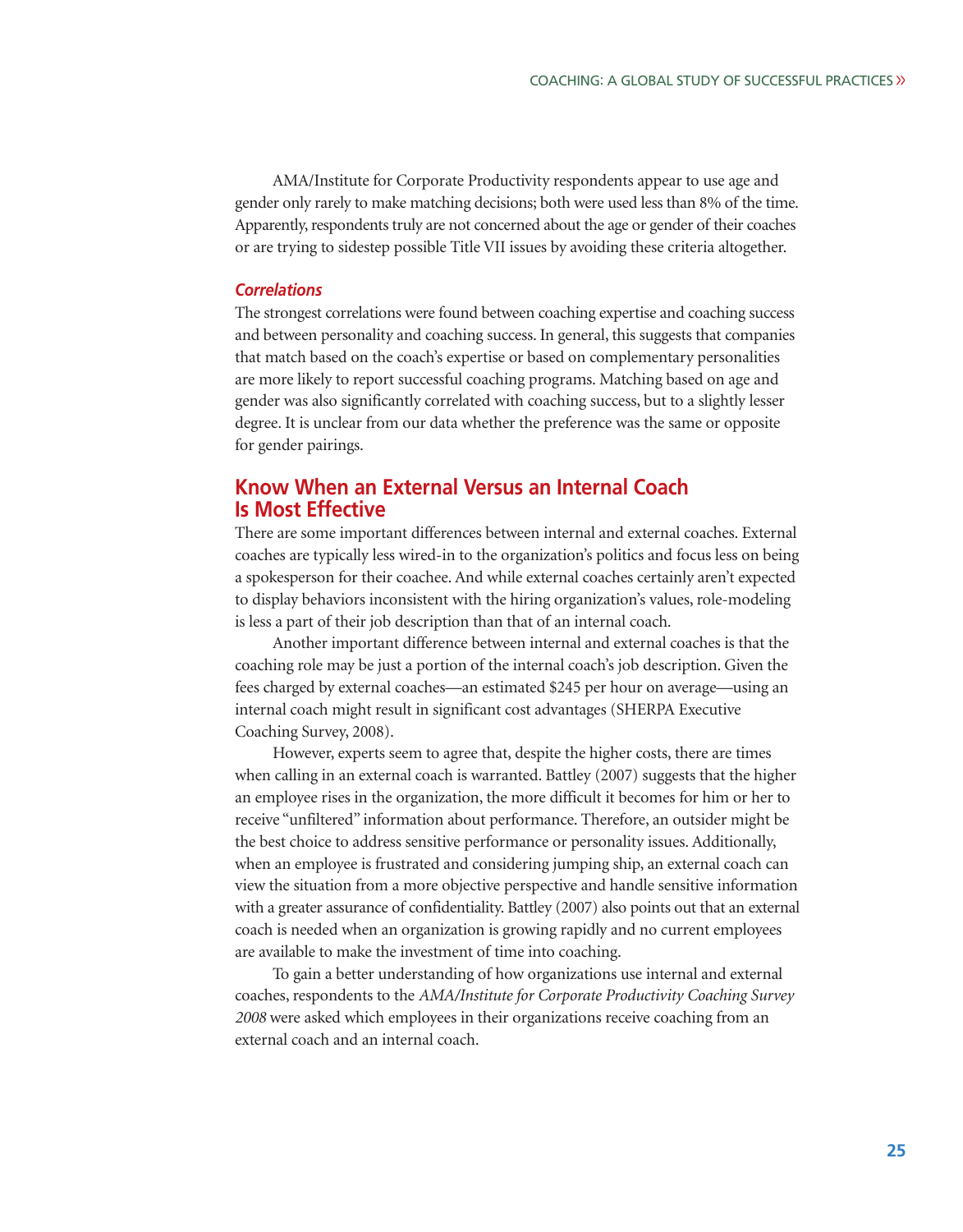| In your company, how often are external and internal coaches hired<br>to work with the following groups? |                                                                 |                                                    |                                                                 |                                                    |
|----------------------------------------------------------------------------------------------------------|-----------------------------------------------------------------|----------------------------------------------------|-----------------------------------------------------------------|----------------------------------------------------|
|                                                                                                          | <b>External Coaches</b><br><b>Internal Coaches</b>              |                                                    |                                                                 |                                                    |
| <b>Responses</b>                                                                                         | <b>Percent Choosing</b><br>Frequently or a<br><b>Great Deal</b> | <b>Correlation with</b><br><b>Coaching Success</b> | <b>Percent Choosing</b><br><b>Frequently or a</b><br>Great Deal | <b>Correlation with</b><br><b>Coaching Success</b> |
| <b>Executivess</b>                                                                                       | 42%                                                             | $22**$                                             | 28%                                                             | .05                                                |
| <b>Managers</b>                                                                                          | 27%                                                             | $24**$                                             | 46%                                                             | .08                                                |
| <b>Supervisors</b>                                                                                       | 13%                                                             | $73**$                                             | 47%                                                             | $.19**$                                            |
| All Employees                                                                                            | 5%                                                              | $.74**$                                            | 43%                                                             | $.16***$                                           |

### Figure Ten

\*\* significant at p<.001

Our results show that external coaches are hired most often to work with executives (42% of respondents say that this occurs frequently or a great deal in their organizations). External coaches are significantly less likely to work with managers (27%) or supervisors (13%).

Internal coaches, on the other hand, are almost equally likely to work with managers as they are supervisors (46% vs. 47%). Internal coaches are significantly less likely to work with executives—only 28% of respondents said that executives in their organization used internal coaches frequently or a great deal of the time. Additionally, while internal coaches were assumed to coach employees at all levels of the organization (43%), external coaches only received a 5% on this same question.

#### *Correlations*

Working with an *external* coach is significantly related to a successful coaching experience, regardless of the coachee's level in the organization. Using an *internal* coach, however, seems to be significantly related to coaching success only when it is used for supervisors or all employees. Our results seem consistent with the prevailing literature on this subject. Employees at the top of the organization place a high value on confidentiality—

## **MAJOR FINDING**

**Working with an external coach is significantly related to a successful coaching experience, regardless of the coachee's level in the organization.**

confidentiality that may only be possible with an external coach. Additionally, a party external to the organization may be more willing than peers or subordinates to deliver painfully honest feedback to a high-level employee and go on to develop a goaldirected plan of action.

Internal coaches, on the other hand, seem to be most effective when aimed at the supervisor level or below. Perhaps this is because internal coaches are more cost effective for the large numbers of employees at these levels and because they're already familiar with and better able to model the values of the organization and understand its culture.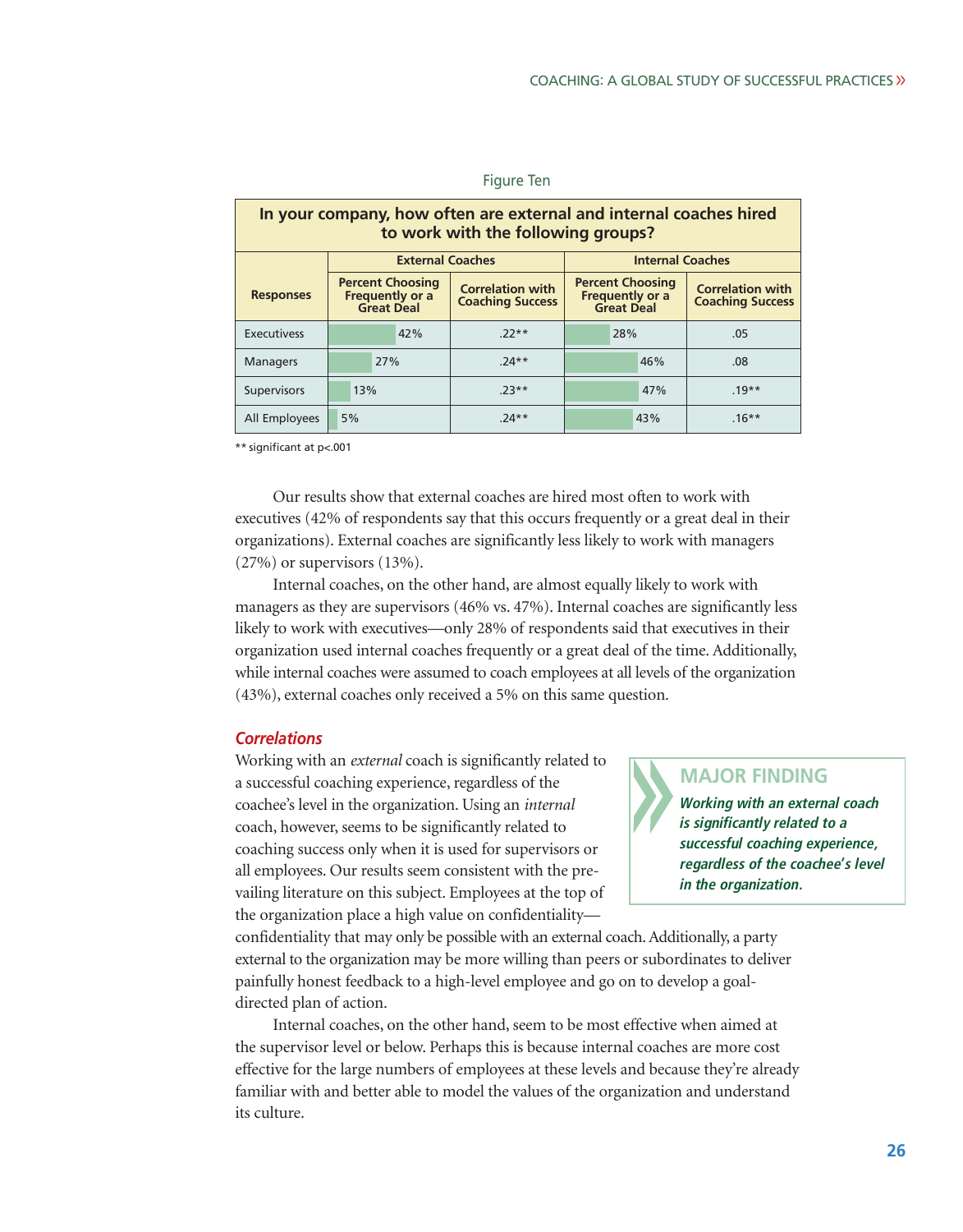## **Consider External Training Methods for Internal Coaches**

As noted before, the literature on and debate about coaching certifications has grown in recent years, but much less is known about the standards required for internal coaches. Given this gap in the literature, the *AMA/Institute for Corporate Productivity Coaching Survey 2008* asked participants about the extent to which several different training methods were used for internal coaches specifically.

| To what extent does your organization use the following methods<br>to train internal coaches? |                                                                        |                                                       |  |
|-----------------------------------------------------------------------------------------------|------------------------------------------------------------------------|-------------------------------------------------------|--|
| <b>Responses</b>                                                                              | <b>Percent Choosing</b><br><b>Quite a Bit or</b><br><b>Extensively</b> | <b>Correlation</b><br>with Coaching<br><b>Success</b> |  |
| Training courses aimed at teaching people how to coach                                        | 34%                                                                    | $40**$                                                |  |
| Other existing internal coaches to train new coaches                                          | 27%                                                                    | $33**$                                                |  |
| Send potential coaches to external development programs                                       | 27%                                                                    | $.23**$                                               |  |
| Hire external coaches to teach internal personnel how to coach                                | 19%                                                                    | $35**$                                                |  |
| E-learning system that helps people learn to coach                                            | 9%                                                                     | $.20**$                                               |  |

| Figure Eleven |  |  |
|---------------|--|--|
|---------------|--|--|

\*\* significant at p<.001

There are several interesting findings from this question. First, none of these methods of training internal coaches is used to a high degree by a majority of respondents. It's apparent that such training simply isn't commonplace yet in today's organizations, despite the growth of the coaching concept. This is *despite* the fact that

## **MAJOR FINDING**

**Externally based methods of providing training are most strongly correlated with overall coaching success, though they are less often used.**

most of the methods of training internal coaches are correlated with coaching success.

The most frequently used methods include offering training courses aimed at teaching coaching skills, using existing internal coaches to train new coaches, and sending potential coaches to external development programs. Hiring external coaches to teach internal personnel how to coach was less often used, and only 9% of

respondents reported quite a bit or extensive use of e-learning systems to help people learn how to coach. These findings suggest that many organizations could do considerably more to develop excellent coaching skills.

## *Correlations*

Another interesting finding is that the internally based methods of providing training were less strongly correlated with overall coaching success than were the externally based methods, even though the internally based methods are more commonly used.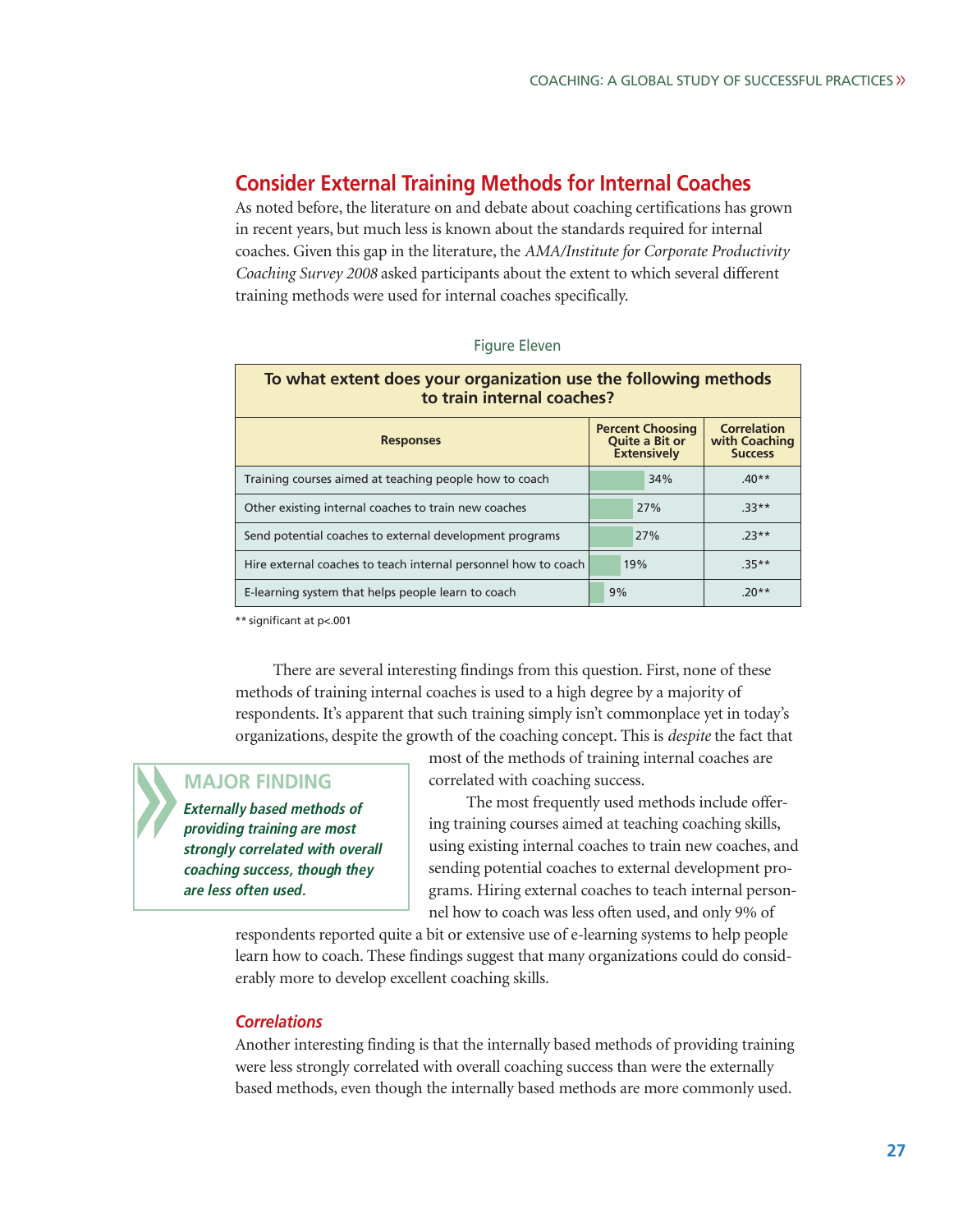It's not clear, however, why certain methods are used more frequently, though it's likely that in-house methods are viewed as less expensive.

These findings suggest that organizations that want to train internal coaches should consider searching externally for price-competitive and well-recognized coaching programs. At the very least, these results represent an interesting opportunity for further research in the area of coaching.

## **Don't Disconnect Coaching from Other T&D Initiatives**

There are several different ways organizations can use coaching. They can view it as a stand-alone activity that is virtually unrelated to other types of training and learning programs, they can make it the primary activity of a training program, or they can integrate it as part of a T&D program.

The most commonly used method of coaching is to make it an integrated part of a T&D program. The good news is that this method is also the one most highly correlated with reported coaching success. Making coaching a stand-alone activity is, however, not correlated with success. This suggests that—despite the difference between coaching and many other types of training programs—the wisest course of action is to view coaching as part of a larger development process.

| To what extent does your organization use coaching in the<br>following ways? |                                                                                                                          |     |         |
|------------------------------------------------------------------------------|--------------------------------------------------------------------------------------------------------------------------|-----|---------|
| <b>Responses</b>                                                             | <b>Correlation</b><br><b>Percent Choosing</b><br>Frequently or a<br>with Coaching<br><b>Great Deal</b><br><b>Success</b> |     |         |
| As an integrated part of a training or development program                   |                                                                                                                          | 57% | $.36**$ |
| As the primary activity of a training or development program                 | 38%                                                                                                                      |     | $74**$  |
| As a stand-alone activity unrelated to a training<br>or development program  | 30%                                                                                                                      |     | .02     |

Figure Twelve

\*\* significant at p<.001

## **Measure the Outcome of Coaching Programs**

A previous section of this report discussed the difficulty of measuring coaching's ROI. The *AMA/Institute for Corporate Productivity Coaching Survey 2008* sheds further light on the subject. It shows that, on the one hand, a sizable proportion of organizations do, in fact, use various methods to measure coaching success. On the other hand, it indicates that determining the bottom-line impact of coaching remains a relatively rare practice.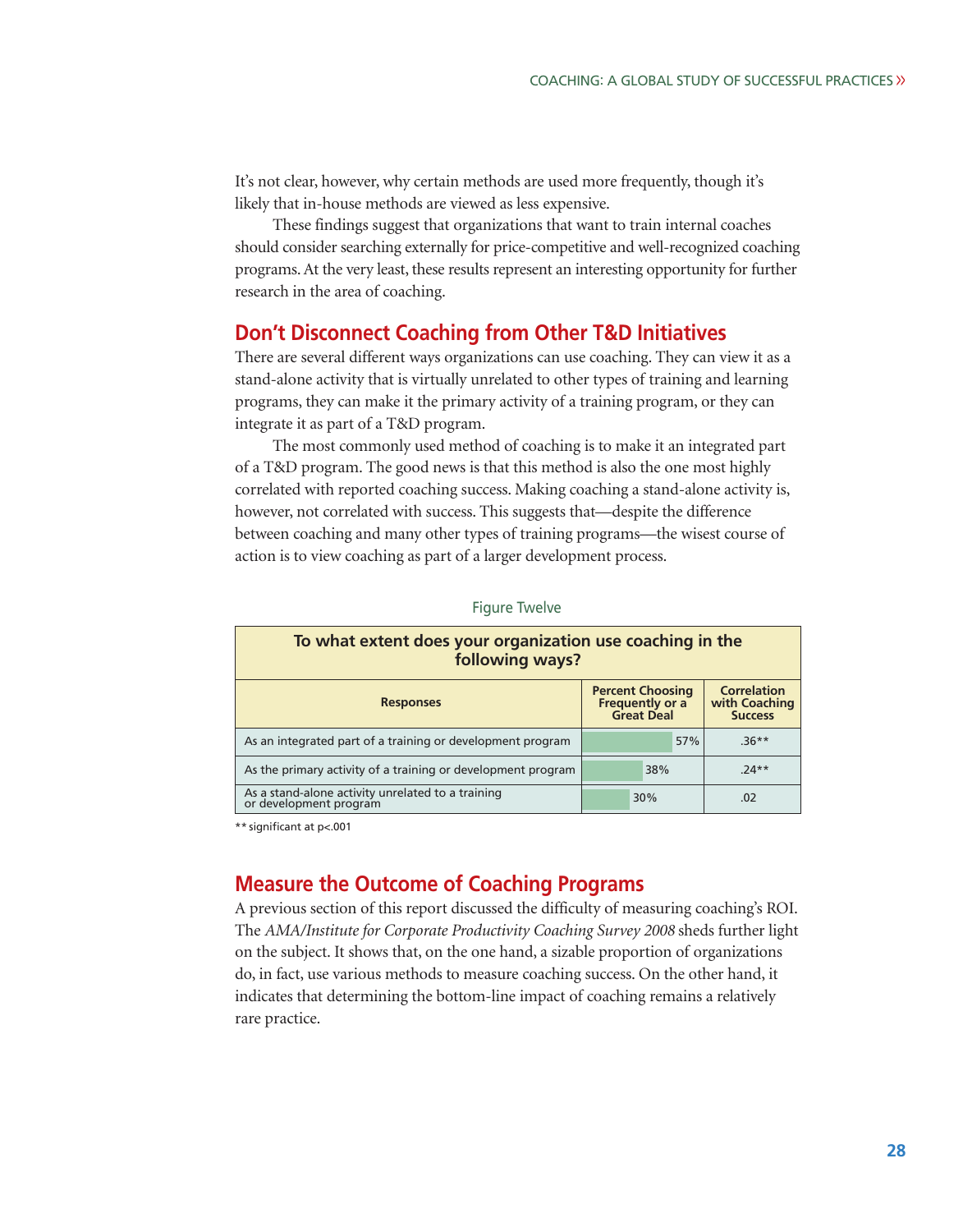| To what extent does your organization measure the success of it's<br>coaching programs in the following ways? |                                                              |                                                    |         |  |
|---------------------------------------------------------------------------------------------------------------|--------------------------------------------------------------|----------------------------------------------------|---------|--|
| <b>Responses</b>                                                                                              | <b>Percent Choosing</b><br><b>Quite a Bit or Extensively</b> | <b>Correlation with</b><br><b>Coaching Success</b> |         |  |
| Individual performance evaluations<br>(e.g., 360-degree performance appraisal)                                | 61%                                                          | $.29**$                                            | .06     |  |
| Increase in individual productivity                                                                           | 54%                                                          | $.32**$                                            | .11     |  |
| Satisfaction with program                                                                                     | 49%                                                          | $.30**$                                            | .01     |  |
| Increase in individual assessment tool<br>scores (e.g., emotional intelligence)                               | 49%                                                          | $.29**$                                            | .11     |  |
| Impact on engagement                                                                                          | 32%                                                          | $.32**$                                            | .02     |  |
| Impact on retention                                                                                           | 30%                                                          | $.29**$                                            | .04     |  |
| Bottom-line impact on the business                                                                            | 25%                                                          | $.30**$                                            | $.17**$ |  |
| Performance of the employees whose<br>supervisor is being coached                                             | 23%                                                          | $.21**$                                            | $.14*$  |  |
| Impact on recruitment                                                                                         | 15%                                                          | $.24**$                                            | .08     |  |

#### Figure Thirteen

\* significant at p<.05 \*\* significant at p<.001

Individual performance evaluations (61%), individual productivity (54%), and individual assessment tool scores (49%) were each methods used quite a bit or extensively

# **MAJOR FINDING**

**The more frequently respondents reported using a measurement method, the more likely they were to report success in their coaching programs.**

by survey respondents. It is encouraging to see this much measurement activity in light of the fact that some other studies indicate that relatively few firms measure coaching. However, just because evaluations and/or assessments

show improvement in individual performance, it doesn't mean that enough information is available to determine whether coaching was ultimately cost effective (i.e., was the expense of coaching worth the increase in desired

outcomes?). Only by using the more sophisticated ROI measurements is it possible to answer this question.

The AMA/Institute for Corporate Productivity study found that only about a quarter of respondents assess coaching's bottom-line impact on the business to a high extent, but even this might represent an uptick in such practices, based on previous reports.

#### *Correlations*

If you believe that "what gets measured, gets done," then the significant correlations between measurement and coaching success shouldn't be a surprise. For each one of the measurement options, there was a significant relationship with reported coaching success.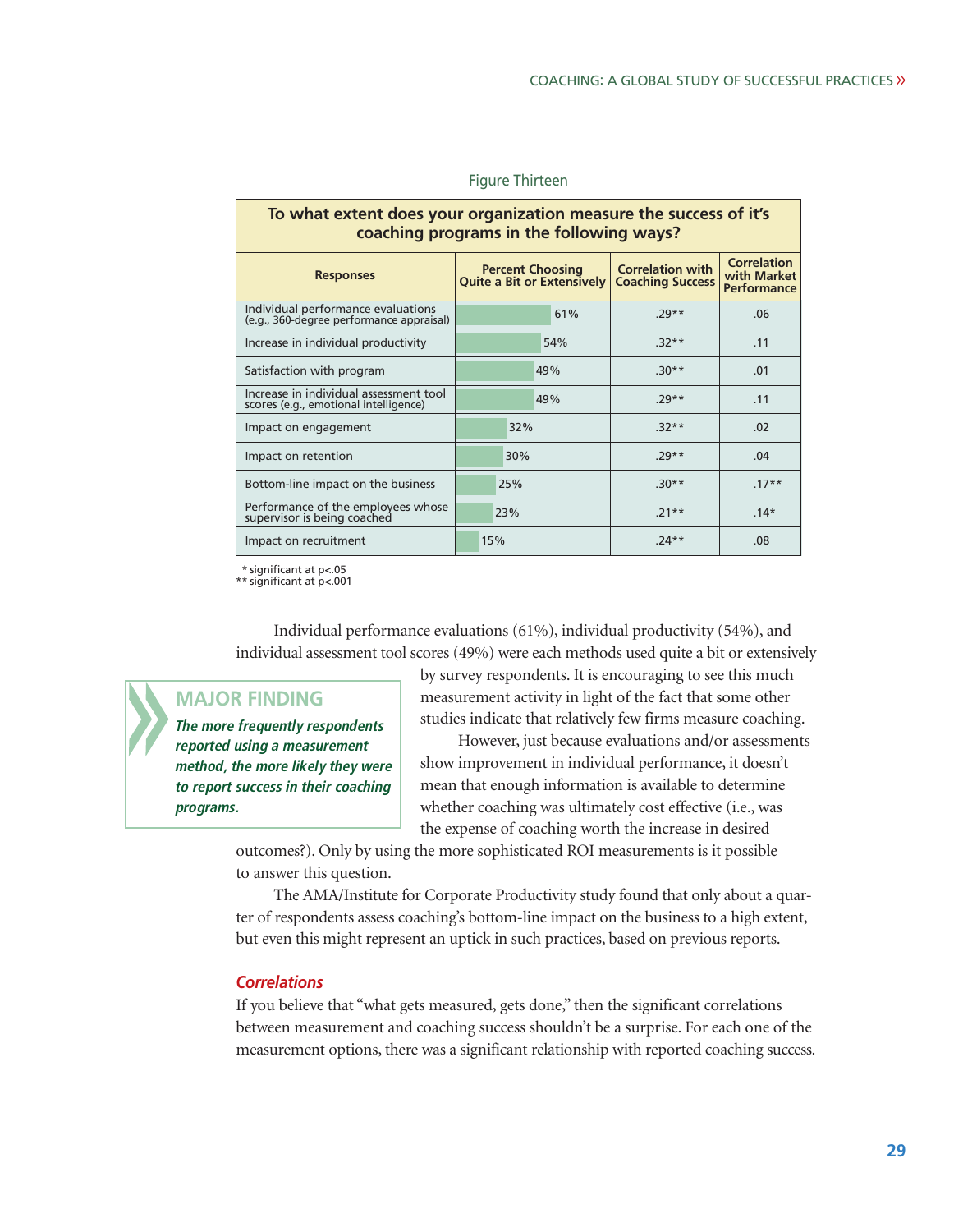*As the coaching industry matures, we believe that identifying how various organizations collect and use coaching metrics will become an increasingly important activity in the future.*

In other words, the more frequently respondents reported using a measurement method, the more likely they were to report success in their coaching programs. The strongest association with coaching success was found when individual productivity and engagement were measured.

Also noteworthy is the significant correlation between two of the measurement methods and improved market performance. Specifically, measuring how coaching impacts the bottom line and measuring the performance of the employees whose supervisor is being coached were both significantly related to improvements in market performance.

## **MAJOR FINDING**

**The strongest association with coaching success was found when individual productivity and engagement were measured.**

As the coaching industry matures, we believe that identifying how various organizations collect and use coaching metrics will become an increasingly important activity in the future.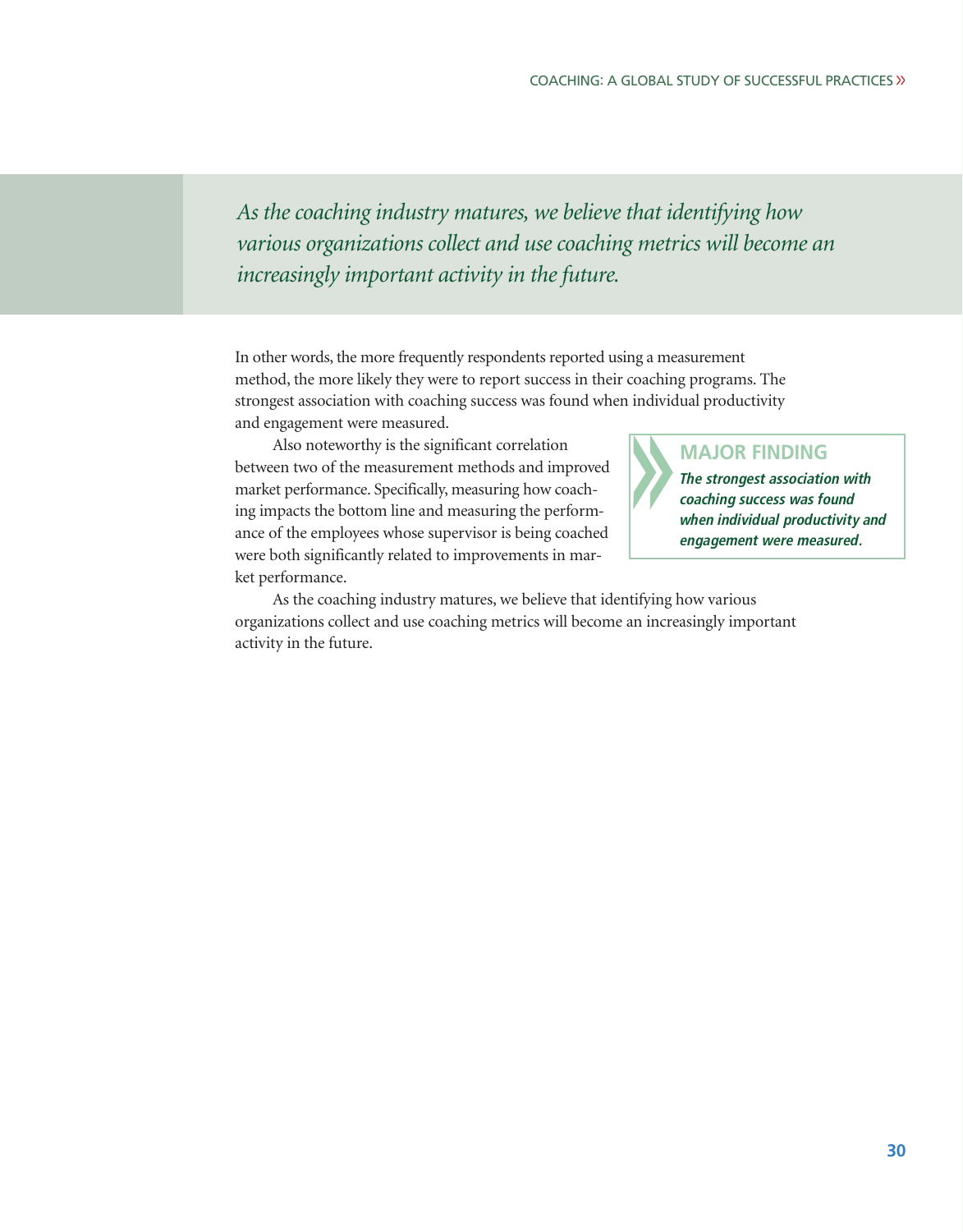# **Coaching from an International Perspective**

*In the preceding sections we discussed the most commonly used coaching practices and highlighted those which are associated with successful coaching and improved market performance. In this section, we discuss many of the same issues but from an international perspective.*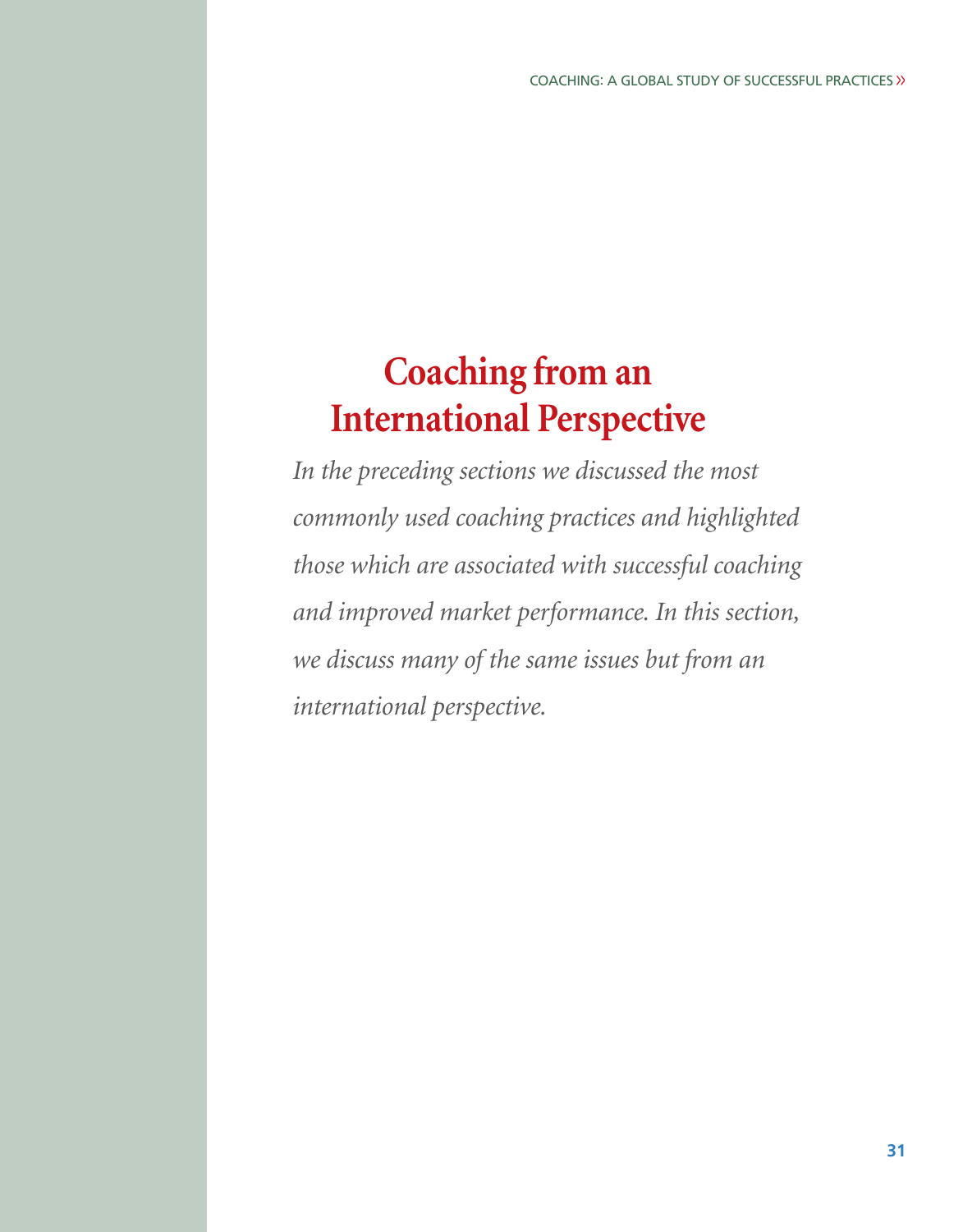*As with the North American sample, the international sample reported that improving individual performance was the most commonly cited reason for using coaching.* 

This sample consists of 176 respondents who represent organizations from a variety of countries around the globe, though primarily from Europe and the Middle East. The intent of this portion of the study is to understand what is occurring in the global coaching arena and whether it is similar to the North American coaching profile. While the Appendix in this report presents the data from the international sample in its entirety, the following sections present highlights and surprises from the data.

## **How Does Coaching Get Done Internationally?**

Fifty-five percent of the international respondents have at least one formal coaching program in place. In only about 20% of responding organizations have these programs existed for more than five years. Most organizations (41%) say their coaching programs have been in place between one and three years. While almost a quarter of the sample have programs that began in the past year. Compared with the North American sample, organizations in the international group have not had coaching programs in place for

## **MAJOR FINDING**

**Compared with the North American sample, organizations in the international group have not had coaching programs in place for as long, but more in this group plan to implement coaching programs in the future.**

as long, but more in this group plan to implement coaching programs in the future (56% vs. 37%).

A majority of international respondents (63%) use coaching more than in the past and about a quarter of respondents report spending up to \$25,000 on coaching per year. Thirty-four percent report that coaching contracts occur most frequently over a three- to six-month period, while about 28% kept coaching relationships intact for six to twelve months. In the North American sample it was about equally common to use a three- to six-month or a

six- to twelve-month time frame for coaching, 28% and 30%, respectively. Compared with the North American sample, the international group conducts more coaching sessions in person (80% vs. 58%). Neither of the samples is likely to use phone or Webbased technologies exclusively. North Americans are more likely to use a combination of methods (37%) than the internationals (19%).

# **What's the Goal of Coaching?**

As with the North American sample, the international sample reported that improving individual performance was the most commonly cited reason for using coaching. And, both samples also chose leadership development and succession planning as the next most common reason they engage in coaching.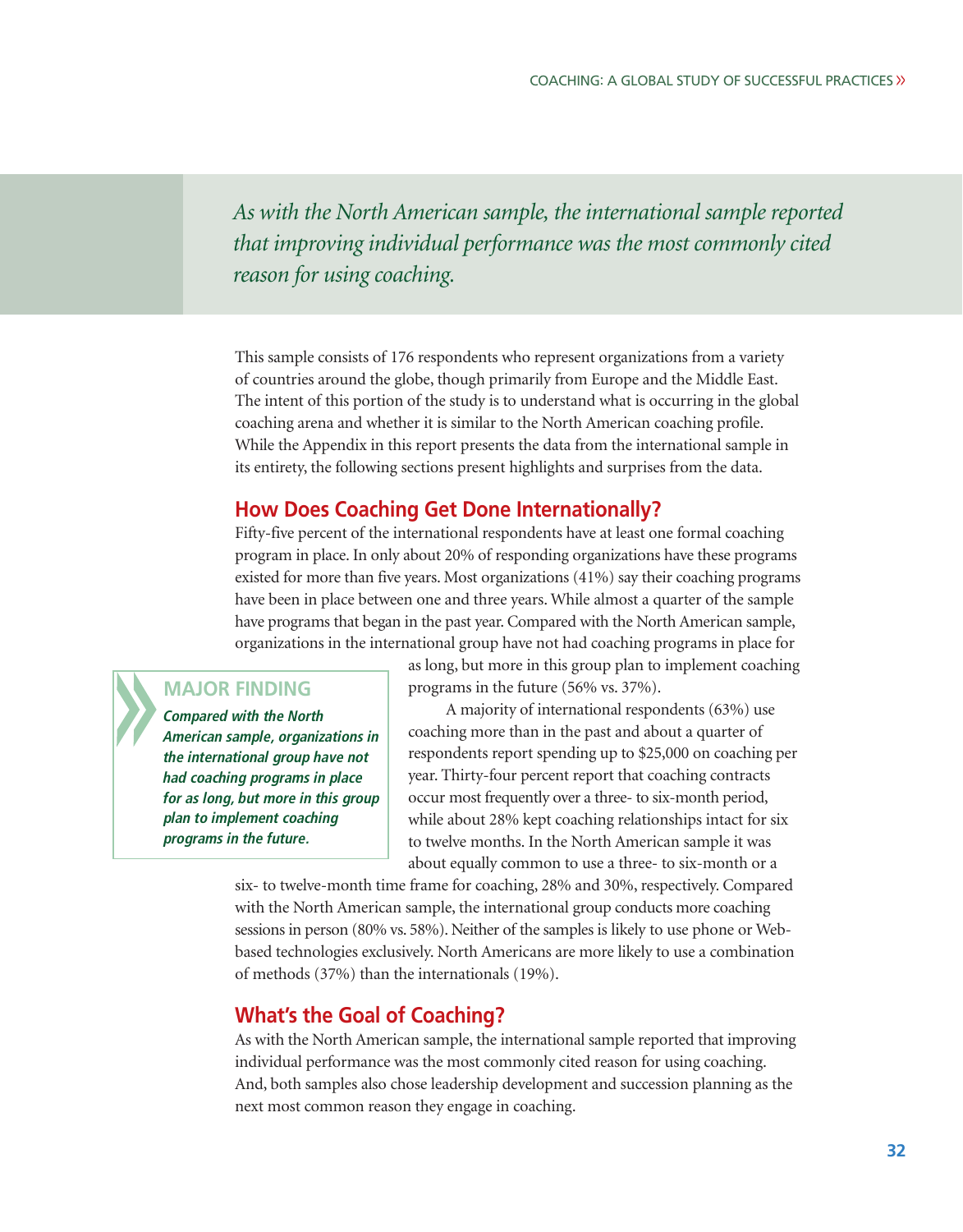| To what extent does your organization use coaching for<br>the following purposes?                                                                           |     |            |  |  |
|-------------------------------------------------------------------------------------------------------------------------------------------------------------|-----|------------|--|--|
| <b>Correlation</b><br><b>Percent of Respondents</b><br><b>Choosing Frequently or a</b><br>with Coaching<br><b>Responses</b><br>Great Deal<br><b>Success</b> |     |            |  |  |
| To improve individual performance or productivity                                                                                                           |     | 87%<br>.20 |  |  |
| To address leadership development &<br>succession planning                                                                                                  | 82% | .00        |  |  |
| To improve organizational performance                                                                                                                       | 61% | .09        |  |  |
| To increase individual worker skill levels                                                                                                                  | 60% | .19        |  |  |

#### Figure Fourteen

There is arguably a lot of overlap between these two purposes because one aspect of leadership development could very well involve improving some aspect of individual performance, such as strategic planning, communication skills, or mentoring techniques.

Although the trends were in the same direction for both samples, only the North American sample had significant positive correlations with coaching success. There are at least two possible explanations for this. First, it's possible that coaching remains a less mature practice internationally, as suggested by the previous section. Perhaps positive correlations will appear as coaching becomes a more mature practice in those regions.

# **MAJOR FINDING**

**As with the North American sample, the international sample reported that improving individual performance was the most commonly cited reason for using coaching.**

Second, it's also possible that we could see significant correlations given a larger international sample of respondents. Clearly, this is an important topic for future researchers to explore.

# **Who Gets Selected to Be a Coach?**

International respondents were asked about the extent to which they used various criteria when selecting coaches. About 71% of organizations reported that a coach's business experience was most widely used. Having an interview with a prospective coach and receiving recommendations from a trusted source were both rated as used frequently or a great deal by 59% of organizations. In fourth place is selecting a coach on the basis of his or her consulting experience (58%). As was found to be true in North America, selection of coaches is based more on an organization's ability and willingness to carefully assess an applicant's background and experience rather than on a degree or a certification.

When multiple coaches are hired, one of the next questions becomes, "How should coaches be assigned to employees?" Our results suggest that gender and age are rarely the basis for that decision. However, alignment between the coach's expertise and the problem to be solved was deemed important or very important 93% of the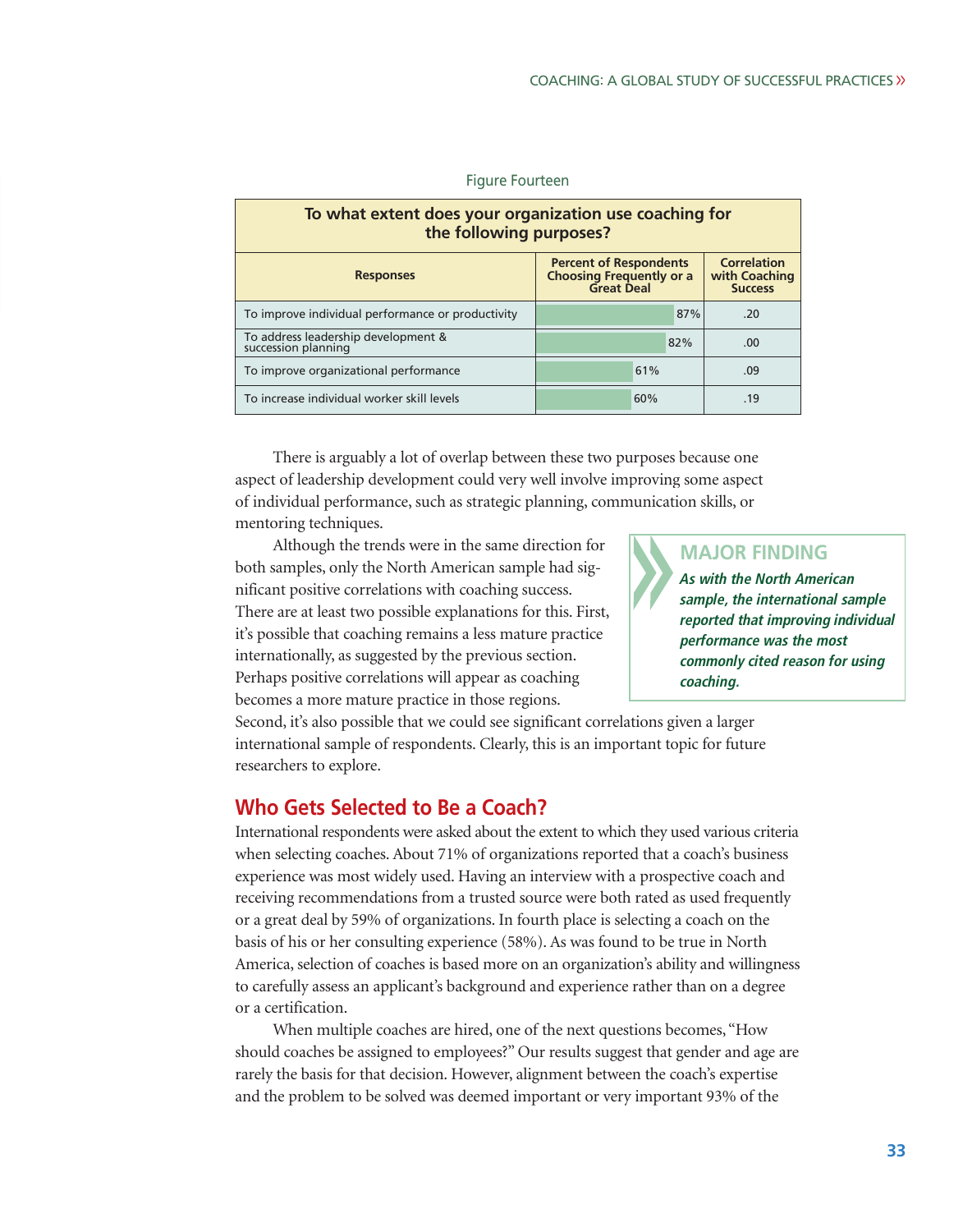time. Additionally, when matching coach and coachee was based on the coach's expertise, the correlation with ultimate coaching success was positive and significant.

Another factor worth considering is the extent to which the coach and coachee have compatible personalities. Two-thirds of respondents thought getting a fit between personalities was a highly valuable exercise. These results follow the same pattern as in the North American sample, with the international sample rating the coach's expertise and personality as slightly more important criteria.

## **How Do Firms Use Internally and Externally Based Coaches?**

As with the North American sample, external coaches are used most often for executives and managers. Only 21% of international respondents say they hire external coaches to work with supervisors frequently or a great deal of the time. However, as indicated by the table below, when external coaches are used for executives, managers, or supervisors, the correlation with coaching success is significant. However, very few organizations use external coaches for employees at all levels of the organization. When they do, there is no significant relationship with coaching success.

| In your company, how often are external coaches<br>hired to work with the following groups?                                                              |     |         |  |
|----------------------------------------------------------------------------------------------------------------------------------------------------------|-----|---------|--|
| <b>Correlation</b><br><b>Percent of Respondents Choosing</b><br>with Coaching<br><b>Responses</b><br><b>Frequently or a Great Deal</b><br><b>Success</b> |     |         |  |
| Executives                                                                                                                                               | 54% | $.26*$  |  |
| <b>Managers</b>                                                                                                                                          | 41% | $48**$  |  |
| Supervisors                                                                                                                                              | 21% | $.45**$ |  |
| All employees                                                                                                                                            | 11% | .15     |  |

#### Figure Fifteen

\* significant at p<.05 \*\* significant at p<.001

The results suggest that the higher up in the organization one is, the more likely one is to have a coach from a source external to the organization. As one might suspect, the reverse is true for internally based coaches. Their use is most popular among supervisors, slightly less common for managers, and least common for executives. These results are consistent across the international and North American samples.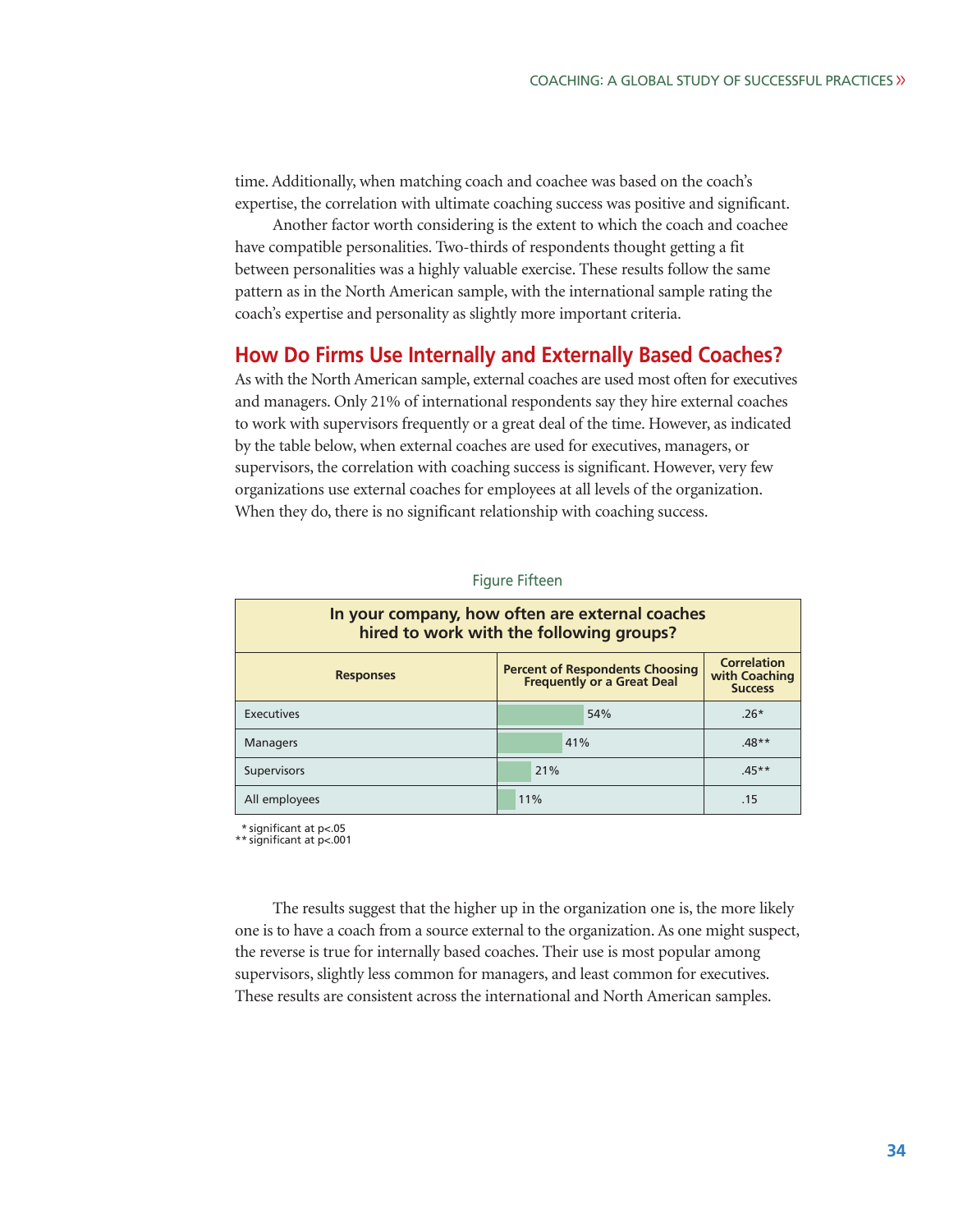# **How Do They Develop Internal Coaches?**

Developing a cadre of qualified internal coaches has not been a clear-cut path. When our international respondents were asked about the methods they use to train internal coaches, there was no method that was used overwhelmingly. The training method

used frequently or a great deal by 39% of respondents was "training courses aimed at teaching people how to coach."

However, it is important to note that only two training methods were significantly associated with coaching success: *sending potential coaches to external development programs* and *hiring external coaches to teach internal personnel how to coach*. This suggests

that, while it may be more cost effective initially for organizations to develop their own training for coaches, it may be more effective to use existing external development programs or to bring the experts in-house.

An internally based coaching option that is growing in popularity is peer-to-peer coaching. This method involves meetings between colleagues at any level of the organization in which both participants voice their goals or struggles. Brainstorming on potential solutions and a commitment to hold each other accountable are also part of the process. Peer-to-peer coaching is used in 44% of respondents from the international sample, only slightly lower than the 49% reported in the North American group. When asked how effective this process has been, the results were less encouraging. Only 30% of international respondents say peer-to-peer coaching has been very effective or extremely effective in their organizations.

# **How Is Coaching Delivered and Who's Receiving It?**

Almost two-thirds of international respondents use coaching as an integrated part of a training or development program. Although about 40% of the time coaching is the

primary activity of these training and development initiatives, only 30% of the time is coaching described as a stand-alone activity.

Consistent with the North American sample, the international respondents reported using coaching most frequently for high potentials (72% of respondents chose frequently or a great deal of the time). Executives were the recipients of coaching frequently or a great deal of the time by about 42% of respondents. McDermott et al.

(2007) report that using coaches at the executive level creates a positive tone throughout the organization and communicates that even high-performers are expected to improve.

Almost 30% of respondents say they use coaching for problem employees frequently or a great deal, about seven percentage points less than the North American sample. McDermott et al. found that when coaching is directed at problem employees,

# **MAJOR FINDING**

**Using existing external development programs or bringing the experts in-house is more likely than other practices to be associated with coaching success.**

# **MAJOR FINDING**

**Consistent with the North American sample, the international respondents reported using coaching most frequently for high potentials.**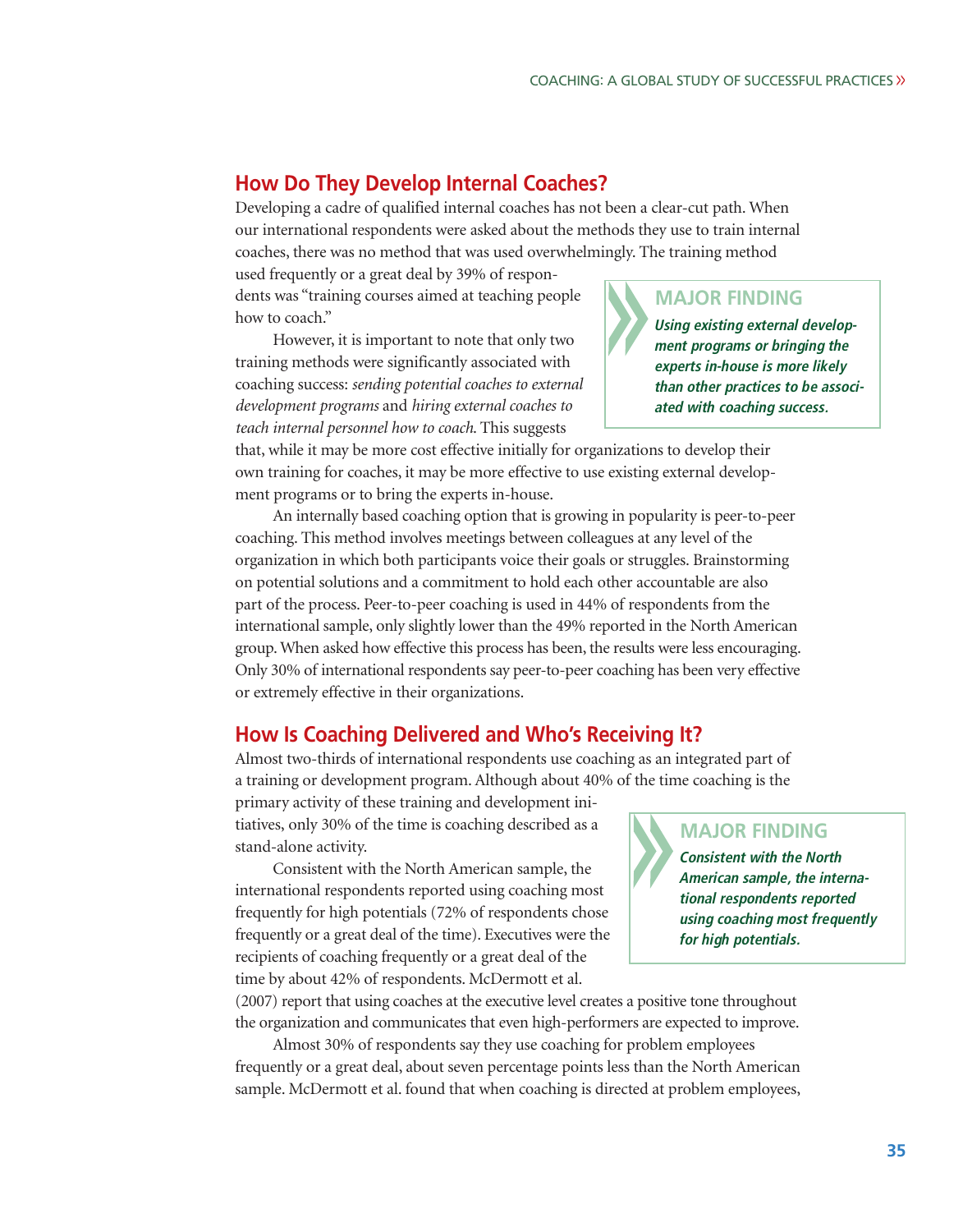*...coaching tends to have the "biggest positive impact on micro-level outcomes such as developing future leaders and improving leadership behaviors and individual employees' performance"* (McDermott et al., 2007).

> it is more effective if internal coaches are used. Using external coaches is often perceived as highlighting the fact that an employee is performing poorly.

> Too often, external coaches seem to be called in only when the employee was past the point of no return. Using internal coaches, however, signals that the organization is willing to invest the time and energy of its own people in supporting the improvement efforts.

> Expatriates are the recipients of the least coaching in both our international and North American samples. Only 10% and 7%, respectively, report using coaching frequently or a great deal for this category of employees. This is not to say that expatriates don't receive coaching. They may receive a great deal of training, which may involve specialized development initiatives similar to coaching. However, our results suggest that when expatriates *do* receive coaching, there is a significant relationship to improved market performance.

# **Are Coaching Metrics Always Associated with Coaching Success?**

As with the North American sample, results from the international respondents also found that the measurement of coaching is, in fact, associated with improved performance. The most frequently used measures of coaching success were improvements in individual performance evaluations and increases in individual productivity.

## **MAJOR FINDING**

**Measuring changes in individual productivity is the practice most highly correlated with reported coaching success.**

The data showed that using these measures was significantly correlated to reported coaching success.

Much of the coaching literature supports these findings. That is, coaching tends to have the "biggest positive impact on micro-level outcomes such as developing future leaders and improving leadership behaviors and individual employees' performance" (McDermott et al., 2007).

But looking at coaching's impact on the overall reported performance of the organization (as opposed to performance of individuals) is also associated with coaching success. That is, when the bottom-line impact that coaching has on the overall business is measured by participating companies, the correlation with coaching success is strong and positive.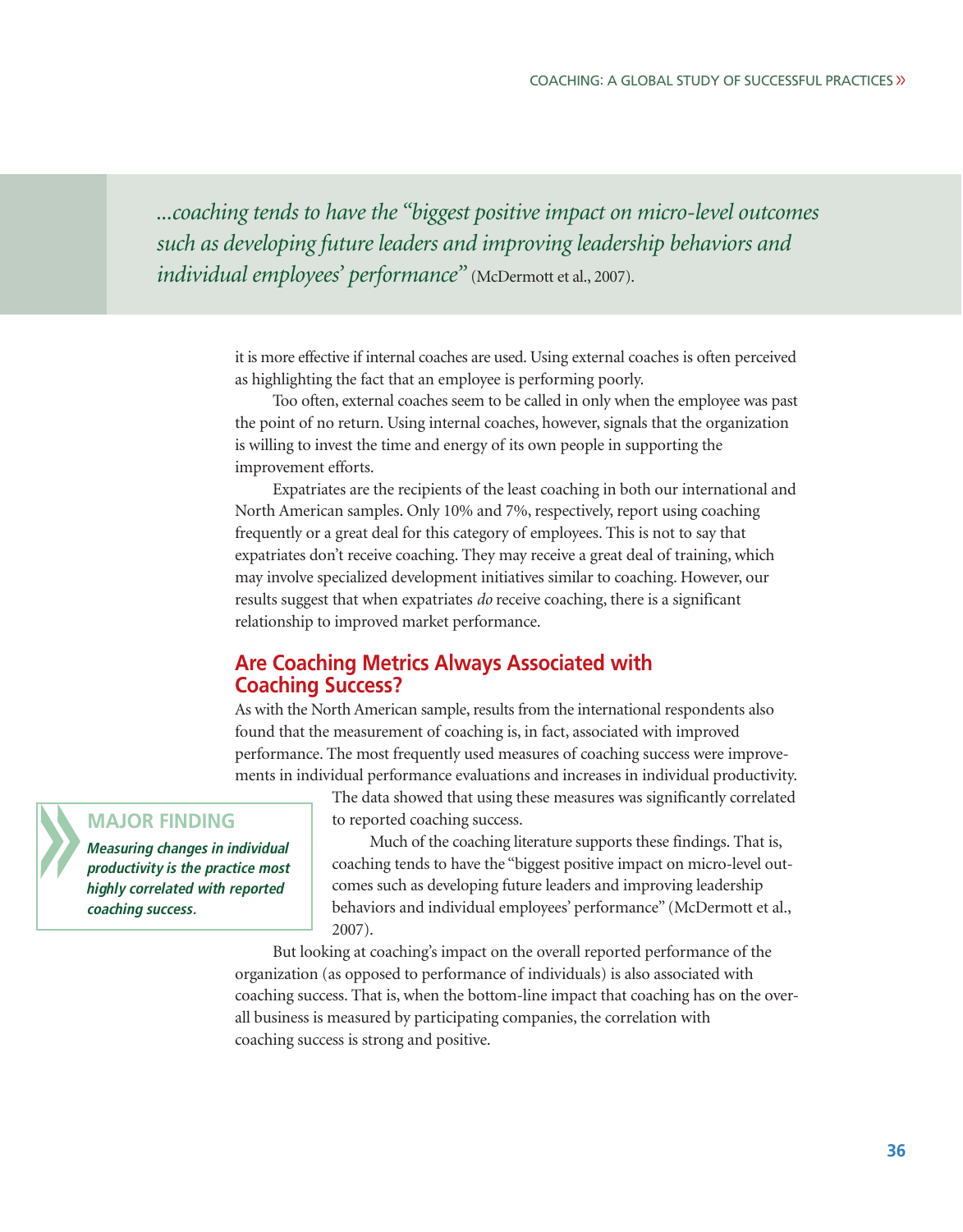# **When Do Coaching Relationships Fail?**

About one-third of international respondents said they have terminated the contract of a coach. Termination may involve either ending the coaching relationship earlier than specified by the contract or failing to rehire for future coaching opportunities. The most frequently cited reason for termination involved a mismatch between the coach and employee. In fact, about 81% of respondents agreed or strongly agreed

that a mismatch was the reason behind the failed coaching experience. Given the frequency of termination based on mismatches, it appears that spending time upfront aligning the coach's skills with the coachee's problem is a worthwhile investment of time.

The second most commonly cited reason for termination was questionable expertise of the coach. The frequency of this response suggests that to reduce the



likelihood that a coach will be terminated, attention needs to be directed to identifying the problem or issue coaching is being used to address. Before hiring or assigning coaches to employees, companies should decide what the primary purpose of the coaching relationship is. Depending on whether it is to improve individual performance, boost engagement, or address a succession problem, the skill set needed by the coach may be quite different. The AMA/Institute for Corporate Productivity survey analysis suggests that ignoring this step may lead to the establishment of a coaching relationship that was destined for failure from the outset.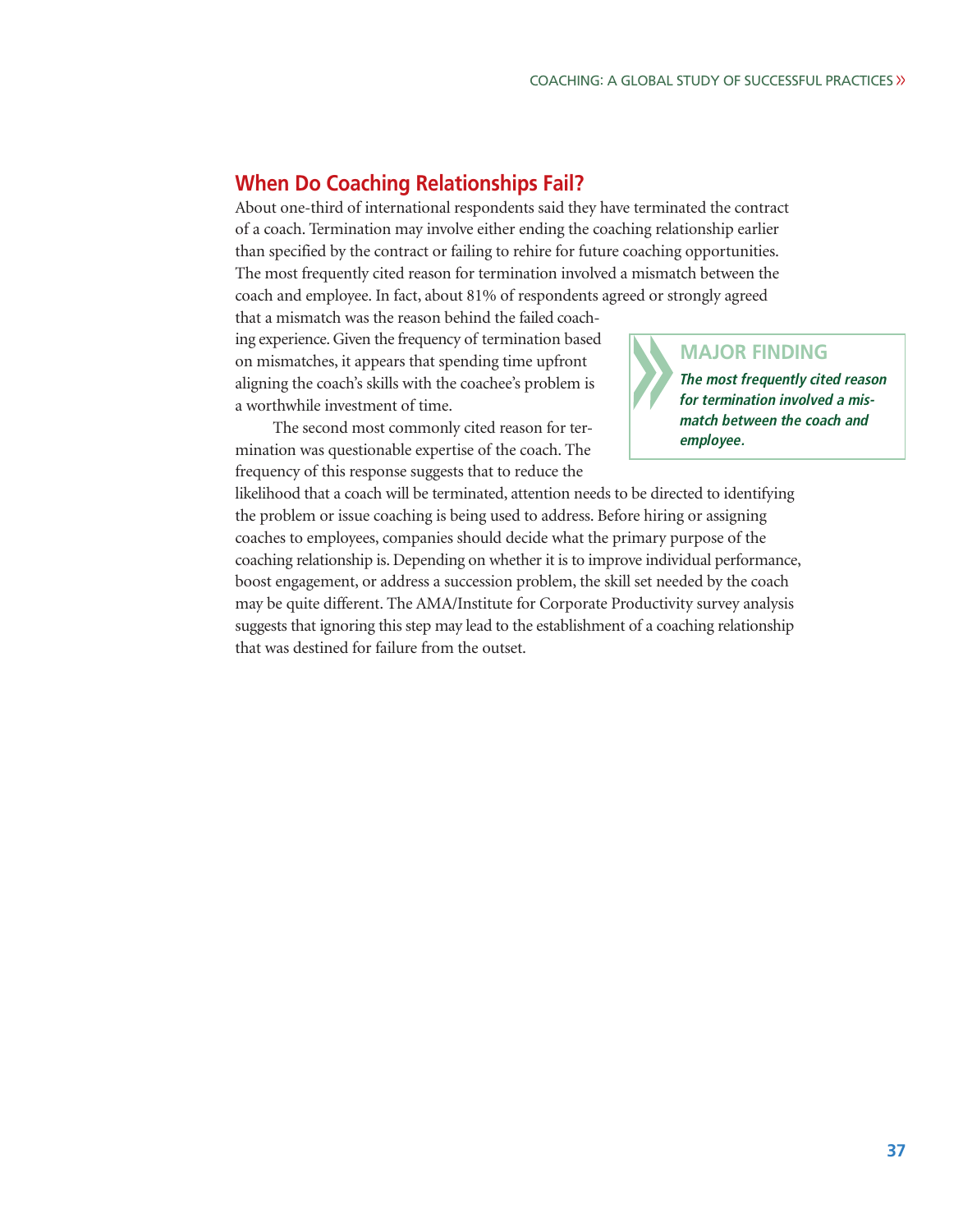# **Strategy Forecast: The State of Coaching in the Year 2018**

*The AMA/Institute for Corporate Productivity survey on coaching clearly indicates that coaching is continuing to grow as a corporate practice, especially outside of North America. Although this trend is likely to slow down over the course of the next decade, it's unlikely to reverse itself.*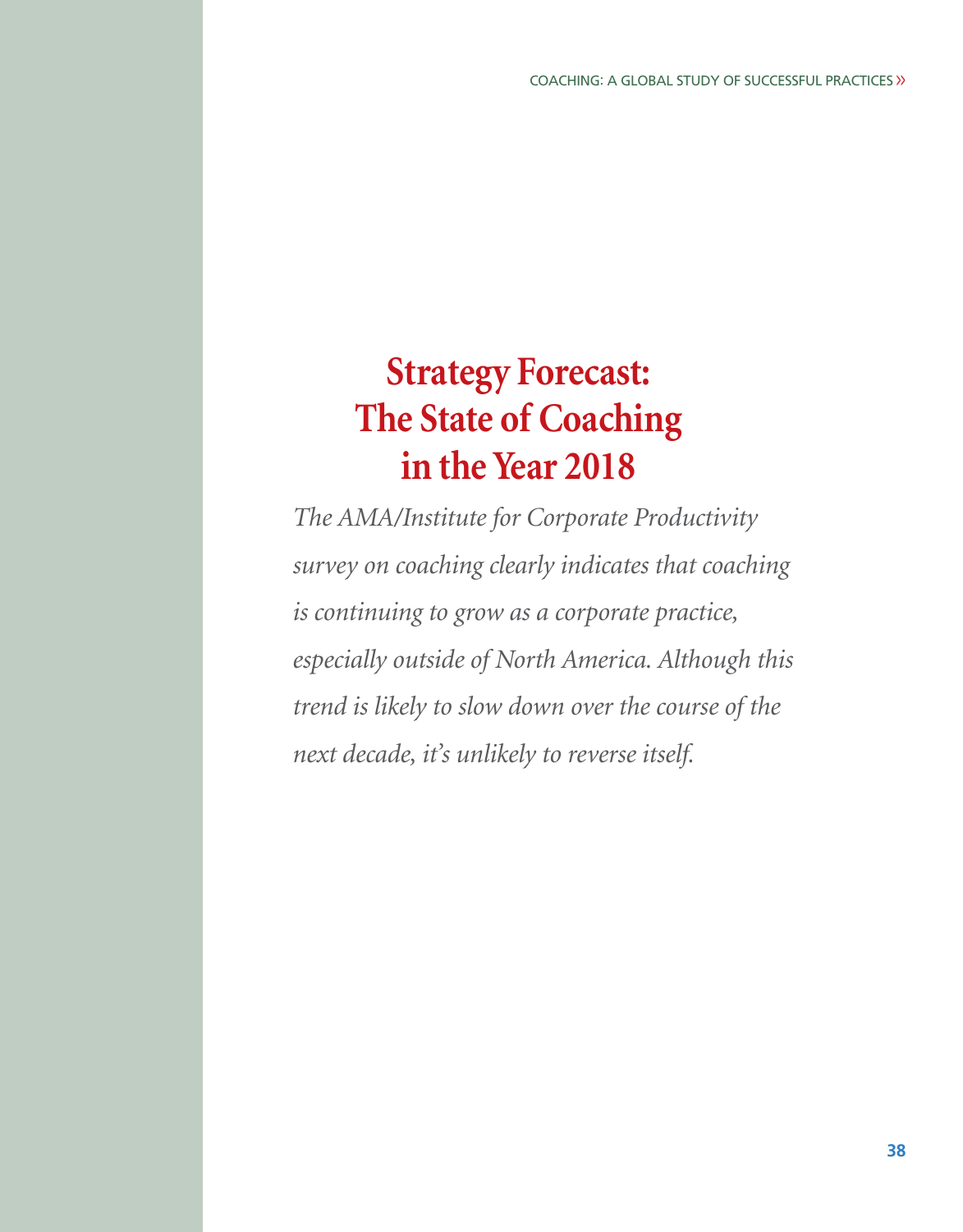# **The Need for Coaches Will Continue to Grow**

The reasons for this are straightforward. As the Baby Boomer generation retires in the U.S. and other nations, there will be a greater need for speed and effectiveness in developing the next generation of leaders. Coaching is suited to fill this need as it becomes more closely integrated into succession management and leadership development. Also, coaching will be especially well-suited to handling the faster cycle times and more diverse management challenges associated with global business.

## **Executive Coaching Will Mature as an Industry**

Coaching will become less of a "cottage industry" that is made up mostly of individuals or small groups of people who hang out their coaching shingles. It will move further in the direction of credentialed professionals who are part of larger associations, many of them either consulting groups or coaching agencies. These organizations will frequently specialize in certain types of coaching. There will be, for example, firms that specialize in providing coaches who help develop high-level managers in the fields of law, finance, marketing, or manufacturing. Other organizations will have a wider spectrum of coaches, including generalists who focus more on helping managers hone their leadership and relationship-building skills. Those organizations will also have specialists in fields such as global management, engagement, virtual leadership, and the like.

This maturation process will reveal itself in the ways businesses use and contract with coaching firms. There will be more standard contracts, vetting of credentials, and ways of trying to determine the return on investment or, at the very least, "return on expectations." That is, there will be a systematic evaluation to determine whether coaching relationships meet the expectations of all the major parties involved.

# **More Barriers to Entry Will Emerge**

As the coaching industry matures, so will barriers to entry. More rigorous certifications and assessments will emerge, at least for the subset of coaches who work in corporate environments. As this occurs, there will be fewer people who work in the field who are not qualified to be coaches. There will be complaints about artificial barriers to entering the field, but this trend will be supported by coaching agencies as well as by the corporations that use those agencies.

There will also be more reference checking among companies that use coaches and more sharing of information about success rates. Associations with databases will emerge to track and share information about the success rates of specific coaching firms.

# **Professional Coaches Will Market to More Midlevel Solutions**

Coaching firms and individual coaches will, in the hope of achieving more dependable cash flow, try to broaden their market by appealing to midlevel managers in companies. This will not be cost effective, however, unless the rates charged for high-quality executive coaching are reduced. Therefore, the "per-coachee" rate will go down for many coaches even as the steadiness of work increases for many.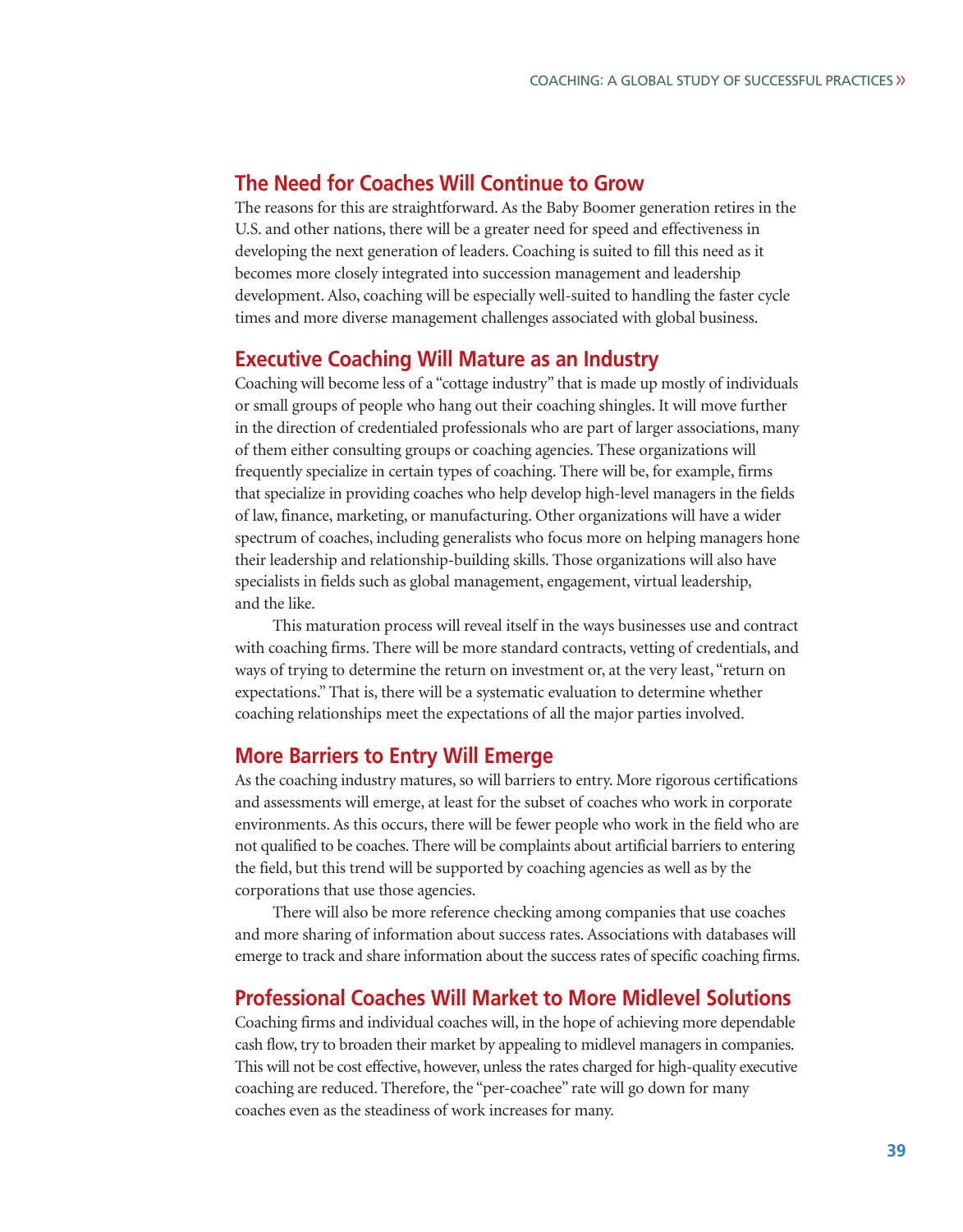# **Peer and Internal Coaching Will Become More Established and Well Managed**

There will, however, be significant challenges associated with trying to reach the midlevel managers in the coaching profession. One of these challenges will be peer coaching. Today, the usage rates for peer coaching are fairly high, but the practice is not as effective as it might be. Over the next ten years, however, more companies will be able to improve this type of coaching by using both internal and external training resources. Modules on peer coaching will be incorporated into more development programs, and there will be more e-learning tools for helping employees learn how to peer coach more effectively. In addition, there is likely to be greater emphasis on building internal coaching expertise among training and development professionals and managers. These coaches will continue to be used, however, for midlevel managers or below, rather than for C-level positions, which will continue to rely primarily on external coaches.

# **Matchmaking Will Become Essential to Successful Coaching**

As they come to realize the importance of matching the right coach to the right coachee, organizations and coaching firms will look for better ways of matchmaking before the fact. This will rely on tools that help match people according to their personalities as well as their fields of expertise. There will also be a greater emphasis on interviews and on results from previous clients.

## **Establishing Metrics Will Become a Standard Practice**

Coaching agencies and companies that hire coaches will become better at measuring coaching performance. For coaching agencies, this will be an important part of the performance management process. Those agencies will be particularly interested in developing before and after metrics that can be used in their own promotions—for example, the average performance improvement resulting from a one-year coaching program.

More and more professional coaches will have skills in helping organizations measure the results of coaching. It's unlikely that every client will want to or be able to measure coaching outcomes the exact same way, but coaches increasingly will be able to offer various strategies for measuring the "return" on the coaching relationship. In some cases, client companies will want to measure if the coachee becomes more productive or skilled in certain areas. In other cases, companies will look more at engagement levels or levels of performance among work teams. In many cases, coaches will become more practiced at helping companies "connect the dots."

Some will argue that it is a conflict of interest to have coaches help companies derive metrics that will be used to evaluate coaching performance, but it's likely that coaches will mainly do this in partnership with internal learning professionals who also have some expertise in measurement. That is, coaches will have ideas on how to measure performance but the metric choices will ultimately be made by the client company.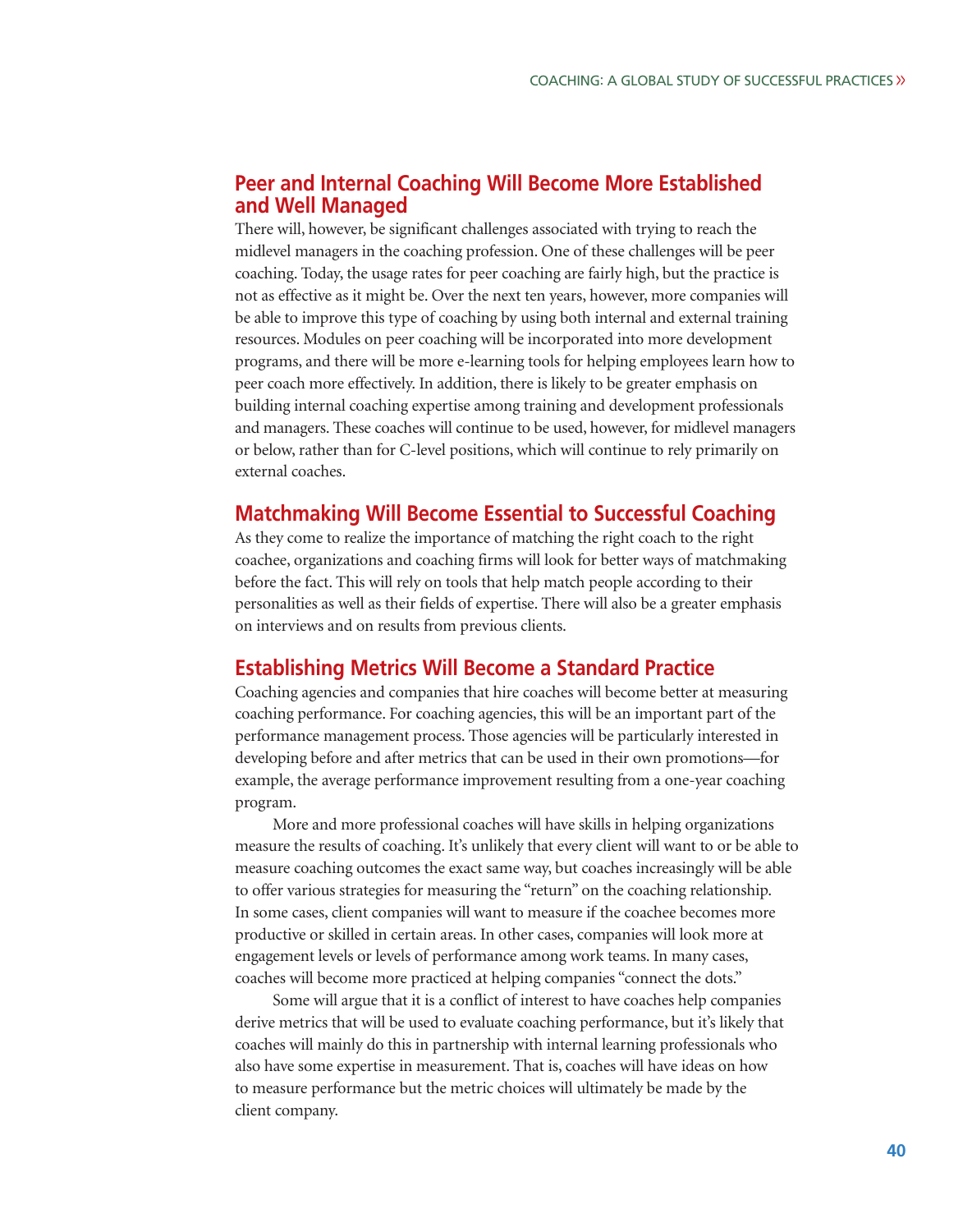# **Coaching Will Become More Virtual**

More coaching will be conducted via multiple technologies as well as through face-toface interactions. Advances in bandwidth, computing power, videoconferencing applications, and other technologies will allow "virtual" coaching relationships to feel more like face-to-face interactions. In addition, professional coaches will be able to "prescribe" certain e-learning development modules for their clients in order to help them develop outside of the coaching dialogue. Nonetheless, coaching will be resistant to automation technologies because its strength tends to lie in personalization and customization.

# **External Coaching Development Sources Will Be Established**

The AMA/Institute for Corporate Productivity survey shows that external development programs for coaching are more highly correlated with success than internal ones. This represents a market opportunity for universities and other institutions that provide education to those who wish to enter the coaching field. As the coaching industry matures, several institutions will become predominant "feeder schools" for coaching firms and organizations that wish to hire coaches. As top coaching talent is drawn into these institutions, they will form strong alumni networks that serve to enhance their reputations. These institutions will provide not only accreditation but also ethics codes and standard practices. They will go a long way toward making coaching an established and respected profession.

# **Organizations Will Become Savvier Consumers of Coaching**

As coaching becomes less of a cottage industry, organizations will be better able to determine which are the best coaches and coaching institutions. There will still be plenty of "word of mouth" about who are the best coaches, and coaching "gurus" will remain. Reputation will still count. But there will also be more data available in regard to coaching successes, and corporations will have a better understanding of how much they should pay for coaching services. In addition, companies will become savvier about managing external coaches to ensure those relationships are as productive as possible.

Third-party systems are likely to spring up to help consumers of coaching. Those systems will allow those who have received professional coaching to rate their coaches or the vendors that provide those coaches. There might also be "approved vendor lists" in which coaches receive some specific "index" score based on criteria such as credentials, customer satisfaction history, years of experience, and so forth.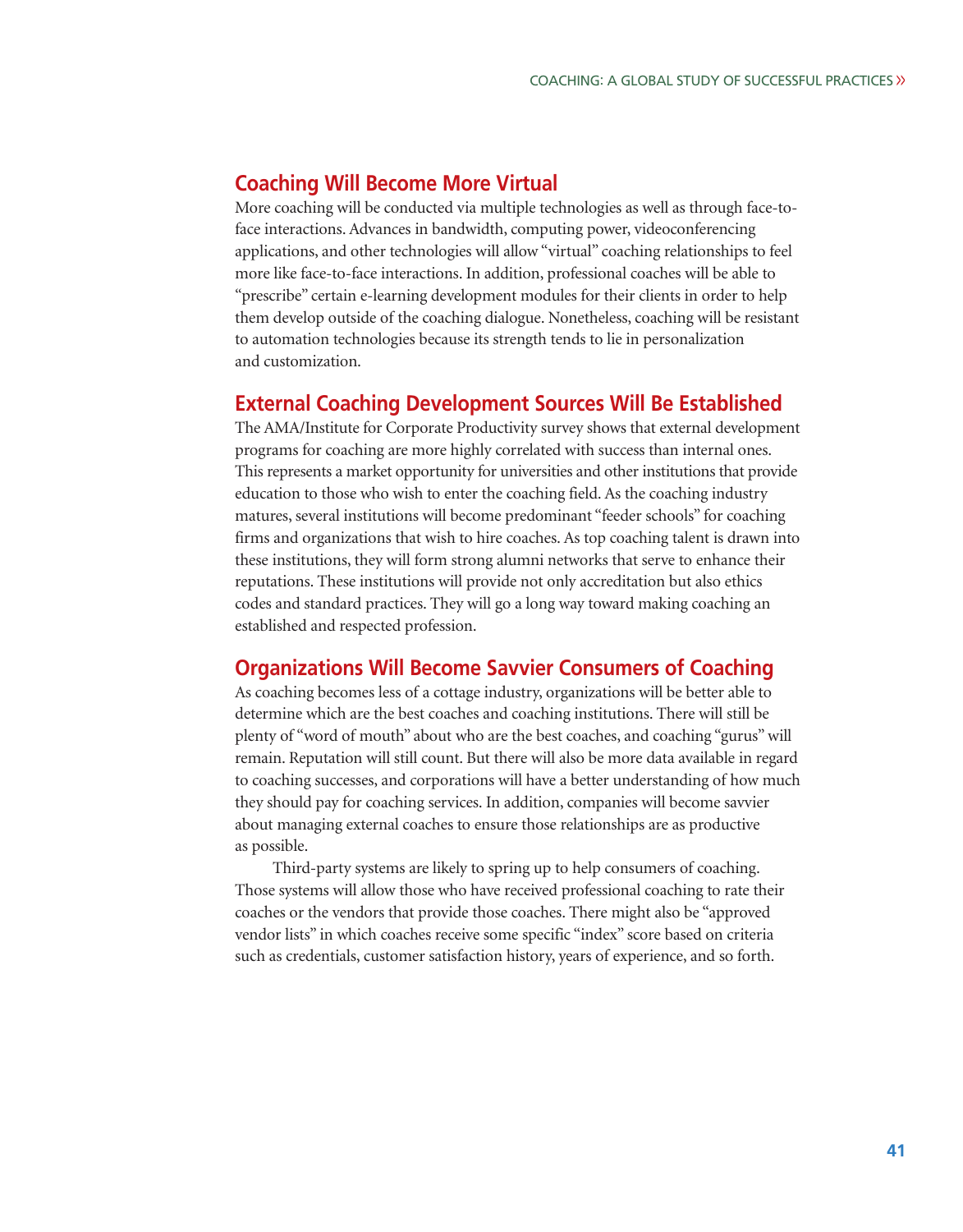# **Conclusion**

*Coaching is a growing field—just over half of AMA/Institute for Corporate Productivity respondents say their organizations have coaching programs in place. Of those that don't, over a third have plans to begin coaching programs in the future.*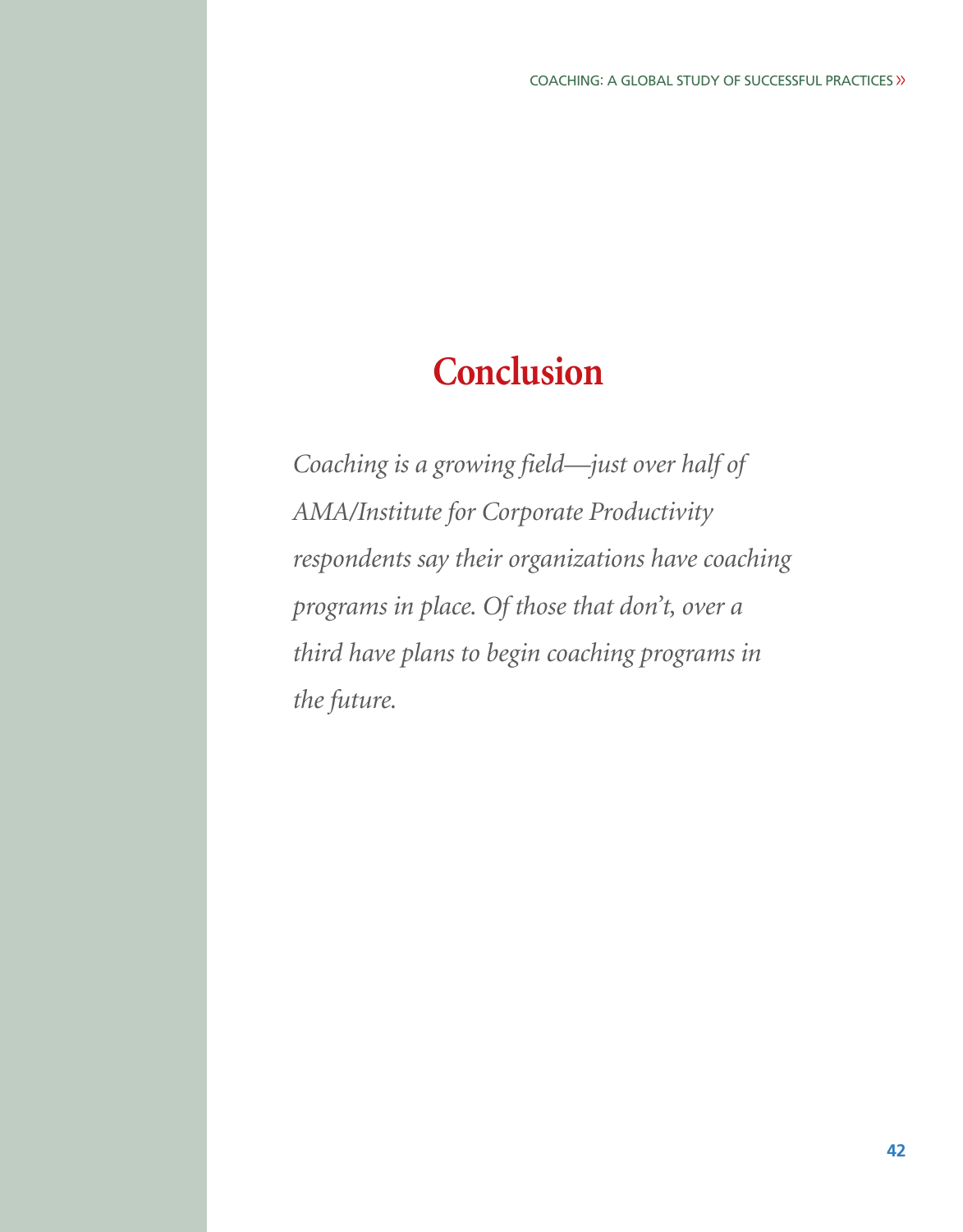While the number of new entrants to the field of coaching may be slowing, a majority of organizations are using coaching more than in the past. And organizations that use coaching more than in the past also tend to report two other outcomes: greater success in achieving their coaching goals and stronger market performance.

The desire to improve individual performance and productivity is the most widely cited reason for using a coach. Developing leaders, improving succession plans, and increasing skill levels are other frequently cited reasons behind coaching. Additionally, it was found that the more an organization has clear reasons for using a coach—be it leadership development or boosting engagement—the more likely it is that the coaching program will be seen as successful. In short, organizations that have a well-defined purpose for using coaches are more likely to also report having successful coaching programs.

Presently, there is no universally accepted certification for coaches. However, coaching programs are growing in terms of applicants and in sheer numbers of available programs. As the coaching field continues to mature, it is predicted that accreditation and coaching credentials will become necessary, but not sufficient, for coaches planning to enter the field.

Given that about one quarter of all coaching relationships are either terminated early or a decision is made not to use a particular coach again, efforts should be made to reduce the number of mismatches between coaches and employees. Organizations are encouraged to prescreen coaches and carefully align the coach's skills to the needs, interests, and stated problem areas of the employee. Attempting to match coaches to coachees based on needed expertise and complementary personalities will probably be worth the effort.

Coaching is most frequently used for high potentials and executives. The results showed that there is a significant relationship between using coaches for these groups and coaching success. While problem employees are also frequently the recipients of coaching, there is no clear relationship with coaching success for this group. Surprisingly, expatriates receive coaching least frequently, yet, when they do, there is a significant relationship to coaching success as well as to market performance. Therefore, these results suggest that an organization's investment of coaching time and dollars be directed toward high potentials, executives, and expatriates. Problem employees might be better served by a mentoring-type relationship with a trusted internal employee.

Selecting a coach is currently based primarily on business experience, recommendations from a trusted source, and interviews with the prospective coach. Each of these methods is related to coaching success, the strongest being conducting interviews. Less popular selection methods involve assessing the relevance of certifications, accreditation, and various university backgrounds. Additionally, the selection of a coach on the basis of business or consulting experience or the possession of a Ph.D. was associated with improved market performance. Given the connections to coaching success and market performance, organizations should continue to focus their selection efforts on a combination of business and consulting experience, interviews, and validated results of how a coach has performed in the past.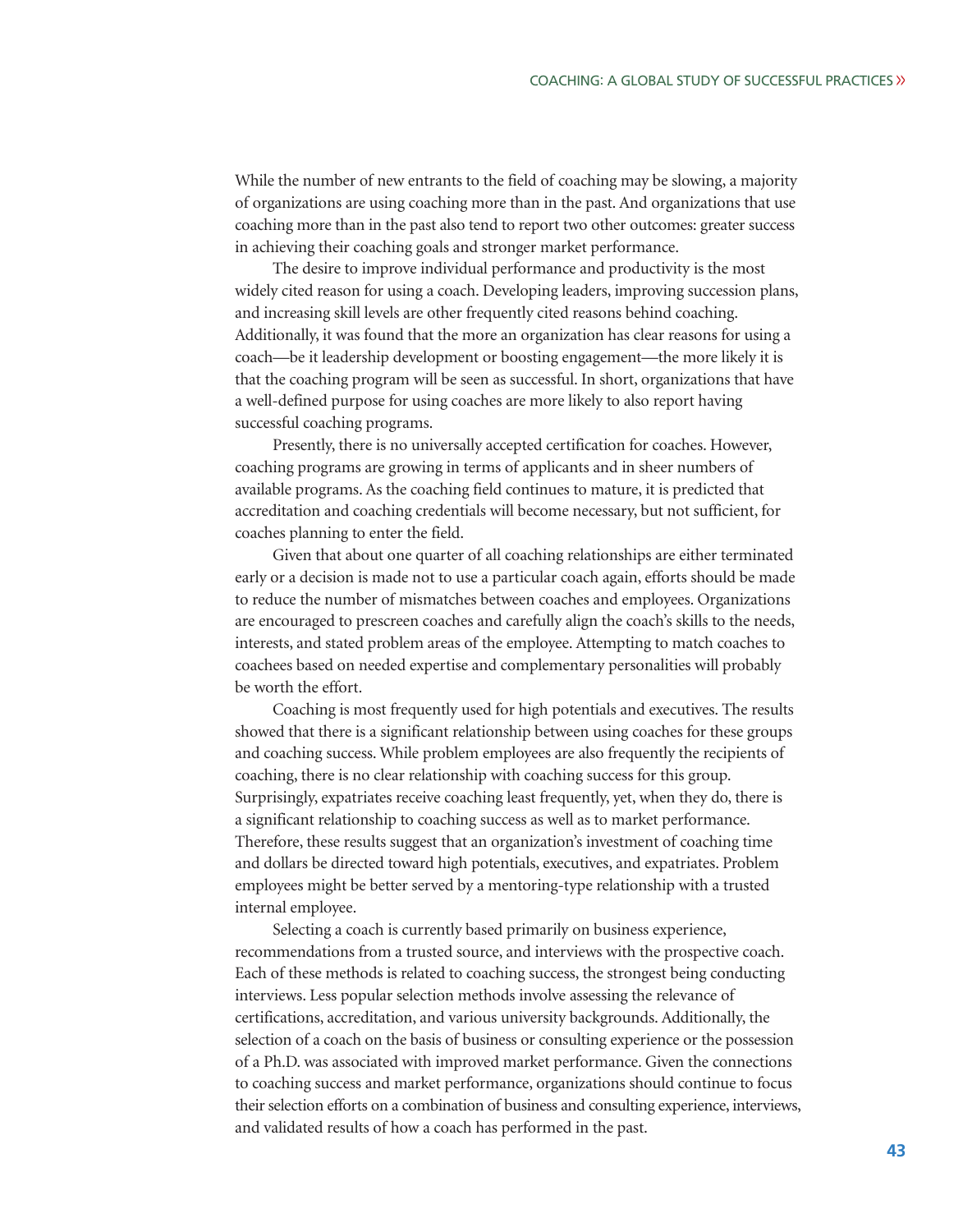Employers should strongly consider using an external coach for top executives. While using more cost-effective internal coaches may be useful for managers and supervisors, it appears that, at the executive level, external coaches are worth the extra cost. When it comes to training internal coaches, there is a tendency to resort to using resources within the organization (developing training courses and using existing internal coaches to provide the training). However, these results support using externally based development programs or bringing in external talent for this purpose instead, given their stronger association with coaching success.

Organizations are using a variety of methods to measure the success of their coaching initiatives. The results of this survey suggest that, ideally, individual productivity and engagement should be assessed, given their stronger association with coaching success. However, an interesting finding was simply that when organizations measure the success of coaching—using any of the measurement methods—reported coaching success improved. Therefore, although some observers believe coaching is not well suited to metrics, it appears that what gets measured gets accomplished more effectively. This probably bodes well for the future of coaching both as a development strategy and as a profession.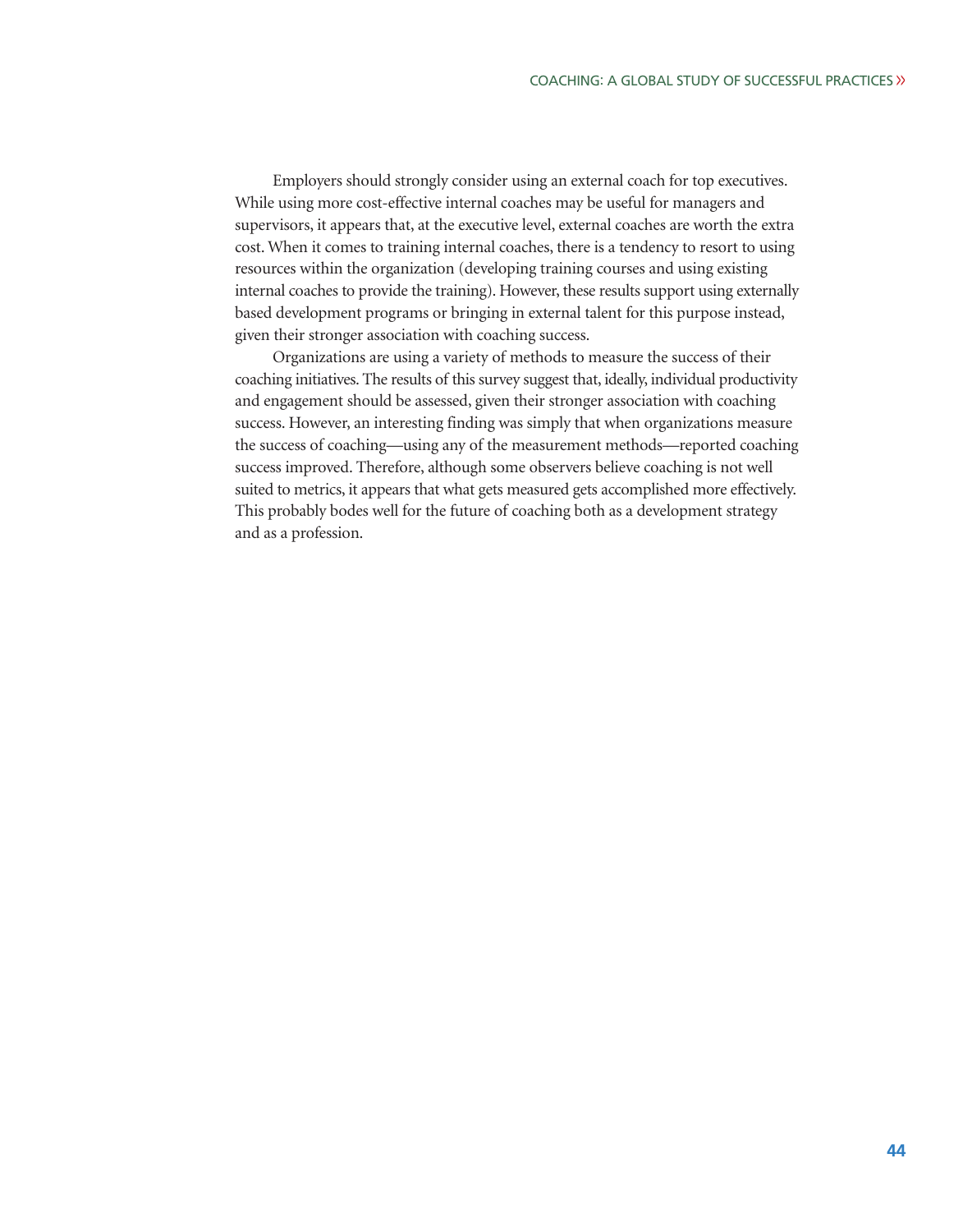# **Epilogue**

You can't manage without measuring. Executive coaching has become one of the tools to achieve effective leadership in today's vastly changing corporate culture. As we increasingly learn how to measure executive coaching, we will find that we manage its role in leadership development better.

Admittedly, as this study indicated, the roadmap has not been without bumps and potholes. In going forward, what we have learned from this study will pave the way to a clearer understanding of the possibilities of executive coaching and its practice. Change will need to come quickly given the vacancies in top management that are likely to occur due to retirement of the baby boomer generation.

As we review the findings of this study, it is evident how executive coaching can supplement the professional development of executive leadership. What the coach can bring to the learning experience is insight, a desire to help, genuine concern, and feedback. The executive who receives the coaching in turn will be better equipped and more firmly grounded to exercise leadership and ensure corporate competitive advantage.

As the practices of an executive coach become more formalized and defined, American Management Association will place itself in a position to assist in the development and use of executive coaches. For example, retention is a major talent management issue today, and AMA believes that coaching can play a positive role to assure retention of high performance leadership—a role in which AMA already is a key player.

Finally, as executive coaching expands and matures, AMA will be on hand to help companies leverage it well in the global marketplace.

> Edward T. Reilly President and Chief Executive Officer American Management Association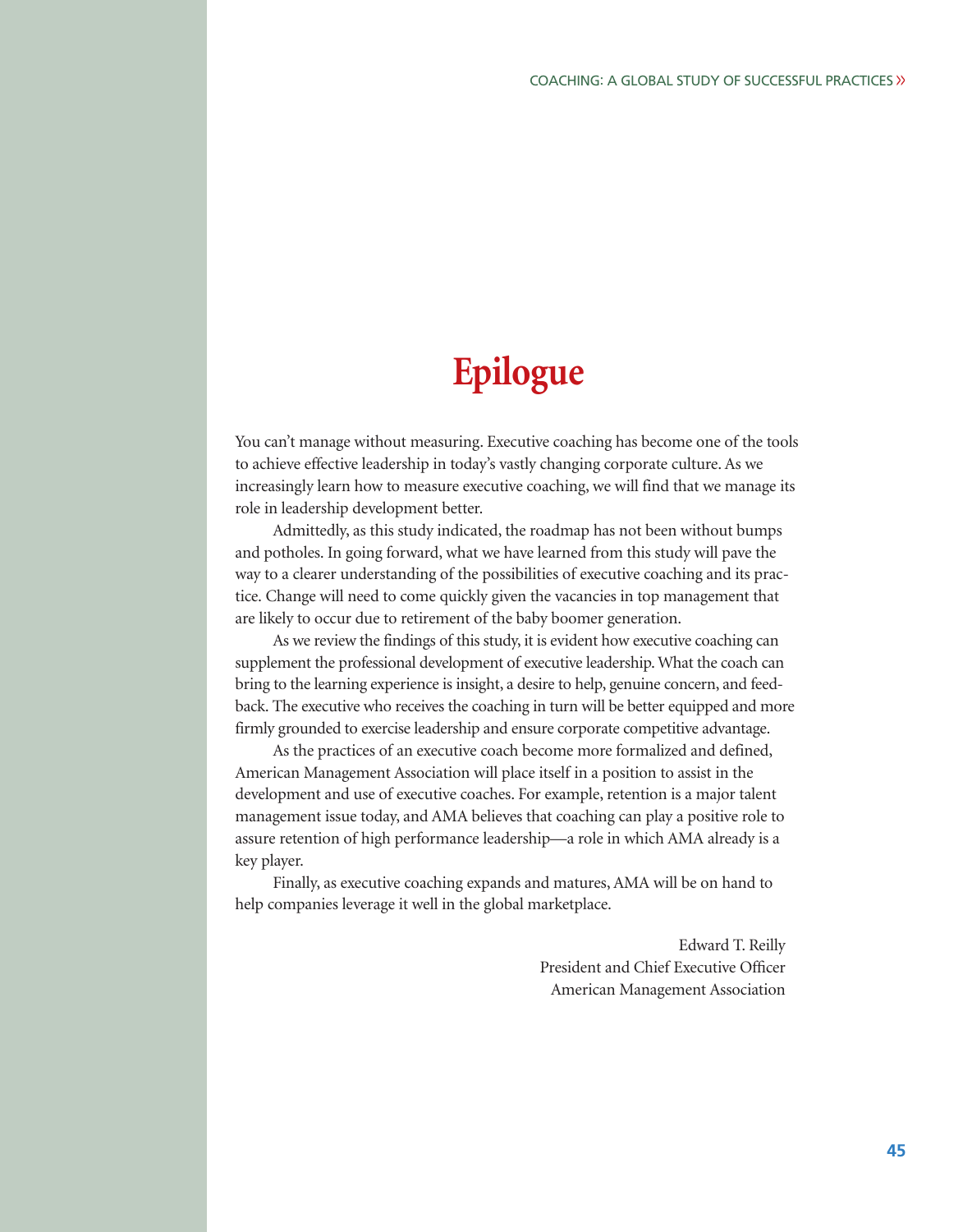# **Appendix**

# **About this Survey**

### *Target Survey Population*

Overall, this survey represents usable responses from two groups of survey respondents, which are designated "North American" and "International" respondents. There were 854 North American participants and 176 international respondents. However, the North American set of responses, which was collected in advance of the international responses, contains a small percentage of international responses as well (4.6% were not from the U.S. or Canada). Because the former was analyzed before the next set of international data was collected, however, it was convenient to designate these two groups in this manner for comparison's sake.

The surveys were distributed via an e-mail link and were completed primarily by managers (45%) in the North American sample and by directors in the international group (43%). For the North American sample, the largest percentage of respondents came from the HR function (17%), while 15% came from Operations. In the international group, the majority of responses were from General Management (26%), while another 21% came from HR.

#### *Survey Instrument*

In this survey, multiple questions used the well-accepted Likert-type scale, with a 1 rating generally designated as "not at all" and a 5 rating designated as "extensively." There were 33 questions in all, nine geared toward the demographics of respondents. Some questions had multiple parts.

### *Procedure*

A link to an online survey was e-mailed to the target population by region during December 2007 and January 2008. Most of the North American responses were collected in December and most of the international responses were collected in January.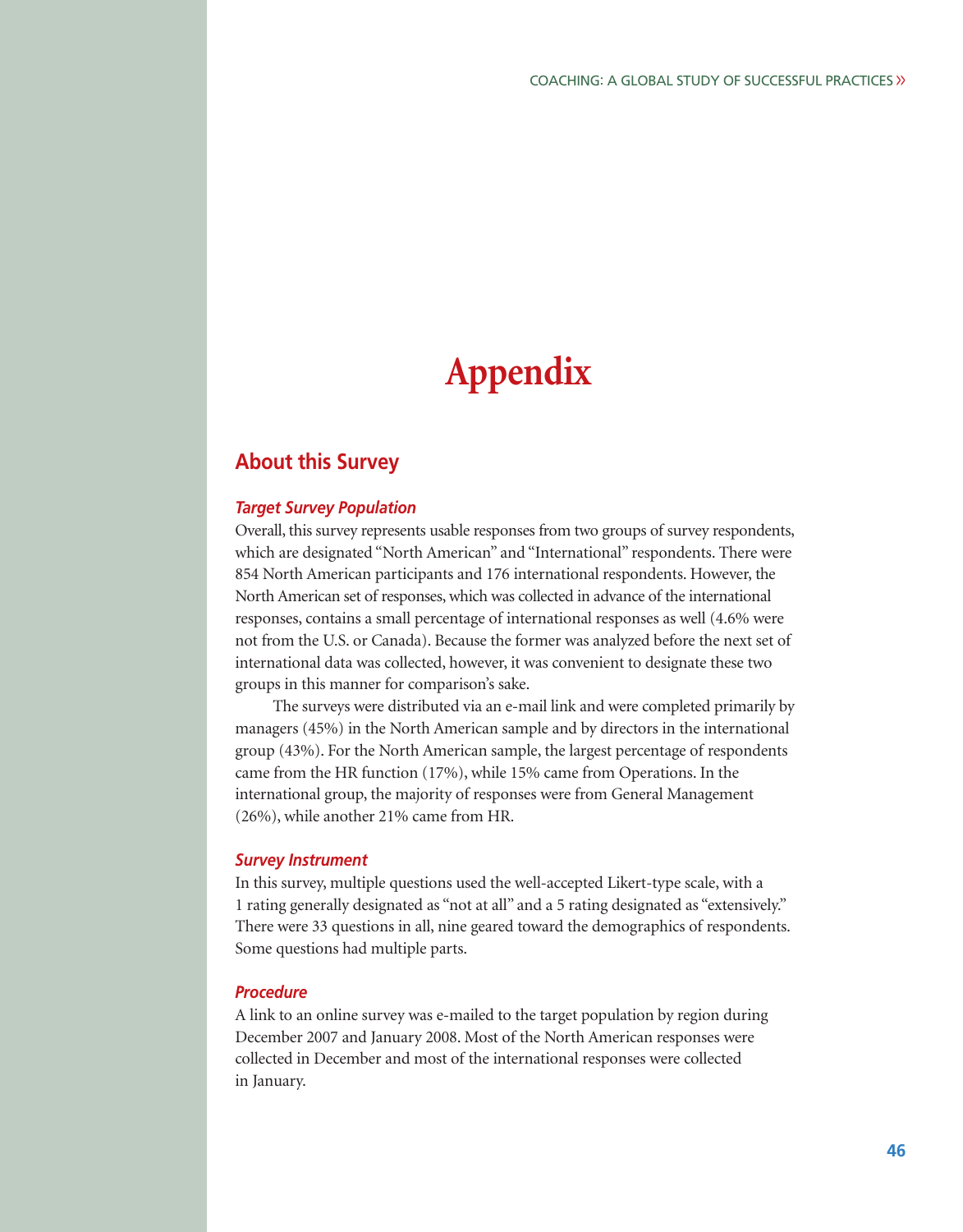# **Demographic Questions and Results**

| What is your current title? |                       |                      |  |  |
|-----------------------------|-----------------------|----------------------|--|--|
| <b>Responses</b>            | <b>North American</b> | <b>International</b> |  |  |
| CEO/President/Chairman      | 5.3%                  | 9.1%                 |  |  |
| <b>EVP/SVP</b>              | 2.6                   | 2.8                  |  |  |
| <b>Vice President</b>       | 5.0                   | 10.8                 |  |  |
| Director                    | 15.2                  | 43.2                 |  |  |
| Manager                     | 44.6                  | 19.9                 |  |  |
| Supervisor                  | 5.0                   | 1.7                  |  |  |
| Other                       | 22.7                  | 12.5                 |  |  |

#### **Table 1**

| In what function do you currently work? |                       |                      |  |  |
|-----------------------------------------|-----------------------|----------------------|--|--|
| <b>Responses</b>                        | <b>North American</b> | <b>International</b> |  |  |
| Finance                                 | 7.2%                  | 6.3%                 |  |  |
| <b>General Management</b>               | 9.0                   | 26.4                 |  |  |
| <b>HR</b>                               | 16.8                  | 21.3                 |  |  |
| Administrative                          | 4.3                   | 1.2                  |  |  |
| Marketing                               | 8.1                   | 10.9                 |  |  |
| Operations                              | 14.7                  | 10.3                 |  |  |
| Research and Development                | 4.9                   | 1.7                  |  |  |
| <b>Sales</b>                            | 9.3                   | 7.5                  |  |  |
| Systems/IT                              | 6.3                   | 5.2                  |  |  |
| Other                                   | 19.4                  | 9.2                  |  |  |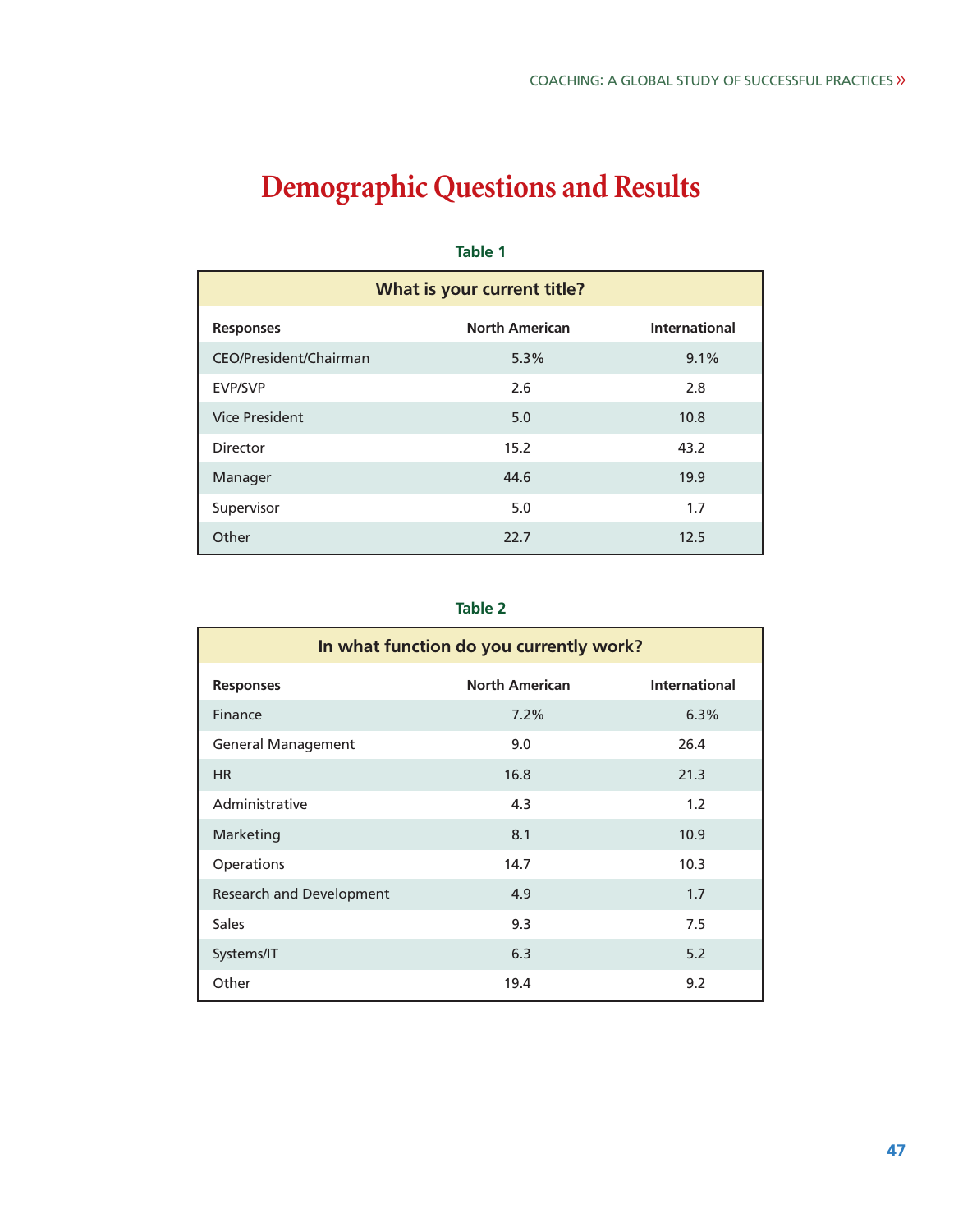| What is the size of your workforce? |                       |                      |  |  |
|-------------------------------------|-----------------------|----------------------|--|--|
| <b>Responses</b>                    | <b>North American</b> | <b>International</b> |  |  |
| Under 100 employees                 | 25.0%                 | 31.3%                |  |  |
| 100-499                             | 23.1                  | 22.7                 |  |  |
| 500-999                             | 10.8                  | 6.3                  |  |  |
| 1,000-3,499                         | 14.7                  | 10.2                 |  |  |
| 3,500-4,999                         | 3.4                   | 2.3                  |  |  |
| 5,000-9,999                         | 6.5                   | 7.8                  |  |  |
| 10,000-or more                      | 16.5                  | 19.3                 |  |  |

| In U.S. dollars, what is your organization's total revenue? |                       |                      |  |
|-------------------------------------------------------------|-----------------------|----------------------|--|
| <b>Responses</b>                                            | <b>North American</b> | <b>International</b> |  |
| Less than \$10 million                                      | 16.1%                 | 12.7%                |  |
| \$10 to \$24.9 million                                      | 8.9                   | 7.3                  |  |
| \$25 to \$49.9 million                                      | 7.3                   | 7.3                  |  |
| \$50 to \$99.9 million                                      | 7.6                   | 8.5                  |  |
| \$100 to \$249 million                                      | 10.5                  | 10.3                 |  |
| \$250 to \$499 million                                      | 8.1                   | 6.7                  |  |
| \$500 to \$999 million                                      | 8.1                   | 7.3                  |  |
| \$1 to \$2.99 billion                                       | 8.3                   | 6.7                  |  |
| \$3 to \$9.99 billion                                       | 12.0                  | 15.8                 |  |
| \$10 billion or more                                        | 13.7                  | 17.6                 |  |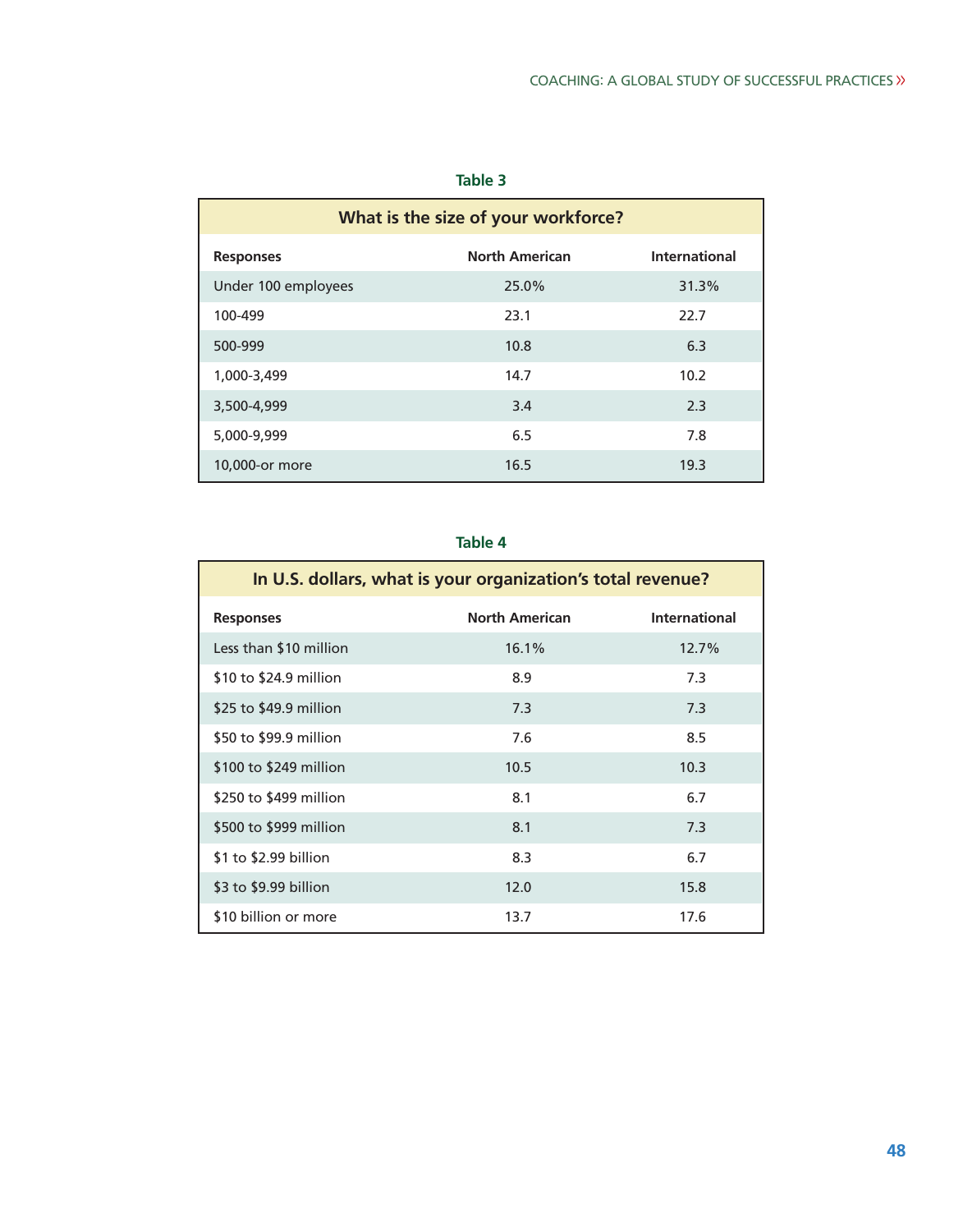| What is your organization's type of operation?                                      |                       |                      |  |
|-------------------------------------------------------------------------------------|-----------------------|----------------------|--|
| <b>Responses</b>                                                                    | <b>North American</b> | <b>International</b> |  |
| Global (high level of<br>global integration)                                        | 34.0%                 | 51.7%                |  |
| Multinational (national/regional<br>operations act independently<br>of one another) | 21.4                  | 37.4                 |  |
| National (operations in<br>one country only)                                        | 44 7                  | 10.9                 |  |

| In what function do you currently work? |                       |                      |  |  |  |
|-----------------------------------------|-----------------------|----------------------|--|--|--|
| <b>Responses</b>                        | <b>North American</b> | <b>International</b> |  |  |  |
| Agriculture                             | .9%                   | .6%                  |  |  |  |
| Consumer goods                          | 3.9                   | 4.6                  |  |  |  |
| Chemicals                               | 2.2                   | 8.1                  |  |  |  |
| Education                               | 5.0                   | 1.2                  |  |  |  |
| Energy/utilities                        | 5.1                   | .6                   |  |  |  |
| Entertainment/hospitality               | 1.8                   | 2.9                  |  |  |  |
| Financial services/banking              | 8.5                   | 7.5                  |  |  |  |
| Food products                           | 1.4                   | 4.6                  |  |  |  |
| Government                              | 5.7                   | 1.2                  |  |  |  |
| Hi-tech/telecom                         | 4.3                   | 8.1                  |  |  |  |
| Hospital/health care/insurance          | 5.0                   | 4.0                  |  |  |  |
| Manufacturing                           | 16.4                  | 12.6                 |  |  |  |
| Mining/petroleum                        | 1.5                   | 2.3                  |  |  |  |
| Nonprofit                               | 4.0                   | .0                   |  |  |  |
| Pharma/biotech/medical device           | 6.1                   | 18.4                 |  |  |  |
| Retail                                  | 2.5                   | .6                   |  |  |  |
| <b>Services</b>                         | 7.7                   | 8.1                  |  |  |  |
| Other                                   | 18.1                  | 14.9                 |  |  |  |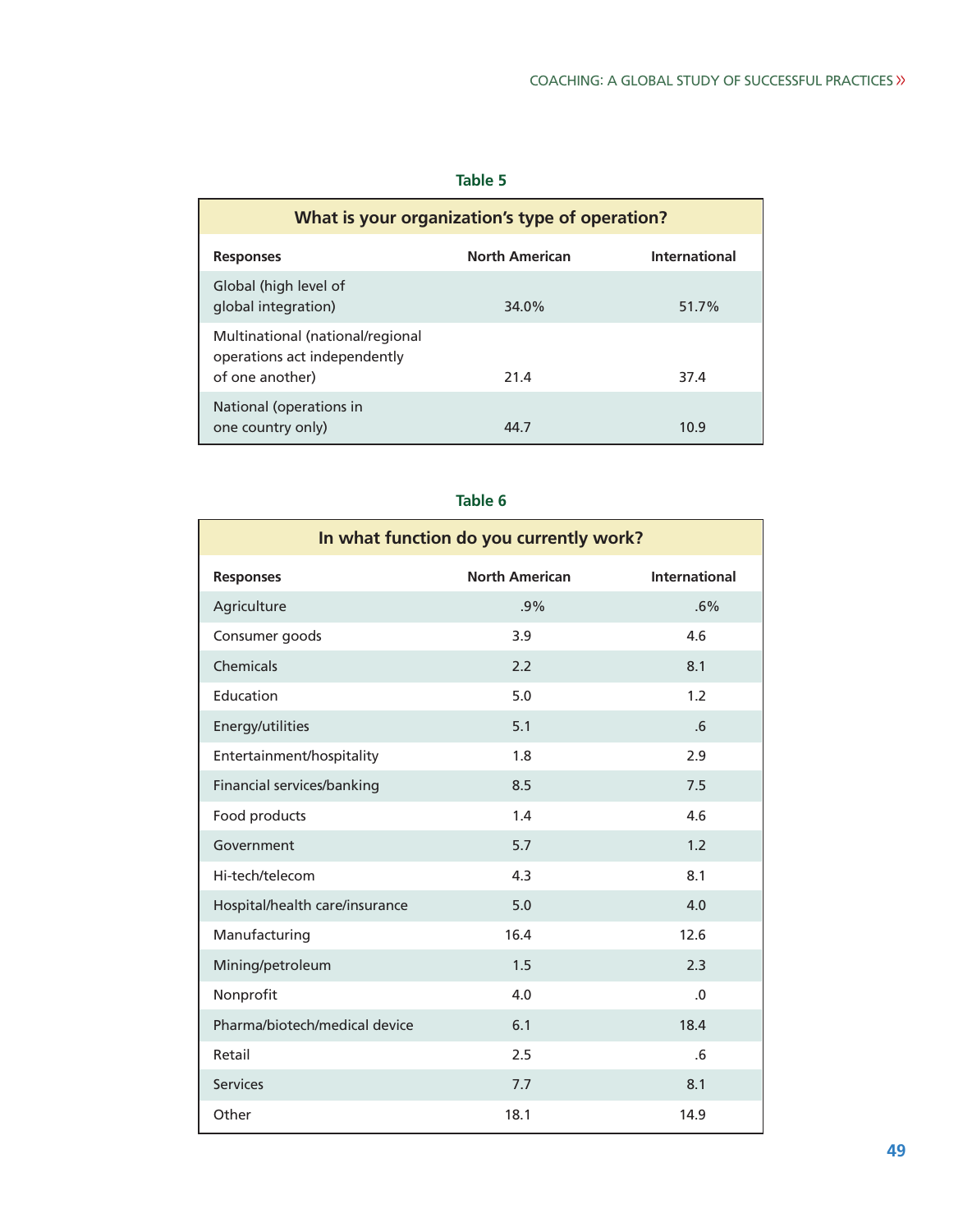| In which region are you personally located? |                        |  |  |
|---------------------------------------------|------------------------|--|--|
| <b>North American Sample</b>                |                        |  |  |
| <b>Responses</b>                            | <b>Overall Results</b> |  |  |
| U.S.                                        | 63.2%                  |  |  |
| Canada                                      | 32.2                   |  |  |
| Other                                       | 4.6                    |  |  |
| <b>International Sample</b>                 |                        |  |  |
| <b>Responses</b>                            | <b>Overall Results</b> |  |  |
| Other Asia                                  | 4.7%                   |  |  |
| China                                       | 1.2                    |  |  |
| Eastern Europe                              | 20.0                   |  |  |
| France                                      | 4.1                    |  |  |
| Germany                                     | 10.0                   |  |  |
| <b>Middle East</b>                          | 12.4                   |  |  |
| Oceania                                     | $6 \sigma$             |  |  |
| Other Western Europe                        | 35.3                   |  |  |
| Scandinavia                                 | 7.1                    |  |  |
| South America<br>.6                         |                        |  |  |
| United Kingdom                              | 2.4                    |  |  |
| Other                                       | 1.8                    |  |  |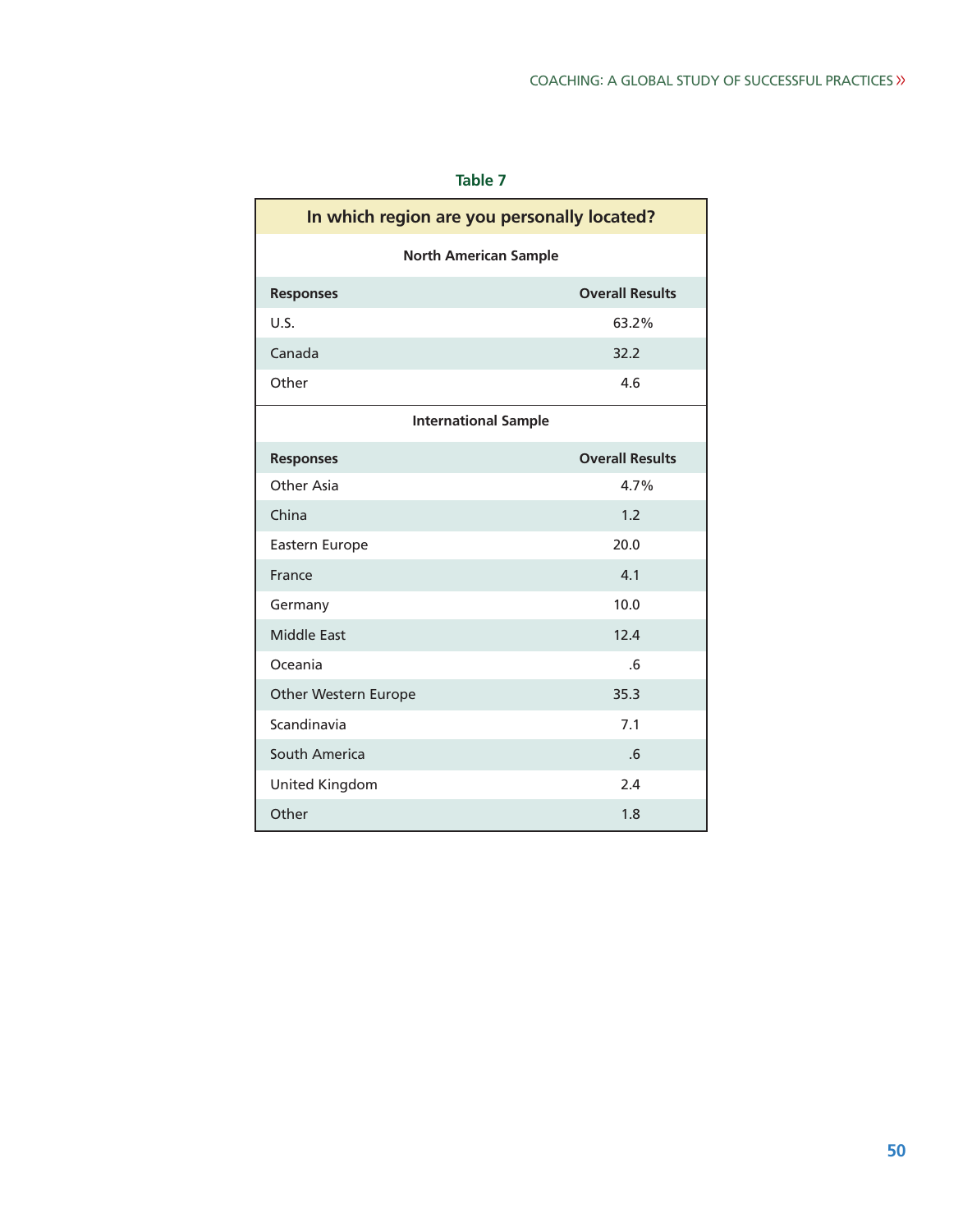## **Tables 8 and 9**

| When compared with the past five years, how would you rate<br>your company's performance now? |       |                        |                              |       |               |                                |
|-----------------------------------------------------------------------------------------------|-------|------------------------|------------------------------|-------|---------------|--------------------------------|
|                                                                                               |       |                        | <b>North American Sample</b> |       |               |                                |
| <b>Responses</b>                                                                              | N/A   | <b>All-Time</b><br>Low | <b>Worse</b>                 | Same  | <b>Better</b> | <b>All-Time</b><br><b>High</b> |
| Revenue Growth                                                                                | 11.5% | $1.1\%$                | 6.7%                         | 15.5% | 45.7%         | 19.5%                          |
| Market Share                                                                                  | 13.4  | 1.2                    | 6.1                          | 21.6  | 45.7          | 12.0                           |
| Profitability                                                                                 | 13.1  | 1.2                    | 10.3                         | 18.5  | 43.6          | 13.2                           |
| <b>Customer Satisfaction</b>                                                                  | 4.4   | .9                     | 6.7                          | 29.9  | 47.3          | 10.9                           |
| <b>International Sample</b>                                                                   |       |                        |                              |       |               |                                |
| <b>Responses</b>                                                                              | N/A   | <b>All-Time</b><br>Low | <b>Worse</b>                 | Same  | <b>Better</b> | <b>All-Time</b><br><b>High</b> |
| Revenue Growth                                                                                | 1.2%  | $.0\%$                 | 4.6%                         | 13.3% | 55.5%         | 25.4%                          |
| <b>Market Share</b>                                                                           | 1.7   | .6                     | 5.8                          | 24.3  | 54.9          | 12.7                           |
| Profitability                                                                                 | 1.2   | $\Omega$               | 10.4                         | 12.7  | 57.2          | 18.5                           |
| <b>Customer Satisfaction</b>                                                                  | 1.8   | .0                     | 7.7                          | 32.9  | 46.5          | 11.2                           |

# **Coaching Questions**

| Do you currently have one or more coaching<br>programs in place? |          |       |  |  |
|------------------------------------------------------------------|----------|-------|--|--|
| <b>North American</b><br>International<br><b>Responses</b>       |          |       |  |  |
| Yes                                                              | $52.2\%$ | 54.7% |  |  |
| 47 8<br>45 4<br>Nο                                               |          |       |  |  |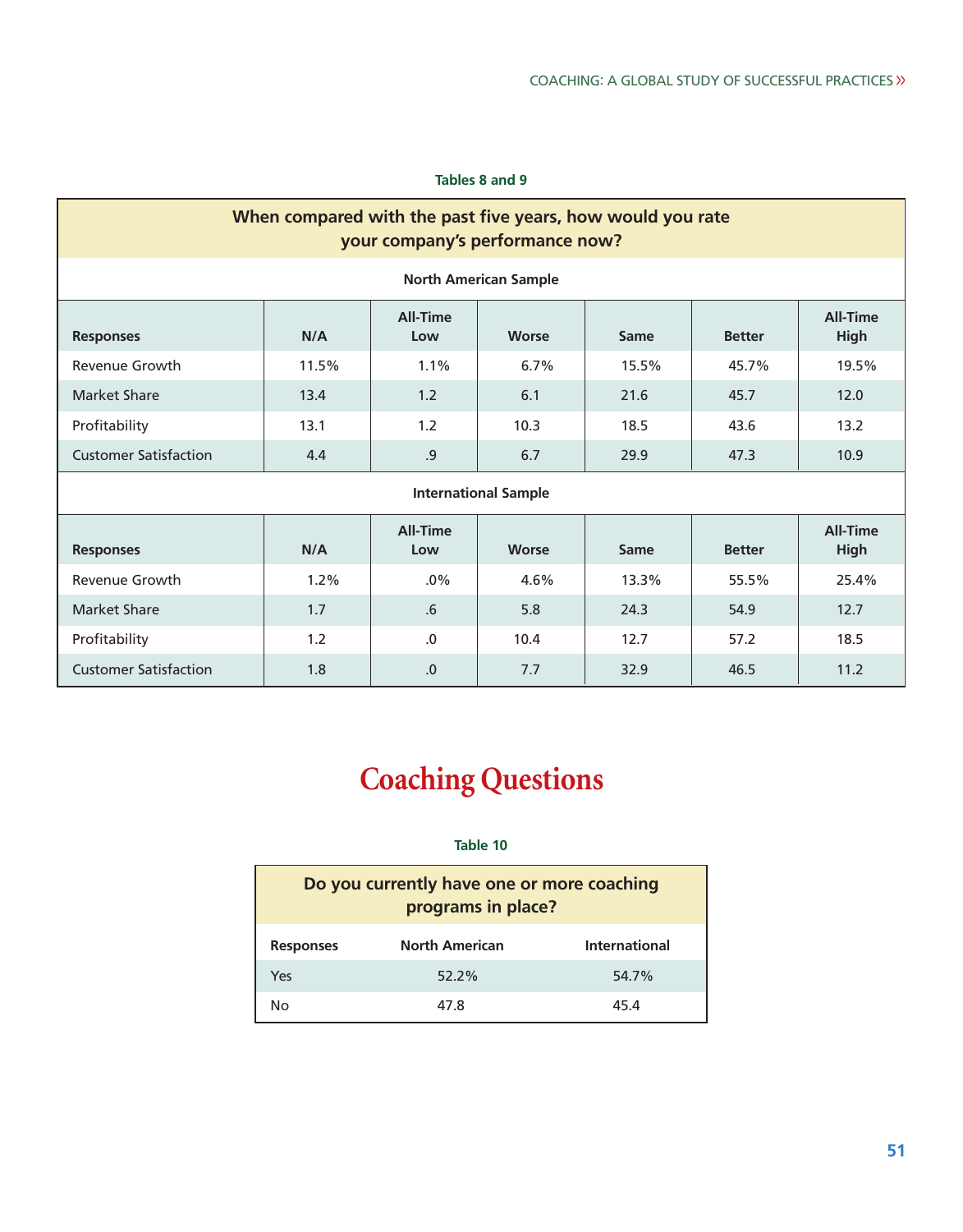| How long have these programs existed?                             |       |       |  |  |  |  |
|-------------------------------------------------------------------|-------|-------|--|--|--|--|
| <b>North American</b><br><b>International</b><br><b>Responses</b> |       |       |  |  |  |  |
| Less than 1 year                                                  | 12.7% | 23.9% |  |  |  |  |
| 1-3 years                                                         | 33.7  | 41.3  |  |  |  |  |
| 3-5 years                                                         | 20.5  | 15.2  |  |  |  |  |
| More than 5 years                                                 | 33.2  | 19.6  |  |  |  |  |

## **Table 12**

| Do you plan to implement coaching<br>programs in the future?      |       |       |  |  |  |  |
|-------------------------------------------------------------------|-------|-------|--|--|--|--|
| <b>North American</b><br><b>International</b><br><b>Responses</b> |       |       |  |  |  |  |
| Yes                                                               | 36.9% | 55.8% |  |  |  |  |
| 44.2<br>63.1<br>No                                                |       |       |  |  |  |  |

### **Table 13**

| Which of the following statements best describes your organization's use of coaching? |                           |                                                                |                                                            |  |
|---------------------------------------------------------------------------------------|---------------------------|----------------------------------------------------------------|------------------------------------------------------------|--|
| <b>North American Sample</b>                                                          |                           |                                                                |                                                            |  |
| <b>Responses</b>                                                                      | Overall<br><b>Results</b> | <b>Correlation with</b><br><b>Coaching Success<sup>1</sup></b> | <b>Correlation with</b><br>Market Performance <sup>2</sup> |  |
| We use coaching less than in the past                                                 | 10.9%                     |                                                                |                                                            |  |
| We use coaching about the same as in the past                                         | 31.7                      | $r = 18**$                                                     | $r = 13**$                                                 |  |
| We use coaching more than in the past                                                 | 57.4                      |                                                                |                                                            |  |

<sup>1\*\*</sup> A significant correlation (p<.01) exists between the degree to which organizations use coaching and the success of that coaching.<br>
Specifically, the more companies have increased their coaching, the greater their rep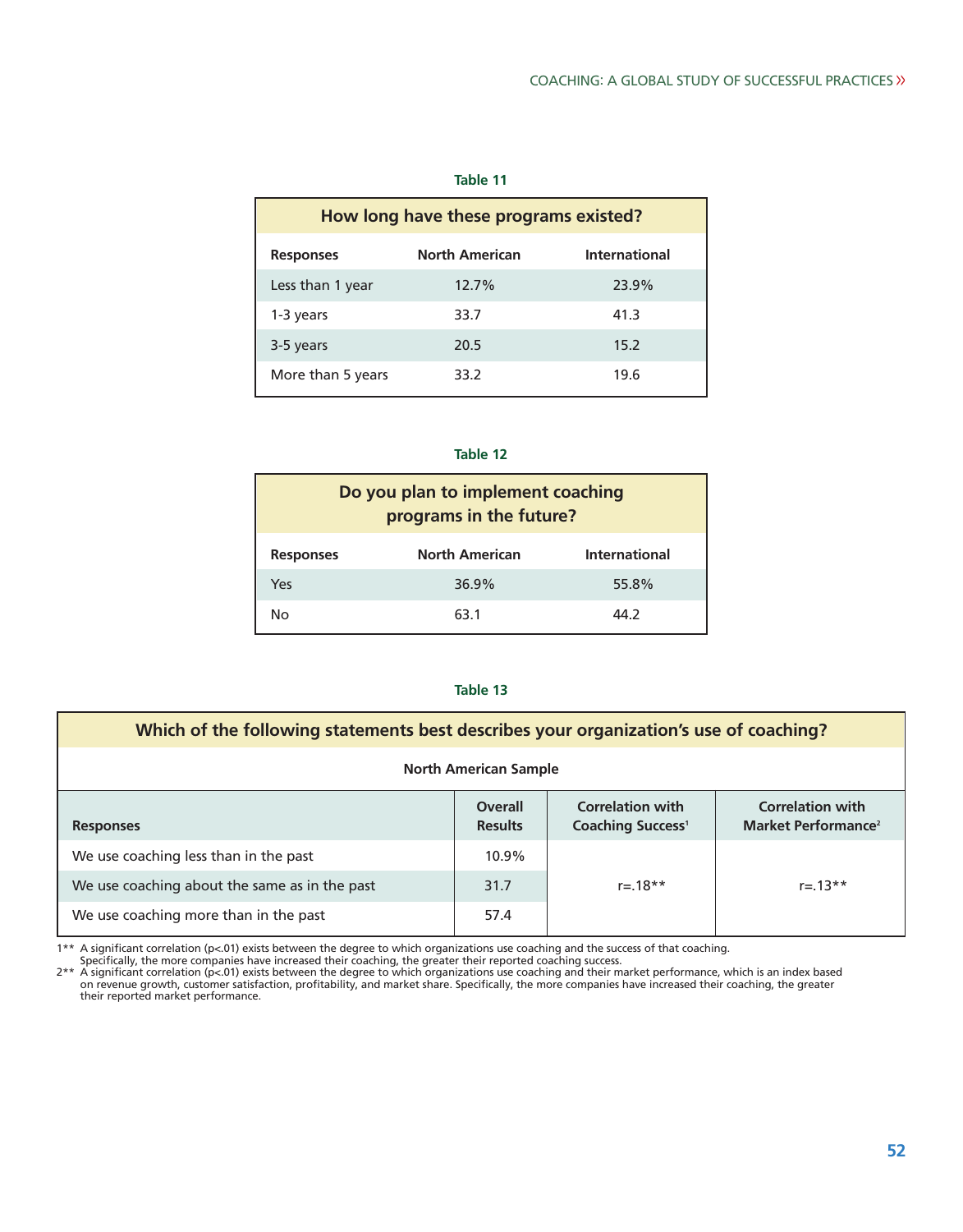## **Table 13 (continued)**

| Which of the following statements best describes your organization's use of coaching? |                                  |                                                    |                                                      |  |
|---------------------------------------------------------------------------------------|----------------------------------|----------------------------------------------------|------------------------------------------------------|--|
| <b>International Sample</b>                                                           |                                  |                                                    |                                                      |  |
| <b>Responses</b>                                                                      | <b>Overall</b><br><b>Results</b> | <b>Correlation with</b><br><b>Coaching Success</b> | <b>Correlation with</b><br><b>Market Performance</b> |  |
| We use coaching less than in the past                                                 | 7.4%                             |                                                    |                                                      |  |
| We use coaching about the same as in the past                                         | 29.6                             | $r = 21$                                           | $r = 20$                                             |  |
| We use coaching more than in the past                                                 | 63.0                             |                                                    |                                                      |  |

| Approximately how much does your<br>organization spend on coaching per year? |                       |               |  |  |
|------------------------------------------------------------------------------|-----------------------|---------------|--|--|
| <b>Responses</b>                                                             | <b>North American</b> | International |  |  |
| 0-\$24,999                                                                   | 35.1%                 | 26.7%         |  |  |
| \$25,000-\$49,000                                                            | 16.6                  | 20.0          |  |  |
| \$50,000-\$99,999                                                            | 13.2                  | 17.3          |  |  |
| \$100.000-\$500.000                                                          | 24.5                  | 20.0          |  |  |
| \$500,000-\$1 million                                                        | 5.0                   | 8.0           |  |  |
| \$1 million or more                                                          | 4.7                   | 8.0           |  |  |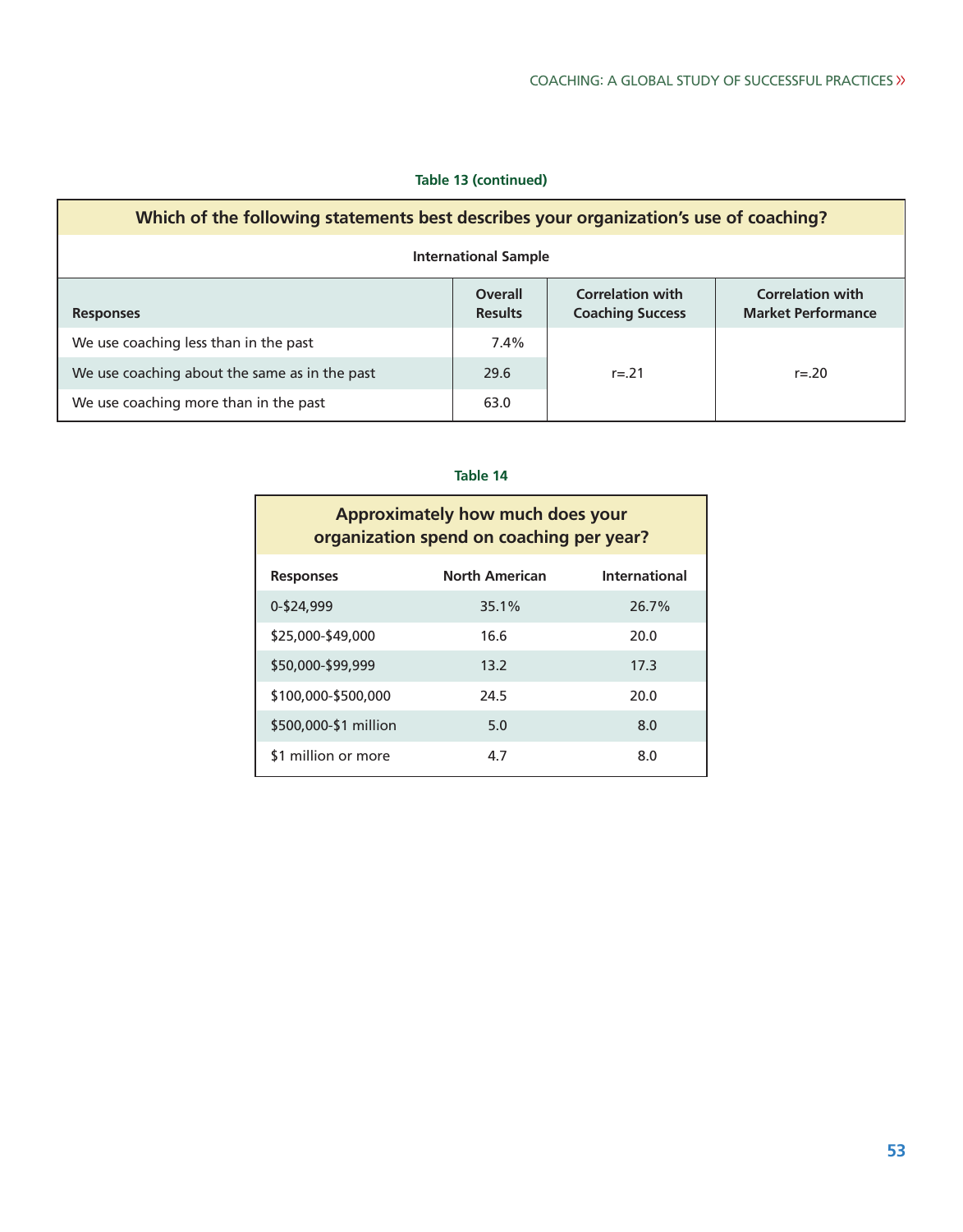| What is the average duration of a typical<br>coaching arrangement?                                                                                                 |       |            |            |  |  |
|--------------------------------------------------------------------------------------------------------------------------------------------------------------------|-------|------------|------------|--|--|
| <b>North American Sample</b>                                                                                                                                       |       |            |            |  |  |
| <b>Correlation with</b><br><b>Correlation with</b><br><b>Overall</b><br><b>Market Performance</b><br><b>Results</b><br><b>Coaching Success</b><br><b>Responses</b> |       |            |            |  |  |
| 0-3 months                                                                                                                                                         | 23.6% |            |            |  |  |
| 3-6 months                                                                                                                                                         | 28.3  | $r = 17**$ | $r = 0.02$ |  |  |
| 6-12 months                                                                                                                                                        | 29.7  |            |            |  |  |
| Over 1 year                                                                                                                                                        | 18.4  |            |            |  |  |

\*\* A significant correlation (p<.01) exists between the duration of a coaching relationship and the success of coaching in an<br>organization. Specifically, the longer the coaching period lasts, the more successful it is repo

| <b>International Sample</b> |                                  |                                                    |                                                      |  |  |
|-----------------------------|----------------------------------|----------------------------------------------------|------------------------------------------------------|--|--|
| <b>Responses</b>            | <b>Overall</b><br><b>Results</b> | <b>Correlation with</b><br><b>Coaching Success</b> | <b>Correlation with</b><br><b>Market Performance</b> |  |  |
| 0-3 months                  | 20.3%                            |                                                    |                                                      |  |  |
| 3-6 months                  | 34.2                             | $r = -0.10$                                        | $r = -0.17$                                          |  |  |
| 6-12 months                 | 27.9                             |                                                    |                                                      |  |  |
| Over 1 year                 | 17.7                             |                                                    |                                                      |  |  |

# **Table 16**

| How are your coaching sessions conducted?     |                       |               |  |
|-----------------------------------------------|-----------------------|---------------|--|
| <b>Responses</b>                              | <b>North American</b> | International |  |
| Mostly face-to-face                           | 58.0%                 | 80.0%         |  |
| Mostly over the phone                         | 3.8                   | 1.3           |  |
| Mostly Web-based and<br>computer technologies | 1.2                   | .0            |  |
| Combination of methods                        | 37.0                  | 18.8          |  |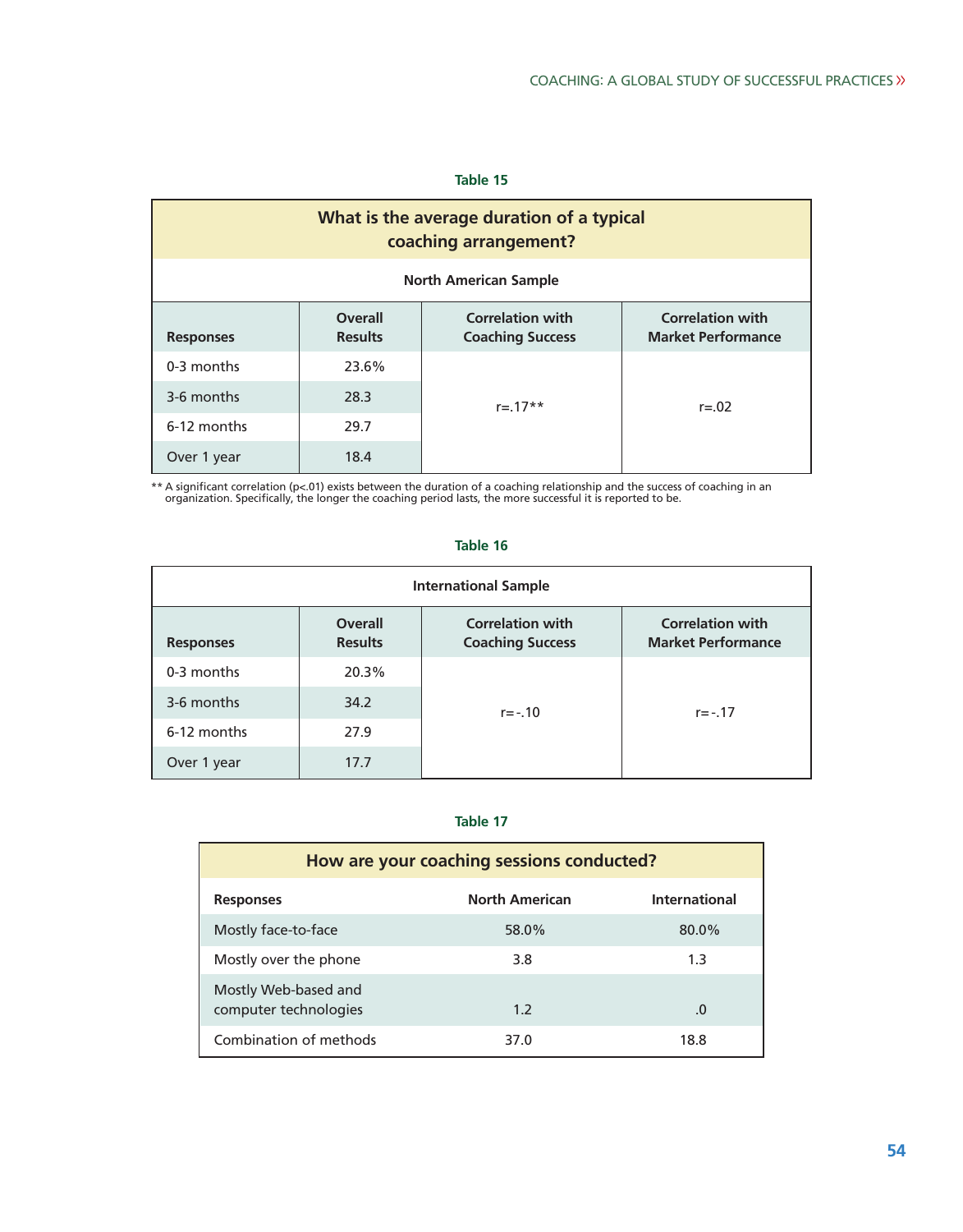### **Tables 18 and 19**

| To what extent does your organization use coaching for the following purposes? |                                |                                                                     |                                                    |                                                      |  |
|--------------------------------------------------------------------------------|--------------------------------|---------------------------------------------------------------------|----------------------------------------------------|------------------------------------------------------|--|
| <b>North American Sample</b>                                                   |                                |                                                                     |                                                    |                                                      |  |
| <b>Responses</b>                                                               | <b>Overall</b><br><b>Means</b> | <b>Respondents</b><br><b>Choosing Frequently</b><br>or a Great Deal | <b>Correlation with</b><br><b>Coaching Success</b> | <b>Correlation with</b><br><b>Market Performance</b> |  |
| To improve organizational<br>performance                                       | 3.5                            | 55.5%                                                               | $r = .35**$                                        | $r = .06$                                            |  |
| To improve individual<br>performance/productivity                              | 4.0                            | 78.5                                                                | $.40**$                                            | .11                                                  |  |
| To increase individual<br>worker skill levels                                  | 3.7                            | 60.3                                                                | $.23**$                                            | .00                                                  |  |
| To improve performance of<br>employees whose<br>supervisor is being coached    | 2.7                            | 26.4                                                                | $.18**$                                            | .06                                                  |  |
| To boost employee<br>engagement                                                | 3.1                            | 40.9                                                                | $.25**$                                            | .01                                                  |  |
| To improve recruitment<br>outcomes                                             | 2.6                            | 24.3                                                                | $.19**$                                            | .03                                                  |  |
| To improve retention rates                                                     | 2.9                            | 38.0                                                                | $.24**$                                            | $.12*$                                               |  |
| To address leadership<br>development/succession<br>planning                    | 3.7                            | 62.7                                                                | $.33**$                                            | $.13*$                                               |  |
| To address specific<br>workplace problems                                      | 3.2                            | 43.7                                                                | $.20**$                                            | .09                                                  |  |

п

\* Correlation is significant at the .05 level. \*\* Correlation is significant at the .001 level.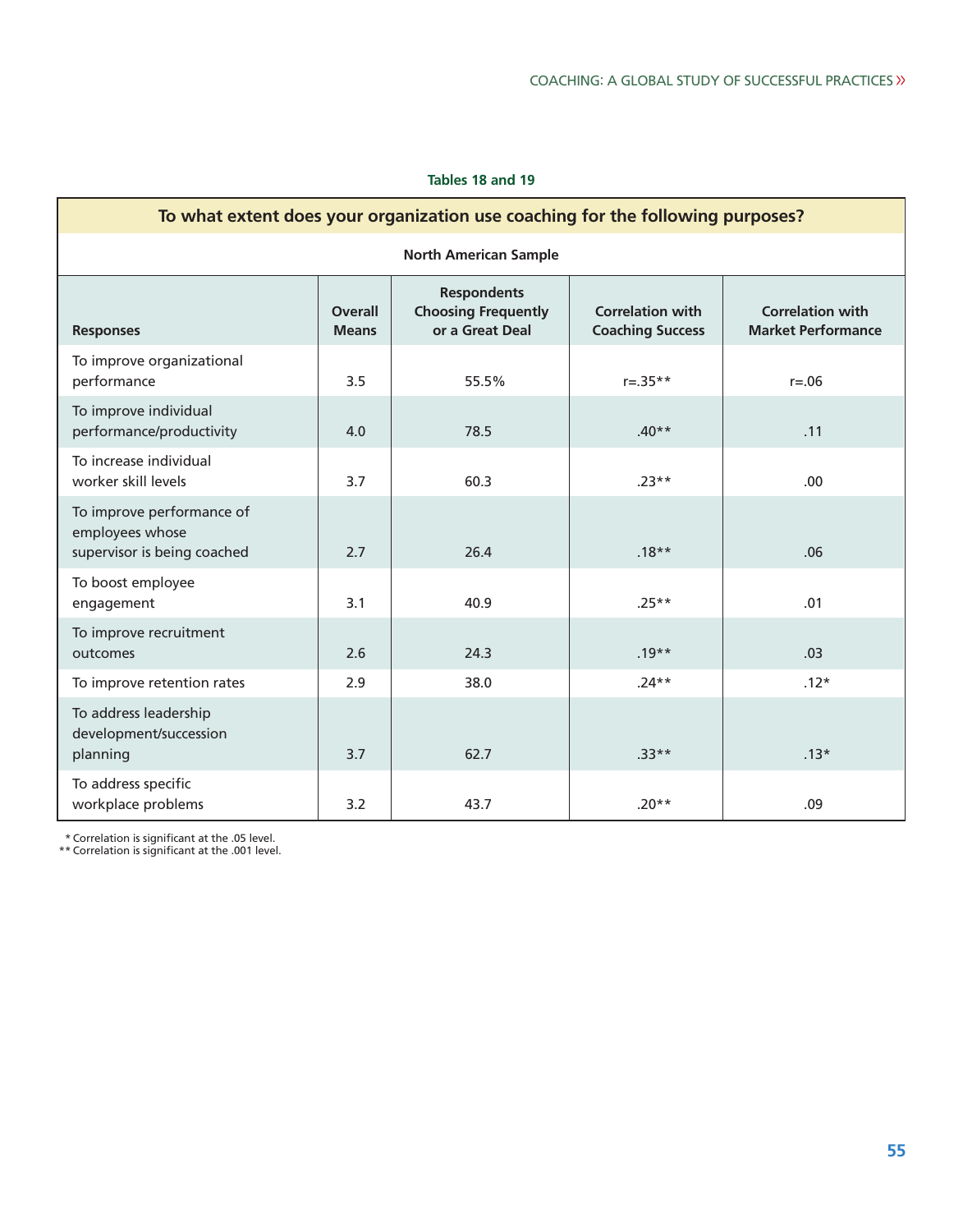| To what extent does your organization use coaching for the following purposes? |                                |                                                                     |                                                    |                                                      |  |
|--------------------------------------------------------------------------------|--------------------------------|---------------------------------------------------------------------|----------------------------------------------------|------------------------------------------------------|--|
| <b>International Sample</b>                                                    |                                |                                                                     |                                                    |                                                      |  |
| <b>Responses</b>                                                               | <b>Overall</b><br><b>Means</b> | <b>Respondents</b><br><b>Choosing Frequently</b><br>or a Great Deal | <b>Correlation with</b><br><b>Coaching Success</b> | <b>Correlation with</b><br><b>Market Performance</b> |  |
| To improve organizational<br>performance                                       | 3.6                            | 61.4%                                                               | $r = .09$                                          | $r = -0.08$                                          |  |
| To improve individual<br>performance/productivity                              | 4.2                            | 87.3                                                                | .20                                                | .18                                                  |  |
| To increase individual<br>worker skill levels                                  | 3.7                            | 60.0                                                                | .19                                                | .20                                                  |  |
| To improve performance of<br>employees whose<br>supervisor is being coached    | 2.8                            | 29.0                                                                | $.24*$                                             | .21                                                  |  |
| To boost employee<br>engagement                                                | 3.1                            | 44.9                                                                | .14                                                | .03                                                  |  |
| To improve recruitment<br>outcomes                                             | 2.4                            | 14.3                                                                | .14                                                | .07                                                  |  |
| To improve retention rates                                                     | 2.8                            | 31.0                                                                | .02                                                | .11                                                  |  |
| To address leadership<br>development/succession<br>planning                    | 3.8                            | 81.7                                                                | .00                                                | .08                                                  |  |
| To address specific<br>workplace problems                                      | 3.1                            | 37.7                                                                | .09                                                | .06                                                  |  |

\* Correlation is significant at the .05 level.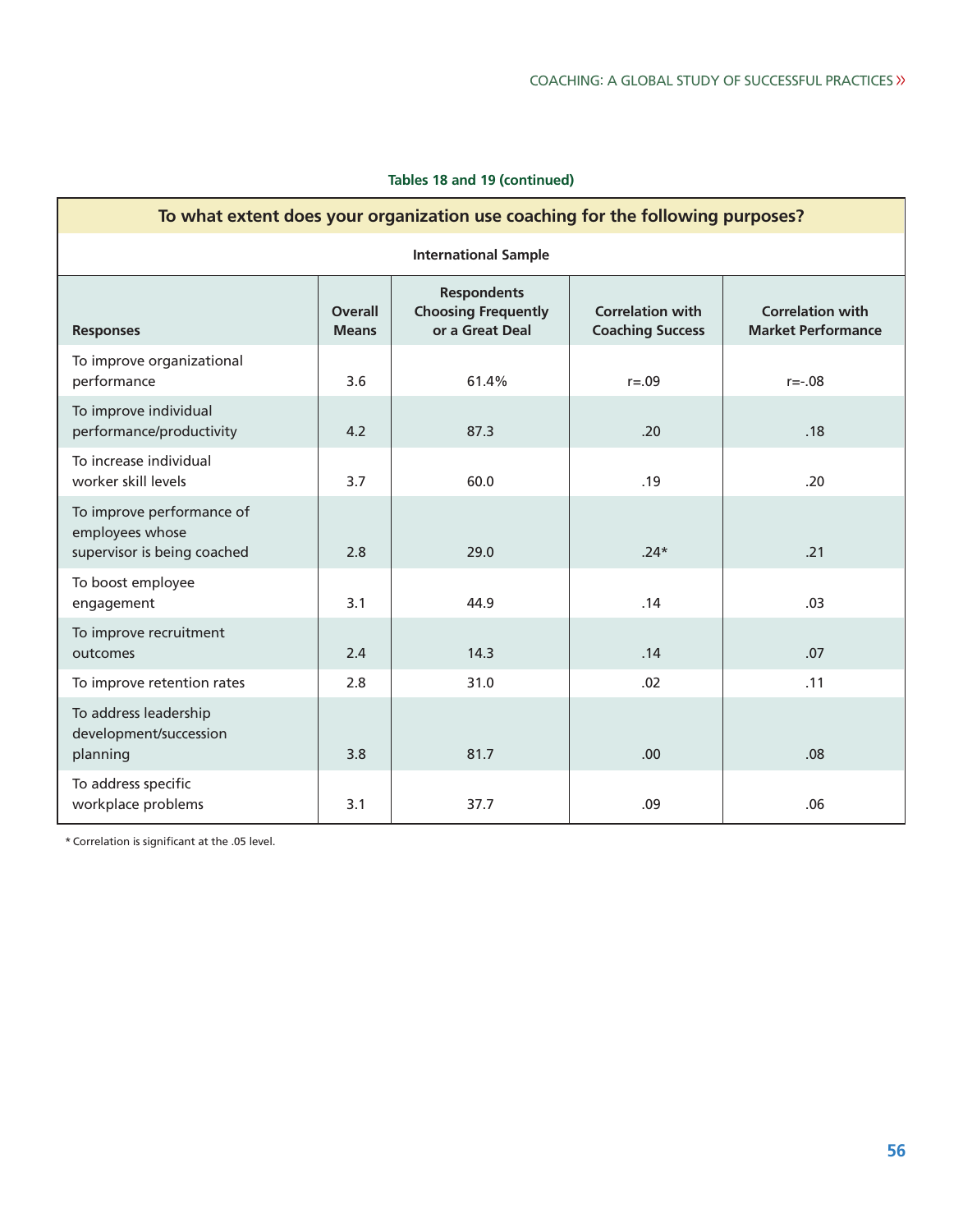## **Tables 20 and 21**

| To what extent do you use the following criteria when selecting coaches? |                                |                                                                     |                                                    |                                                      |  |
|--------------------------------------------------------------------------|--------------------------------|---------------------------------------------------------------------|----------------------------------------------------|------------------------------------------------------|--|
| <b>North American Sample</b>                                             |                                |                                                                     |                                                    |                                                      |  |
| <b>Responses</b>                                                         | <b>Overall</b><br><b>Means</b> | <b>Respondents</b><br><b>Choosing Frequently</b><br>or a Great Deal | <b>Correlation with</b><br><b>Coaching Success</b> | <b>Correlation with</b><br><b>Market Performance</b> |  |
| <b>Business experience</b>                                               | 3.8                            | 68.4%                                                               | $r = .17**$                                        | $r = .19**$                                          |  |
| Consulting experience                                                    | 3.4                            | 51.6                                                                | $.17**$                                            | $.13***$                                             |  |
| Counseling or therapy<br>experience                                      | 2.6                            | 24.3                                                                | .07                                                | .11                                                  |  |
| Interview with the<br>prospective coach                                  | 3.4                            | 54.1                                                                | $.24**$                                            | .08 <sub>0</sub>                                     |  |
| Recommendations from<br>a trusted source                                 | 3.6                            | 59.1                                                                | $.18**$                                            | .06                                                  |  |
| Validated client results                                                 | 3.2                            | 48.2                                                                | $.21**$                                            | .08 <sub>0</sub>                                     |  |
| Coaching certifications                                                  | 2.8                            | 32.5                                                                | $.18**$                                            | .06                                                  |  |
| Accreditation                                                            | 2.7                            | 28.6                                                                | $.16***$                                           | .05                                                  |  |
| University degree in<br>applicable field                                 | 2.7                            | 28.4                                                                | $.15***$                                           | .04                                                  |  |
| Ph.D.                                                                    | 2.0                            | 10.4                                                                | .11                                                | $.16***$                                             |  |

\*\* Correlation is significant at the .001 level.

E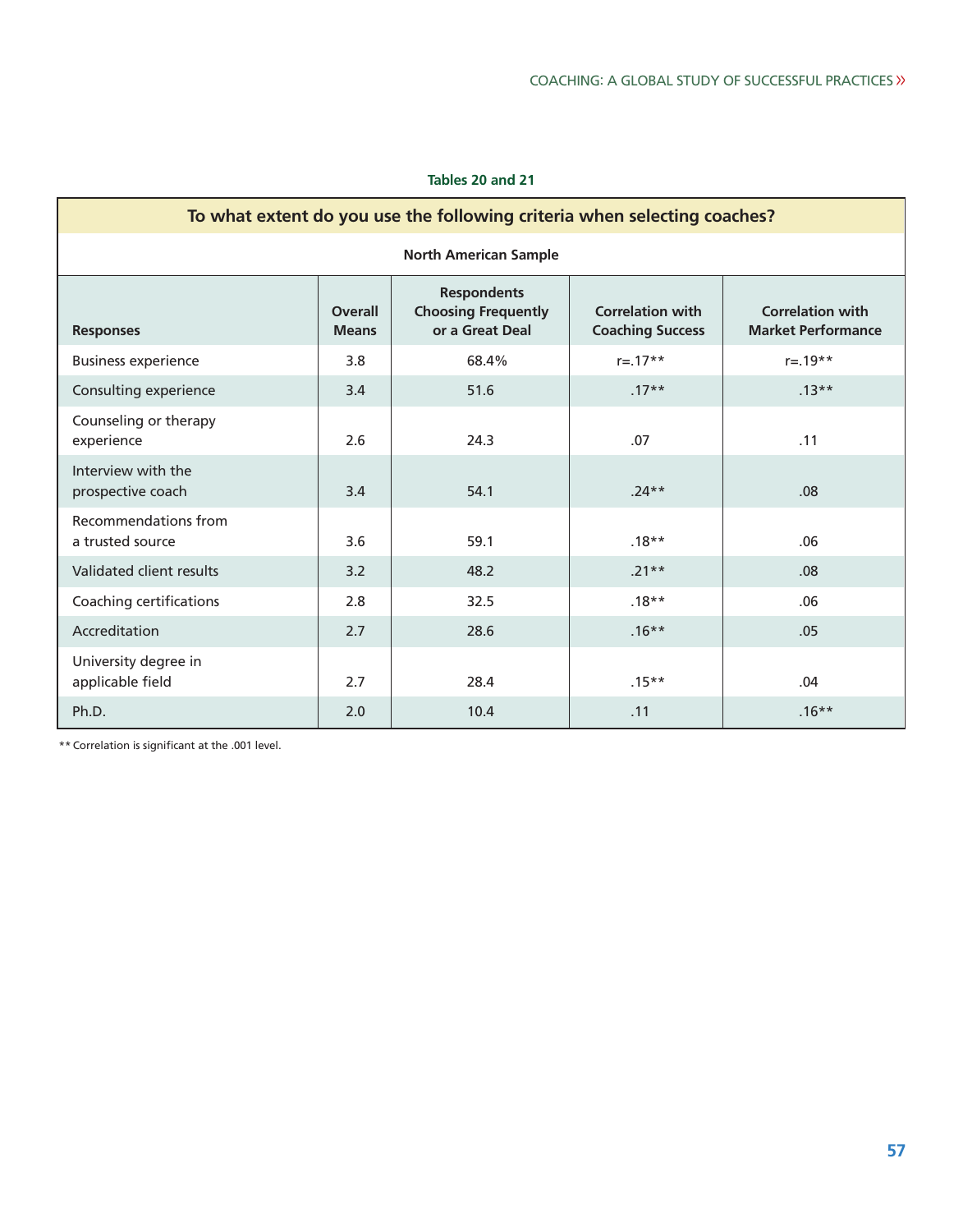|  |  |  |  | Tables 20 and 21 (continued) |
|--|--|--|--|------------------------------|
|--|--|--|--|------------------------------|

| To what extent do you use the following criteria when selecting coaches? |                                |                                                                     |                                                    |                                                      |  |  |  |
|--------------------------------------------------------------------------|--------------------------------|---------------------------------------------------------------------|----------------------------------------------------|------------------------------------------------------|--|--|--|
| <b>International Sample</b>                                              |                                |                                                                     |                                                    |                                                      |  |  |  |
| <b>Responses</b>                                                         | <b>Overall</b><br><b>Means</b> | <b>Respondents</b><br><b>Choosing Frequently</b><br>or a Great Deal | <b>Correlation with</b><br><b>Coaching Success</b> | <b>Correlation with</b><br><b>Market Performance</b> |  |  |  |
| <b>Business experience</b>                                               | 3.9                            | 70.8%                                                               | $r = 0.19$                                         | $r = 0.08$                                           |  |  |  |
| Consulting experience                                                    | 3.6                            | 57.8                                                                | $.35*$                                             | .11                                                  |  |  |  |
| Counseling or therapy<br>experience                                      | 2.8                            | 25.7                                                                | .14                                                | .22                                                  |  |  |  |
| Interview with the<br>prospective coach                                  | 3.7                            | 59.4                                                                | $.28*$                                             | .07                                                  |  |  |  |
| Recommendations from<br>a trusted source                                 | 3.5                            | 59.1                                                                | .20                                                | .19                                                  |  |  |  |
| Validated client results                                                 | 3.0                            | 38.0                                                                | .21                                                | .15                                                  |  |  |  |
| Coaching certifications                                                  | 2.8                            | 28.2                                                                | .21                                                | .13                                                  |  |  |  |
| Accreditation                                                            | 3.0                            | 34.3                                                                | .16                                                | .12                                                  |  |  |  |
| University degree in<br>applicable field                                 | 2.8                            | 27.1                                                                | .14                                                | .03                                                  |  |  |  |
| Ph.D.                                                                    | 2.0                            | 4.3                                                                 | .17                                                | .17                                                  |  |  |  |

\* Correlation is significant at the .05 level.

E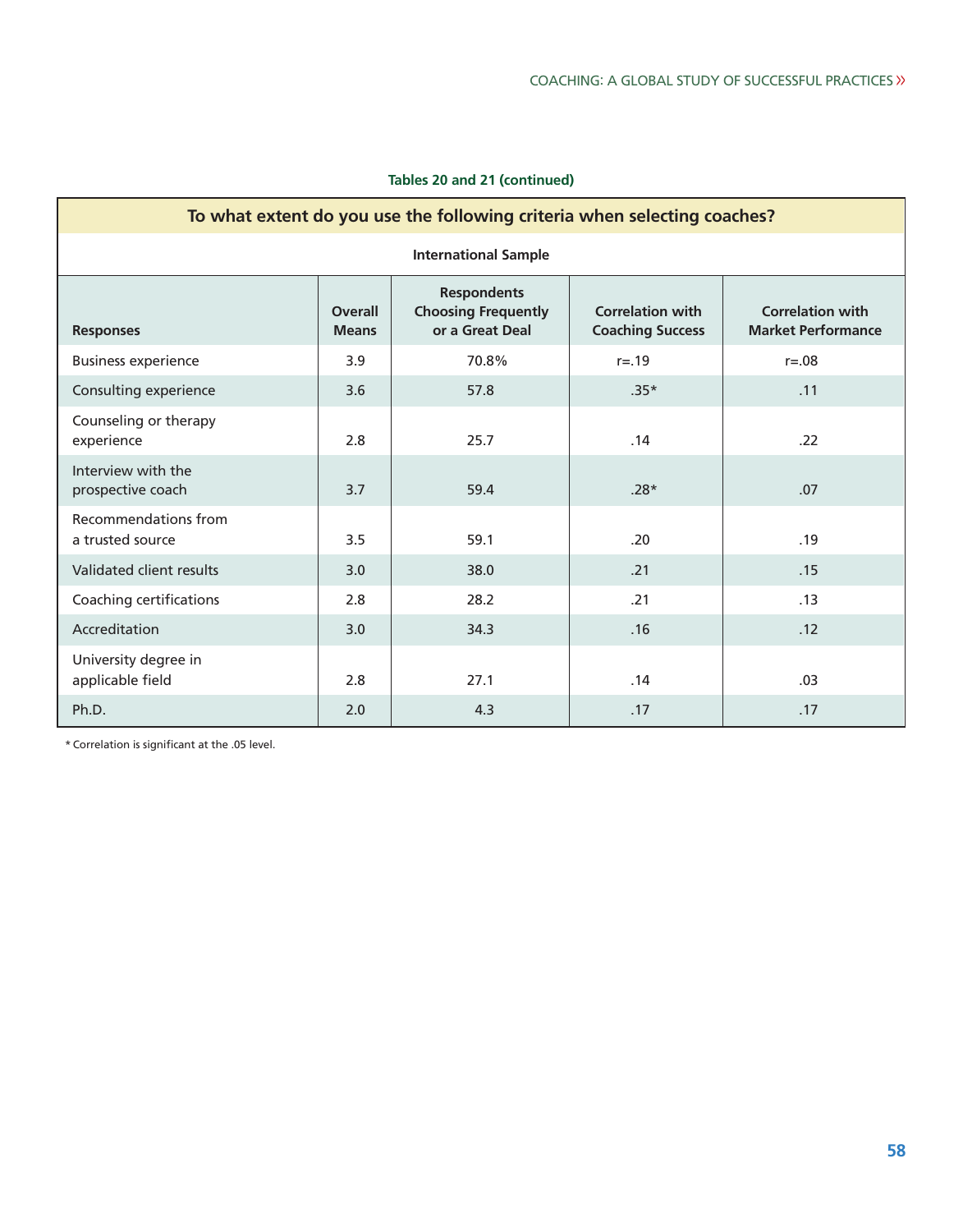## **Tables 22 and 23**

| To what extent do you use the following criteria to match<br>coaches with employees?                                                                                            |                           |      |         |  |  |  |  |
|---------------------------------------------------------------------------------------------------------------------------------------------------------------------------------|---------------------------|------|---------|--|--|--|--|
| <b>North American Sample</b>                                                                                                                                                    |                           |      |         |  |  |  |  |
| <b>Respondents</b><br><b>Overall</b><br><b>Choosing Frequently</b><br><b>Correlation with</b><br>or a Great Deal<br><b>Coaching Success</b><br><b>Means</b><br><b>Responses</b> |                           |      |         |  |  |  |  |
| Gender                                                                                                                                                                          | 1.9<br>7.6%<br>$r = 16**$ |      |         |  |  |  |  |
| Approximate age                                                                                                                                                                 | 1.9<br>$.18**$<br>6.1     |      |         |  |  |  |  |
| Personality                                                                                                                                                                     | 3.1<br>45.5<br>$.22**$    |      |         |  |  |  |  |
| Coaches' expertise or issue<br>to be solved                                                                                                                                     | 3.9                       | 73.7 | $.19**$ |  |  |  |  |

\*\* Correlation is significant at the .001 level.

| <b>International Sample</b>                 |                                                                                                                                                             |      |            |  |  |  |
|---------------------------------------------|-------------------------------------------------------------------------------------------------------------------------------------------------------------|------|------------|--|--|--|
| <b>Responses</b>                            | <b>Respondents</b><br><b>Choosing Frequently</b><br><b>Correlation with</b><br><b>Overall</b><br>or a Great Deal<br><b>Coaching Success</b><br><b>Means</b> |      |            |  |  |  |
| Gender                                      | 1.7                                                                                                                                                         | 6.5% | $r = 0.06$ |  |  |  |
| Approximate age                             | 2.0                                                                                                                                                         | 8.2  | .20        |  |  |  |
| Personality                                 | 3.8                                                                                                                                                         | 66.7 | .20        |  |  |  |
| Coaches' expertise or issue<br>to be solved | 4.2                                                                                                                                                         | 92.5 | $.33*$     |  |  |  |

\* Correlation is significant at the .05 level.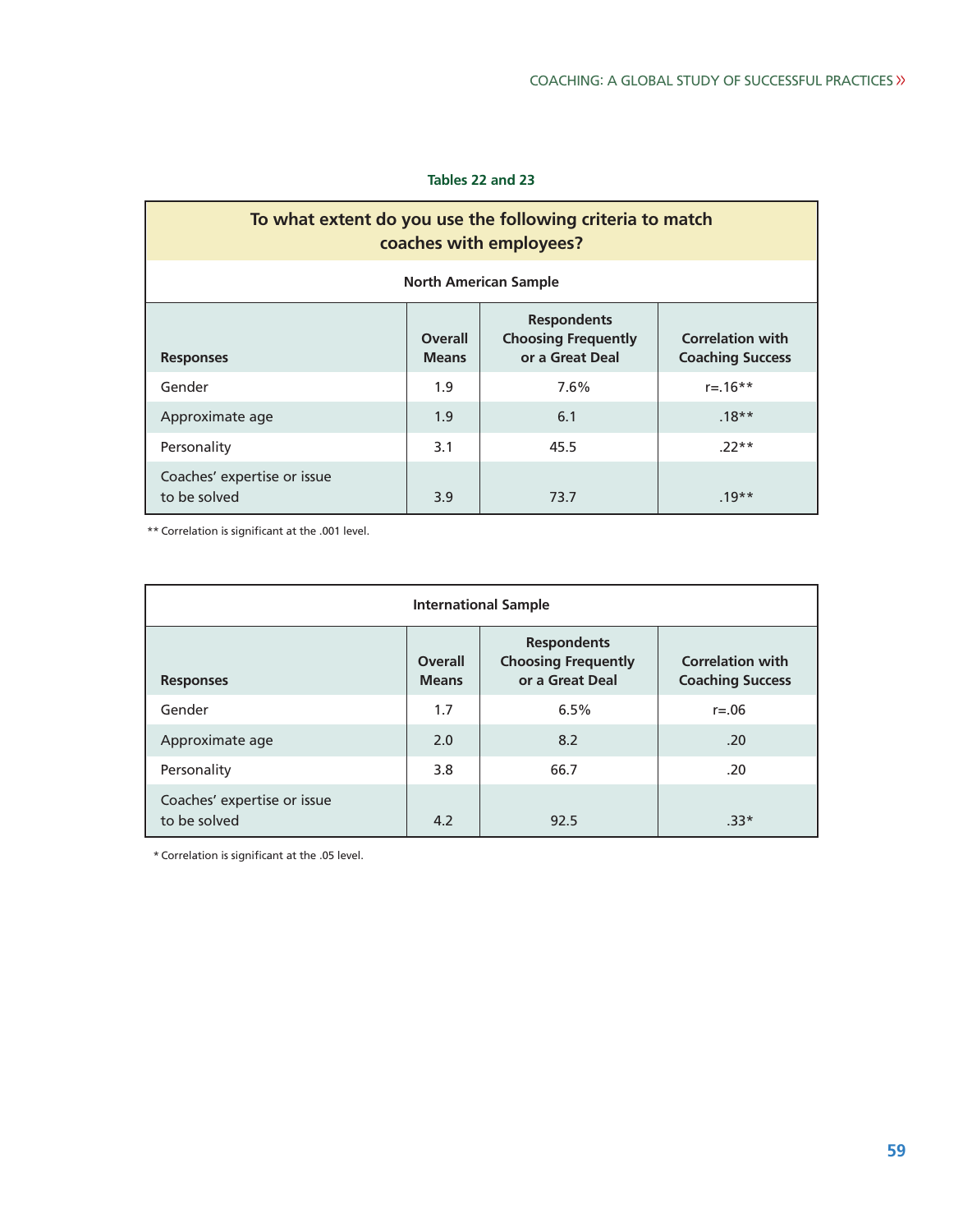Ť.

## **Tables 24 and 25**

F

| What percentage of your coaches is hired<br>from a source external to your company? |                             |  |  |  |  |  |
|-------------------------------------------------------------------------------------|-----------------------------|--|--|--|--|--|
| <b>North American Sample</b>                                                        |                             |  |  |  |  |  |
| <b>Responses</b>                                                                    | <b>Overall Results</b>      |  |  |  |  |  |
| $0 - 25%$                                                                           | 56.2%                       |  |  |  |  |  |
| 26-50%                                                                              | 9.5                         |  |  |  |  |  |
| 51-75%                                                                              | 9.9                         |  |  |  |  |  |
| 76-100%                                                                             | 24.5                        |  |  |  |  |  |
|                                                                                     | <b>International Sample</b> |  |  |  |  |  |
| <b>Responses</b>                                                                    | <b>Overall Results</b>      |  |  |  |  |  |
| $0 - 25%$                                                                           | 47.8%                       |  |  |  |  |  |
| 26-50%                                                                              | 7.5                         |  |  |  |  |  |
| 51-75%                                                                              | 22.4                        |  |  |  |  |  |
| 76-100%                                                                             | 22.4                        |  |  |  |  |  |

## **Tables 26 and 27**

| In this company, how often are external coaches hired to work with the following groups? |                         |                                                                     |                                                    |                                                      |  |  |
|------------------------------------------------------------------------------------------|-------------------------|---------------------------------------------------------------------|----------------------------------------------------|------------------------------------------------------|--|--|
| <b>North American Sample</b>                                                             |                         |                                                                     |                                                    |                                                      |  |  |
| <b>Responses</b>                                                                         | Overall<br><b>Means</b> | <b>Respondents</b><br><b>Choosing Frequently</b><br>or a Great Deal | <b>Correlation with</b><br><b>Coaching Success</b> | <b>Correlation with</b><br><b>Market Performance</b> |  |  |
| Executives                                                                               | 3.2                     | 41.5%                                                               | $r = 22**$                                         | $r = 0.05$                                           |  |  |
| <b>Managers</b>                                                                          | 2.8                     | 26.5                                                                | $.24**$                                            | .05                                                  |  |  |
| <b>Supervisors</b>                                                                       | 2.3                     | 12.9                                                                | $.23**$                                            | .00.                                                 |  |  |
| All employees                                                                            | 1.9                     | 4.6                                                                 | $.24**$                                            | .06                                                  |  |  |

\*\* Correlation is significant at the .001 level.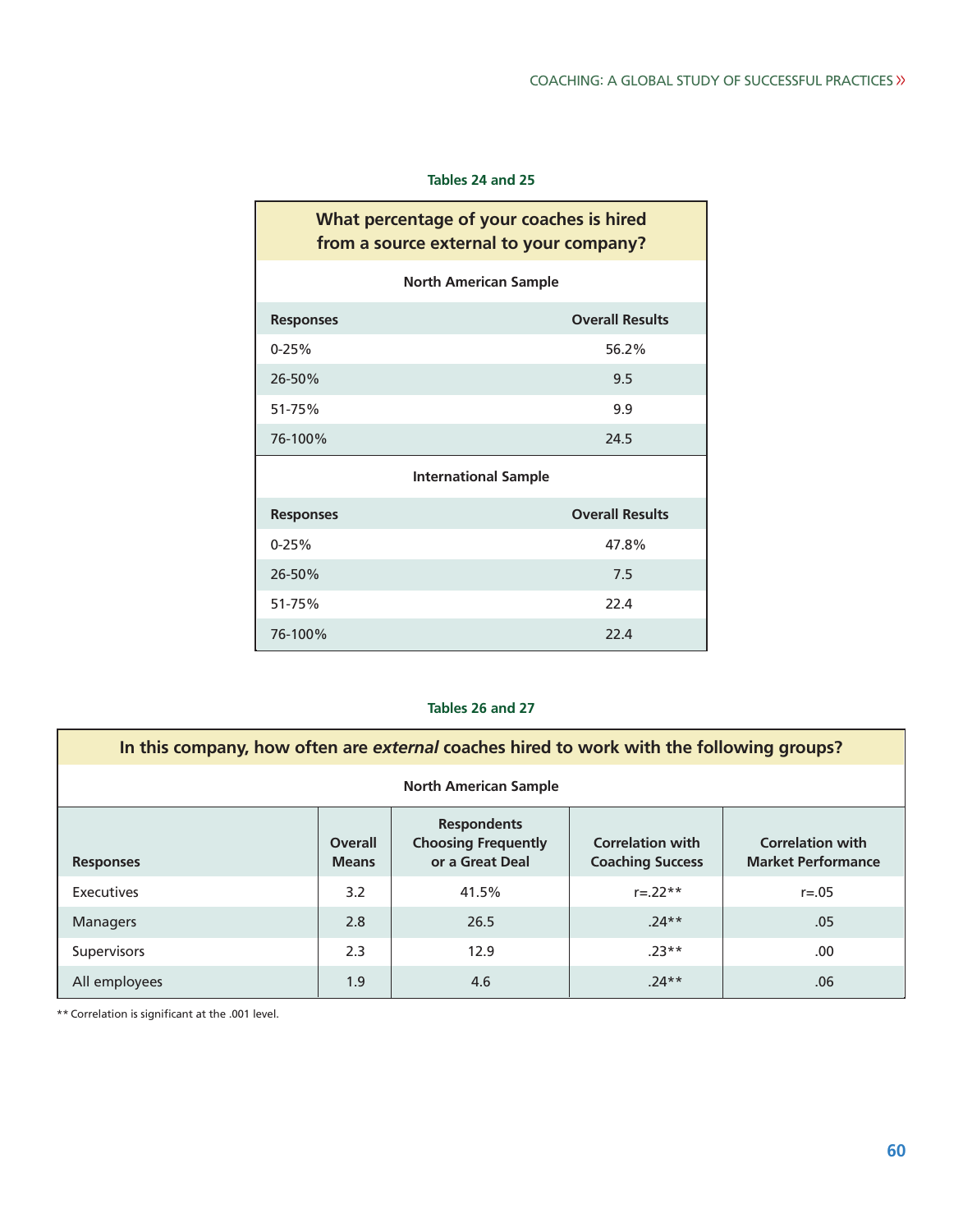| In this company, how often are external coaches hired to work with the following groups?                                                                                                                                                |     |       |             |            |  |  |
|-----------------------------------------------------------------------------------------------------------------------------------------------------------------------------------------------------------------------------------------|-----|-------|-------------|------------|--|--|
| <b>North American Sample</b>                                                                                                                                                                                                            |     |       |             |            |  |  |
| <b>Respondents</b><br><b>Choosing Frequently</b><br><b>Correlation with</b><br><b>Correlation with</b><br><b>Overall</b><br>or a Great Deal<br><b>Market Performance</b><br><b>Coaching Success</b><br><b>Means</b><br><b>Responses</b> |     |       |             |            |  |  |
| Executives                                                                                                                                                                                                                              | 3.4 | 53.8% | $r = 0.26*$ | $r = 0.02$ |  |  |
| <b>Managers</b>                                                                                                                                                                                                                         | 3.1 | 40.9  | $.48**$     | .04        |  |  |
| <b>Supervisors</b>                                                                                                                                                                                                                      | 2.4 | 21.2  | $.45**$     | .11        |  |  |
| All employees                                                                                                                                                                                                                           | 1.9 | 10.9  | .15         | .07        |  |  |

## **Tables 26 and 27 (continued)**

\* Correlation is significant at the .05 level. \*\* Correlation is significant at the .001 level.

### **Tables 28 and 29**

| In this company, how often are <i>internal</i> coaches hired to work with the following groups?                                                                                                                                  |     |       |            |            |  |  |
|----------------------------------------------------------------------------------------------------------------------------------------------------------------------------------------------------------------------------------|-----|-------|------------|------------|--|--|
| <b>North American Sample</b>                                                                                                                                                                                                     |     |       |            |            |  |  |
| <b>Respondents</b><br><b>Choosing Frequently</b><br><b>Correlation with</b><br><b>Correlation with</b><br>Overall<br>or a Great Deal<br><b>Coaching Success</b><br><b>Market Performance</b><br><b>Means</b><br><b>Responses</b> |     |       |            |            |  |  |
| Executives                                                                                                                                                                                                                       | 2.7 | 27.7% | $r = 0.05$ | $r = 0.02$ |  |  |
| <b>Managers</b>                                                                                                                                                                                                                  | 3.2 | 46.4  | .08        | .02        |  |  |
| Supervisors                                                                                                                                                                                                                      | 3.2 | 46.9  | $.19**$    | .02        |  |  |
| All employees                                                                                                                                                                                                                    | 3.0 | 42.6  | $.16***$   | .01        |  |  |

\* Correlation is significant at the .05 level. \*\* Correlation is significant at the .001 level.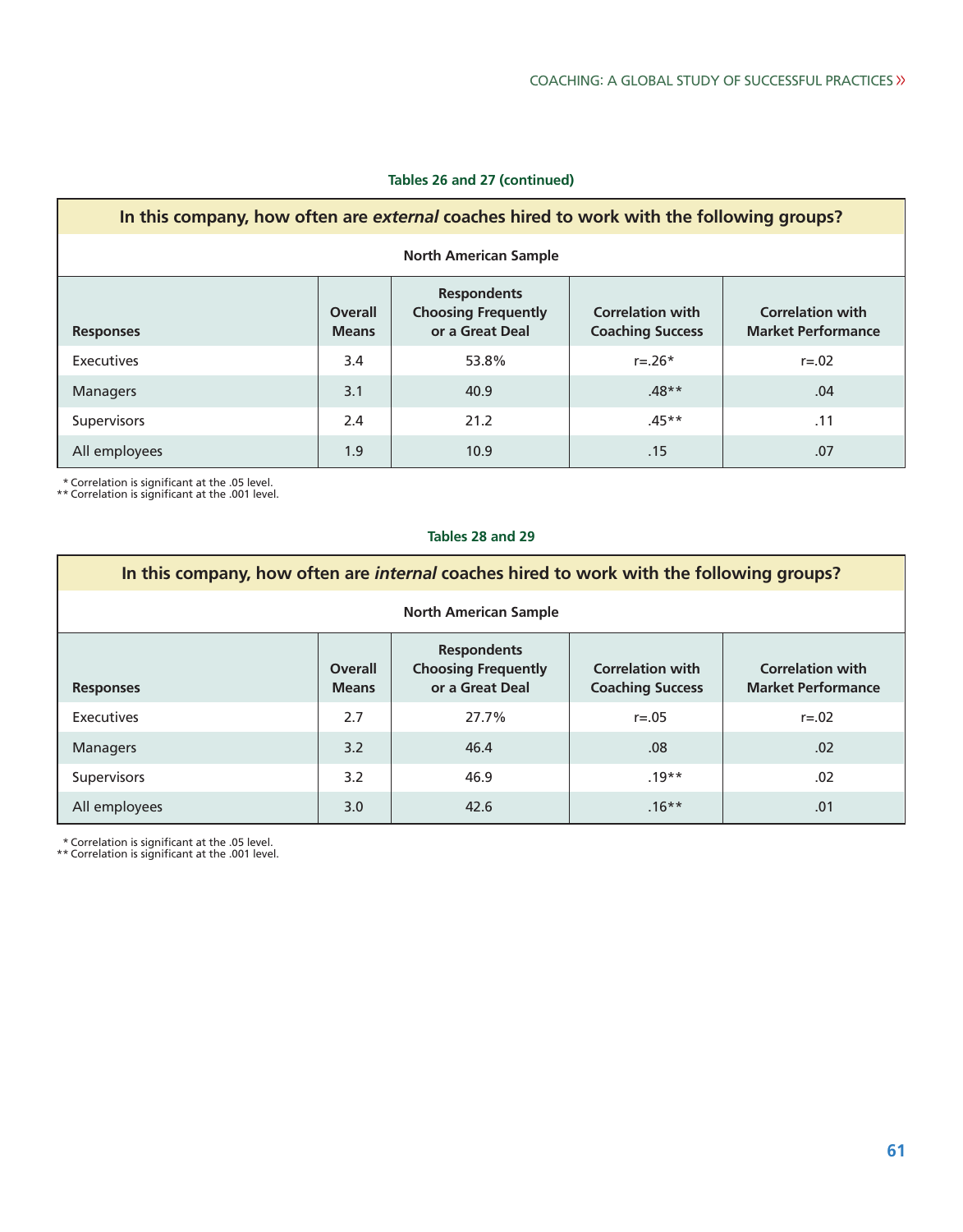| In this company, how often are <i>internal</i> coaches hired to work with the following groups?                                                                                                                                         |     |       |           |           |  |  |
|-----------------------------------------------------------------------------------------------------------------------------------------------------------------------------------------------------------------------------------------|-----|-------|-----------|-----------|--|--|
| <b>Internal Sample</b>                                                                                                                                                                                                                  |     |       |           |           |  |  |
| <b>Respondents</b><br><b>Choosing Frequently</b><br><b>Correlation with</b><br><b>Correlation with</b><br><b>Overall</b><br>or a Great Deal<br><b>Market Performance</b><br><b>Coaching Success</b><br><b>Means</b><br><b>Responses</b> |     |       |           |           |  |  |
| Executives                                                                                                                                                                                                                              | 2.4 | 24.6% | $r = .04$ | $r = .01$ |  |  |
| <b>Managers</b>                                                                                                                                                                                                                         | 3.1 | 42.4  | .11       | .08       |  |  |
| <b>Supervisors</b>                                                                                                                                                                                                                      | 3.1 | 45.5  | .22       | .09       |  |  |
| All employees                                                                                                                                                                                                                           | 2.8 | 38.5  | .12       | $-.05$    |  |  |

## **Tables 28 and 29 (continued)**

## **Tables 30 and 31**

| To what extent does your organization use coaching in the following ways?      |                                |                                                                     |                                                    |                                                      |  |  |
|--------------------------------------------------------------------------------|--------------------------------|---------------------------------------------------------------------|----------------------------------------------------|------------------------------------------------------|--|--|
| <b>North American Sample</b>                                                   |                                |                                                                     |                                                    |                                                      |  |  |
| <b>Responses</b>                                                               | <b>Overall</b><br><b>Means</b> | <b>Respondents</b><br><b>Choosing Frequently</b><br>or a Great Deal | <b>Correlation with</b><br><b>Coaching Success</b> | <b>Correlation with</b><br><b>Market Performance</b> |  |  |
| As an integrated part of a<br>training or development<br>program               | 3.5                            | 57.0%                                                               | $r = .36**$                                        | $r = 0.07$                                           |  |  |
| As the primary activity of<br>a training or development<br>program             | 3.1                            | 38.0                                                                | $.24**$                                            | .06                                                  |  |  |
| As a stand-alone activity<br>unrelated to a training or<br>development program | 2.9                            | 29.9                                                                | .02                                                | $-.07$                                               |  |  |

\*\* Correlation is significant at the .001 level.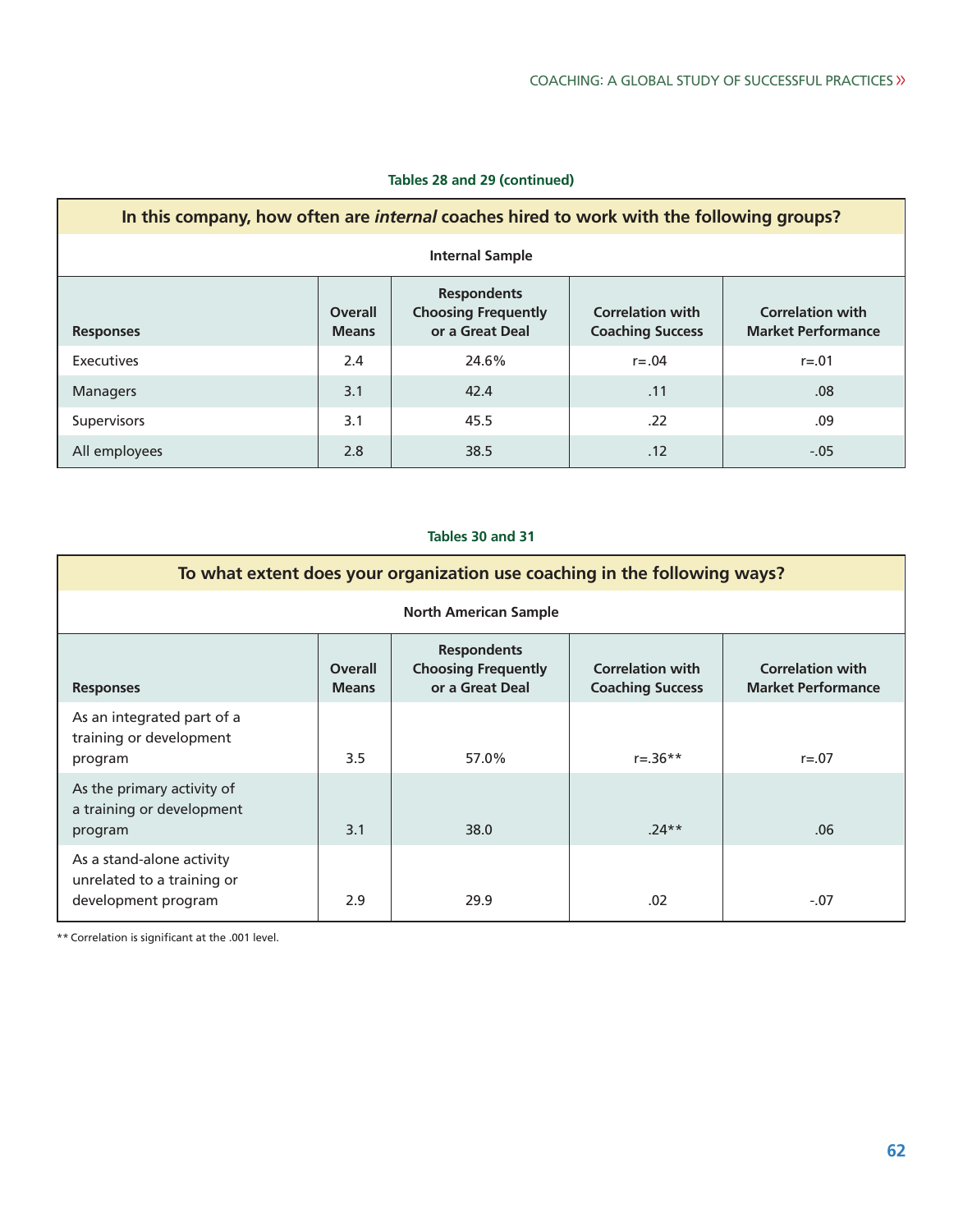|  |  |  |  | Tables 30 and 31 (continued) |
|--|--|--|--|------------------------------|
|--|--|--|--|------------------------------|

| To what extent does your organization use coaching in the following ways?      |                         |                                                                     |                                                    |                                                      |  |  |  |
|--------------------------------------------------------------------------------|-------------------------|---------------------------------------------------------------------|----------------------------------------------------|------------------------------------------------------|--|--|--|
| <b>International Sample</b>                                                    |                         |                                                                     |                                                    |                                                      |  |  |  |
| <b>Responses</b>                                                               | Overall<br><b>Means</b> | <b>Respondents</b><br><b>Choosing Frequently</b><br>or a Great Deal | <b>Correlation with</b><br><b>Coaching Success</b> | <b>Correlation with</b><br><b>Market Performance</b> |  |  |  |
| As an integrated part of a<br>training or development<br>program               | 3.6                     | 63.1%                                                               | $r = 0.03$                                         | $r = .15$                                            |  |  |  |
| As the primary activity of<br>a training or development<br>program             | 3.1                     | 39.7                                                                | .11                                                | $-.03$                                               |  |  |  |
| As a stand-alone activity<br>unrelated to a training or<br>development program | 2.8                     | 29.7                                                                | .12                                                | .01                                                  |  |  |  |

\*\* Correlation is significant at the .001 level.

## **Tables 32 and 33**

| To what extent do you use coaching for the following groups? |                                |                                                                     |                                                    |                                                      |  |  |  |
|--------------------------------------------------------------|--------------------------------|---------------------------------------------------------------------|----------------------------------------------------|------------------------------------------------------|--|--|--|
| <b>North American Sample</b>                                 |                                |                                                                     |                                                    |                                                      |  |  |  |
| <b>Responses</b>                                             | <b>Overall</b><br><b>Means</b> | <b>Respondents</b><br><b>Choosing Frequently</b><br>or a Great Deal | <b>Correlation with</b><br><b>Coaching Success</b> | <b>Correlation with</b><br><b>Market Performance</b> |  |  |  |
| High potentials                                              | 3.6                            | 59.5%                                                               | $r = .34**$                                        | $r = .12$                                            |  |  |  |
| Problem employees                                            | 3.1                            | 37.4                                                                | .10                                                | .01                                                  |  |  |  |
| Executives                                                   | 3.3                            | 41.6                                                                | $.26**$                                            | .09                                                  |  |  |  |
| Expatriates                                                  | 1.8                            | 6.7                                                                 | $.16***$                                           | $.19**$                                              |  |  |  |

\*\* Correlation is significant at the .001 level.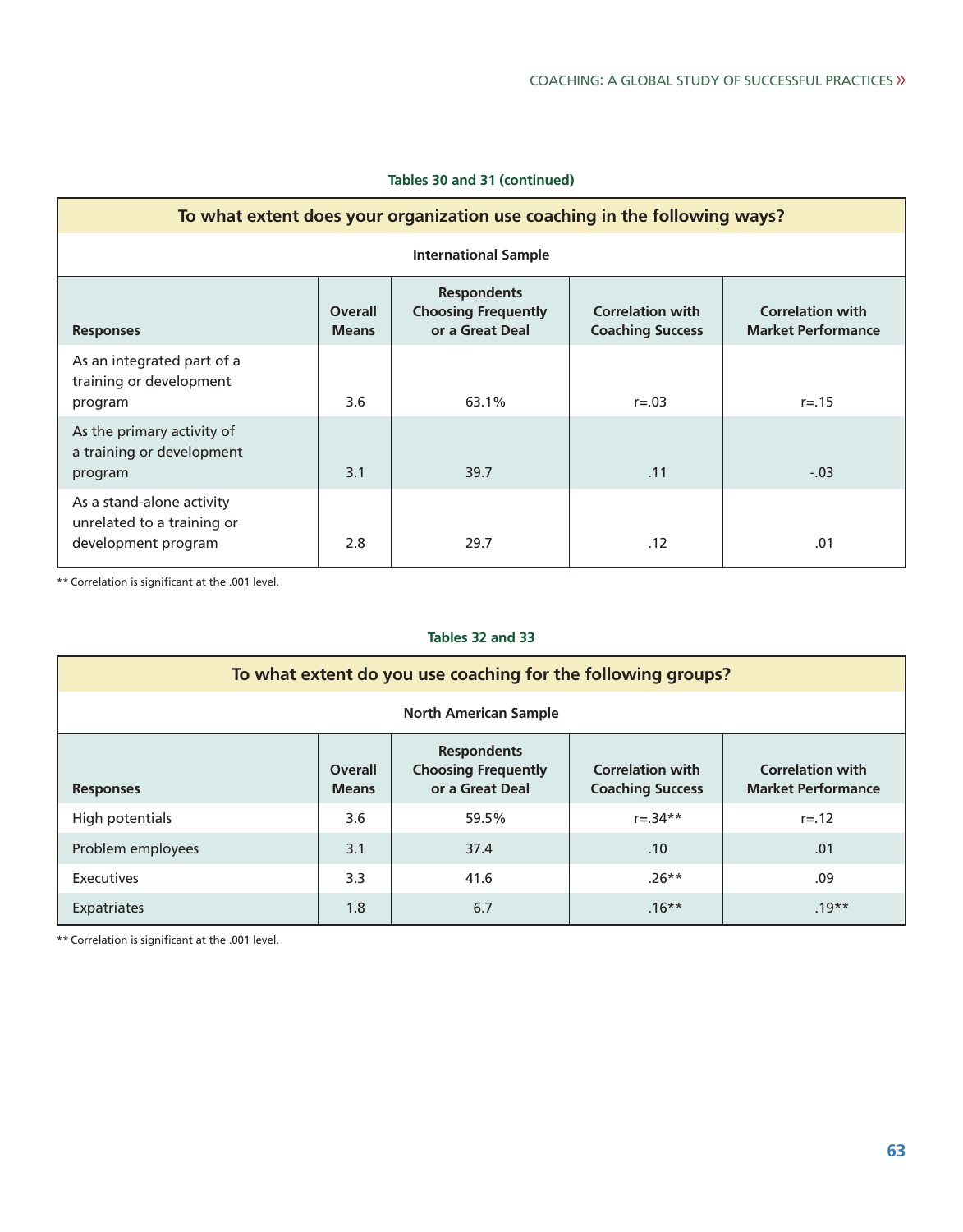| Tables 32 and 33 (continued) |  |  |  |
|------------------------------|--|--|--|
|------------------------------|--|--|--|

| To what extent do you use coaching for the following groups? |                         |                                                                     |                                                    |                                                      |  |  |  |  |
|--------------------------------------------------------------|-------------------------|---------------------------------------------------------------------|----------------------------------------------------|------------------------------------------------------|--|--|--|--|
| <b>International Sample</b>                                  |                         |                                                                     |                                                    |                                                      |  |  |  |  |
| <b>Responses</b>                                             | Overall<br><b>Means</b> | <b>Respondents</b><br><b>Choosing Frequently</b><br>or a Great Deal | <b>Correlation with</b><br><b>Coaching Success</b> | <b>Correlation with</b><br><b>Market Performance</b> |  |  |  |  |
| High potentials                                              | 3.9                     | 72.3%                                                               | $r = -.02$                                         | $r = 0.08$                                           |  |  |  |  |
| Problem employees                                            | 2.9                     | 29.7                                                                | .16                                                | .10                                                  |  |  |  |  |
| Executives                                                   | 3.4                     | 53.1                                                                | .10                                                | .14                                                  |  |  |  |  |
| Expatriates                                                  | 2.2                     | 10.0                                                                | .06                                                | $.25*$                                               |  |  |  |  |

\* Correlation is significant at the .05 level.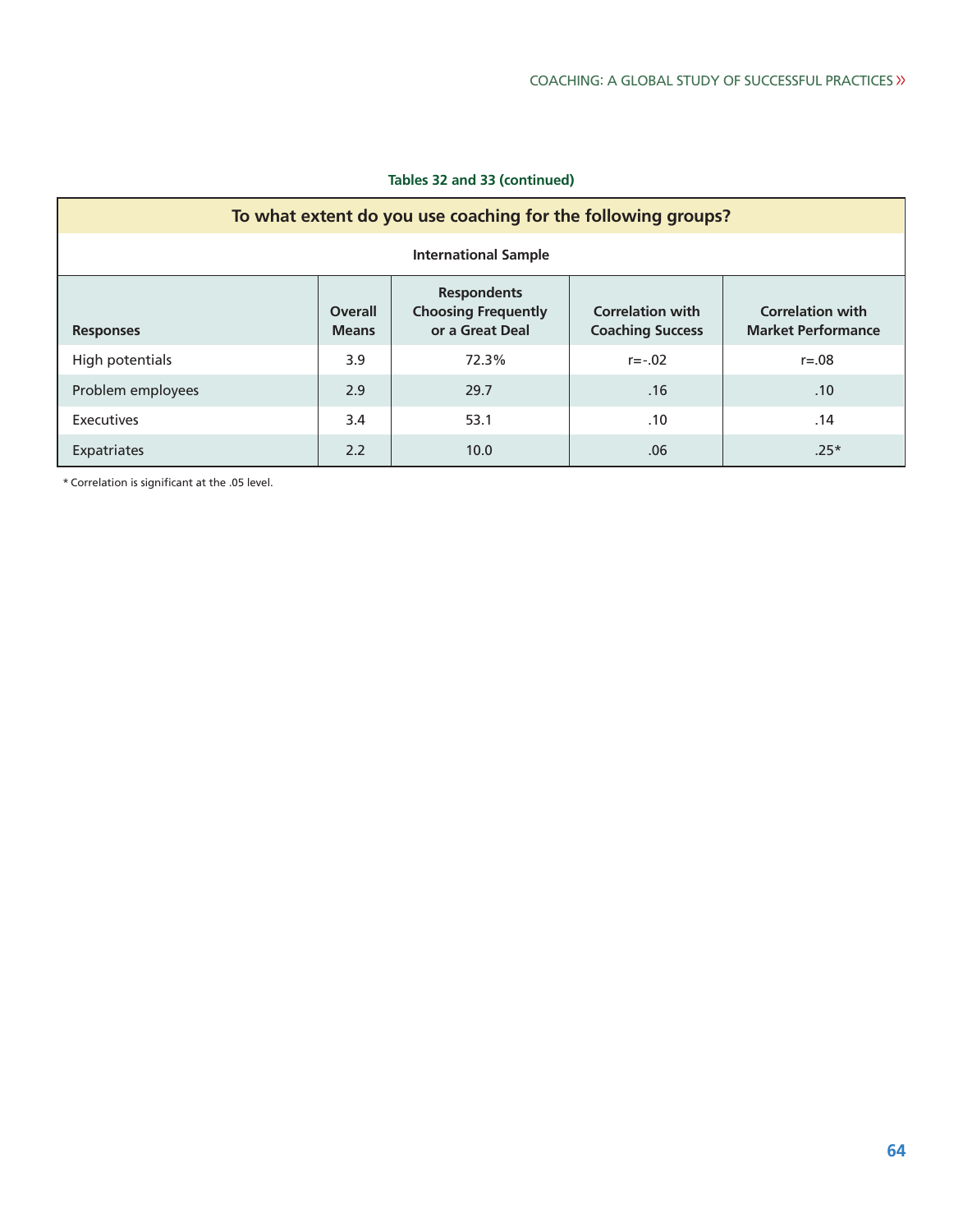#### **Tables 34 and 35**

| To what extent does your organization measure the success of its coaching programs<br>in the following ways? |                                                                                                                                                                                                                            |                              |             |             |  |  |  |
|--------------------------------------------------------------------------------------------------------------|----------------------------------------------------------------------------------------------------------------------------------------------------------------------------------------------------------------------------|------------------------------|-------------|-------------|--|--|--|
|                                                                                                              |                                                                                                                                                                                                                            | <b>North American Sample</b> |             |             |  |  |  |
| <b>Responses</b>                                                                                             | <b>Respondents</b><br><b>Choosing Quite a</b><br><b>Correlation with</b><br><b>Overall</b><br><b>Correlation with</b><br><b>Bit or Extensively</b><br><b>Coaching Success</b><br><b>Market Performance</b><br><b>Means</b> |                              |             |             |  |  |  |
| Bottom-line impact on the<br>business                                                                        | 2.6                                                                                                                                                                                                                        | 25.1%                        | $r = .30**$ | $r = .17**$ |  |  |  |
| Individual performance<br>evaluations (e.g., 360-degree<br>performance appraisal                             | 3.5                                                                                                                                                                                                                        | 60.5                         | $.29**$     | .06         |  |  |  |
| Increase in individual<br>productivity                                                                       | 3.4                                                                                                                                                                                                                        | 54.2                         | $.32**$     | .11         |  |  |  |
| Increase in individual<br>assessment tool scores<br>(e.g., emotional intelligence)                           | 2.7                                                                                                                                                                                                                        | 48.8                         | $.29**$     | .11         |  |  |  |
| Performance of the<br>employees whose supervisor<br>is being coached                                         | 2.5                                                                                                                                                                                                                        | 23.3                         | $.21**$     | $.14*$      |  |  |  |
| Impact on engagement                                                                                         | 2.8                                                                                                                                                                                                                        | 32.3                         | $.32**$     | .02         |  |  |  |
| Impact on recruitment                                                                                        | 2.2                                                                                                                                                                                                                        | 15.4                         | $.24**$     | .08         |  |  |  |
| Impact on retention                                                                                          | 2.7                                                                                                                                                                                                                        | 30.0                         | $.29**$     | .04         |  |  |  |
| Satisfaction with program                                                                                    | 3.3                                                                                                                                                                                                                        | 49.2                         | $.30**$     | .01         |  |  |  |

\* Correlation is significant at the .05 level. \*\* Correlation is significant at the .001 level.

Г

٦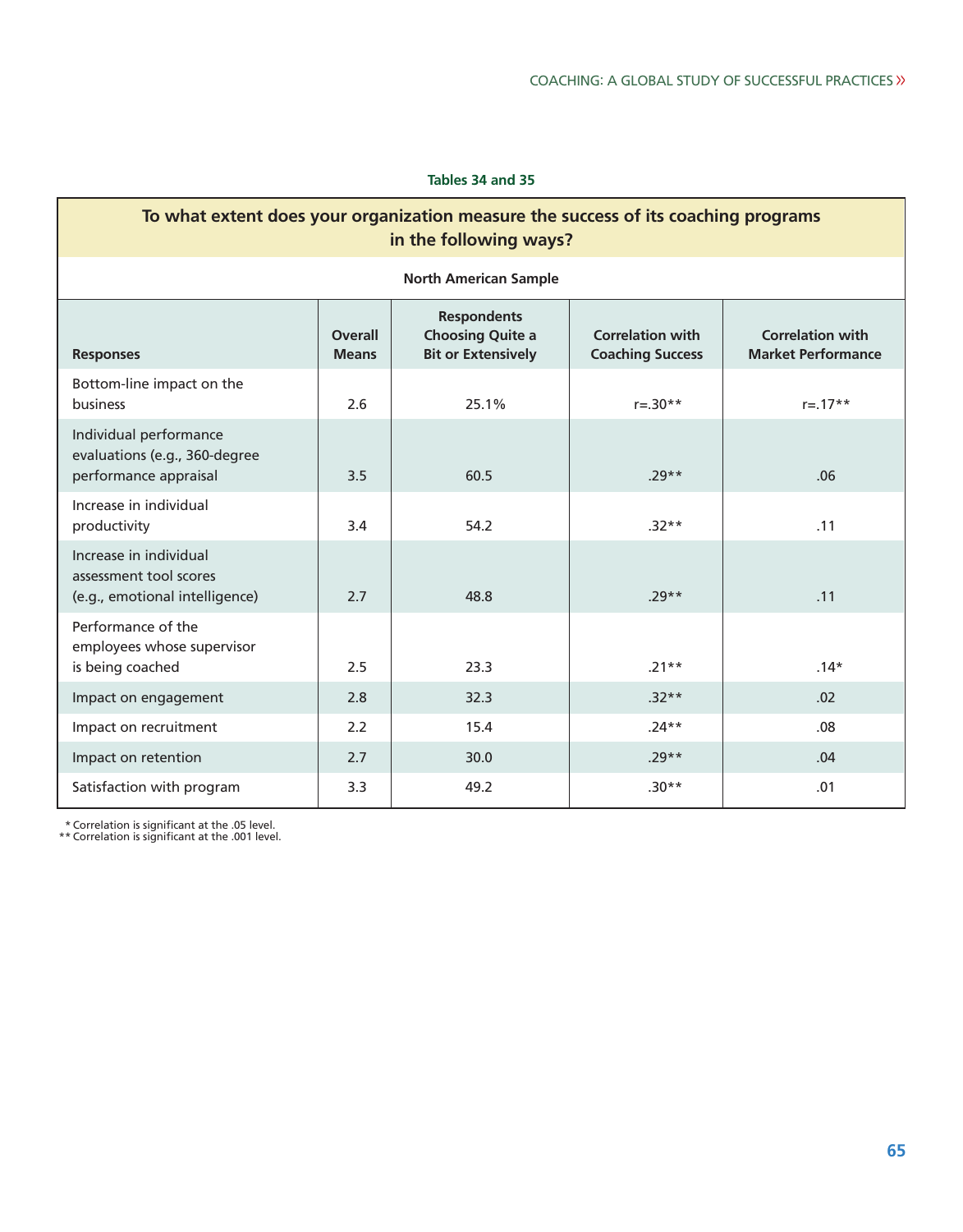#### **Tables 34 and 35 (continued)**

| To what extent does your organization measure the success of its coaching programs<br>in the following ways?                                                                                                                                   |     |                             |             |           |  |  |  |
|------------------------------------------------------------------------------------------------------------------------------------------------------------------------------------------------------------------------------------------------|-----|-----------------------------|-------------|-----------|--|--|--|
|                                                                                                                                                                                                                                                |     | <b>International Sample</b> |             |           |  |  |  |
| <b>Respondents</b><br><b>Choosing Quite a</b><br><b>Correlation with</b><br><b>Correlation with</b><br><b>Overall</b><br><b>Bit or Extensively</b><br><b>Coaching Success</b><br><b>Market Performance</b><br><b>Responses</b><br><b>Means</b> |     |                             |             |           |  |  |  |
| Bottom-line impact on the<br>business                                                                                                                                                                                                          | 2.6 | 32.8%                       | $r = .36**$ | $r = .15$ |  |  |  |
| Individual performance<br>evaluations (e.g., 360-degree<br>performance appraisal                                                                                                                                                               | 3.6 | 57.8                        | $.28**$     | .25       |  |  |  |
| Increase in individual<br>productivity                                                                                                                                                                                                         | 3.6 | 56.3                        | $.40**$     | .25       |  |  |  |
| Increase in individual<br>assessment tool scores<br>(e.g., emotional intelligence)                                                                                                                                                             | 3.1 | 35.5                        | .15         | .12       |  |  |  |
| Performance of the<br>employees whose supervisor<br>is being coached                                                                                                                                                                           | 2.6 | 22.2                        | .22         | $.30*$    |  |  |  |
| Impact on engagement                                                                                                                                                                                                                           | 3.0 | 38.1                        | .17         | $.33*$    |  |  |  |
| Impact on recruitment                                                                                                                                                                                                                          | 2.3 | 17.7                        | .08         | $.25*$    |  |  |  |
| Impact on retention                                                                                                                                                                                                                            | 2.7 | 30.7                        | .16         | $.26*$    |  |  |  |
| Satisfaction with program                                                                                                                                                                                                                      | 3.5 | 50.0                        | .19         | .10       |  |  |  |

\* Correlation is significant at the .05 level. \*\* Correlation is significant at the .001 level.

Г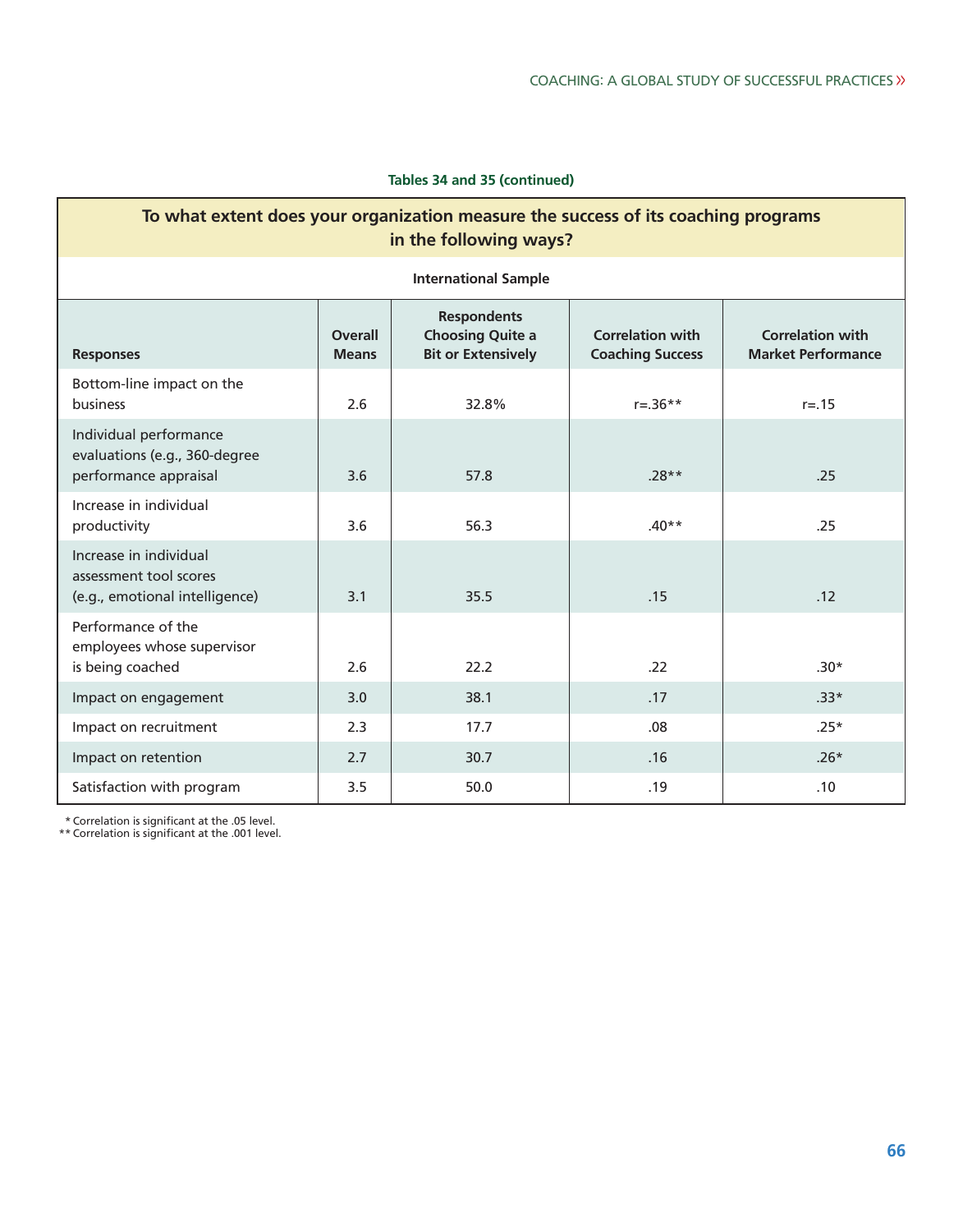#### **Tables 36 and 37**

## **To what extent does your organization use the following methods to train internal coaches?**

| <b>North American Sample</b>                                      |                                                                                                                                                                                                                            |       |             |           |  |  |
|-------------------------------------------------------------------|----------------------------------------------------------------------------------------------------------------------------------------------------------------------------------------------------------------------------|-------|-------------|-----------|--|--|
| <b>Responses</b>                                                  | <b>Respondents</b><br><b>Choosing Quite a</b><br><b>Correlation with</b><br><b>Correlation with</b><br><b>Overall</b><br><b>Bit or Extensively</b><br><b>Coaching Success</b><br><b>Market Performance</b><br><b>Means</b> |       |             |           |  |  |
| Training courses aimed at<br>teaching people how to coach         | 2.8                                                                                                                                                                                                                        | 34.4% | $r = .23**$ | $r = -02$ |  |  |
| Other existing internal<br>coaches to train new coaches           | 2.7                                                                                                                                                                                                                        | 27.2  | $.21**$     | .03       |  |  |
| Send potential coaches to<br>external development programs        | 2.6                                                                                                                                                                                                                        | 26.7  | $.31**$     | .03       |  |  |
| Hire external coaches to teach<br>internal personnel how to coach | 2.3                                                                                                                                                                                                                        | 18.9  | $.29**$     | .03       |  |  |
| E-learning system that helps<br>people learn how to coach         | 1.9                                                                                                                                                                                                                        | 8.9   | .09         | .02       |  |  |

\*\* Correlation is significant at the .001 level.

| <b>International Sample</b>                                       |                                |                                                                            |                                                    |                                                      |  |  |
|-------------------------------------------------------------------|--------------------------------|----------------------------------------------------------------------------|----------------------------------------------------|------------------------------------------------------|--|--|
| <b>Responses</b>                                                  | <b>Overall</b><br><b>Means</b> | <b>Respondents</b><br><b>Choosing Quite a</b><br><b>Bit or Extensively</b> | <b>Correlation with</b><br><b>Coaching Success</b> | <b>Correlation with</b><br><b>Market Performance</b> |  |  |
| Training courses aimed at<br>teaching people how to coach         | 3.1                            | 39.3%                                                                      | $r = 16$                                           | $r = .23$                                            |  |  |
| Other existing internal<br>coaches to train new coaches           | 2.6                            | 27.4                                                                       | .23                                                | .03                                                  |  |  |
| Send potential coaches to<br>external development programs        | 2.8                            | 33.9                                                                       | $.32*$                                             | $.25*$                                               |  |  |
| Hire external coaches to teach<br>internal personnel how to coach | 2.6                            | 32.2                                                                       | $.29*$                                             | .12                                                  |  |  |
| E-learning system that helps<br>people learn how to coach         | 1.9                            | 9.8                                                                        | .06                                                | $-.03$                                               |  |  |

\* Correlation is significant at the .05 level.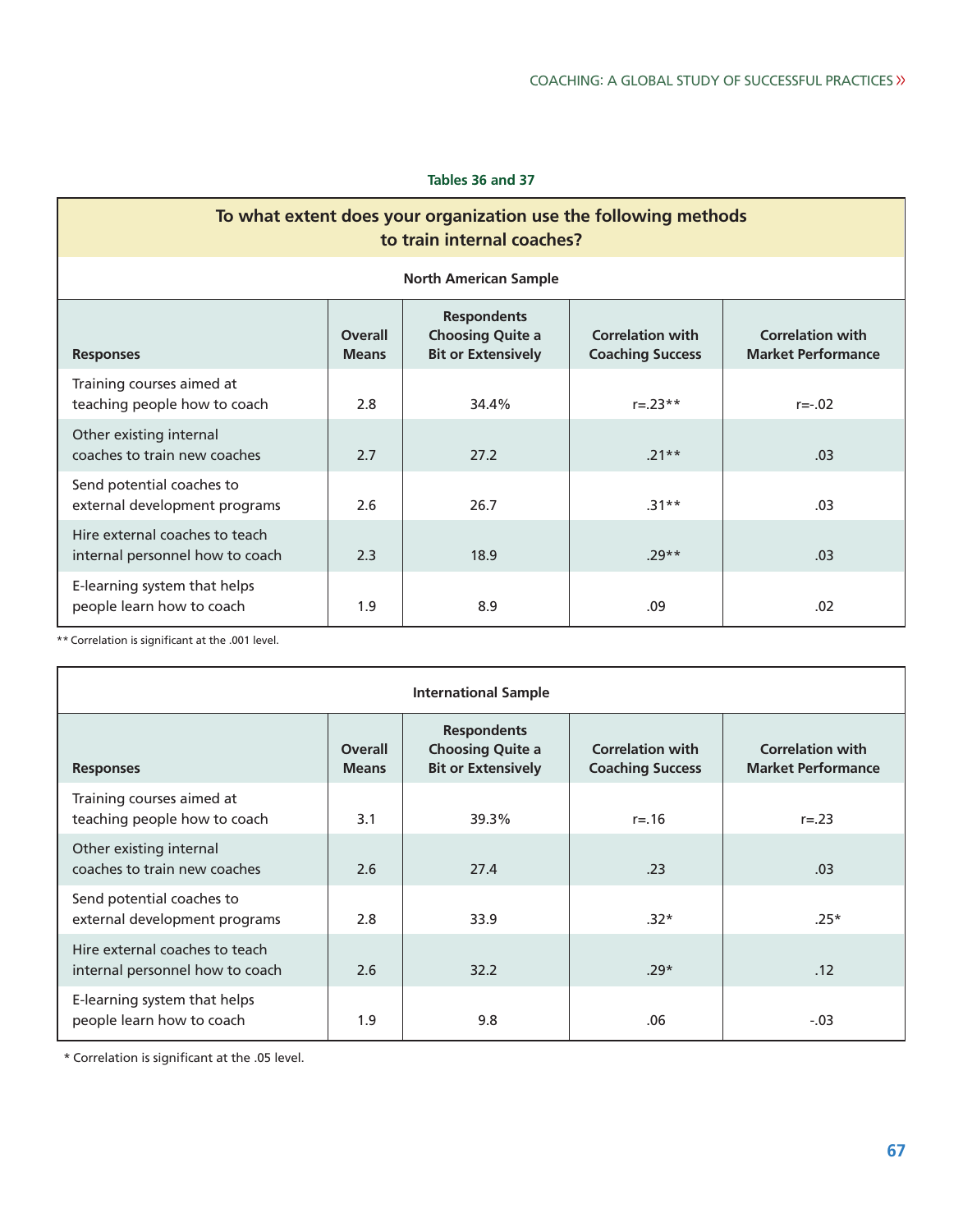#### **Table 38**

| To what extent do you agree that coaching has been<br>successful in your organization?             |       |                               |                                                                   |  |  |
|----------------------------------------------------------------------------------------------------|-------|-------------------------------|-------------------------------------------------------------------|--|--|
| <b>North American Sample</b><br><b>International Sample</b>                                        |       |                               |                                                                   |  |  |
| <b>Respondents Choosing</b><br><b>Overall</b><br>Agree and<br><b>Strongly Agree</b><br><b>Mean</b> |       | <b>Overall</b><br><b>Mean</b> | <b>Respondents Choosing</b><br>Agree and<br><b>Strongly Agree</b> |  |  |
| 3.8                                                                                                | 69.1% | 3.9                           | 81.8%                                                             |  |  |

| Have you ever terminated the contract of an external coach<br>(e.g., ending the coaching relationship earlier than specified by<br>the contract or failing to rehire for future coaching)? |                       |                      |  |  |  |
|--------------------------------------------------------------------------------------------------------------------------------------------------------------------------------------------|-----------------------|----------------------|--|--|--|
| <b>Responses</b>                                                                                                                                                                           | <b>North American</b> | <b>International</b> |  |  |  |
| Yes                                                                                                                                                                                        | 24.0%                 | 32.3%                |  |  |  |
| No                                                                                                                                                                                         | 76.0                  | 67.7                 |  |  |  |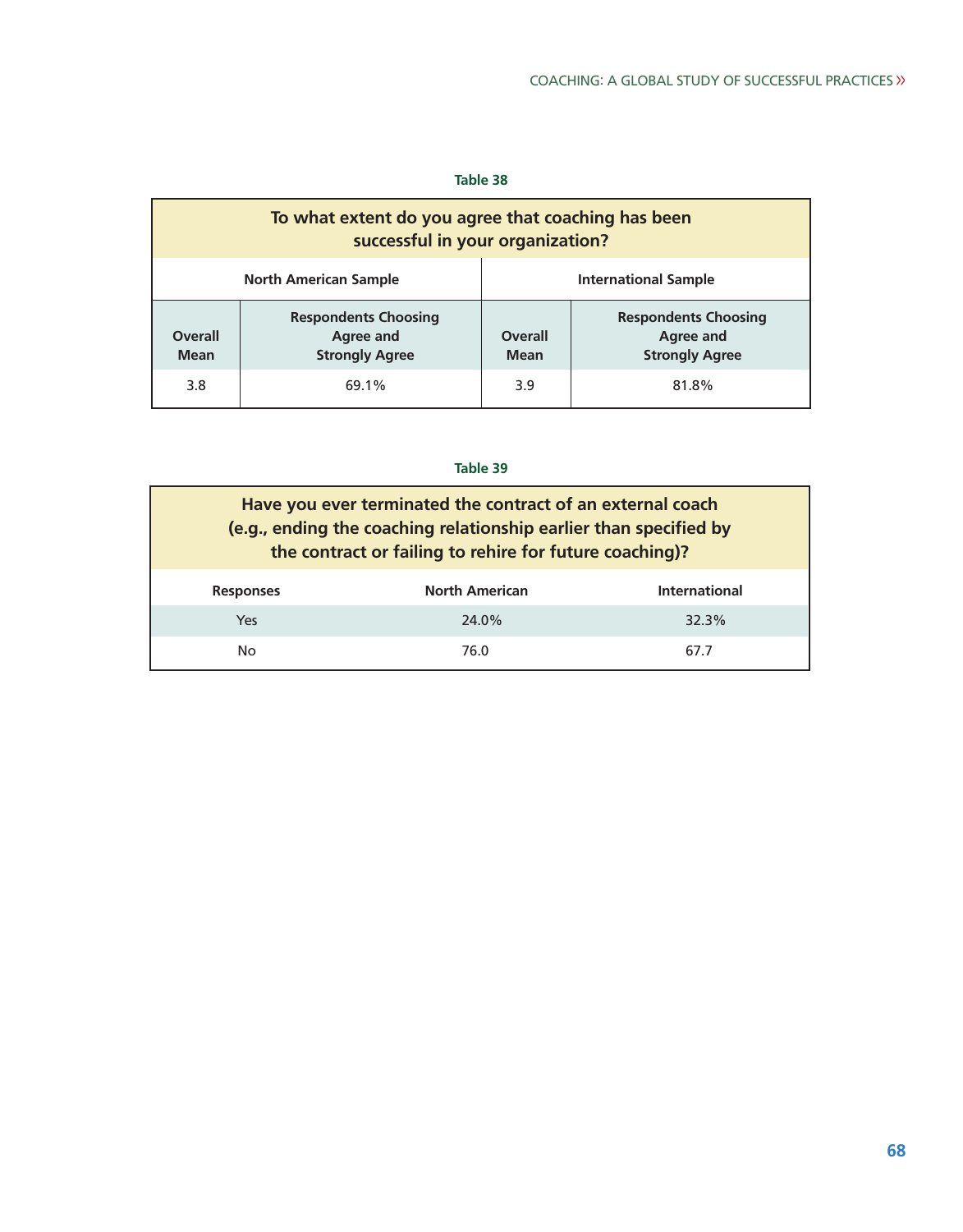#### **Tables 40 and 41**

## **To what extent do you agree that the termination was based on the following reasons?**

| <b>North American Sample</b>                                   |                                |                                                                            |                                                    |  |  |
|----------------------------------------------------------------|--------------------------------|----------------------------------------------------------------------------|----------------------------------------------------|--|--|
| <b>Responses</b>                                               | <b>Overall</b><br><b>Means</b> | <b>Respondents</b><br><b>Choosing Quite a</b><br><b>Bit or Extensively</b> | <b>Correlation with</b><br><b>Coaching Success</b> |  |  |
| Questionable expertise of coaches                              | 3.3                            | 52.5%                                                                      | $r = -.02$                                         |  |  |
| Lack of time for employee's<br>participation                   | 2.9                            | 32.8                                                                       | $-.04$                                             |  |  |
| Mismatches between coach<br>and employee                       | 3.5                            | 64.5                                                                       | $-29**$                                            |  |  |
| Inability of employee to change                                | 3.0                            | 41.6                                                                       | .00 <sub>1</sub>                                   |  |  |
| Unwillingness of employee to<br>engage in the coaching process | 2.9                            | 36.6                                                                       | $-.12$                                             |  |  |
| Insufficient funding                                           | 2.6                            | 32.8                                                                       | $-27**$                                            |  |  |
| Not seen as urgent by top<br>management                        | 2.8                            | 32.8                                                                       | $-35**$                                            |  |  |
| ROI not easily measurable                                      | 3.0                            | 39.4                                                                       | $-40**$                                            |  |  |

\*\* Correlation is significant at the .001 level.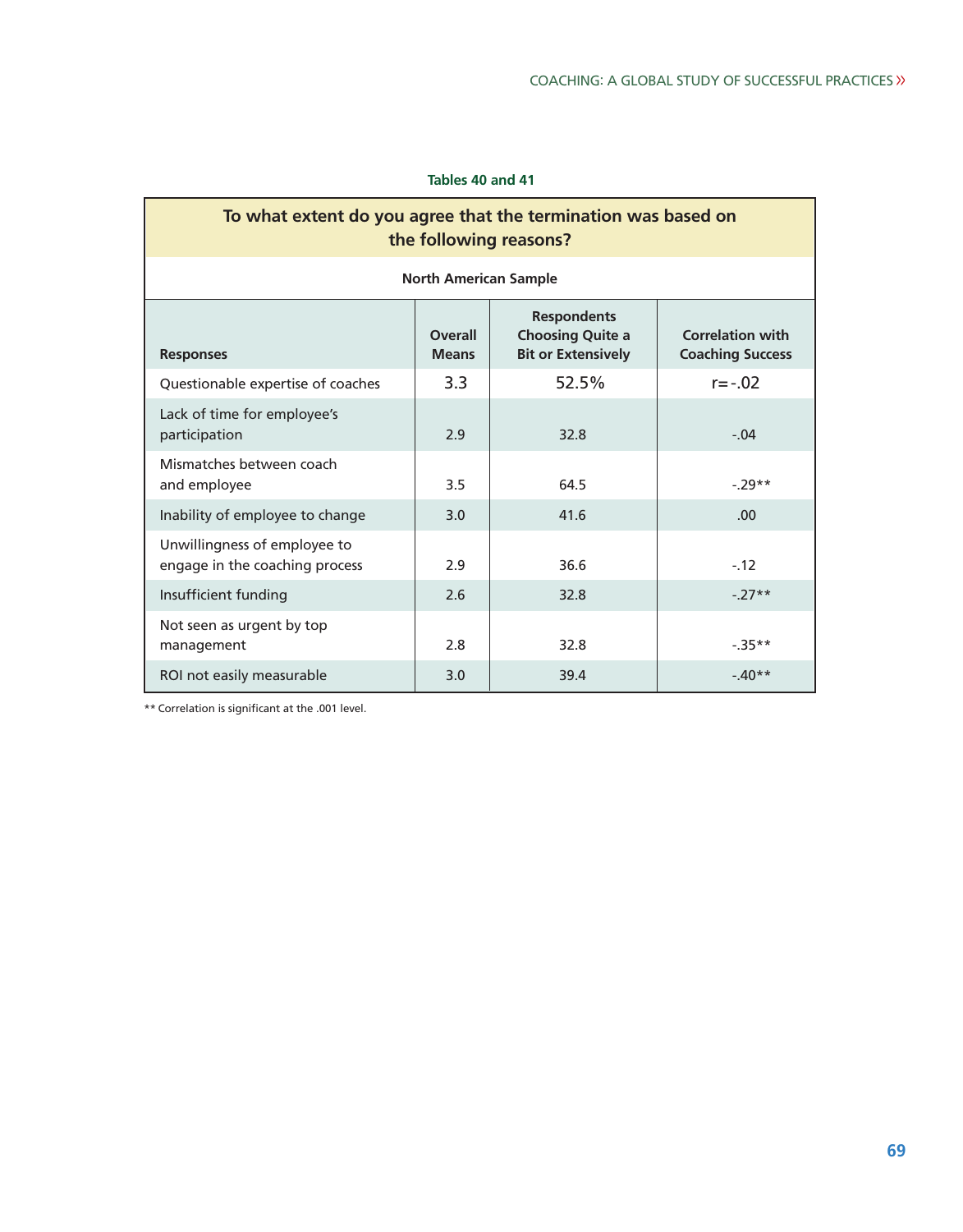|  |  |  |  | Tables 40 and 41 (continued) |
|--|--|--|--|------------------------------|
|--|--|--|--|------------------------------|

## **To what extent do you agree that the termination was based on the following reasons?**

| <b>International Sample</b> |  |
|-----------------------------|--|
|                             |  |

| <b>Responses</b>                                               | <b>Overall</b><br><b>Means</b> | <b>Respondents</b><br><b>Choosing Quite a</b><br><b>Bit or Extensively</b> | <b>Correlation with</b><br><b>Coaching Success</b> |
|----------------------------------------------------------------|--------------------------------|----------------------------------------------------------------------------|----------------------------------------------------|
| Questionable expertise of coaches                              | 3.6                            | 65.0%                                                                      | $r = .43*$                                         |
| Lack of time for employee's<br>participation                   | 2.8                            | 19.1                                                                       | .26                                                |
| Mismatches between coach<br>and employee                       | 4.0                            | 81.0                                                                       | .20                                                |
| Inability of employee to change                                | 2.7                            | 20.0                                                                       | .11                                                |
| Unwillingness of employee to<br>engage in the coaching process | 3.0                            | 40.0                                                                       | .15                                                |
| Insufficient funding                                           | 2.1                            | 10.0                                                                       | .19                                                |
| Not seen as urgent by top<br>management                        | 2.3                            | 10.0                                                                       | .08                                                |
| ROI not easily measurable                                      | 2.7                            | 15.0                                                                       | .27                                                |

\*\* Correlation is significant at the .05 level.

| Do you use peer-to-peer coaching in<br>your organization? |                       |                      |  |  |  |
|-----------------------------------------------------------|-----------------------|----------------------|--|--|--|
| <b>Responses</b>                                          | <b>North American</b> | <b>International</b> |  |  |  |
| Yes                                                       | 49.0%                 | 44.4%                |  |  |  |
| No.                                                       | 51.0                  | 55.6                 |  |  |  |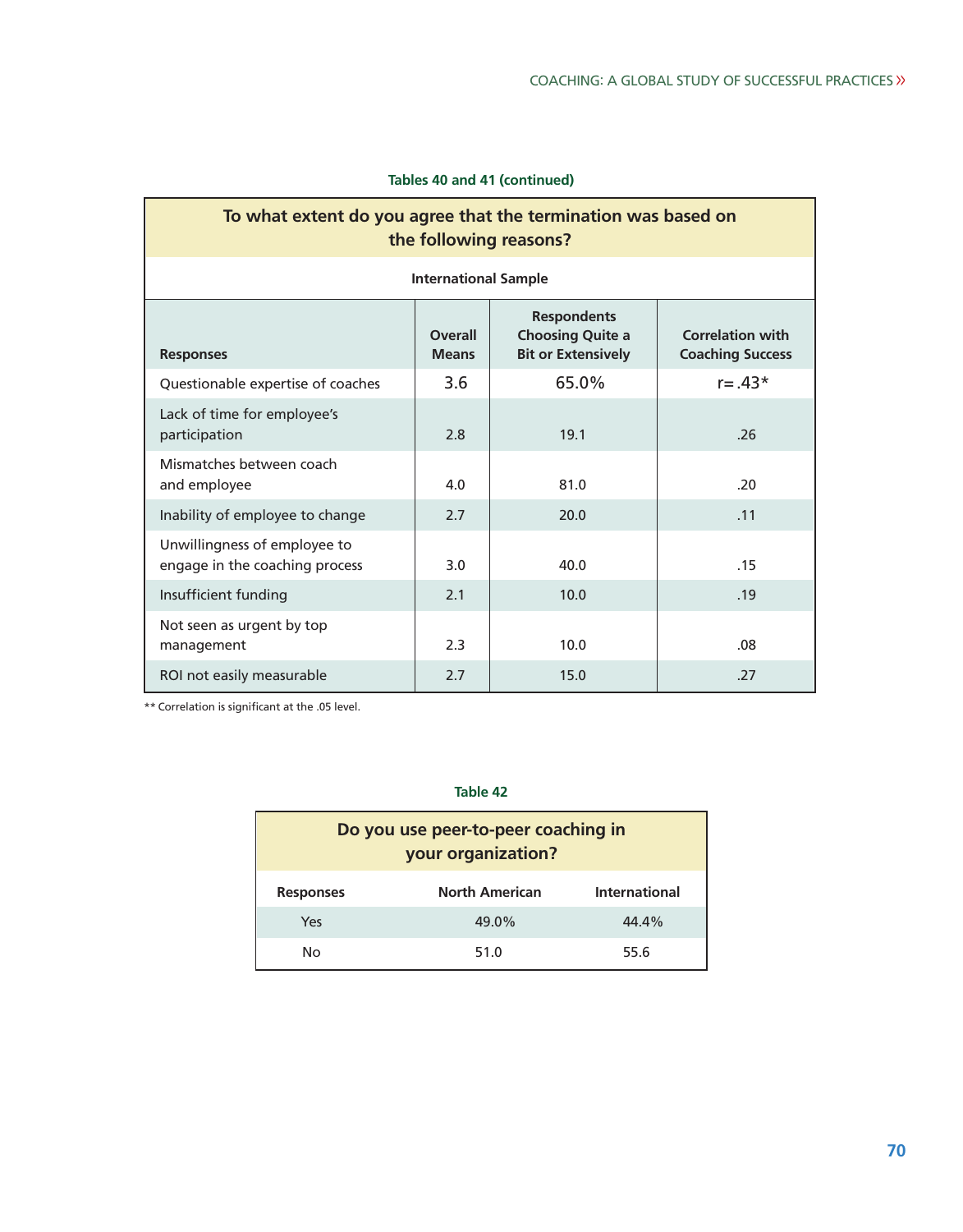#### **Table 43**

| How effective has peer-to-peer coaching been?                                                                   |       |                               |                                                                                |  |  |  |
|-----------------------------------------------------------------------------------------------------------------|-------|-------------------------------|--------------------------------------------------------------------------------|--|--|--|
| <b>North American Sample</b><br><b>International Sample</b>                                                     |       |                               |                                                                                |  |  |  |
| <b>Respondents Choosing</b><br>Very Effective or<br><b>Overall</b><br><b>Extremely Effective</b><br><b>Mean</b> |       | <b>Overall</b><br><b>Mean</b> | <b>Respondents Choosing</b><br>Very Effective or<br><b>Extremely Effective</b> |  |  |  |
| 3.2                                                                                                             | 31.8% | 3.3                           | 30.2%                                                                          |  |  |  |

| Have you personally received executive coaching (i.e., have you received<br>coaching as part of a more formal coaching program and not simply been<br>the recipient of ongoing coaching from a supervisor)? |                        |  |
|-------------------------------------------------------------------------------------------------------------------------------------------------------------------------------------------------------------|------------------------|--|
| <b>Responses</b>                                                                                                                                                                                            | <b>Overall Results</b> |  |
| Yes                                                                                                                                                                                                         | 42.0%                  |  |
| No.                                                                                                                                                                                                         | 58.0                   |  |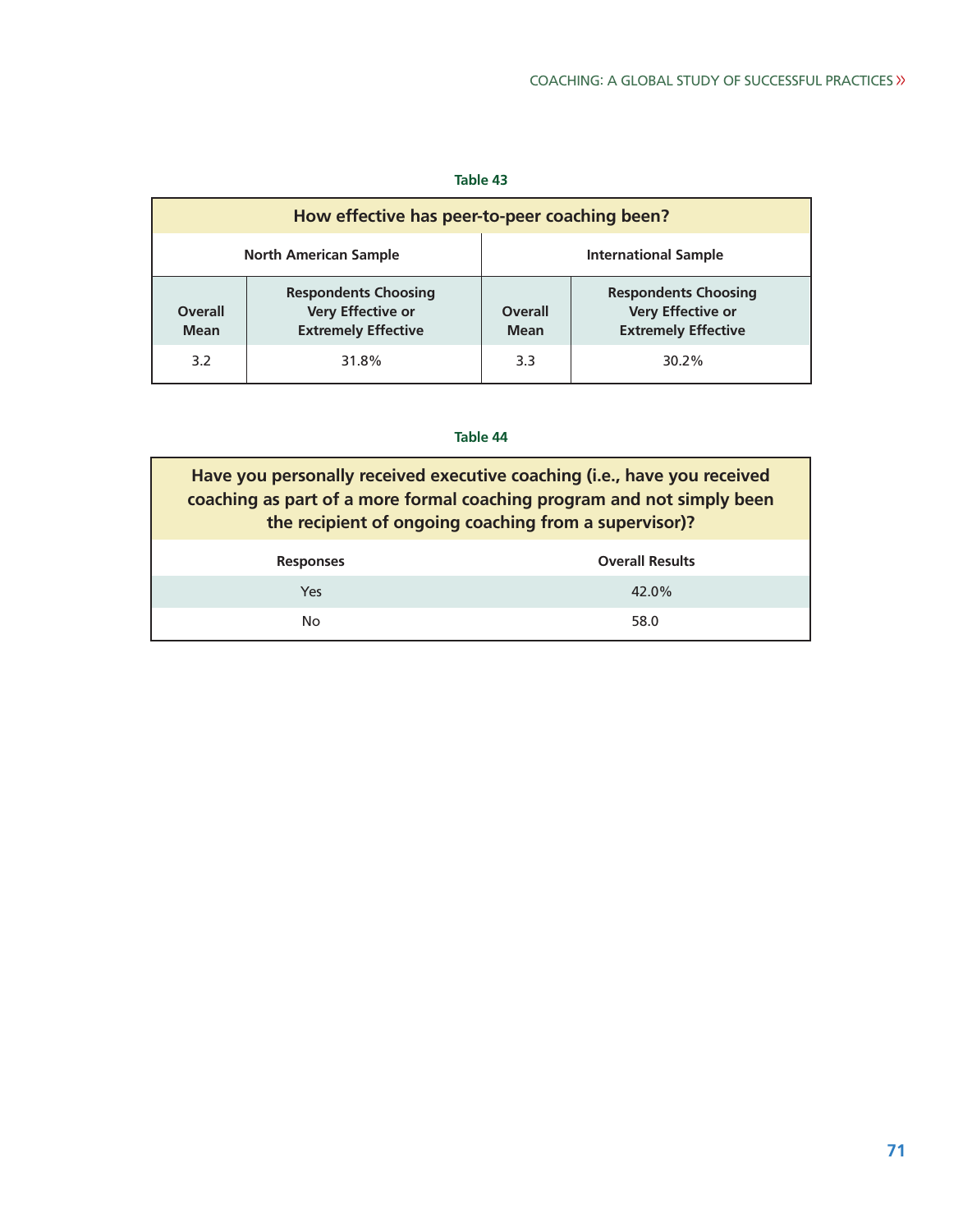#### **Table 45**

## **To what extent do you agree with the following statements? Please answer regarding your current job and your current performance.**

| <b>Responses</b>                                                       | <b>Correlation with Whether or Not</b><br><b>Respondent Has Received Coaching</b> |
|------------------------------------------------------------------------|-----------------------------------------------------------------------------------|
| I regularly seek feedback from my supervisor                           | $r = .03$                                                                         |
| I frequently seek ideas for personal<br>improvement from my supervisor | .07                                                                               |
| I regularly set specific goals for performance at work                 | $.14**$                                                                           |
| My subordinates trust my leadership abilities                          | $.15***$                                                                          |
| I listen carefully to my direct reports                                | $.10*$                                                                            |
| I am aware of what I am feeling at any time                            | .05                                                                               |
| I can accurately read the emotions of<br>my employees                  | $.09*$                                                                            |
| I can easily establish and maintain<br>relationships                   | .05                                                                               |
| I handle stressful events well, without falling apart                  | $.09*$                                                                            |
| I am easily able to change old habits                                  | .05                                                                               |
| Overall, I am satisfied with my job                                    | $.12*$                                                                            |

\* Correlation is significant at p<.05. \*\* Correlation is significant at p<.001.

| <b>Ouestions</b>                                   | <b>North American</b> | International |
|----------------------------------------------------|-----------------------|---------------|
| What percentage of your<br>employees uses coaches? | 28.2%                 | $18.2\%$      |
| How many sessions does<br>that entail? (average)   | 9.94                  | 8.1           |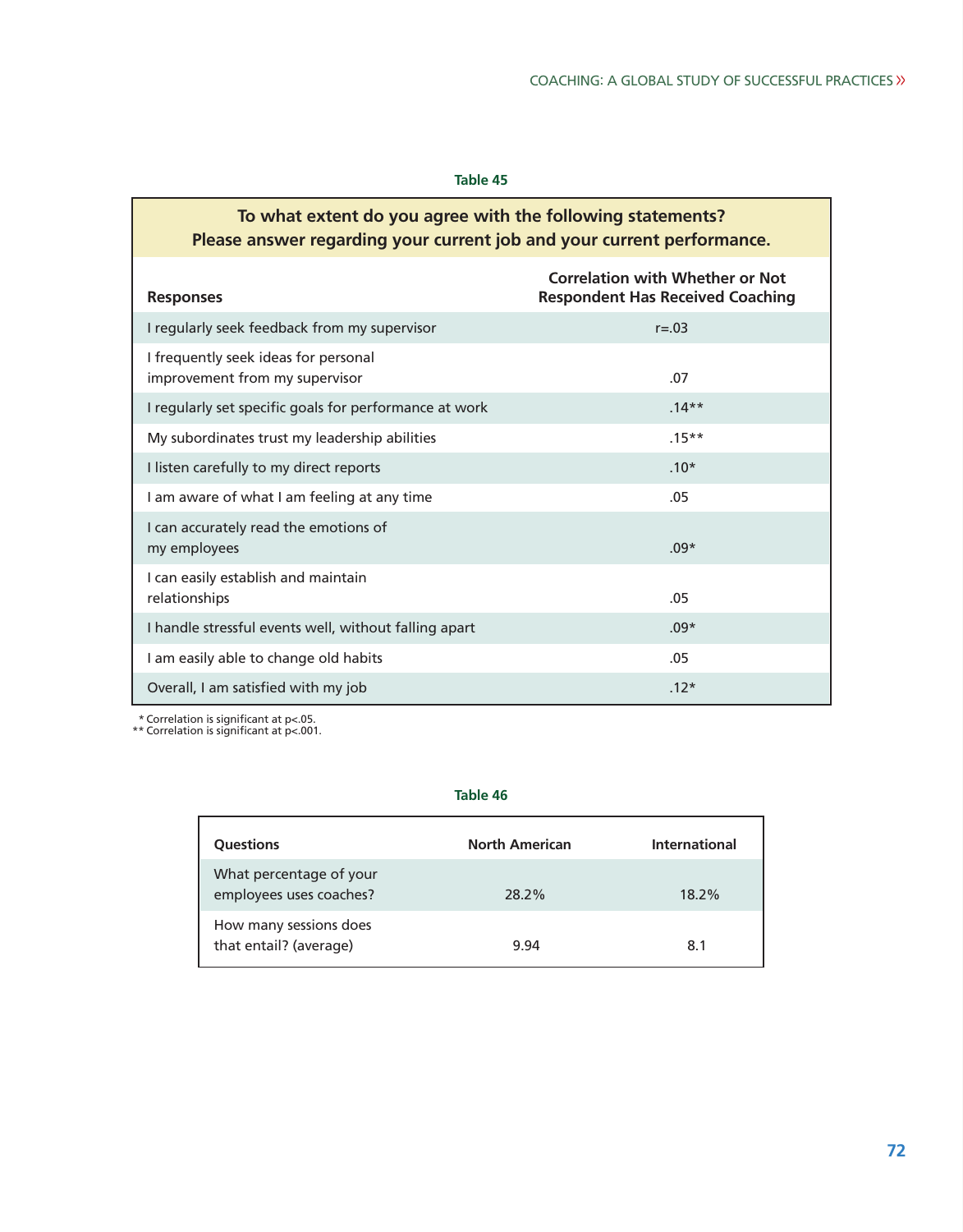# **Bibliography**

American Management Association/Institute for Corporate Productivity. (2007). Coaching survey.

- American Psychological Association (2007, December). Guidelines for Education and Training at the Doctoral and Postdoctoral Levels in Consulting Psychology/Organizational Consulting Psychology. American Psychologist, 980-992.
- Babcock, P. (2007, January). Conference board: Prepare executives to be coached. Staffing Management News. Retrieved from www.shrm.org
- Bacon, T. R., & Spear, K. I. (2003). Adaptive coaching: The art and practice of a client-centered approach to performance improvement. Palo Alto, CA: Davis-Black.

Banning, K. L. (1997, June). Now coach? Across the Board, 34, 28-32.

- Battley, S. (2007. Coached to lead. San Francisco: Jossey-Bass.
- Berglas, S. (2002). The very real dangers of executive coaching. Harvard Business Review, 80(6), 86-91.

Bernthal, P. R., Bondra, J., & Wang, W. (2005). Leadership in China: Keeping pace with a growing economy. Development Dimensions International.

- Berriman, J. (2007, January). Can coaching combat stress at work? Occupational Health, 27.
- Bersin & Associates. (2007, May). Bersin & Associates study of corporate talent management market reveals top 22 processes which drive business impact. Retrieved from www.bersin.com
- Boehle, S. (2007, May 18). Crafting a coaching culture. managesmarter. Retrieved from www.incentivemag.com
- Brooks, I., & Wright, S. (2007, February). A survey of executive coaching practices in New Zealand. International Journal of Evidence Based Coaching and Mentoring, 5 (1), 30-40.
- Brotman, L. E., Liberi, W. P., & Wasylyshyn, K. M. (1998). Executive coaching: The need for standards of competence. Consulting Psychology Journal: Practice and Research, 50, 40-46
- Buckingham, M. & Clifton, D. (2001). Now, Discover Your Strengths. The Free Press.
- Carpenter, B. (2004, August 1). The first Olympics: The early Greek games were not as pristine as we like to imagine. U.S. News & World Report. Retrieved from http://www.usnews.com/
- Coaching hits the corporate mainstream. (2007, January 24). Retrieved from www.management-issues.com
- Collins, Jim (2001, October 16). Good to great: Why some companies make the leap... and others don't. Collins.
- Diedrich, R. C. (1996). An iterative approach to executive coaching. Consulting Psychology Journal: Practice & Research, 48(2), 61-66.
- Dingfelder, S. F. (2006, November). Post grad growth area: Executive coaching. Grad PSYCH, 4(4).
- Donaldson, S., Ensher, E.A., & Grant-Vallone, E.J. (2000). Longitudinal examination of mentoring relationships on organizational behavior and citizenship behavior. Journal of Career Development, 26, 233-249.
- Douglas, C. A., & McCauley, C. D. (1999). Formal development relationships: A survey of organizational practices. Human Resource Development Quarterly, 10, 203-220.
- Eckberg, J. (2006, February 19). Executive coaching moves from trend to new discipline. Cincinnati.Com/The Enquirer. Retrieved from http://.news.enquirer.com
- Feldman, D. C., & Lankau, M. J. (2005). Executive coaching: A review and agenda for future research. Journal of Management, 31(6), 829-848.
- Flory, D. D. (1965). Managers for tomorrow. New York: New American Library.
- Foxhall, K. (2002. April). More psychologists are attracted to the executive coaching field. Monitor on Psychology, 33(4). Frisch, M. (2001). The emerging role of the internal coach. Consulting Psychology Journal: Practice and Research, 53(4), 240-250.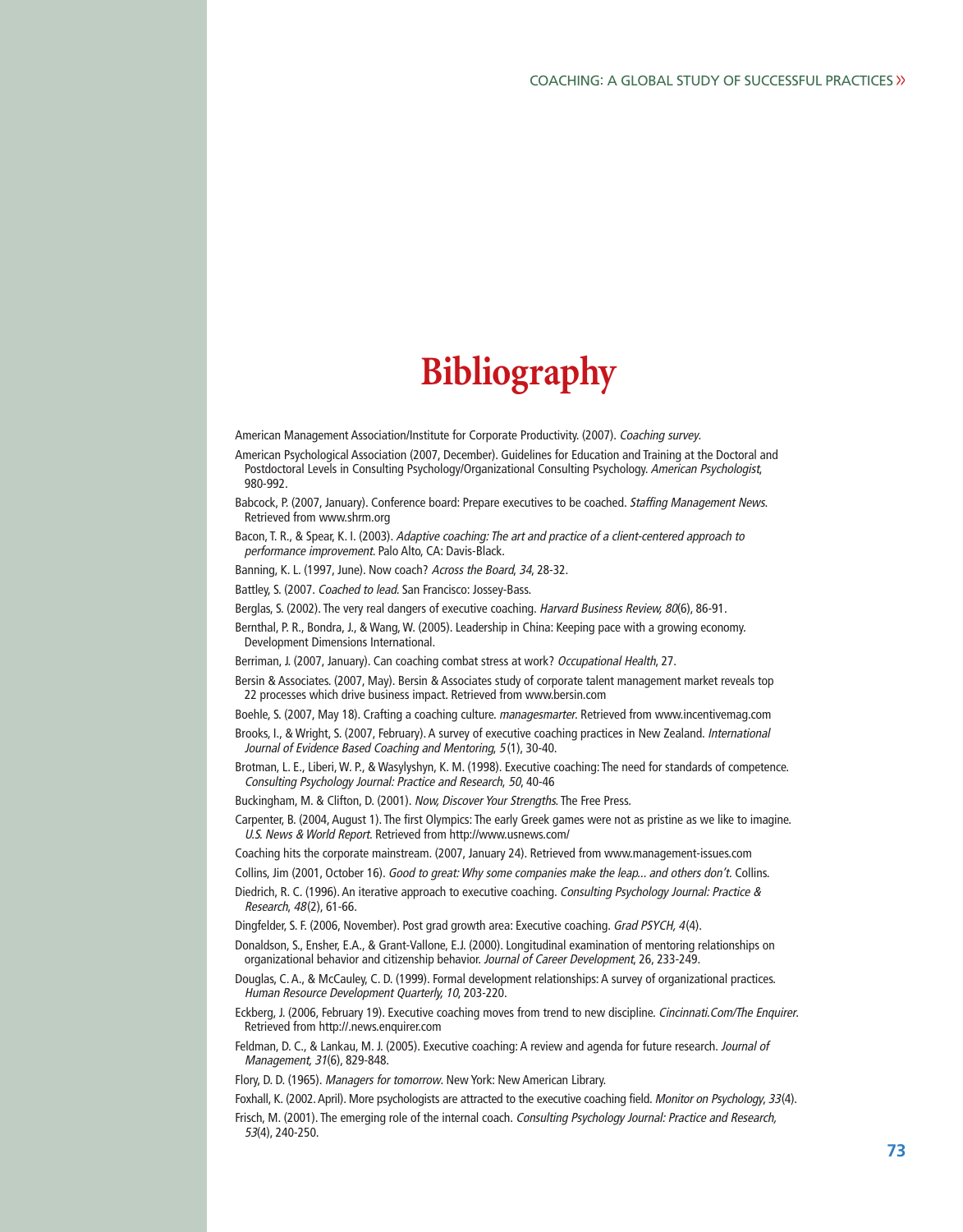- Garman, A. N., Whiston, D. L., & Zlatoper, K. W. (2000). Media perceptions of executive coaching and the formal preparation of coaches. Consulting Psychology Journal: Practice and Research, 51, 201-205.
- Gegner, C. (1997). Coaching: Theory and practice. Unpublished master's thesis, University of San Francisco, California. Goldwasser, D. (2001, January). Beyond ROI. Training, 82-90.
- Grant, A., & Cavanaugh, M. (2004). Toward a profession of coaching: Sixty-five years of progress and challenges for the future. International Journal of Evidence Based Coaching and Mentoring, 2(1), 1-16.
- Hall, D. T., Otazo, K. L., & Hollenbeck, G. P. (1999). Behind closed doors: What really happens in executive coaching. Organizational Dynamics, 27(3), 39-52.
- Hall, L. (2005). Accentuate the positive. Coaching at Work, Special Launch Issue, 31-32.
- Hargrove, R. (1995). Masterful coaching: Extraordinary results by impacting people and the way they think and work together. San Francisco: Pfeiffer/Jossey-Bass.

Harris, M. (1999). Look, it's an I-O psychologist...no, it's a trainer...no, it's an executive coach. TIP, 36(3), 1-5.

- Hellevik, L. W., Hazucha, J. F., Schneider, R. J. (1992). Behavior change: Models, methods, and a review of the evidence. In M.D. Dunnette & L. M. Hough (Eds.), Handbook of industrial and organizational psychology (2nd ed., pp. 823-895). Paolo Alto, CA: Consulting Psychologists Press.
- Hogan, R., Curphy, G. J., & Hogan, J. (1994). What we know about leadership: Effectiveness and personality. American Psychologist, 49, 493-503.
- How to overcome objections to executive coaching. (2007, April). HRfocus, 9.
- Hudson, F. M. (1999). The handbook of coaching. San Francisco: Jossey-Bass Publishing.
- Humphrey, S., & Holland, S. (2006). A chemistry lesson. C&W, 1(6).
- Institute for Corporate Productivity. (2007, May). Coaching/mentoring practitioner consensus survey.
- Institute of Executive Development. (2006, February). Executive development survey forecasts strong growth for coaching industry. Retrieved from www.execsight.com
- International Coach Federation. (2007, February). Global Coaching Study.
- International Coach Federation. (2008). Credentialing guidelines. Retrieved from www.coachfederation.org
- Jarvis, J. (2004). Coaching and buying coaching services: A guide. London: Chartered Institute of Personnel and Development. Retrieved from http://www.cipd.co.uk/guides
- Jarvis, J. (2005). The rise and rise of coaching. Coaching at Work, Special Launch Issue, 18-23.
- Jarvis, J. (2006, January 21). The rise and the rise of coaching. Coaching at Work, 18-23.
- Joo, B. (2005). Executive coaching: A conceptual framework from an integrative review of practice and research. Human Resource Development Review, 4(4), 462-488.
- Judge, W. Q., & Cowell, J. (1997). The brave new world of executive coaching. Business Horizons, 40(4), 71-77.
- Kampa-Kokesch. S., & Anderson, M. (2001). Executive coaching: A comprehensive review of the literature. Consulting Psychology Journal: Practice and Research, 53(4), 205-228.
- Keller Johnson, L. (2007, January). Getting more from executive coaching. Harvard Management Update, 1-4.
- Kilburg, R. (1996). Towards a conceptual understanding and definition of executive coaching. Consulting Psychology Journal: Practice and Research, 48, 134-144.
- Kilburg, R. (2000). Executive coaching: Developing managerial wisdom in a world of chaos. Washington, DC: American Psychological Association.
- Kirkpatrick, D. I. (1994). Evaluating training programs: The four levels. San Francisco: Berrett-Koehler.
- Kirkpatrick, D. L. (1967). Evaluation of training. In R. L. Craig & L. R. Bittel (Eds.), Training and development handbook (pp. 87-112). New York: McGraw-Hill.
- Kram, K.E. (1985). Mentoring at work: Developmental relationships in organizational life. Glenview, IL: Scott, Foresman.
- Laff, M. (2007, April 27). The certified coach: A brand you should be able to trust. Training and Development, 38-41.
- Laske, O. E. (1999). Transformative effects of coaching on executives' professional agenda. Ann Arbor: University of Michigan Press.
- Leedham, M. (2005, Autumn). The coaching scorecard: A holistic approach to evaluating the benefits of business coaching. The Journal of Evidence Based Coaching and Mentoring, 3(2), 30-44.
- MacKie, D. (2007, December). Evaluating the effectiveness of executive coaching: Where are we now and where do we need to be? Australian Psychologist, 42(4), 310-318.
- Maher, S., & Pomerantz, S. (2003). The future of executive coaching: Analysis from a market lifecycle approach. International Journal of Coaching in Organizations, 1(2), 3-11.
- McCormick, H. (2007, June 5). Made to measure? Personnel Today, 26-27.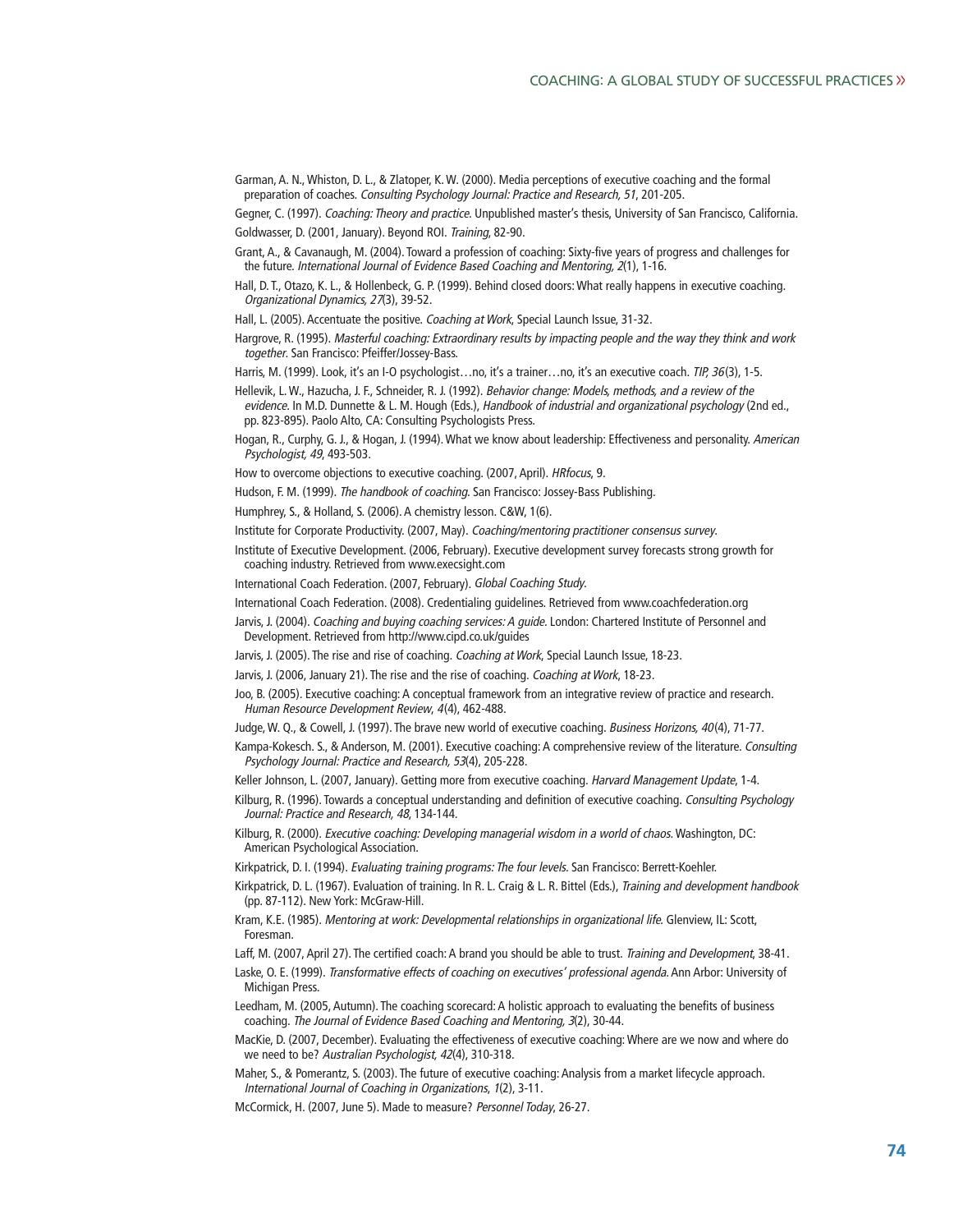- McDermott, M., Levenson, A., & Newton, S. (2007). What coaching can and cannot do for your organization. Human Resource Planning, 30(2), 30-37.
- Nayar, P. (2006, July 7). The executive edge. Singapore Business Times. Retrieved from www.businesstimes.asiaone.com
- Novations Group. (2007, June 19.) Corporate use of executive coaching may have peaked. Retrieved from www.novations.com
- Nowack, K. ( 2007, December). Using assessments in talent coaching. Talent Management Magazine, 16.
- O'Brien, M. (1997). Executive coaching. Supervision, 58(4), 6-8.
- O'Neill, M. B. (2000). Executive coaching with backbone and heart: A systems approach to engaging leaders with their challenges. San Francisco: Pfeiffer/Jossey-Bass.
- Olivero, G. B., Bane, K. D., & Kopelman, R. E. (1997). Executive coaching as a transfer of training tool: Effects on productivity in a public agency. Public Personnel Management, 26(4), 461-469.
- Paton, N. (2007, June 5). Coach or cowboy? Retrieved from www.management-issues.com
- Phillips, J. J., & Phillips, P. P. (2005). Measuring ROI in executive coaching. International Journal of Coaching in Organizations, 3(1), 53-62.
- Rossett, A., & Marino, G. (2005, November). If coaching is good, then e-coaching is...  $T+D$ ,  $47+$ .
- Sackett, D. L., Haynes, R. B., Guyatt, G. H., & Tugwell, P. (1996). Evidence based medicine: What it is and what it isn't. British Medical Journal, 13, 71-72.
- Schlosser, B., Steinbrenner, D., Kumata, E., & Hunt, J. (2006). The coaching impact study: Measuring the value of executive coaching. The International Journal of Coaching in Organizations, Issue 3.
- Schreiber, N. G. (2007, February). Don't cross the line. T+D, 60-64.
- Sherman, S., & Freas, A. (2004). The Wild West of executive coaching. Harvard Business Review, 82(11), 82-90.
- Sherpa Coaching LLC. (2007, February 28). Executive coaching: State of the art. Retrieved from www.sherpacoaching.com
- Sherpa Coaching LLC. (2008). The 2008 Sherpa executive coaching survey.
- SHRM case study: Measuring the success of a repatriation program. (2005, November).
- Smith, L. (1993). The executive's new coach. Fortune, 128(16), 126-134.
- Sparrow, S. ( 2007, October 5). Choosing a coach: it's a minefield. Training and Coaching Today, 22-23.
- Starkey, A. (2006, July/August 2006). Matchmaker, matchmaker, find me a coach. Training & Coaching Today, 20.
- Stober, D. (2005). Approaches to research on executive and organizational coaching outcomes. International Journal of Coaching in Organizations, 3(1).
- Stober, D. R., Wildflower, L., & Drake, D. (2006, Spring). Evidence based practice: A potential approach for effective coaching. International Journal of Evidence Based Coaching and Mentoring, 4(1).
- Stone, F. M. (2007). Coaching, counseling & mentoring. New York: American Management Association.
- Thach, L., & Heinselman, T. (1999). Executive coaching defined. Training & Development 53(3), 35-39.
- Tyler, K. (2000). Scoring big in the workplace. HR Magazine, 45, 96-106.
- Underhill, B. O., & Koriath, J. J. (2005). High-impact executive coaching, Executive Development Associates, Inc.
- Underhill, B., McAnally, K., & Koriath, J. (2007). Executive coaching for results. San Francisco: Berrett-Koehler Publishers, Inc.
- Wagner, F., Coffey, C., & Goldsmith, M. (2003). Coach's play book. Praxis Press.
- Witherspoon, R., & White, R. P. (1996). Executive coaching: A continuum of roles. Consulting Psychology Journal: Practice and Research, 48, 124-133.
- Zemke, R. (1996). The corporate coach. Training, 33, 24-28.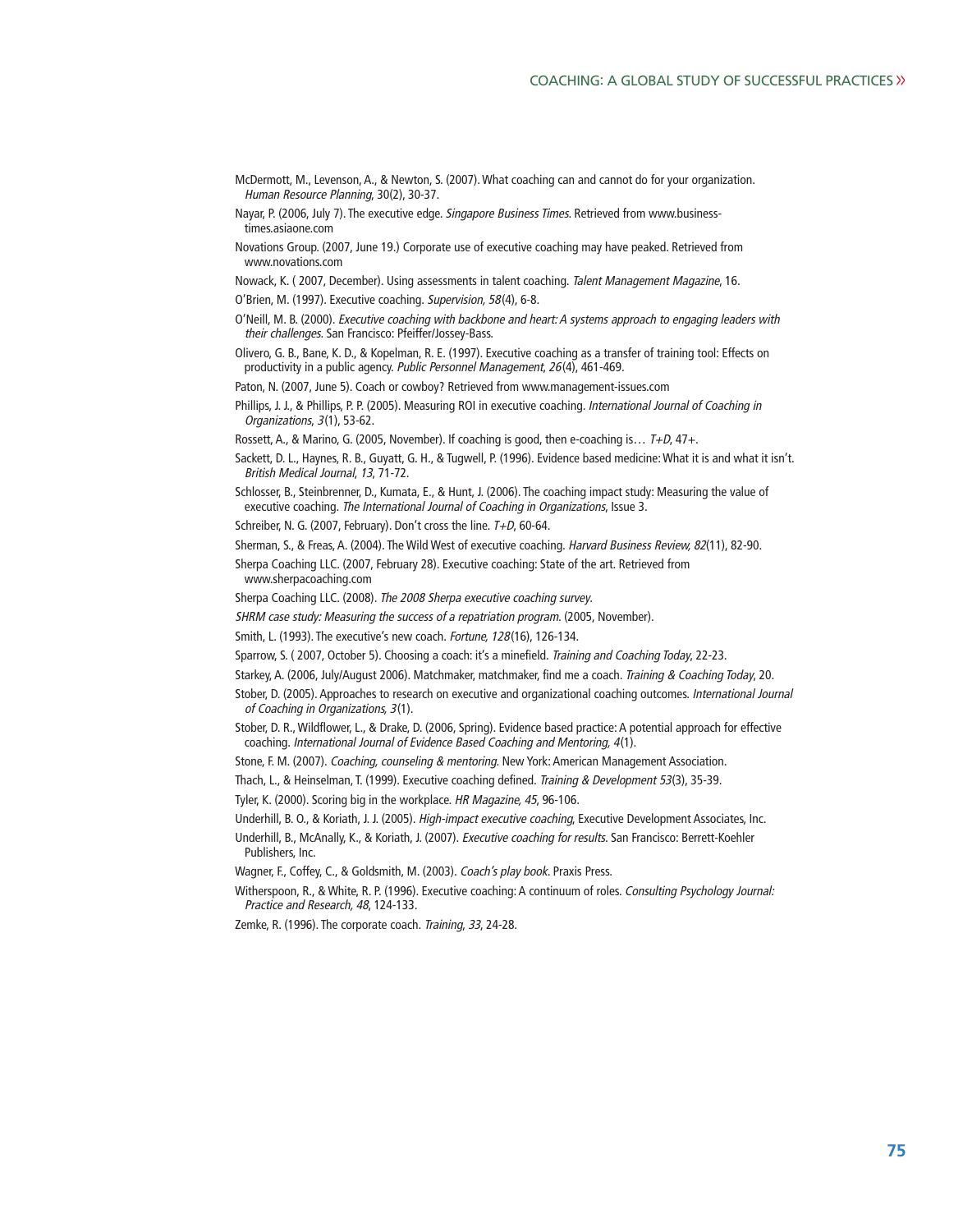## **Authors and Contributors**

## **AUTHORS**

**Holly B. Tompson, Ph.D.,** is a senior research analyst at the Institute for Corporate Productivity. Tompson has taught in the management departments of several universities, including the University of Waikato in Hamilton, New Zealand, and, most recently, the University of Tampa. Her research has focused on work-life balance and leadership development, with an emphasis on training high-potential employees to sustain maximum success without burnout. Dr. Tompson is also active in the University of Tampa's Executive Education program, where she is currently a leadership and development coach. Contact information: (813) 601-5638 or holly.tompson@i4cp.com.

**Donna J. Bear**is the *Leadership Knowledge Center* manager for the Institute for Corporate Productivity. She has a B.S. degree in business administration and an M.S. degree in management and is certified as a Senior Professional in Human Resources. Her previous experience as an HR generalist/consultant spans the PEO, corporate, and not-for-profit sectors. Contact information: (727) 345-2226 or donna.bear@i4cp.com.

**Donna J. Dennis, Ph.D.,** is a leadership development professional with over 30 years of experience helping leaders and teams increase leadership and team effectiveness through coaching, strategic planning, and team building. Dr. Dennis is known for innovative, business-focused solutions to organization and leadership issues. She holds a master's degree in education, a Ph.D. in human development, and certification in personality assessment and executive coaching. Contact information: (609) 497-1997 or donna@leadership-solutions.info.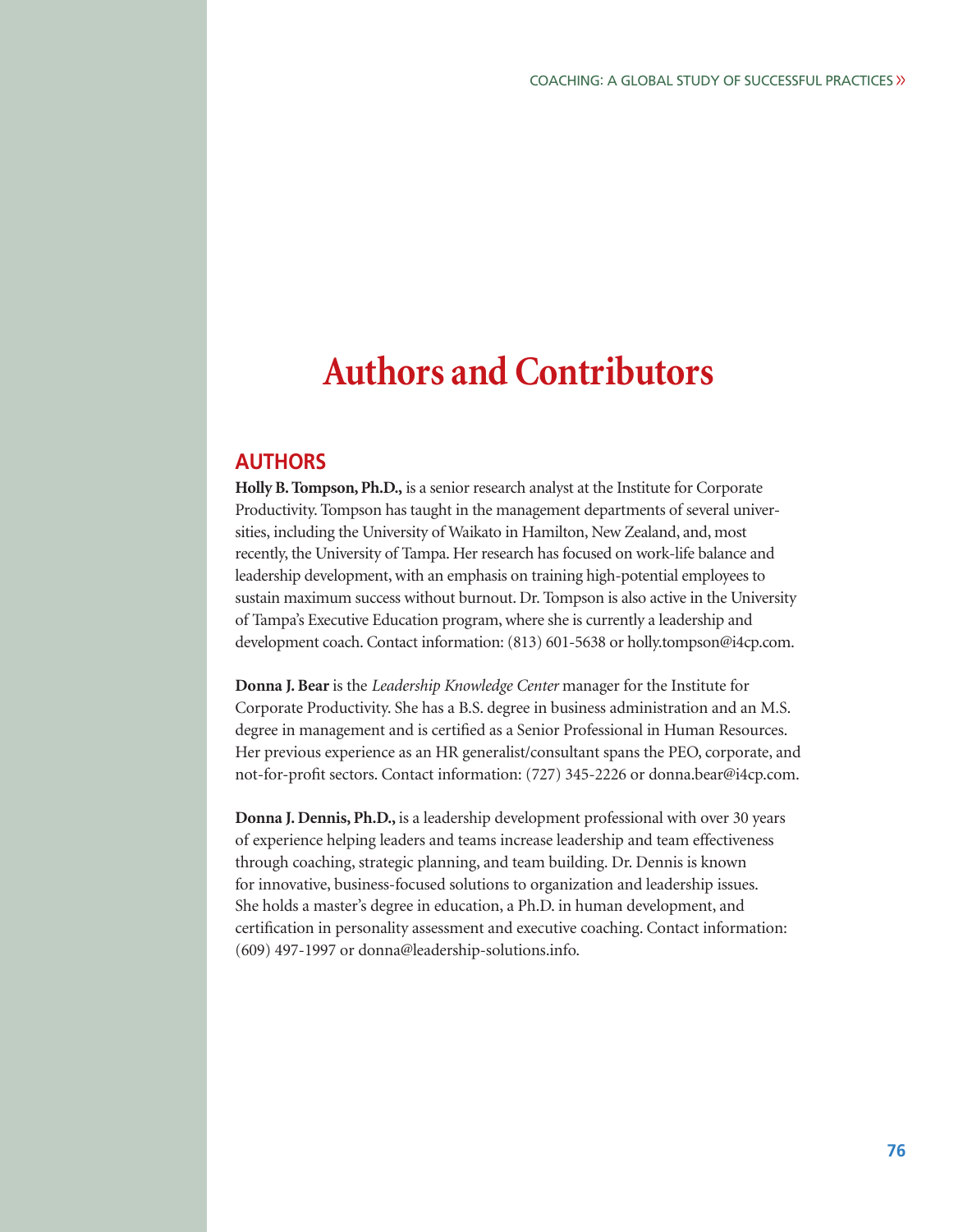**Mark Vickers** is the vice president of research at the Institute for Corporate Productivity and served as editor for this report. He has authored many studies and white papers for the institute, served as managing editor of the Human Resource Institute, and is currently the editor of *TrendWatcher.* He has authored and coauthored various periodical articles and has served as an editor and project manager for numerous primary research projects. Contact information: (727) 345-2226 or mark.vickers@i4cp.com.

**Judy London** is a research analyst manager for the Institute for Corporate Productivity. She is also author of the institute's *Coaching Highlight Report.* In addition, she covers a variety of other issues related to workforce planning and generational differences in the workforce. Contact information: (727) 345-2226 or judy.london@i4cp.com.

**Carol L. Morrison** is a senior research analysis for the Institute for Corporate Productivity. She has a B.S. degree in sociology/social work and a B.S. degree in business administration/marketing. Her career experience spans public, private, and nonprofit sectors. She has established and directed a municipal government information department and headed employee communications for national and multinational corporations. She is the author of research reports on subjects ranging from productivity to employee engagement. Contact information: (727) 345-2226 or carol.morrison@i4cp.com.

### **OTHER CONTRIBUTORS**

Several staff members of the Institute for Corporate Productivity provided background research, writing, and other support for this report. Special thanks to Greg Pernula, who worked on the survey implementation, to Ellen Serrano, who helped provide background research, to Donna Campbell, who proofed the report, to Joe Jamrog, who created the graphs, and to Mindy Meisterlin, who helped with the tables.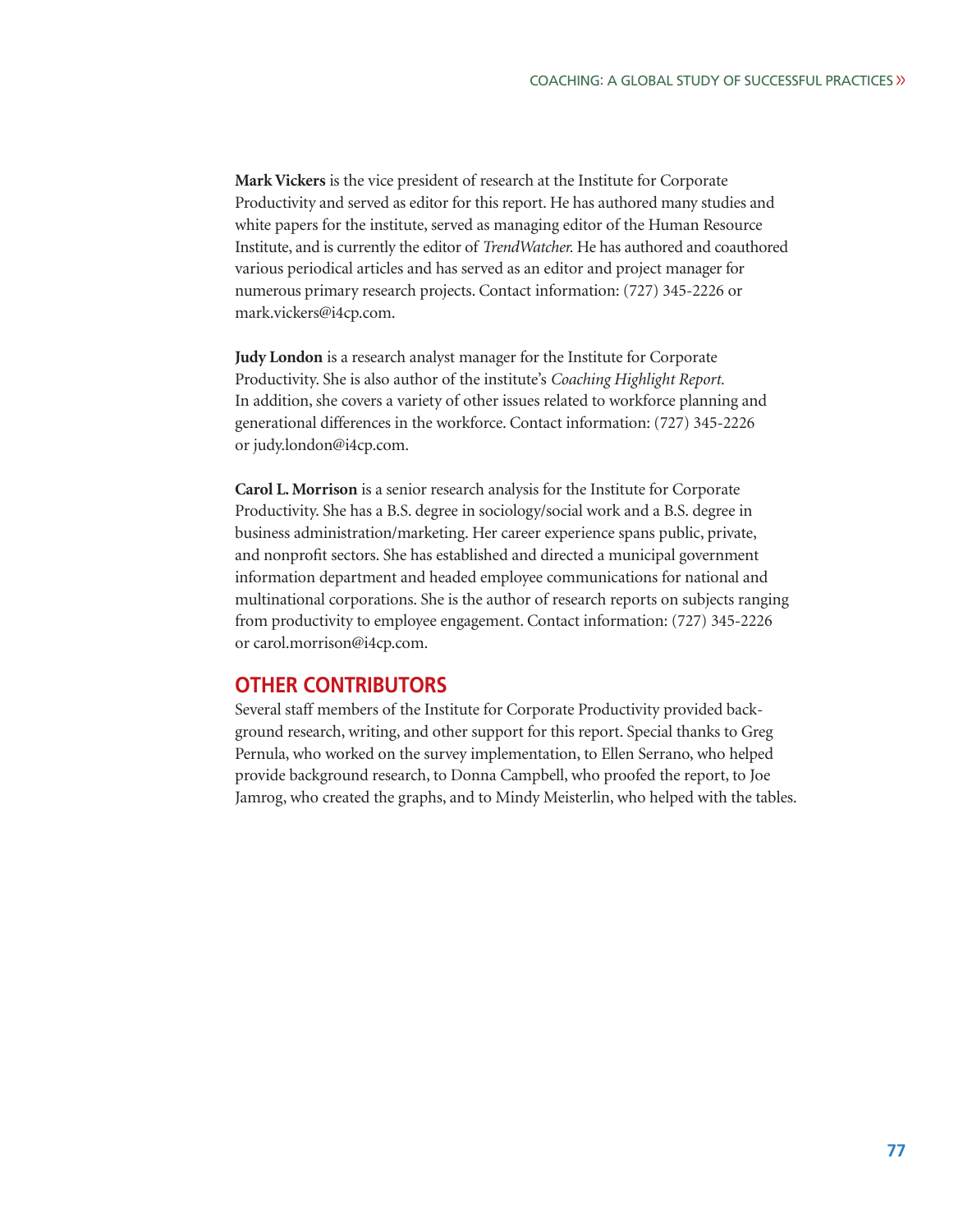## **About American Management Association**

**American Management Association (AMA)** is a world leader in professional development and performance-based learning solutions.

AMA provides individuals and organizations worldwide with the knowledge, skills and tools to achieve performance excellence, adapt to changing realities and prosper in a complex and competitive world. Each year thousands of customers learn new skills and behaviors, gain more confidence, advance their careers and contribute to the success of their organizations. AMA offers a range of unique seminars, workshops, conferences, customized corporate programs, online learning, newsletters, journals and AMA books.

AMA has earned the reputation as a trusted partner in worldwide professional development and management education that improves the immediate performance and long-term results for individuals and organizations. For more information on how you and your organization can gain a competitive advantage, visit *www.amanet.org*

### **Institute for Corporate Productivity**

**(Formerly known as the Human Resource Institute)**

**The Institute for Corporate Productivity** improves corporate productivity through a combination of research, community, tools, and technology focused on the management of human capital. With more than 100 leading organizations as members, including many of the best-known companies in the world, the Institute for Corporate Productivity draws upon one of the industry's largest and most-experienced research teams and Executives-in-Residence to produce more than 10,000 pages annually of rapid, reliable and respected research and analysis surrounding all facets of the management of people in organizations. Additionally, the Institute for Corporate Productivity identifies and analyzes the upcoming major issues and future trends that are expected to influence workforce productivity and provides member clients with tools and technology to execute leading-edge strategies and "next" practices on these issues and trends.